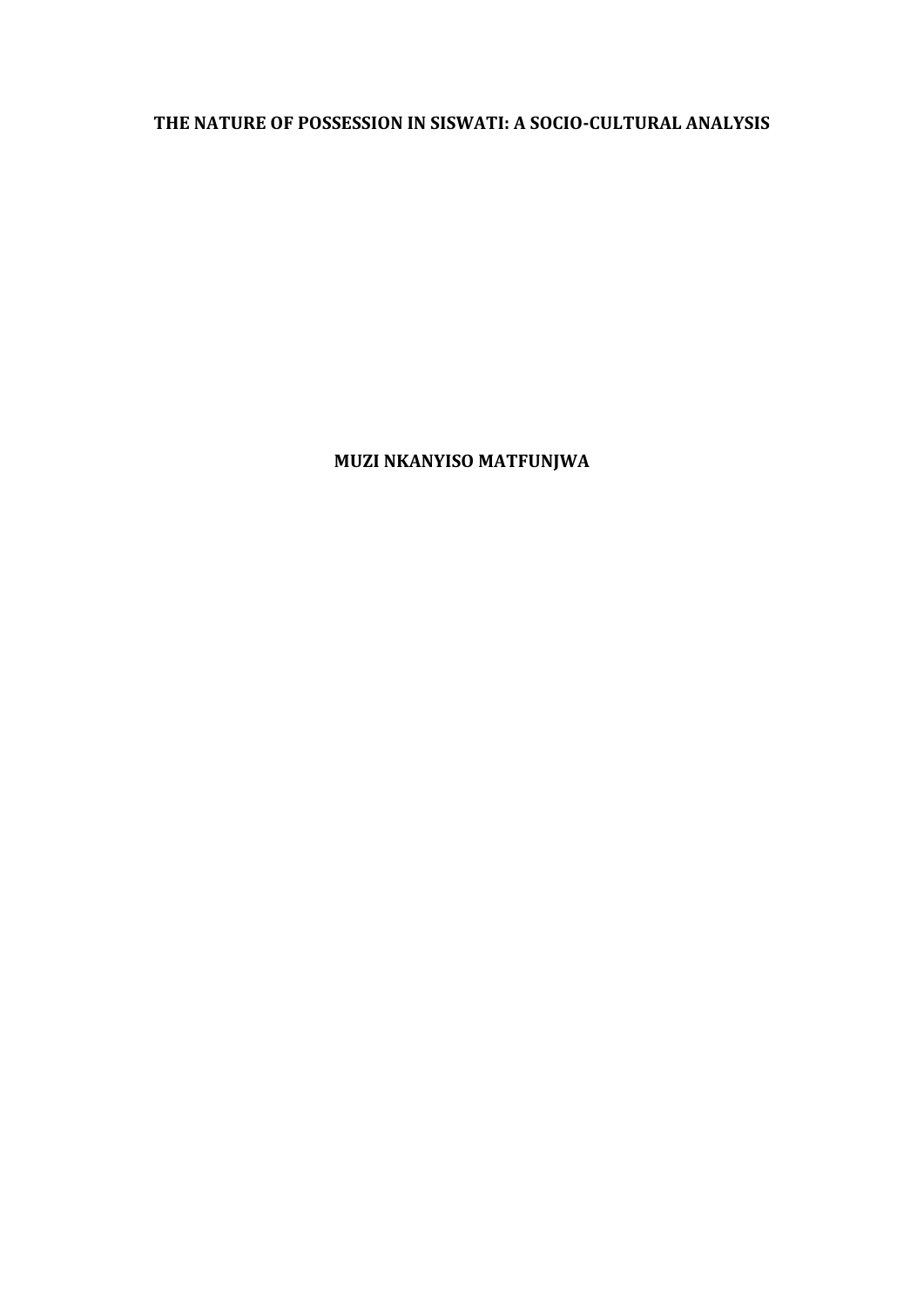## **THE NATURE OF POSSESSION IN SISWATI: A SOCIO-CULTURAL ANALYSIS**

by

### **MUZI NKANYISO MATFUNJWA**

submitted in accordance with the requirement for

the degree of

## **MASTERS OF ARTS**

in the subject

## **AFRICAN LANGUAGES**

at the

### **UNIVERSITY OF SOUTH AFRICA**

## **SUPERVISOR: PROF M.R. MASUBELELE**

**CO-SUPERVISOR: PROF F.S. MADONSELA**

**FEBRUARY 2016**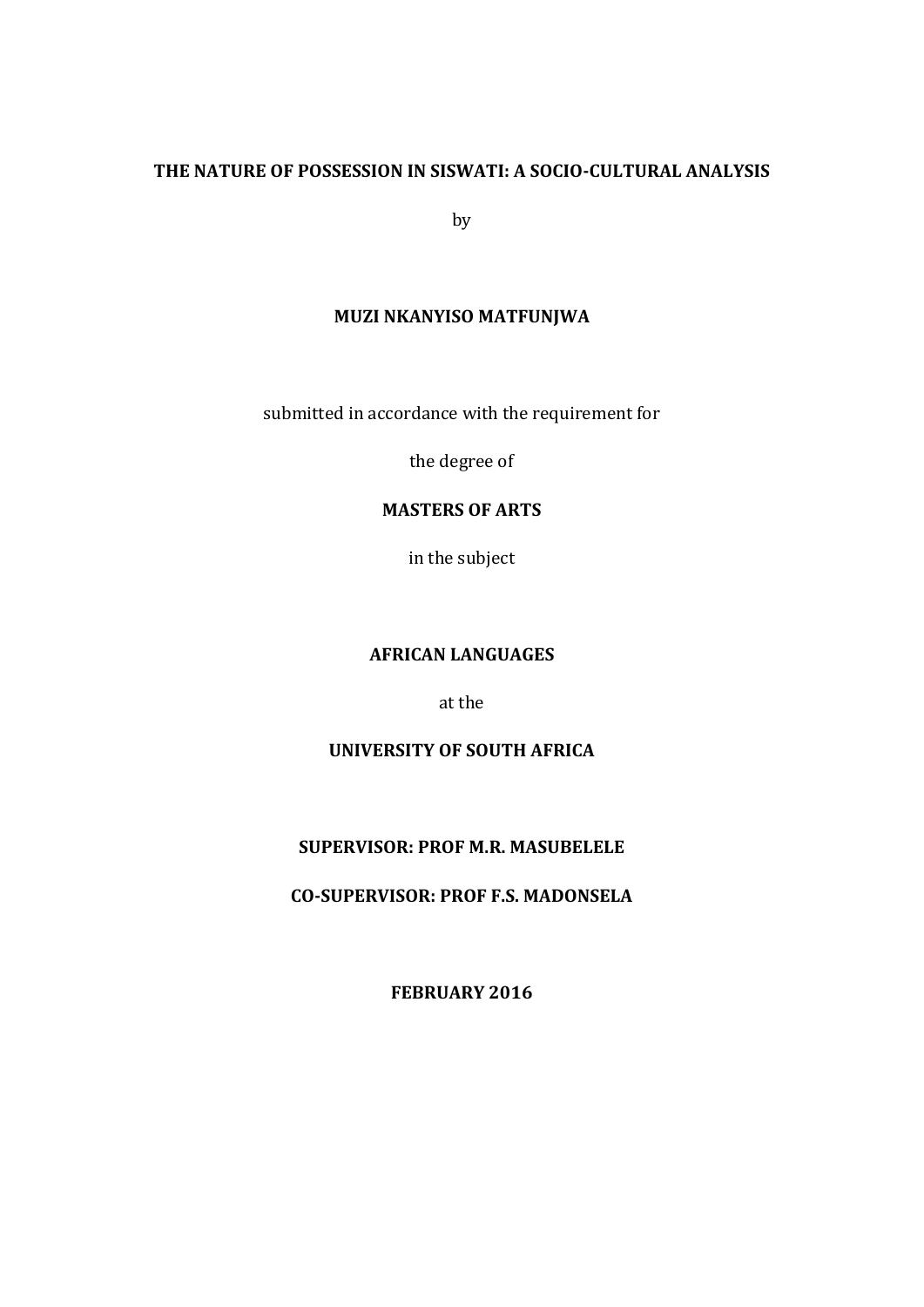## **Student number: 4902-882-0**

### **DECLARATION**

## I declare that **THE NATURE OF POSSESSION IN SISWATI: A SOCIO-CULTURAL**

**ANALYSIS** is my own work and that all the sources that I have used or quoted have been indicated and acknowledged by means of complete references.

 $44 \times 5 \times 22 - 02 - 2016$ 

Signature Date

MN MATFUNJWA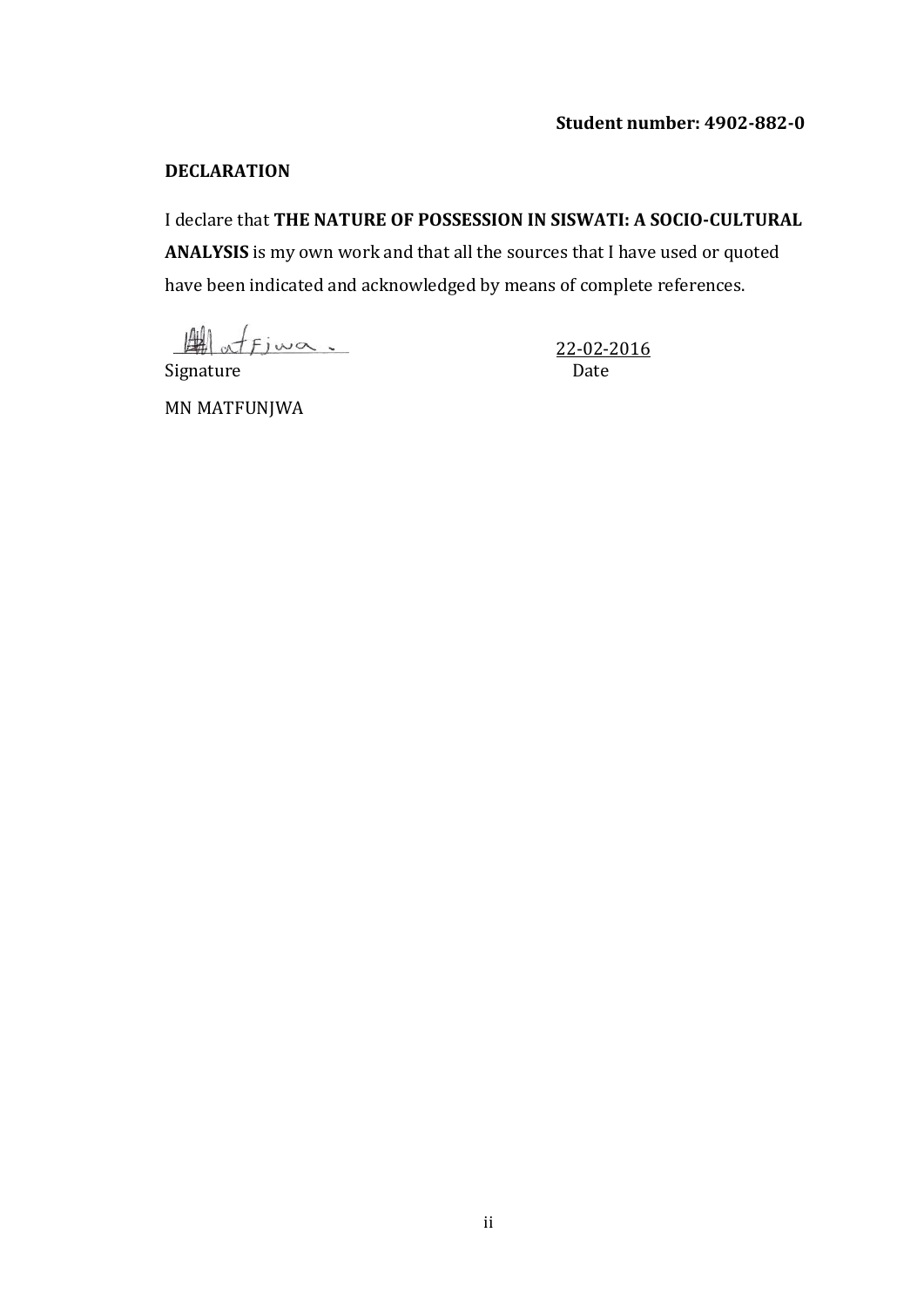## **ACKNOWLEDGEMENTS**

I would like to express my sincere appreciation and gratitude to the following people who made this dissertation possible.

- $\triangleright$  My supervisor, Prof M.R. Masubelele, for her continuous patience, advice and guidance. Without her guidance this study would have not been completed.
- My co-supervisor, Prof F.S. Madonsela, for providing advice and guidance during the course of this study.
- $\triangleright$  To Ms Alexa Barnby for editing this work.
- $\triangleright$  To my wife for her constant support and encouragement during the study.
- $\triangleright$  My colleagues who contributed in the success of this study.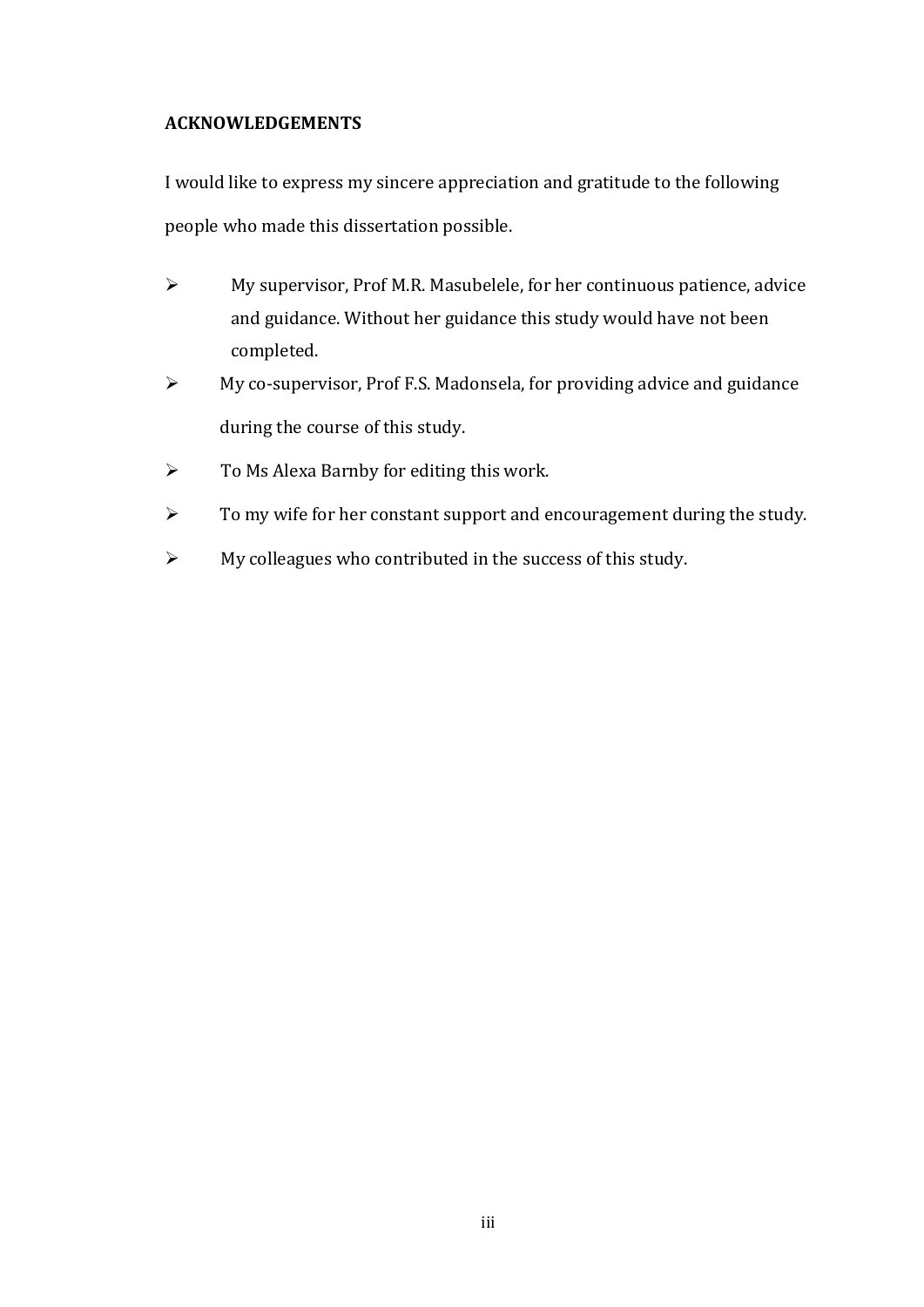## **DEDICATIONS**

This dissertation is dedicated to my parents who made sure that I received the best education possible to enable me to be successful throughout my entire life.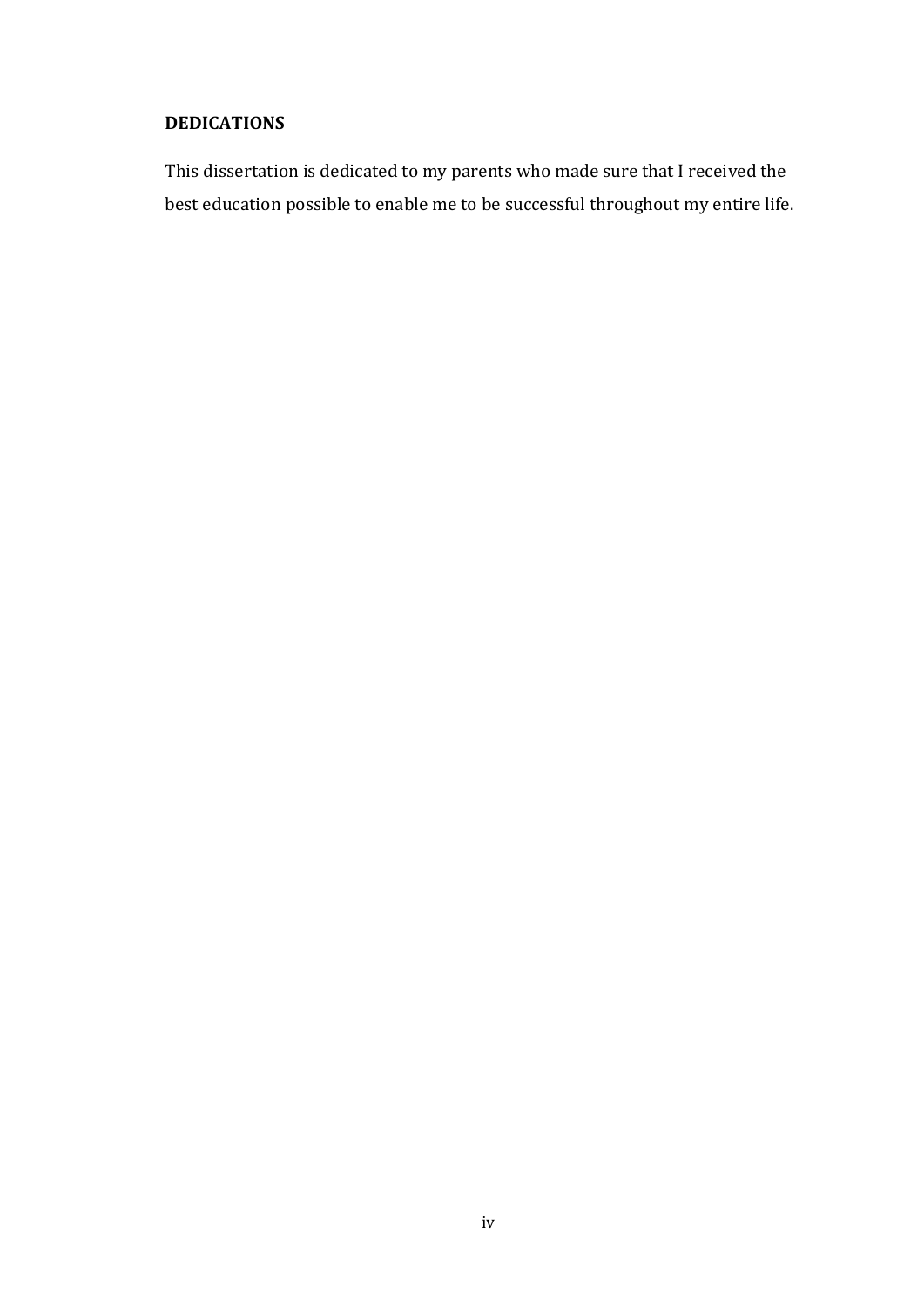#### **ABSTRACT**

This study is an analysis of the nature of possession in siSwati from a sociocultural perspective. The study seeks to uncover how possession is expressed in siSwati and also the socio-cultural traits of the Swazi people that are revealed through possession. A written corpus was used to collect the requisite data and the relevant data was subsequently analysed. The study adopted systematic functional linguistic and sociolinguistic approaches to analyse the nature of possession in siSwati.

#### **Key terms**

Possession, siSwati, socio-cultural, analysis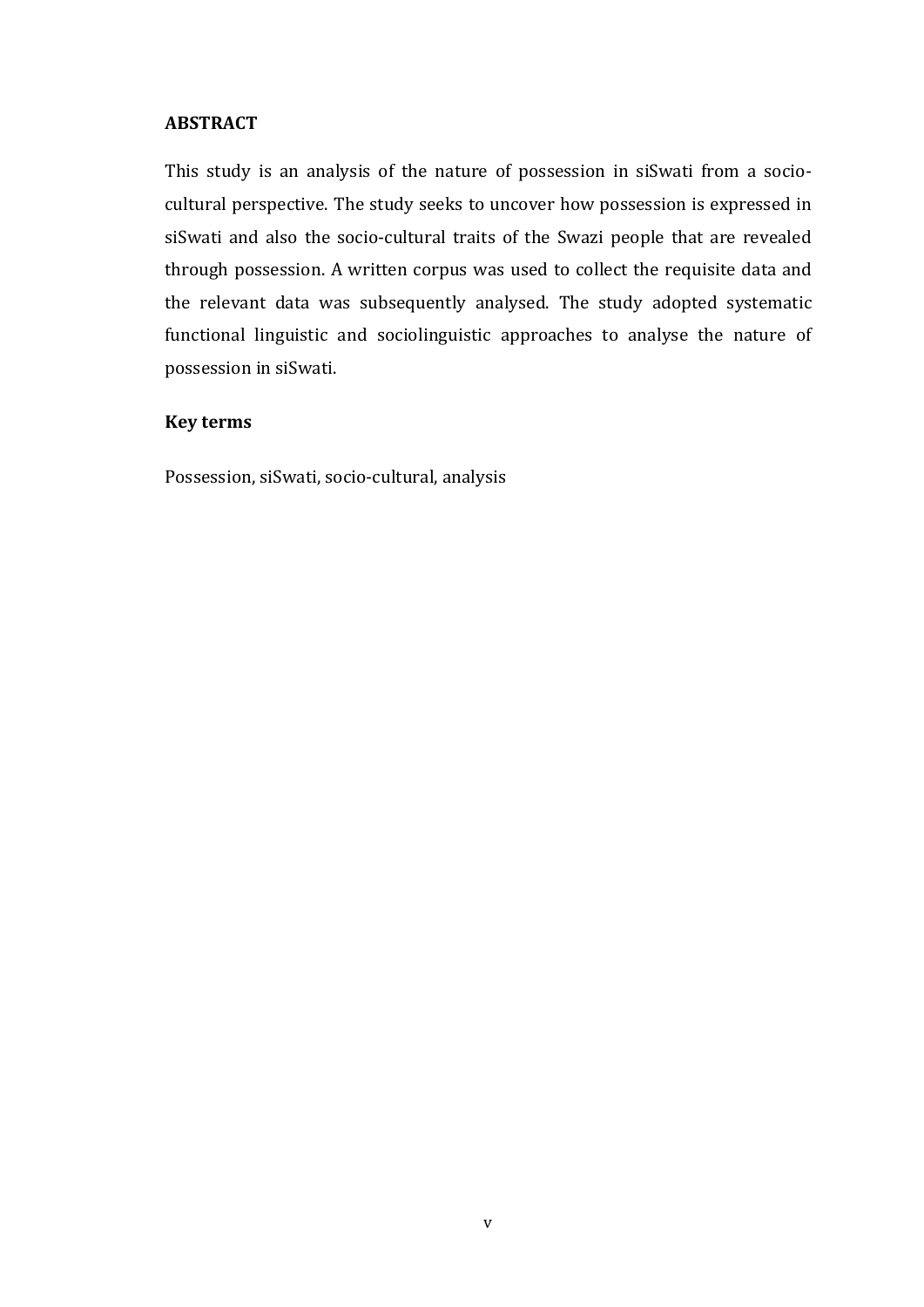## **TABLE OF CONTENTS**

| <b>CONTENTS</b>                                    | PAGE         |
|----------------------------------------------------|--------------|
| <b>CHAPTER 1</b>                                   | $\mathbf{1}$ |
| 1.1 Introduction and background                    | 1            |
| 1.2 Statement of the research problem              | 2            |
| 1.3 Aim                                            | 2            |
| 1.4 Objectives                                     | 2            |
| 1.5 Research questions                             | 3            |
| 1.6 Rationale for research                         | 3            |
| 1.7 Research methodology                           | 3            |
| 1.8 Definition of terms                            | 4            |
| 1.9 Delineation of chapters                        | 5            |
| 1.10 Conclusion                                    | 6            |
| <b>CHAPTER 2</b>                                   | 7            |
| 2 Literature review                                | 7            |
| 2.1 Introduction                                   | 7            |
| 2.2 Possession defined                             | 7            |
| 2.3 Literature on possessives in African languages | 13           |
| 2.4 Conclusion                                     | 26           |
| <b>CHAPTER 3</b>                                   | 27           |
| 3 Research methodology and theoretical framework   | 27           |
| 3.1 Introduction                                   | 27           |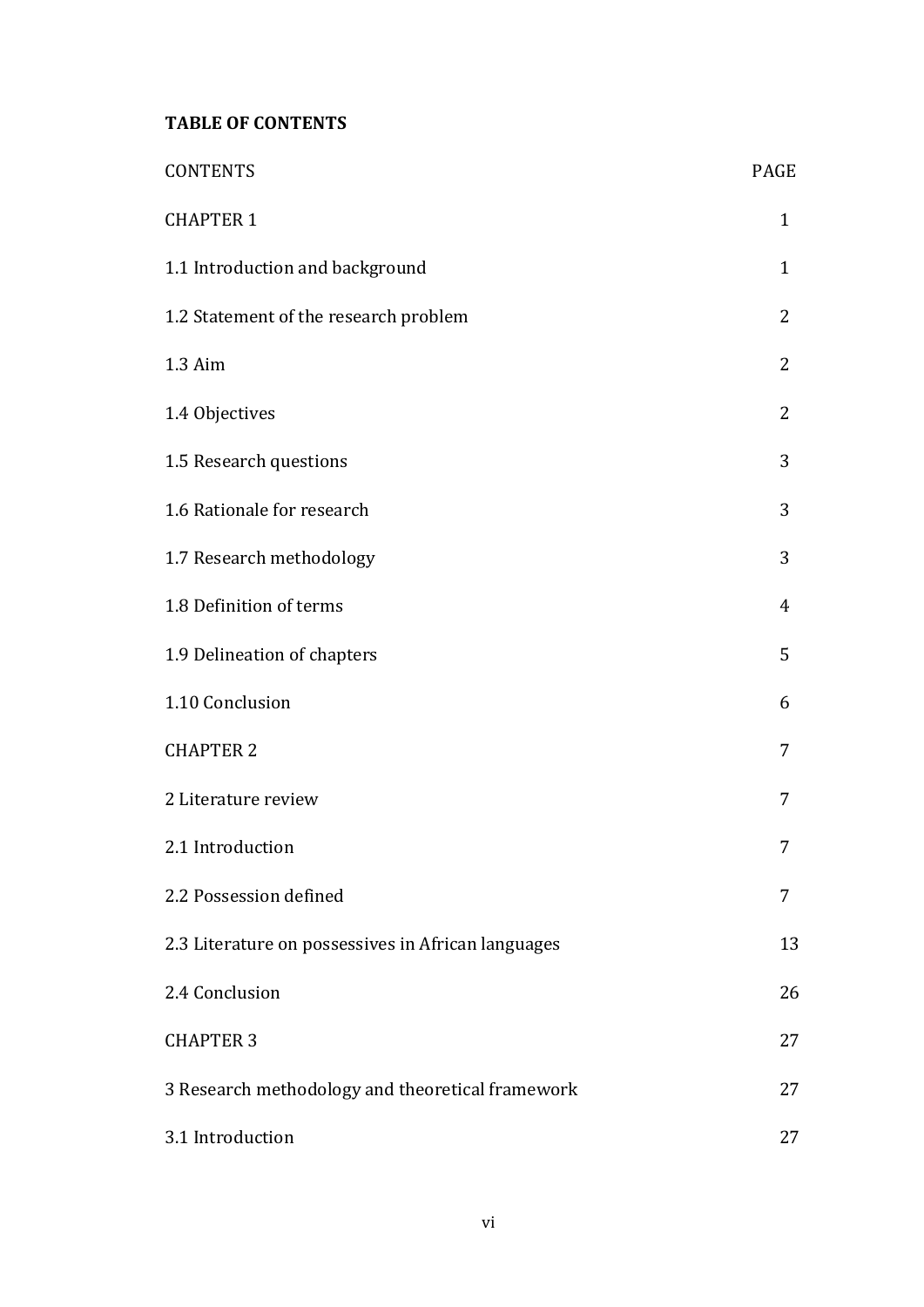| 3.2 Research methodology                                                                | 27 |
|-----------------------------------------------------------------------------------------|----|
| 3.3 Method of research in this study                                                    | 28 |
| 3.3.1 Data collection                                                                   | 30 |
| 3.3.1.1 Document analysis                                                               | 31 |
| 3.3.1.2 Data analysis                                                                   | 36 |
| 3.4 Theoretical framework                                                               | 37 |
| 3.5 Conclusion                                                                          | 39 |
| <b>CHAPTER 4</b>                                                                        | 41 |
| 4 Analysis of possession in siSwati and its socio-cultural interpretation               | 41 |
| 4.1 Introduction                                                                        | 41 |
| 4.2 Marked possession                                                                   | 41 |
| 4.2.1 Possession in matters that relate to marriage                                     | 42 |
| 4.2.2 The use of the marked possessives to express Swazi socio-cultural<br>connotations | 54 |
| 4.2.3 Possession that manifests the patriarchal nature of Swazi society                 | 73 |
| 4.2.4 Possessives in euphemism                                                          | 78 |
| 4.2.5 Possessive in idiomatic and proverbial expressions                                | 79 |
| 4.2.6 Possessives used to express respect                                               | 86 |
| 4.2.7 Possession in naming                                                              | 86 |
| 4.2.8 Possessives used in greetings                                                     | 90 |
| 4.2.9 Possessives used to indicate a lack of courtesy                                   | 91 |
| 4.2.9.1 Possessives used to describe people's characters                                | 91 |
| 4.2.9.2 Possessives used to express sympathy                                            | 93 |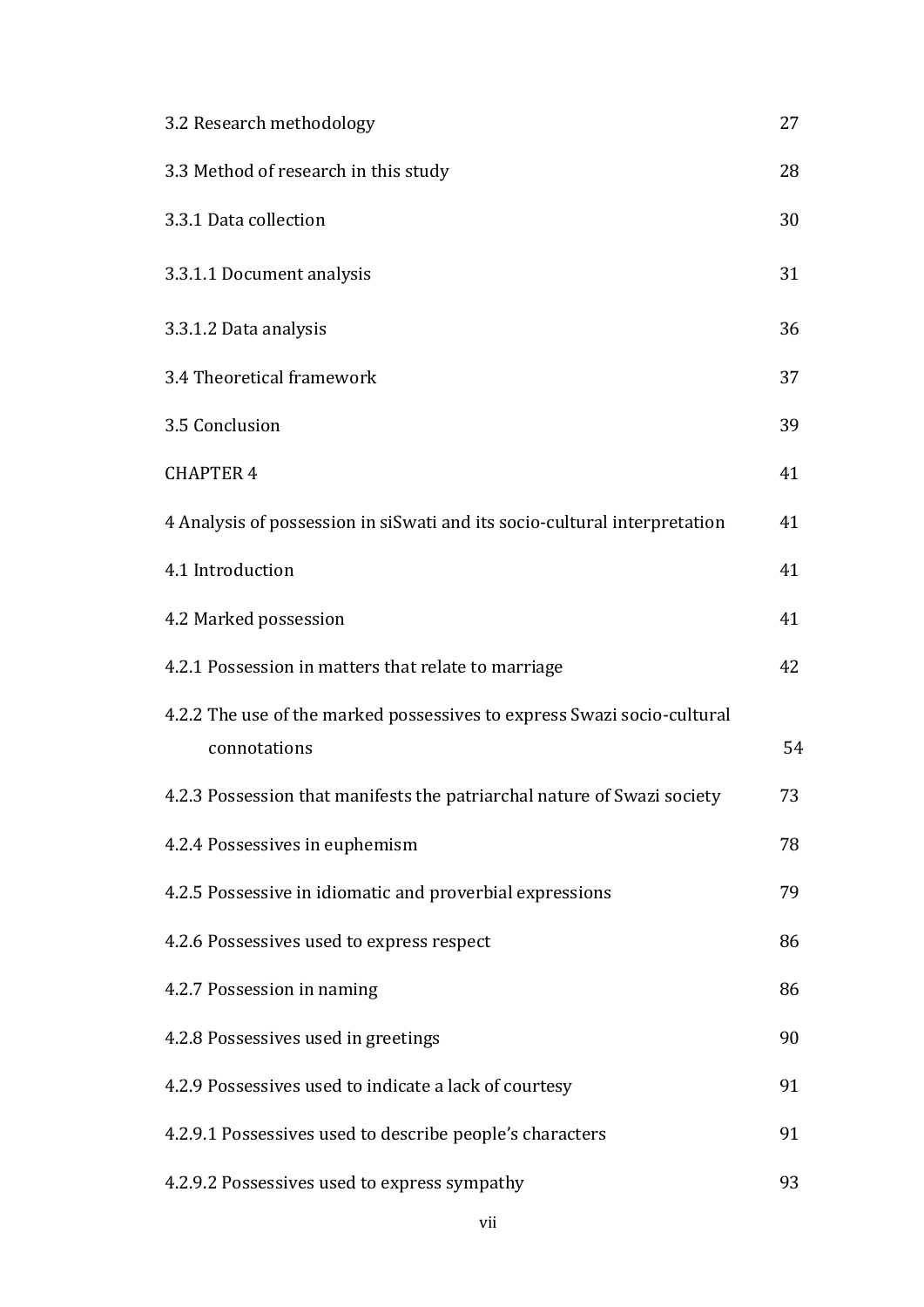| 4.3 Unmarked possessives in siSwati        |     |  |
|--------------------------------------------|-----|--|
| 4.3.1 Class 1a nouns expressing possession | 94  |  |
| 4.3.2 Compound nouns expressing possession | 96  |  |
| 4.4 Conclusion                             | 97  |  |
| <b>CHAPTER 5</b>                           | 98  |  |
| Conclusion                                 | 98  |  |
| 5.1 Introduction                           | 98  |  |
| 5.2 Summary of the study                   | 98  |  |
| 5.3 Conclusion                             | 103 |  |
| Bibliography                               | 104 |  |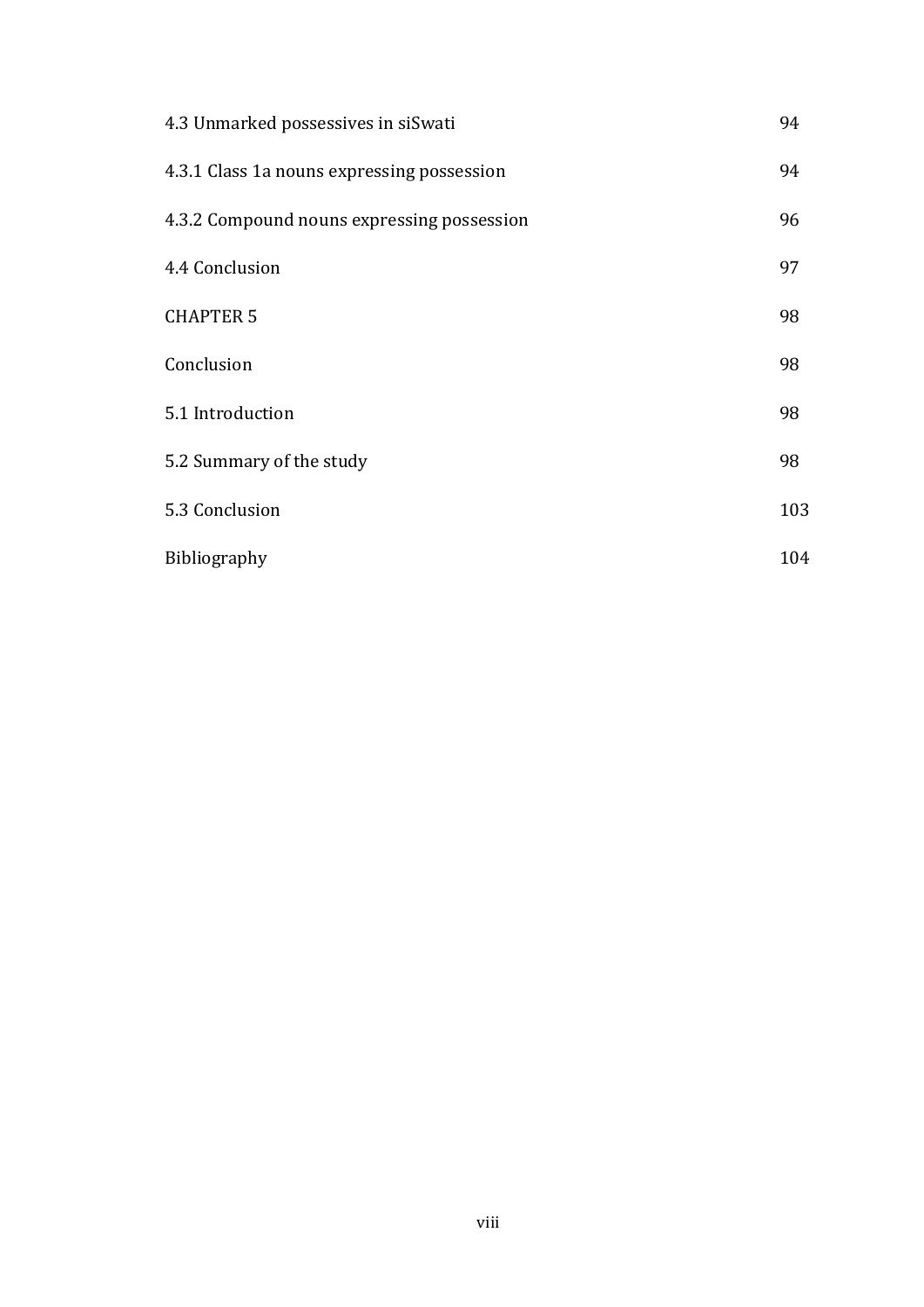### **Chapter 1**

#### **Introduction**

#### **1.1 Introduction and background**

SiSwati is a Nguni language which falls in the same language group as isiZulu, isiXhosa and isiNdebele. It is the official language which is spoken by Swazi people in Swaziland. It is also an official language in South Africa and is spoken primarily in the Mpumalanga province. There are structural similarities between siSwati and isiZulu (Patricks, 2000). Written material in siSwati was first codified by European missionaries during the late nineteenth and early twentieth centuries. Most of the written material was produced for religious purposes. It was only after Swaziland had gained political independence from Britain in 1968 that the siSwati language developed, with numerous literary works being produced and introduced into schools (http://www.education.stateuniversity.com/pages/1450/Swaziland -constitutional-legal-foundation.hmtl).

The siSwati language is a major element of Swazi society and culture. It is through the use of language that society is able to communicate effectively and efficiently. The Swazi people use specific words and expressions to convey specific messages. This study will address the concept of possession because it has become apparent that, through the possessive, the Swazi people have been able to express various degrees of nuances from purely linguistic to socio-cultural.

This study explored the nature of possession in siSwati from a socio-cultural perspective. In other words, the study examined how the notion of possession is expressed in siSwati both socially and culturally. As pointed out by scholars such as McGregor (2009:1), the notion of possession may be expressed in various ways in several languages. It covers a range of conceptual relations between entities such as human beings, between people and their body parts and between people and cultural and intellectual products. Therefore, the notion of possession involves different linguistic constructions.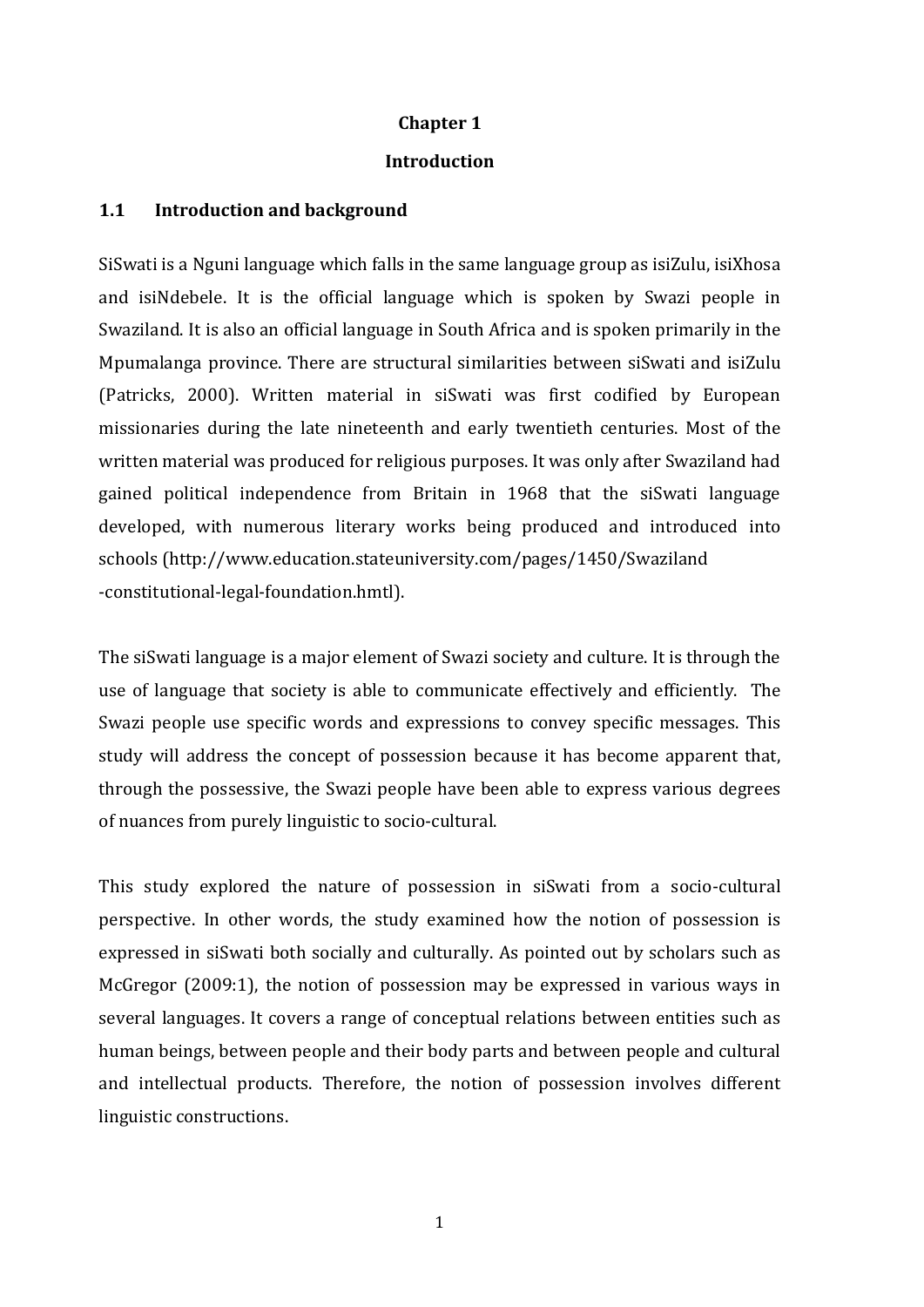In the Nguni languages, the concept of possession is not only expressed through the use of possessive constructions. This view is supported by Bosch and Poulos (1996:7) who state that the concept of possession can be expressed in many different ways in isiZulu. They maintain that "possession can be expressed by fully fledged lexical items in some cases and by more complex constructions in others". Therefore, various ways are used to express possession in the Nguni languages.

### **1.2 Statement of the research problem**

The possessive in siSwati has always been analysed as a part of speech which has a specific structure and which performs the function of qualifying the substantive in speech. This approach tends to focus on the morphological and syntactic aspect of the possessive, with little attention being given to the semantic aspect of the possessive. Words which do not display the morphological structure, but which nonetheless express the concept of possession, are not included in the classification of possessives by Bantu linguists. For example, words such as *uyihlo,* which loosely translates as 'your father', and *unyoko,* which loosely translates as 'your mother' in English, have the equivalents of *babe wakho,* which also loosely translates as 'your father', and *make wakho*, which also loosely translates as 'your mother' respectively in English and which fall short in any classification of possessives. Social and cultural nuances which are expressed by the use of possessive have also not received the attention they deserve in research and, as a result, there was a need to revisit the analysis of the possessive from a socio-cultural point of view. This was done in this study.

#### **1.3 Aim**

The aim of this study was to examine how Swazi society uses the notion of possession to express both social and cultural nuances.

## **1.4 Objectives**

The study sought to realise the following objectives

- To examine the different forms used in siSwati to express possession.
- To investigate how socio-cultural aspects of the Swazi people are exposed by their expression of possession.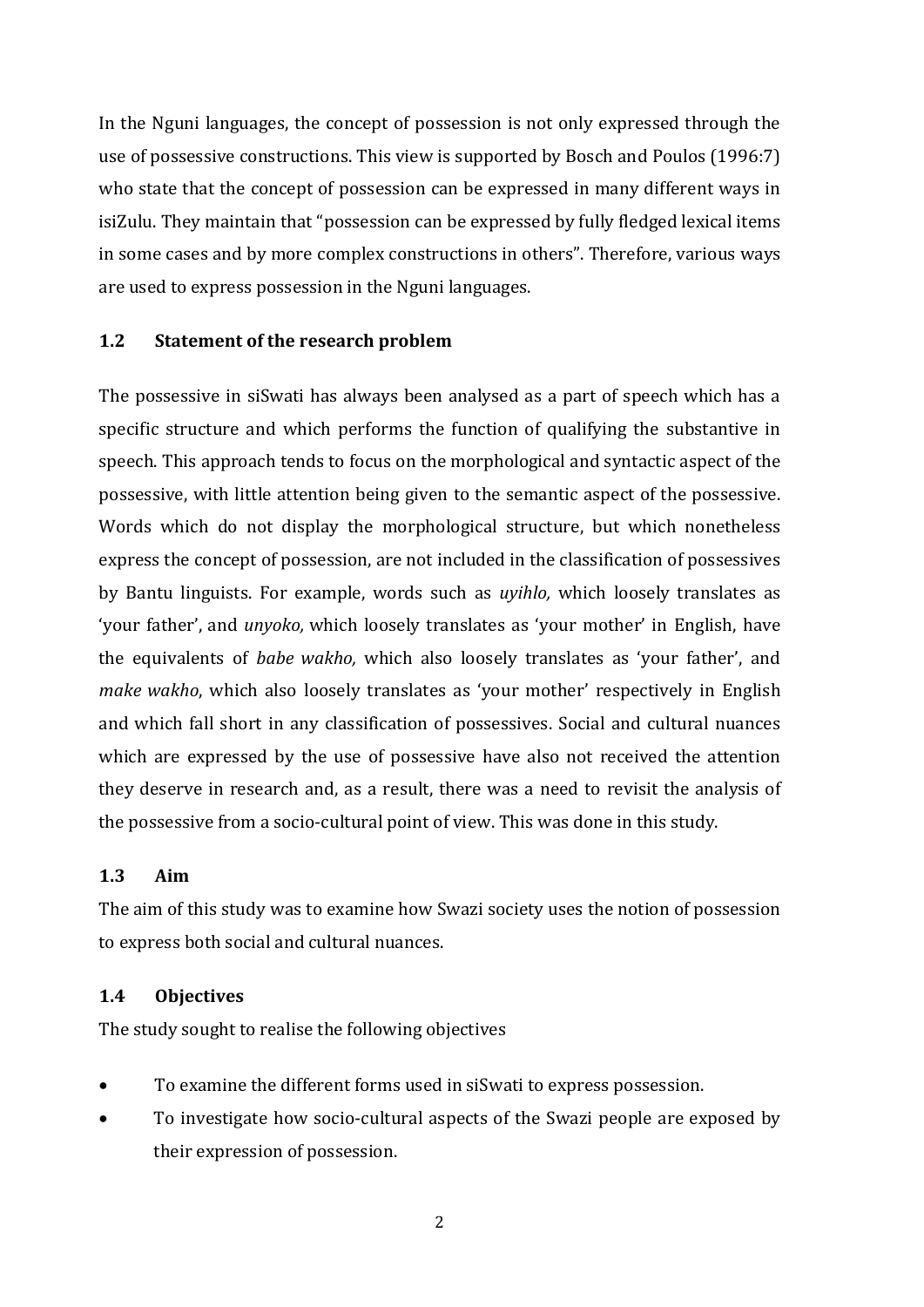## **1.5 Research questions**

The following research questions were used in order to realise the aim and objectives of this study.

- How does Swazi society express the notion of possession?
- How does the possessive, as one of the linguistic devices used by speakers, express different social and cultural distinctions of meaning?
- Which socio-cultural aspects of the Swazi people are exposed by their expression of possession?

### **1.6 Rationale for the research**

Possession is expressed in various ways in siSwati. It may be expressed through forms which are morphologically marked as well as through those that are not marked. In view of the fact that considerable attention has been focused on the analysis of the structure and function of the possessive, this study explored the way in which possession is expressed from a socio-cultural point of view. The study was driven by the need to examine how society uses the concept of possession through morphologically marked and unmarked forms to express various shades of meaning. Thus, the study exposed a further dimension to the use of the possessive in siSwati regarding how society uses possession from a socio-cultural point of view. This dimension has never been explored before.

#### **1.7 Research methodology**

This is an exploratory, descriptive and qualitative study of how Swazi people use possession in their language. Data was collected from siSwati written records and then analysed with a view to establishing the nature of possession among the Swazi people from a socio-cultural point of view. The methods used to collect and analyse data are discussed in detail. Firstly, the study explores what research methodology is and then elaborates on the qualitative method chosen for the purpose of the study. The research tools characteristic of the qualitative method are detailed while the qualitative tools used for the purposes of the study as well as the justification for the use of such tools are also discussed. The theoretical model that underpins the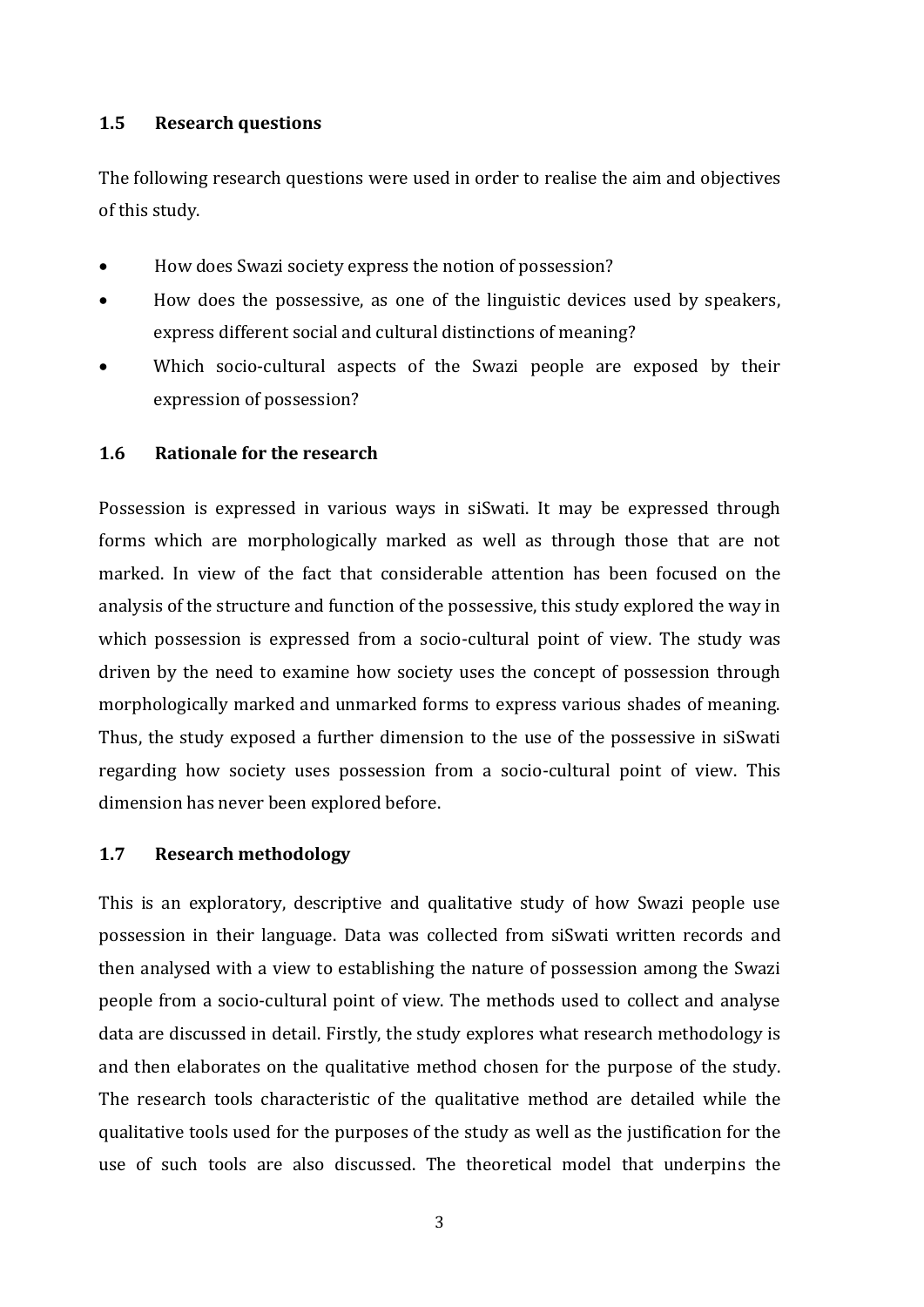arguments presented in this study on the nature of possession in siSwati from a socio-cultural point of view is also discussed.

The systemic-functional linguistics approach was used in the study as a model to support the discussions presented on the nature of possession in siSwati. The main reason for choosing systemic-functional linguistics (SFL) as a model for this study was that SFL is a theory of language that concentrates on the notion of language function. However, while this theory focuses on the syntactic structure of language, more attention is placed on the function of language as predominant. In other words, the main focus is on what language does and how it does it compared to the more structural approaches which place the elements of language and their combinations as central. SFL commences in the social context and pays attention to how language both acts upon and is constrained by the social context (www.isfla.org/../definition .html).

## **1.8 Definition of terms**

## **Possession**

Seiler (1983:4) explains the concept of possession as bio-cultural. Seiler (1983:4) further states that "possession is a relationship between a human being and his kinsmen, his body parts, his material belongings, his cultural and intellectual products. In a more extended view, it is the relationship between parts and whole of an organism".

Taylor (1996:339) defines possession as "a relation between two entities, a possessor and a possessee".

## **Socio-cultural**

The term 'sociocultural' highlights the involvement of both social and cultural factors (The American Heritage, 2013).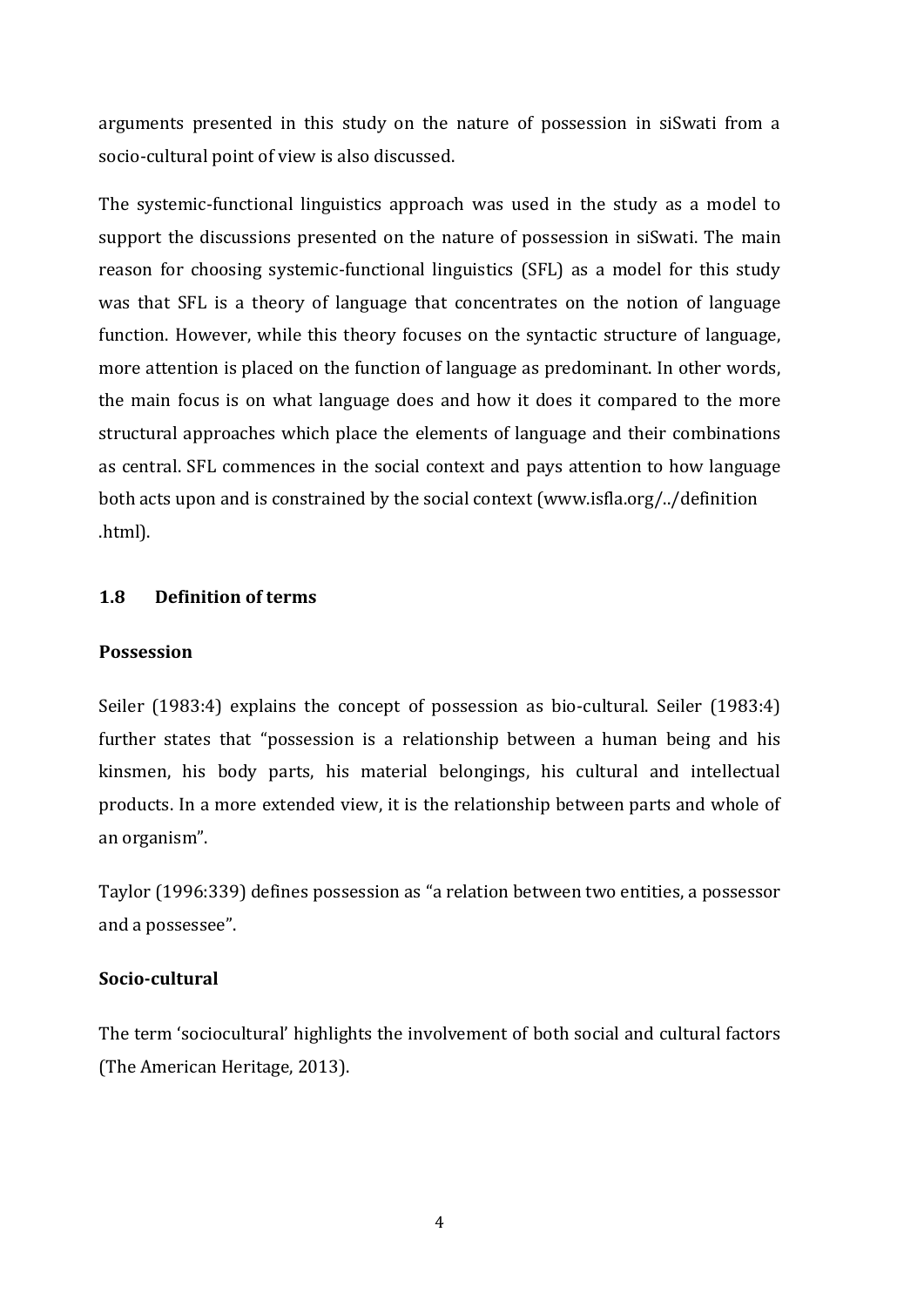## **Society**

A society is a "particular community of people who share the same customs, laws, etc" (Hornby, 2005: 1399).

### **Culture**

Mbiti (1975:7) postulates that:

… the word culture covers many things such as the way people live, behave, act and their physical as well as their intellectual achievements. Culture shows itself in art and literature, dance, music and drama, in styles of building houses and people's clothing, in social organisation and political systems, in religion, ethics, morals and philosophy, in customs and institutions of the people, in the values, laws, and in their economic life.

Hornby (2005: 357) also expresses the view that culture refers to the customs and beliefs, art, way of life and social organisation of a particular community.

#### **Possessives**

Doke (1990:115) defines the possessive as a "word which qualifies a substantive and is brought into concordial agreement therewith by the possessive concord".

#### **1.9 Delineation of chapters**

This study is divided into five chapters.

Chapter 1 deals with the introduction and background to the study, the problem statement as well as the aim and objectives of the study.

Chapter 2 contains the literature review.

Chapter 3 discusses the methodology and theoretical framework used in the study.

Chapter 4 presents the analysis of the use of possession in siSwati and the sociocultural interpretation of such possession.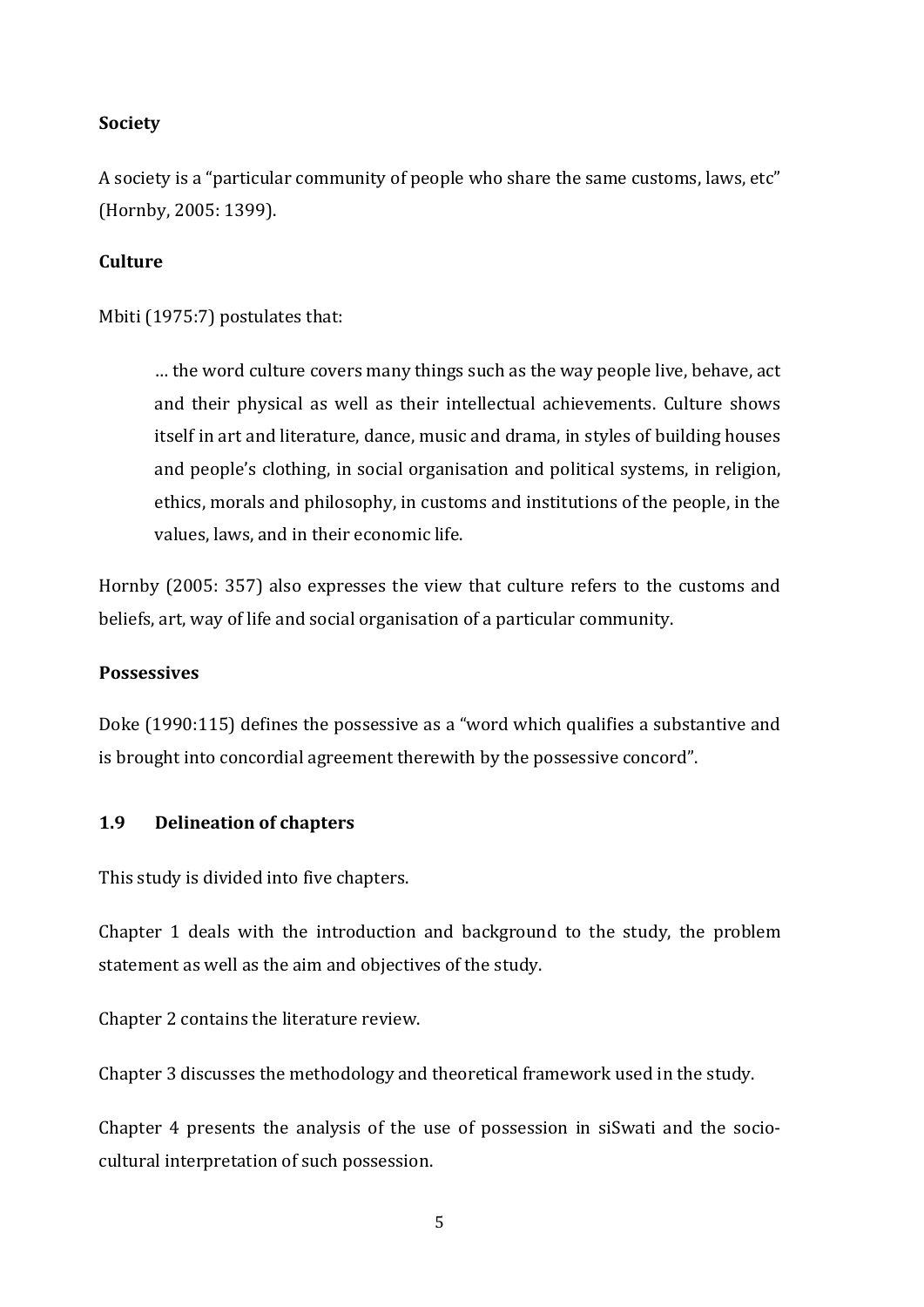Chapter 5 concludes the study.

## **1.10 Conclusion**

In this chapter the introduction and background that inform the study has been presented. The statement of research problem has been explained, research questions and rational for the research has been discussed. This chapter also outlined the aim and the objectives of the study. The research methodology has also been highlighted, key terms have been defined and the delineation of chapters in this study has been outlined.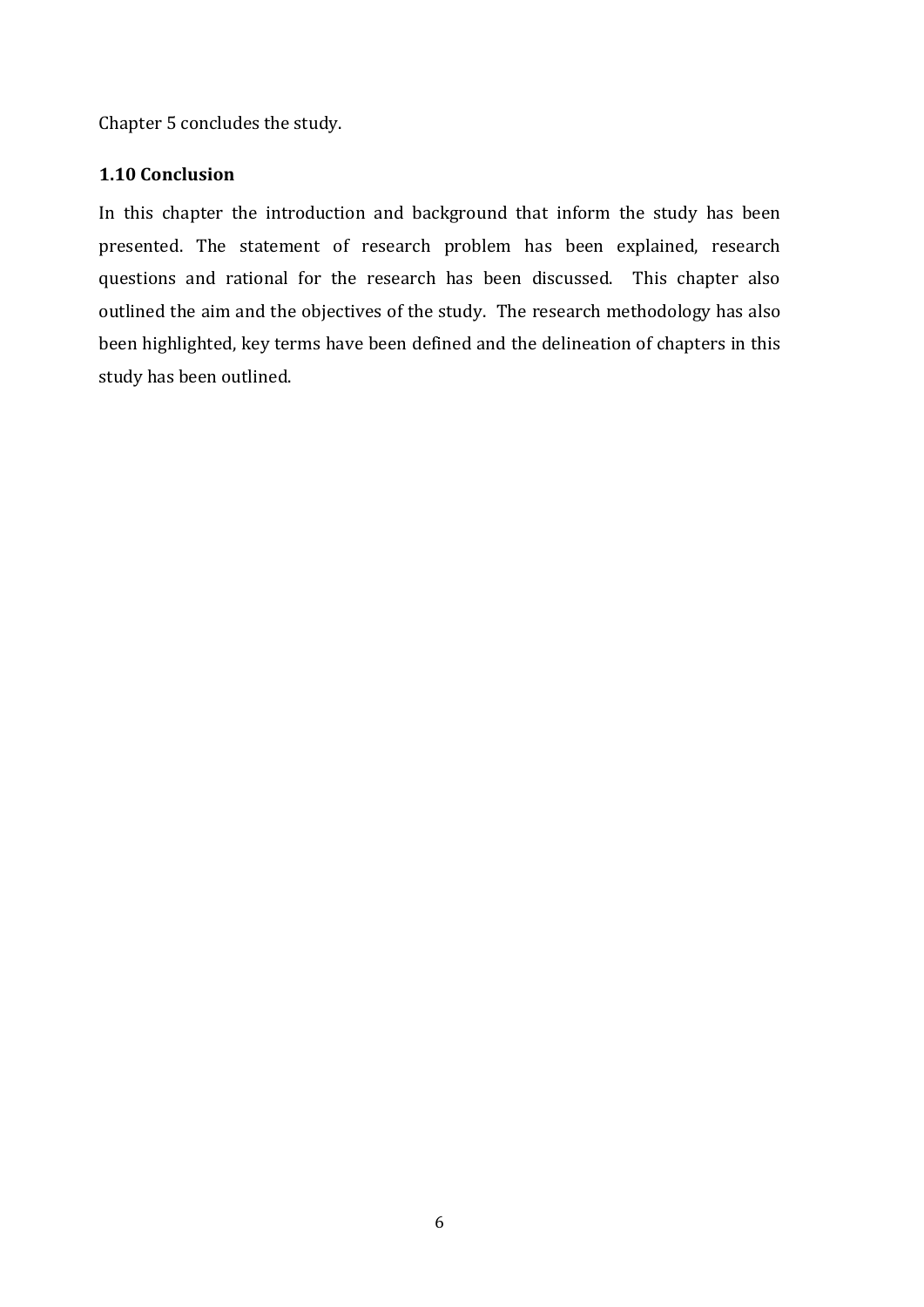## **Chapter 2**

## **Literature review**

## **2.1 Introduction**

This chapter contains a review of the literature on possession. Literature from isiZulu has also been included. The inclusion of scholarly work from isiZulu is motivated by the fact that there is a very close linguistic relationship between siSwati and isiZulu. This relationship may be traced back to the era when isiZulu was taught as a first language to siSwati learners and students before Swaziland gained political independence in 1968. Teaching and learning in isiZulu continued until siSwati was introduced in the school curriculum in 1969.

As a result of this close linguistic relationship between isiZulu and siSwati, isiZulu linguistic scholars have played a major role in analysing siSwati grammar. These linguistic scholars had a major influence on the way in which siSwati should be analysed with this influence persisting up to this day.

Extensive research has been conducted on possessives in both isiZulu and siSwati. The description of this part of speech has been carried out primarily from the perspective of morphology and little attention has been given to this part of speech as it is used by the Swati people socio-culturally.

## **2.2 Possession defined**

Seiler (1983:4) explains the concept of possession as a bio-cultural aspect and states that it entails the following:

- the relationships between a human being and his or her kinsmen
- the relationships between a human being and his or her body parts
- the relationships between a human being and his or her material belongings
- the relationships between a human being and his or her cultural and intellectual products
- the relationship between the parts and whole of an organism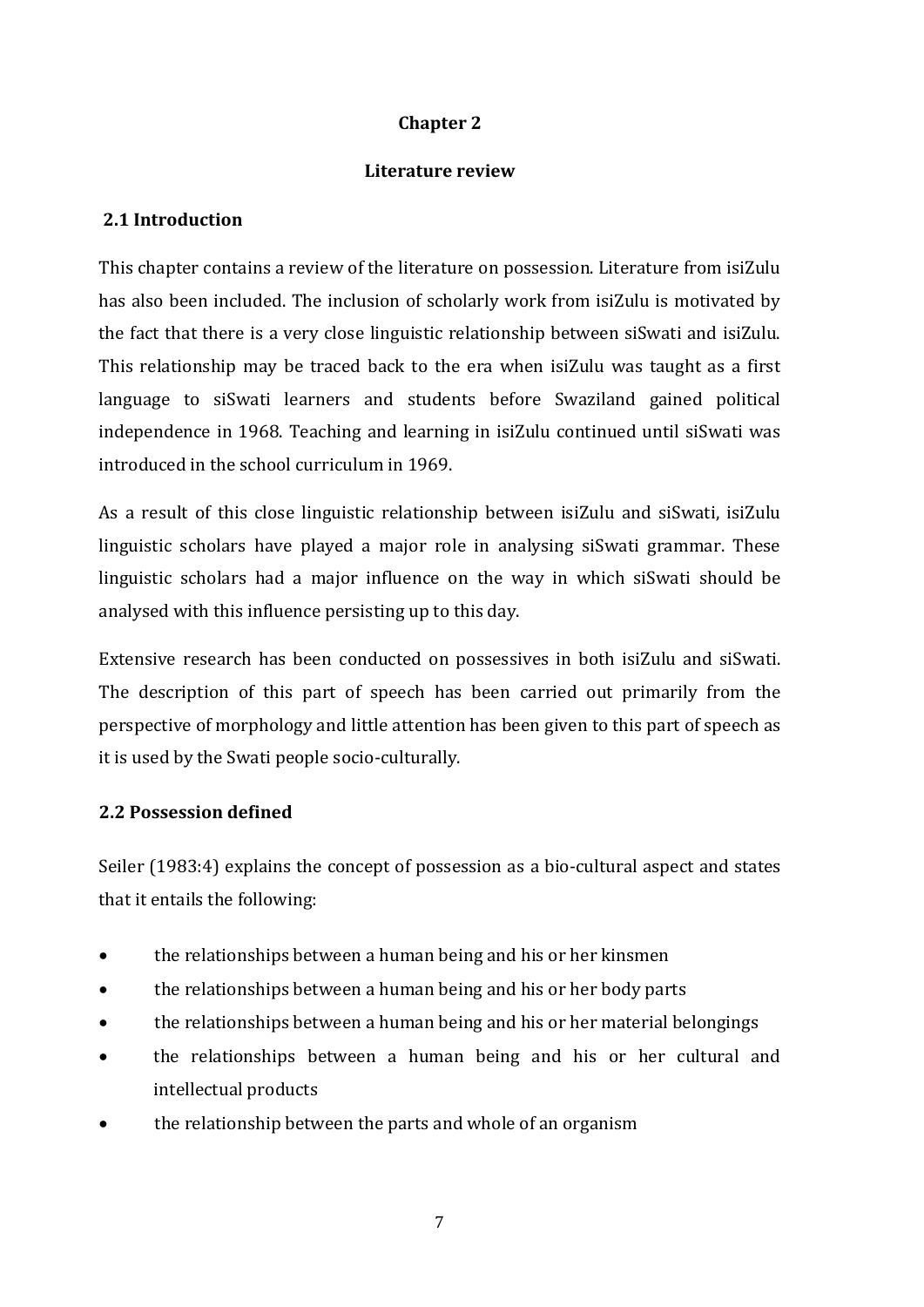It is possible to illustrate the first type of relationship in siSwati by the use of the possessive *bafati besikhulu* 'the chief's wives'. This possession indicates a kinship relation between the chief and his wives. There are several possessives that indicate this type of relationship in siSwati. The second type of relationship may be illustrated in siSwati by the use of the possessi*v*e *tinyawo temfana* 'the boy's feet'. This type of relationship also abounds in siSwati. The third type of relationship also proliferates in siSwati and may be illustrated by the following possessive, namely, *tinkhomo tenkhosi* 'the king's cattle'. The fourth relationship is also used abundantly in siSwati as is illustrated by the possessive *lisiko lemaSwati* 'siSwati culture'. The same may also be said about the fifth relationship which may be illustrated by *emafasitelo endlu* 'the house windows' in siSwati.

It is clear that possession deals primarily with relations between entities in our society and also indicates how these entities are related to one another. Taylor (1996:339) posits that possession involves a relation between two entities, namely, a possessor and a possessee, and states that, in English, different expressions highlight various aspects of possession. He further alludes to the fact that, in the main, possession is expressed by the use of verbs such as 'own', 'have' and 'belong to'. 'Own' focuses on the legality of the possession relationship. The use of 'own' is restricted in that its usage range denotes a possession relation that relates to legal aspects, for example, 'I own a house in the suburb' (Taylor 1996:341). 'Have' is used in a wide range of contexts. It is commonly used for non-human possessors, for example, 'the dogs have food'. 'Have' may also be used when the possessed entity is not a physical object, for example 'she has a name'. 'Have' may be also used to indicate accessibility and exclusive rights of access, for example 'I have a bank account.' In addition, 'have' may be used for whole–part relations such as 'the head has hair' (Taylor 1996:341). In English the word 'have' is used to express different notions of possession. These notions may also be expressed in siSwati by using the possessive marker *[na-]* as illustrated by the possessive construction *tinja tinekudla* 'the dogs have food'.

Heine (1997) postulates that there are various manifestations of the possession. One such manifestation lies in the conceptual properties of the possessor, the possessee or both. The manifestation of possession may be either human possessors and/or non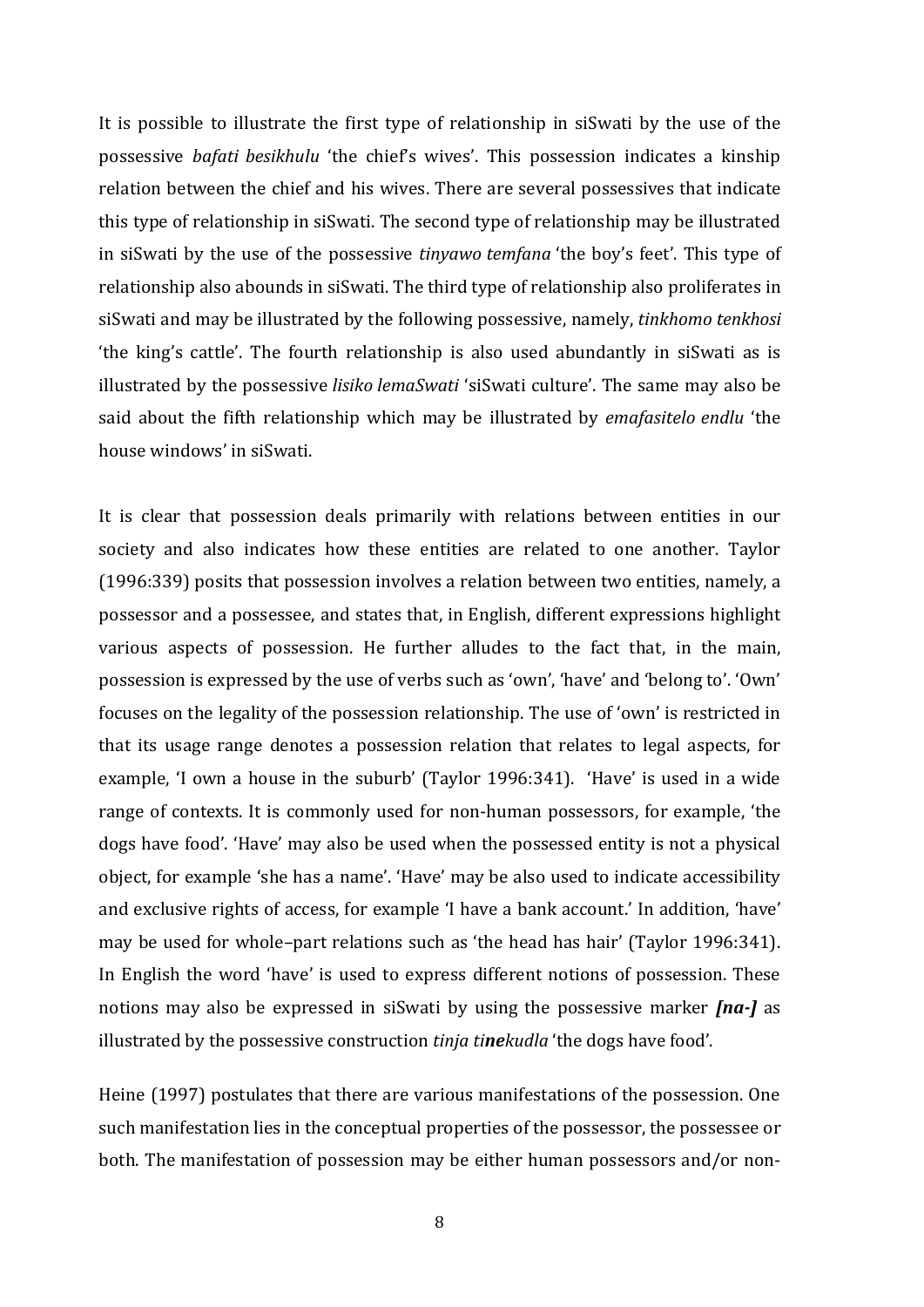human possessors. In other words, a person may possess something, as is illustrated by the possessive *tinkhomo tababe '*my father's cattle' in siSwati. In this example, the possessor is a human being, that is, *babe* or the 'father' who owns the cattle. The possessor may also be non-human, as is illustrated by the possessive *tibuko temoto* 'the mirrors of the car'. In this example, the possessor is a car which is non-human and the mirrors belong to the car. Heine (1997:34) claims that, in a wide range of languages, there are seven possessive notions that may be distinguished from each other. These include the following, namely, physical possession, temporary possession, permanent possession, inalienable possession, abstract possession, inanimate inalienable possession, and inanimate alienable possession. He explains the different types of possession as follows:

Physical possession refers to a situation in which the possessor and the possessee are physically associated with one another at the reference time. This is illustrated by the following example in siSwati, namely:

*Themba uhlala agcoke sigcoko sakhe.* 'Themba always wears his hat'.

In the example above, Themba is the possessor and the *sigcoko* 'hat' is the possessee. Themba physically owns the hat which he always wears.

Temporary possession refers to a situation in which the possessor may dispose of the possessee for a limited time, although it is not possible for him/her to claim ownership to it as is illustrated by the following example:

*Vusi unemoto layisebentisa uma aya emsebentini kepha umnikati wayo nguJudy.*  'Vusi has a car that he uses to go to the work but it belongs to Judy'.

In the example above, Vusi is a temporary possessor of the *imoto* 'car' because he uses it for a short period of time. However, Judy is the actual possessor and she owns the car. The car is a temporary possessee as regards Vusi as it belongs to Judy. The fact that Vusi has short-term access to the car does not make him the true owner of the car. However, he has temporary possession because he uses the car with the owner's consent only when he goes to work.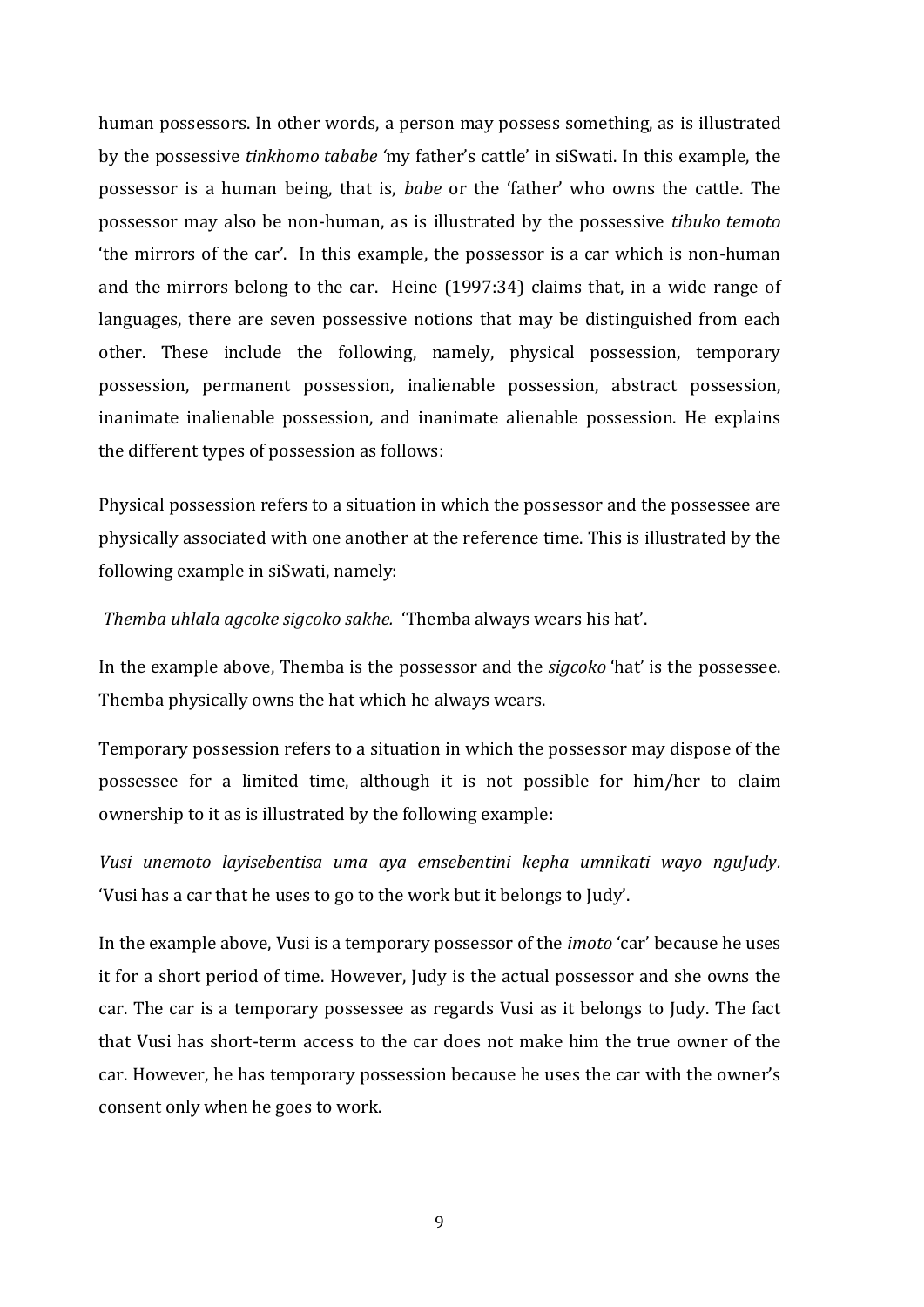Permanent possession refers to a situation in which the possessee is the property of the possessor and the possessor has legal title to the possessee. This type of possession may be illustrated by the following example:

*Sipho unemoto layitsenge eMbabane uyisebentisa sonkhe sikhatsi.* 'Sipho has a car that he bought in Mbabane and he uses all the time'.

In this example, Sipho is the permanent possessor because he has legal and full ownership of the car. The car, *imoto,* is the possessee it legally belongs to Sipho. Hence, we call the relation between Sipho, who is the legal owner, and the car, which is a possessee, permanent possession.

Inalienable possession is when the possessee is typically conceived of as being inseparable from the possessor, for example body parts or relatives, such as the following:

#### *Nginemehlo laluhlata .* 'I have blue eyes'.

In this example, *emehlo,* 'eyes', are body parts belonging to the human body and the possessor of these body parts is the person concerned. The body parts form part of the human body and, hence, they are regarded as an inseparable possessee in relation to the possessor body.

In abstract possession, 'the possessee is a concept that is not visible or tangible, like a disease, a feeling or some other psychological state' (Heine 1997:34). For example,

*Unemkhuhlane.* 'He has flu'.

In this example, *umkhuhlane,* 'flu', is regarded as the abstract possessee because is it not part of the possessor although the person is suffering from it.

In inanimate inalienable possession, the possessor is inanimate while the possessee and the possessor are conceived of as being inseparable, for example,

*Lesihlahla sinemagala lamanyenti.* 'The tree has many branches'.

In this example, *sihlahla,* 'the tree', is the inanimate possessor while the inalienable possessee is *emagala* – 'the branches'. The branches, *emagala,* are regarded as the inalienable possessee of the possessor tree, *sihlahla,* because they form part of the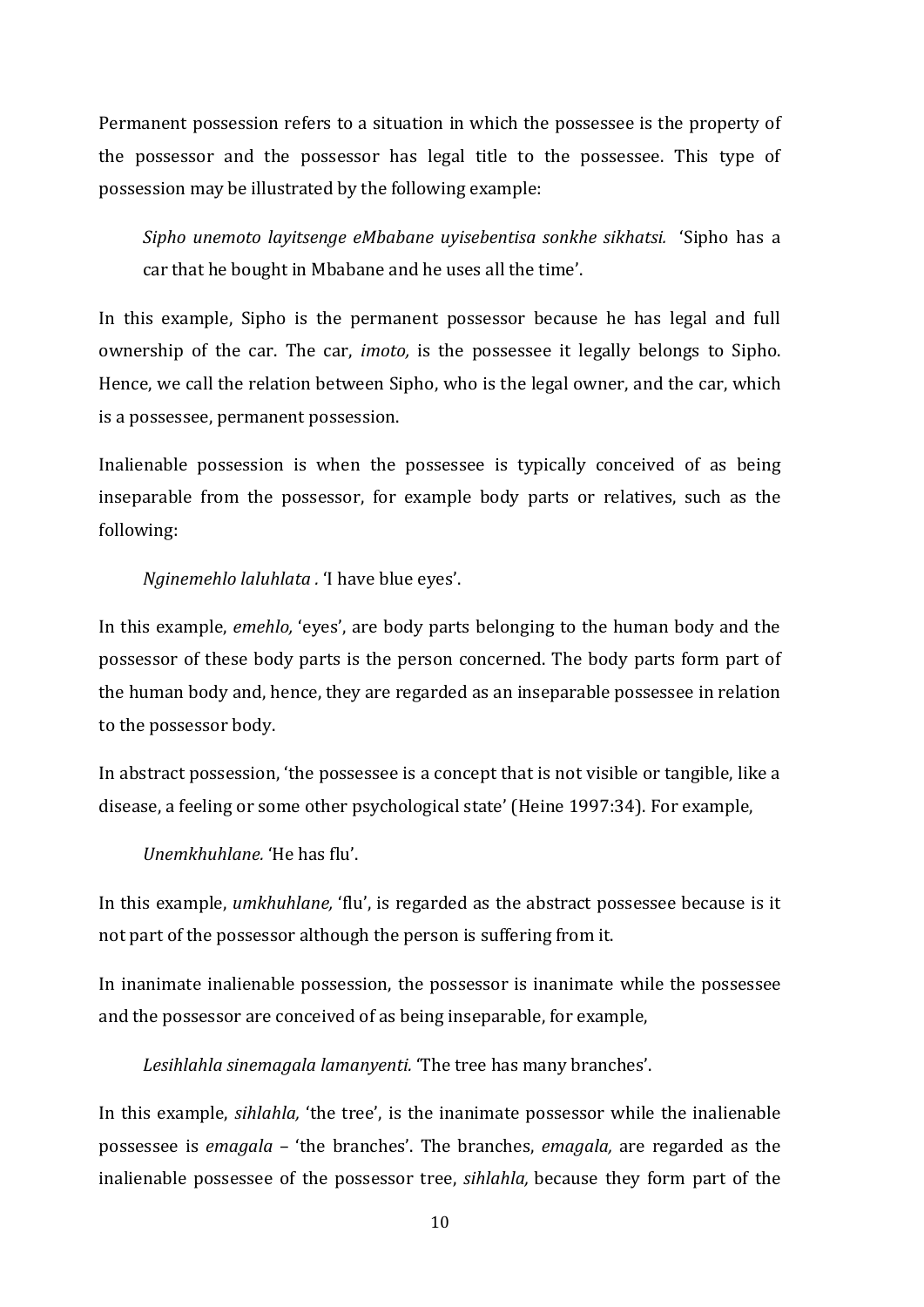tree. The branches, *emagala,* make up the whole, *sihlahla,* tree, and, hence, we say the relation between the *sihlahla* tree and *emagala* branches denotes inanimate inalienable possession.

In inanimate alienable possession, the possessor is inanimate while the possessee is separable from the possessor, for example,

*Litafula lami linencwadzi.* 'My table has book on it'.

In this example, *litafula,* 'the table', is the inanimate possessor while the separable possessee is the book, *incwadz*i. The table, *litafula,* is a possessor as long as the book, *incwadzi,* remains on the table. However, the book is said to be an alienable possessee because it may be removed from the table and, therefore, no longer be a possessee.

Baron et al. (2001:2) define the term "possession" as "the linguistic expression of the relationship between two entities, a possessor and possessum, such that one, the possessor, is seen as being in some way related to the other, the possessum, as having it near or controlling it". With the term "possessum", these scholars refer to an entity that is possessed or owned, while the term "possessor" refers to a person/entity that owns/control the possessee. This means that there is a relation between the possessor noun and the possessee, for example:

*Inja yaMuzi ifile. '*Muzi's dog has died'.

The relation that exists between the possessor noun, which in this case is *Muzi,* and the possessee, which in this case is the dog, is that of ownership.

In *The expression of possession,* McGregor (2009:1) postulates that the notion of possession is a "relational concept that covers a wide range of conceptual relations between entities". These conceptual relations between entities include the following:

- a relation between a person and his/her body, for example *lunyawo lwemuntfu* – 'a person's foot'
- a relation between a person and his/her products, for example *ingati yami* – 'my blood'
- a relation between a persons and his/her kin, for example *umzala wami* – 'my cousin'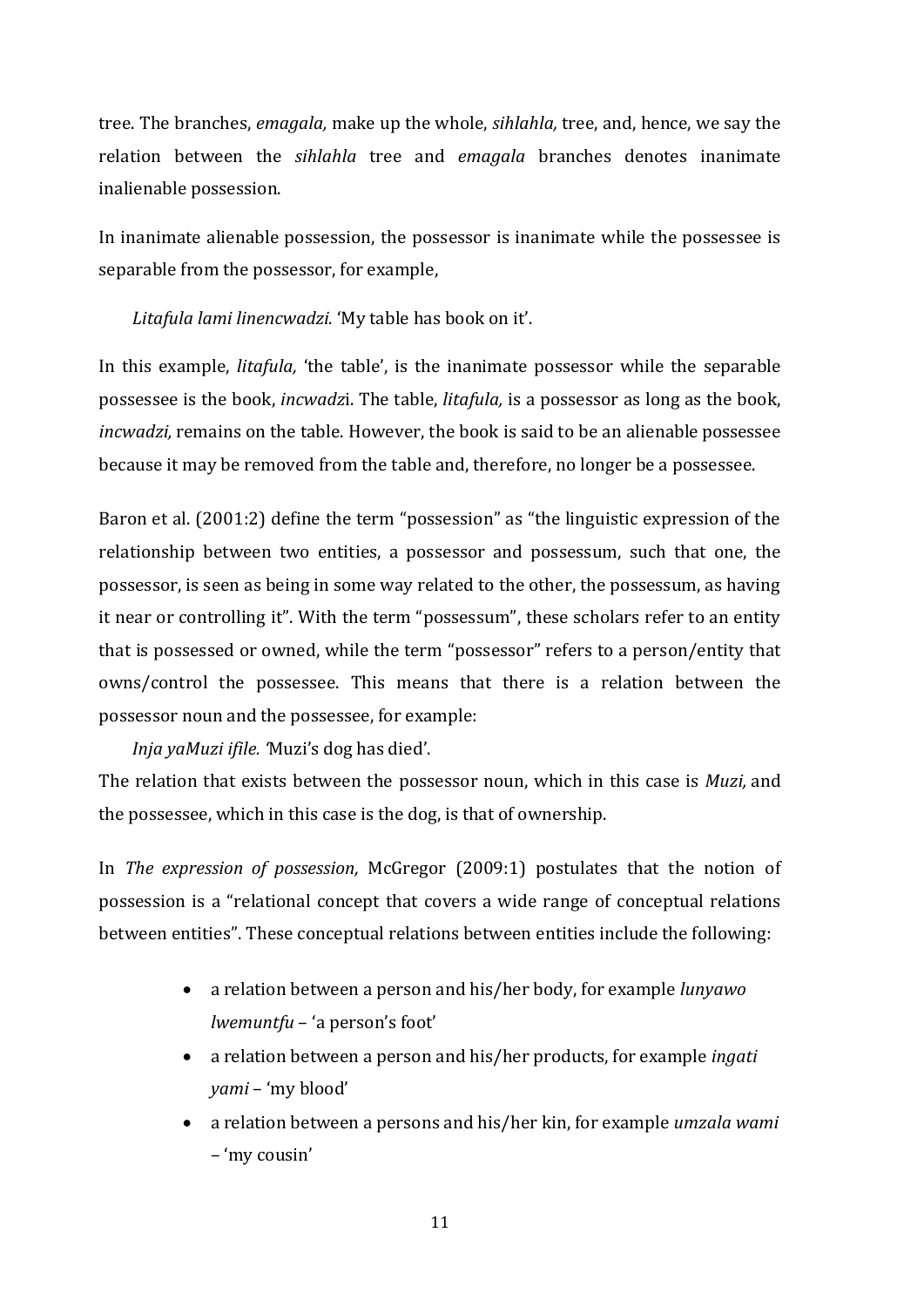- a relation between a person's and his/her representations (e.g. names, photographs), for example *libito lami*, 'my name', and *sitfombe sami*, 'my photograph'
- a relation between a person and his/her material belongings (animate and inanimate items the person owns own), for example *tinkhomo tami* – 'my cattle' and *imoto yami* – 'my car'
- a relation between a person and the things to which the person has usership rights to, for example *likhadi lami lasebhange* – 'my bank card' or control over *umphatsi welidolobha* – 'mayor of a town'
- a relation between a person's and cultural and intellectual products, for example *emasiko esiSwati* – 'siSwati customs'.

According to Chappell and McGregor (1989:26), in many languages inalienable possession is not marked but is expressed by nominals in juxtaposition, where the nominal referring to the possessor is juxtaposed with the nominal referring to the possessed, but without the intervention of morphological markers, for example,

*Umfana ugeza imoto tivalo –* 'the boy washes the car doors'.

Inalienable possession is associated with inherent relations such as body parts and kinship (McGregor 2009:2). In siSwati, inalienable possession may be marked by a possessive marker, for example,

*Umlente waThoko uphukile.* 'Thoko's leg is broken' and *umntfwana wami uyagula* 'my child is sick'.

Chappell and McGregor (1989:24) explain that in alienable possession a possessor is realised by a noun phrase which is separated from the possessed constituent by an overt linking marker. This type of construction expresses true ownership and direct possession. The alienable possession is associated with less inherent relations such as owned material objects, for example:

*Indlu yami iwile.* 'My house has collapsed'.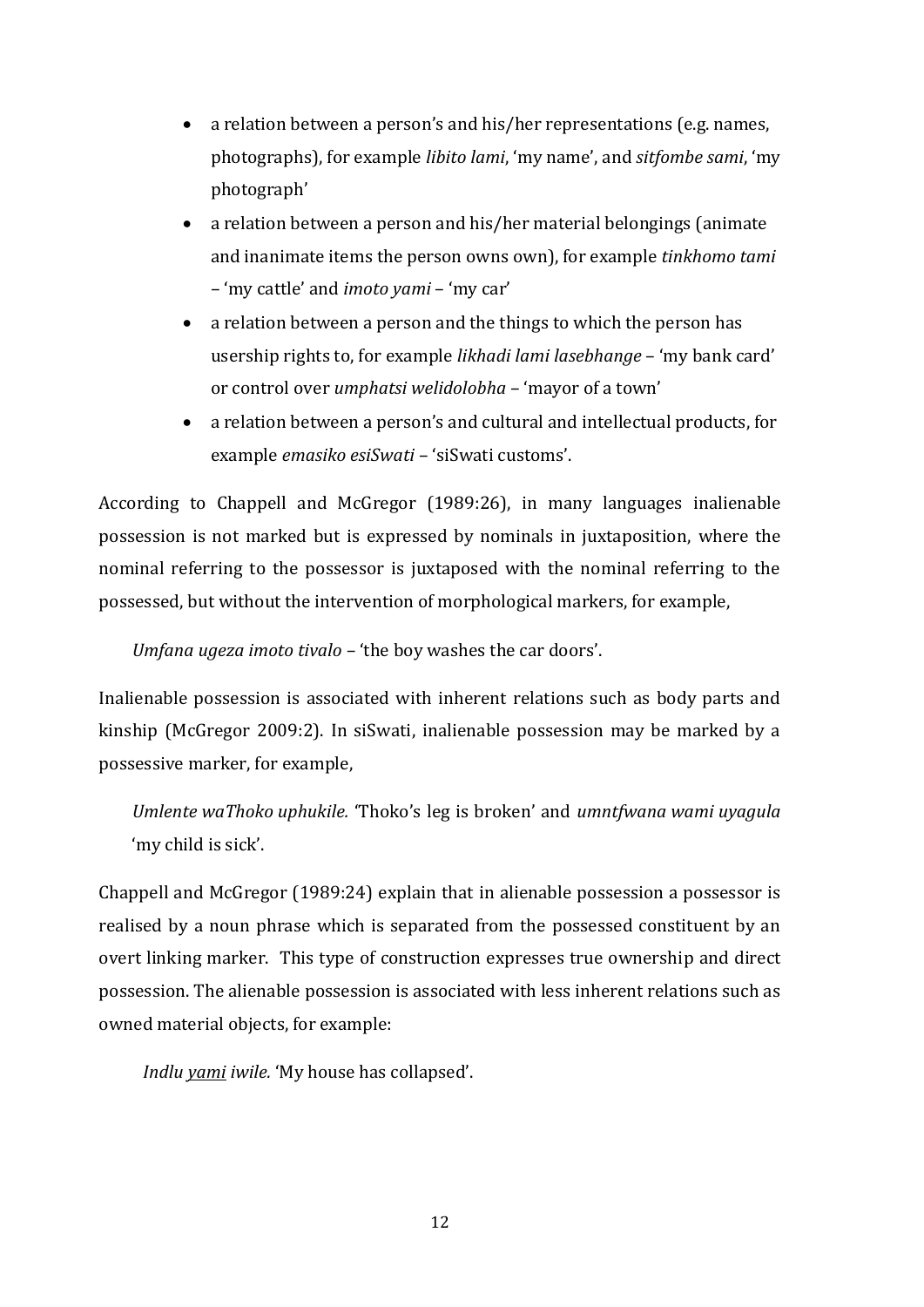McGregor (2009:2) also proposes three main types of possessive constructions, namely, attributive, predicative and external. By attributive possession, he refers to 'constructions in which that which is possessed form a noun phrase', for example:

#### *Inja yami*. 'My dog'

Predicative possession refers to a 'construction in which the possessive is expressed in a predicate, often by a possessive verb, for example:

#### *Mine nginenkhomati.* 'I have a cow'

Thirdly, external possessions refer to a construction in which the possessive relation is not specified either by the lexical verb or within the noun phrase. The possessed entity and the possessor do not belong to a noun phrase but rather at the level of clausal construction, as in the following example:

*Dokotela ujova umfana tibunu. '*The doctor injects the boy on the buttock'.

#### **2.3 Literature on possessives in the African languages**

In *The possessive in Xhosa,* Hoza (1991) posits that, in the isiXhosa language, there are numerous types of possession and that these may be expressed in various ways, thus resulting in different meanings to the possessives. She outlines different types of possessive and their meanings, namely, individual possessives, family terms and communal possession. By individual possessives, Hoza (1991:76) denotes ordinary possessives which signify possession by an individual or individuals. She alleges that this type of possessive is used primarily with Noun Phrases (NPs), including nouns of all classes. She further argues that in all constructions denoting individual possessives, the possessive morpheme /-a-/ is overtly exhibited, for example, *amanzi abo* 'their water'. However, class 1a nouns take *ka-,* for example, *isisu sikaNoxolo* 'Noxolo's stomach'.

Hoza (1991) further points out that "family terms are possessives which make reference to family terms and signify kinship between the possessor and the possessee." Only class 1a nouns are used to express possessive indicating kinship, for example; *utata ubhubhile* 'my father is late' (Hoza 1991:76). The class 1 noun *utata*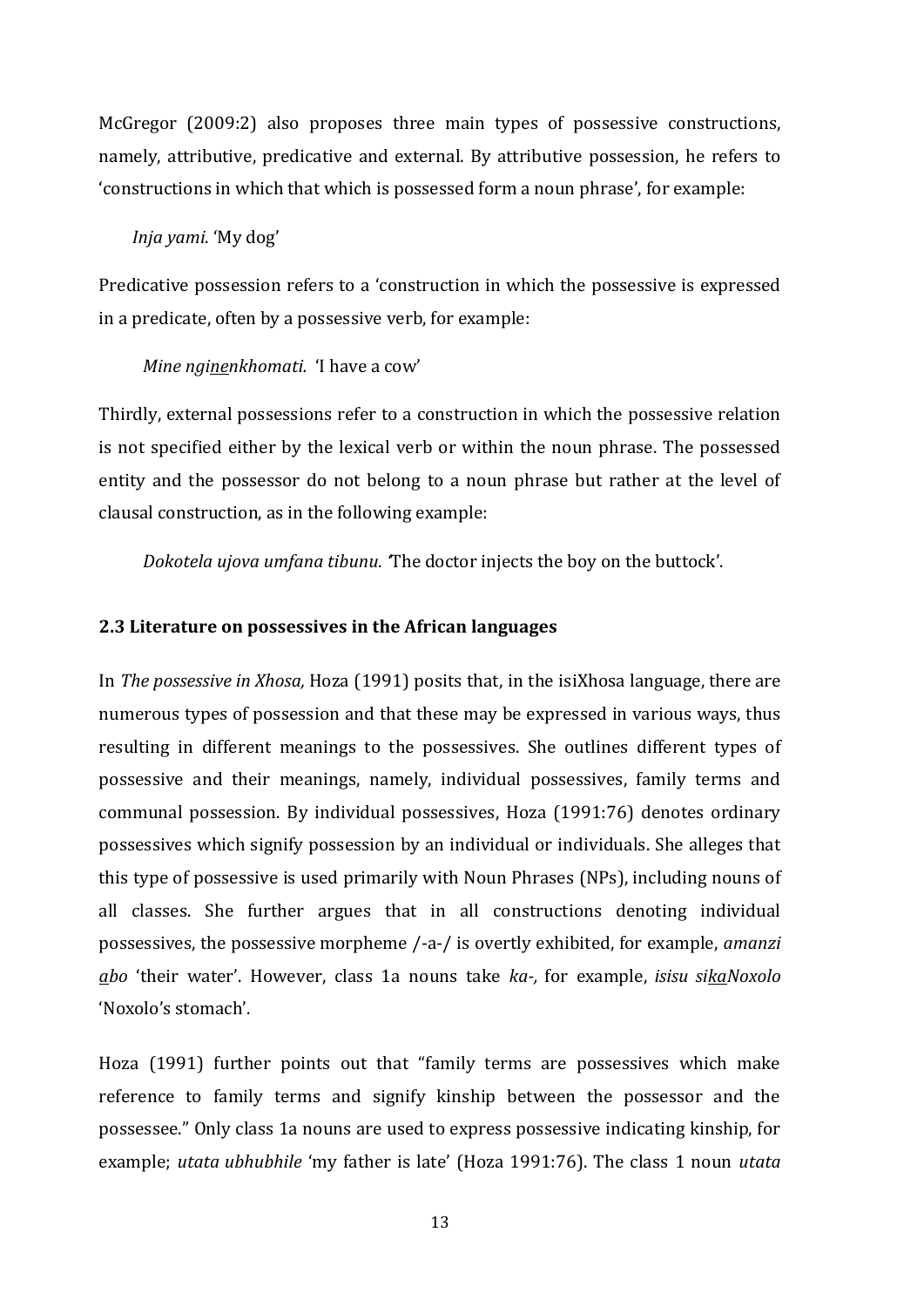'my father' is a family term that has been used to express the possession that indicates kinship.

Hoza (1991) claims that communal possession is another type of possessive that denotes communal or collective possession. It also includes possession by family or peer groups. This type of possession is expressed through the use of locative *kwa* or *ku* which is prefixed either to class 1a nouns or to pronouns (Hoza 1991:80).

The following examples illustrate communal possession in isiXhosa:

- (a) *Ndiya kwamalume.* 'I'm going to my uncle's place.'
- (b) *Ndiya kwakhe.* 'I'm going to his place.'

In example (a), the locative *kwa-* has been prefixed to the class 1 noun *umalume* 'uncle' while, in example (b), the prefix has been prefixed to the possessive pronoun stem *-khe* in order to express possession. From Hoza's (1991) work we observe that there are numerous types of possession, that these possessions are expressed in various ways and that they have several meanings in isiXhosa.

Wilkes (1989:87) asserts that 'there are two types of possessives, namely, the marked and the unmarked possessive. Marked possessives are possessives formed by means of genitive marker called concord which links the possessor noun (NP) to a preceding possession noun (NP). The marked possessives signify alienable possession and unmarked possessives lack a genitive marker and signify inalienable possession. The structure differs in accordance with their syntactic function in sentences. When acting as objects they usually consist of two nouns appearing in juxtaposition without a genitive marker separating them.

The following examples illustrate marked and unmarked possessives:

#### **Marked possessives**:

The marked possessive is noticeable by a form which is termed a marker which connects the possessor noun and the possessive nouns. The following examples illustrate this:

(a) *Imali kababa.* 'my father's money'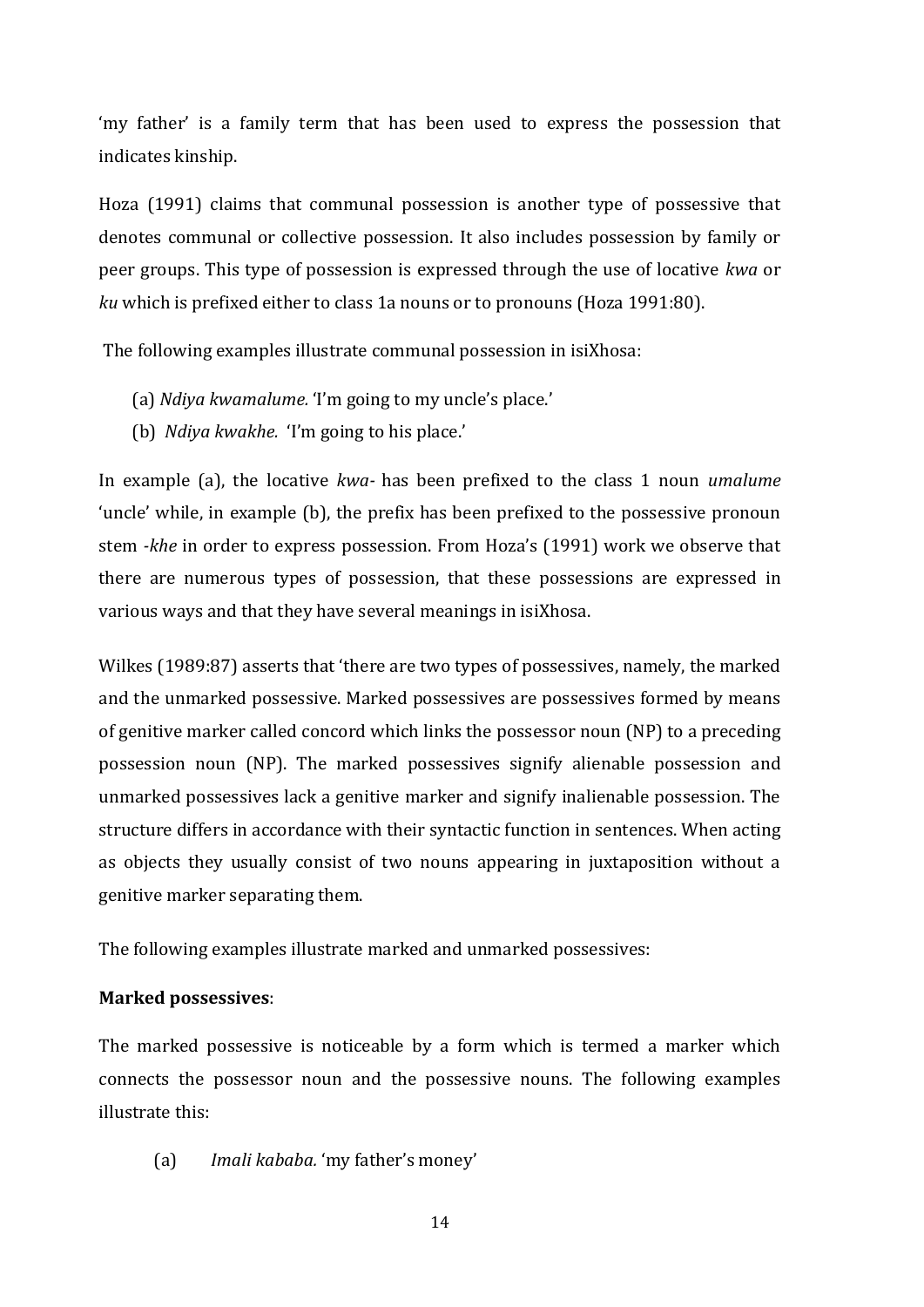#### (b) *Ibhayisikili lomfana.* 'the boy's bicycle'

In example (a) above, *kababa* (father's) is regarded as a marked possessive because it exhibits both the possessive marker [*ka-*] and the possessive noun while, in example (b), *lomfana* (boy's) is regarded as marked possessive as it has the possessive maker [*la-*] which combines with the prefix [u*-*]. When these forms are prefixed to the possessive noun *umfana*, vowel coalescence occurs, for example:

*la- + u* > *lo-* (possessive concord) *la-* (possessive concord) + *umfana* (possessive noun) > possessive

#### **Unmarked possessives**:

Unmarked possessives are nouns which function as possessives although they lack the marker that connects a possessor noun and the possessive nouns. The following examples illustrate this:

- (a) *Udokotela ukhiphe umfana izinyo.* 'The doctor has extracted the boy's tooth'.
- (b) *Balimaze uNomusa umlenze.* 'They injured Nomusa's leg',

In example (a) above, the juxtaposed noun *umfana* functions as a possessor noun in the context while *izinyo* functions as a possessive noun. Thus, in this example possession has been expressed without using any form with which to mark it. In example (b), *uNomusa* is the possessor and *umlenze* the possessive.

It is apparent from the examples above that, possession may be expressed both as marked and unmarked.

Doke (1990:115) defines the possessive as a "word which qualifies a substantive and is brought into concordial agreement therewith by the possessive concord". Possessives can be classified into two categories. He contends that possessives may be classified as direct possessives and descriptive possessives. Direct possessives are formed with a pronominal stem, that is, they are formed from nouns and pronouns only and they indicate the actual possessor, for example *kudla kwebafana* 'children's food' and *kudla kwabo* 'their food'.

15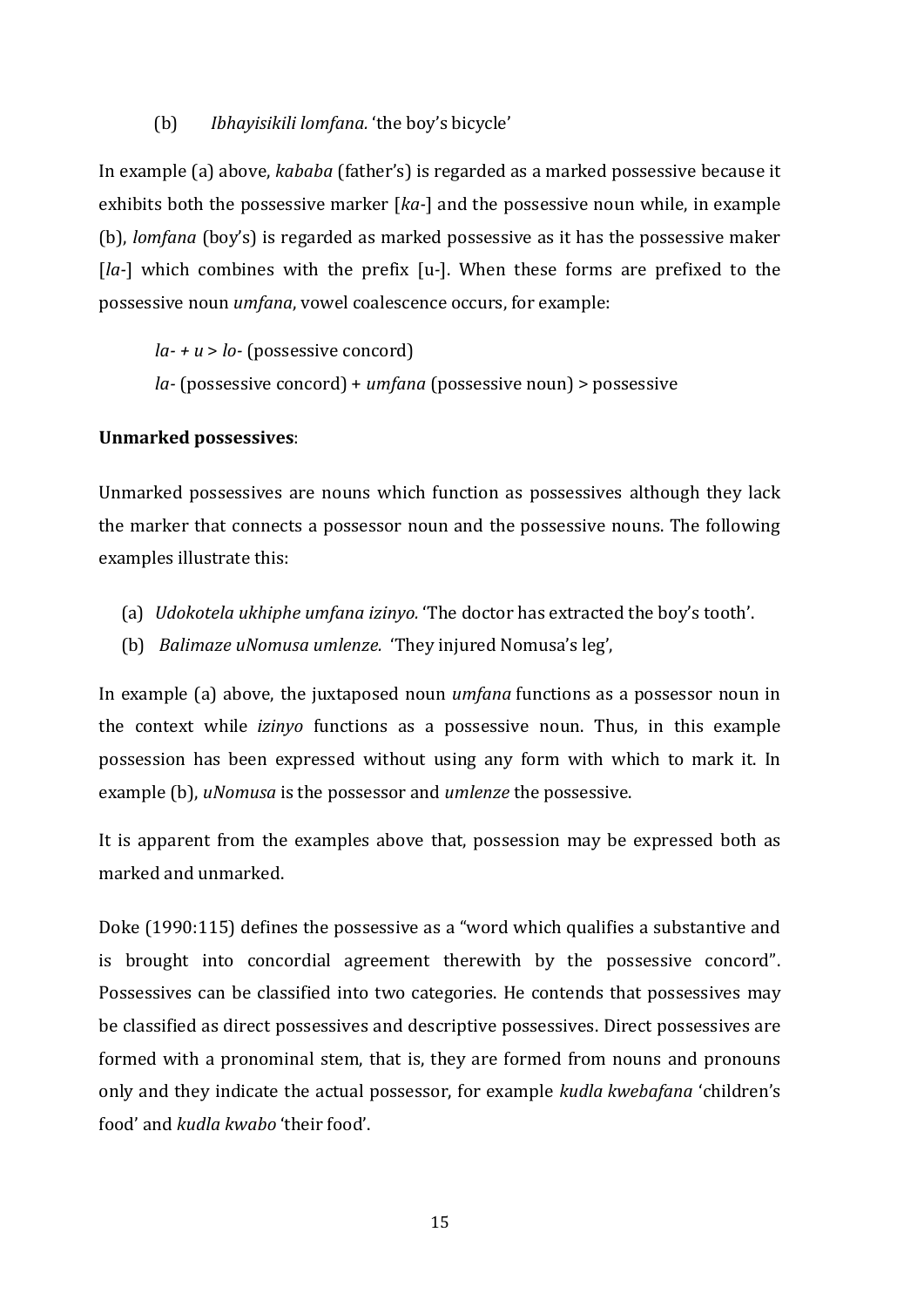Descriptive possessives are formed when possessive concords are prefixed to both nouns and some other parts of speech, for example *tinkhomo tamalume* – 'my uncle's cattle'. In the descriptive possessives formed from nouns, the concord agrees with the possessor of some quality, characteristic or material; it is the antecedent which possesses in the descriptive possessve (Doke 1990:121).

Doke (1990:121) outlines six notions in isiZulu which are expressed by descriptive possessives formed from nouns; namely, those indicating material, content, use, type, features and characteristics. The following examples illustrate these notions:

# **(a) The possessive that indicates the material out of which something is made**

According to Doke (1990:121), the possessive may be used to express the material out of which something is made. The following examples illustrate how the possession expresses the material out of which something is made:

*Indlu yotshani.* 'A grass house' *Imbiza yobumba.* 'a clay pot', etc.

In the above examples, the possessive indicates that the possessor nouns, namely, *indlu '*house' *and imbiza* 'pot', are made of *tshani 'grass'* and *ubumba 'clay'* respectively.

## **(b) The possessive that indicate the contents of something**

The possessive may also be used to express something which is contained. The following examples illustrate this use of the possessive:

*Isaka lommbila.* 'A sack of mealies' *Ibhodlela lemanti.* 'A bottle of water', etc.

In the above examples, the possessive indicates that the possessor nouns contain *ummbila* and *emanti* respectively.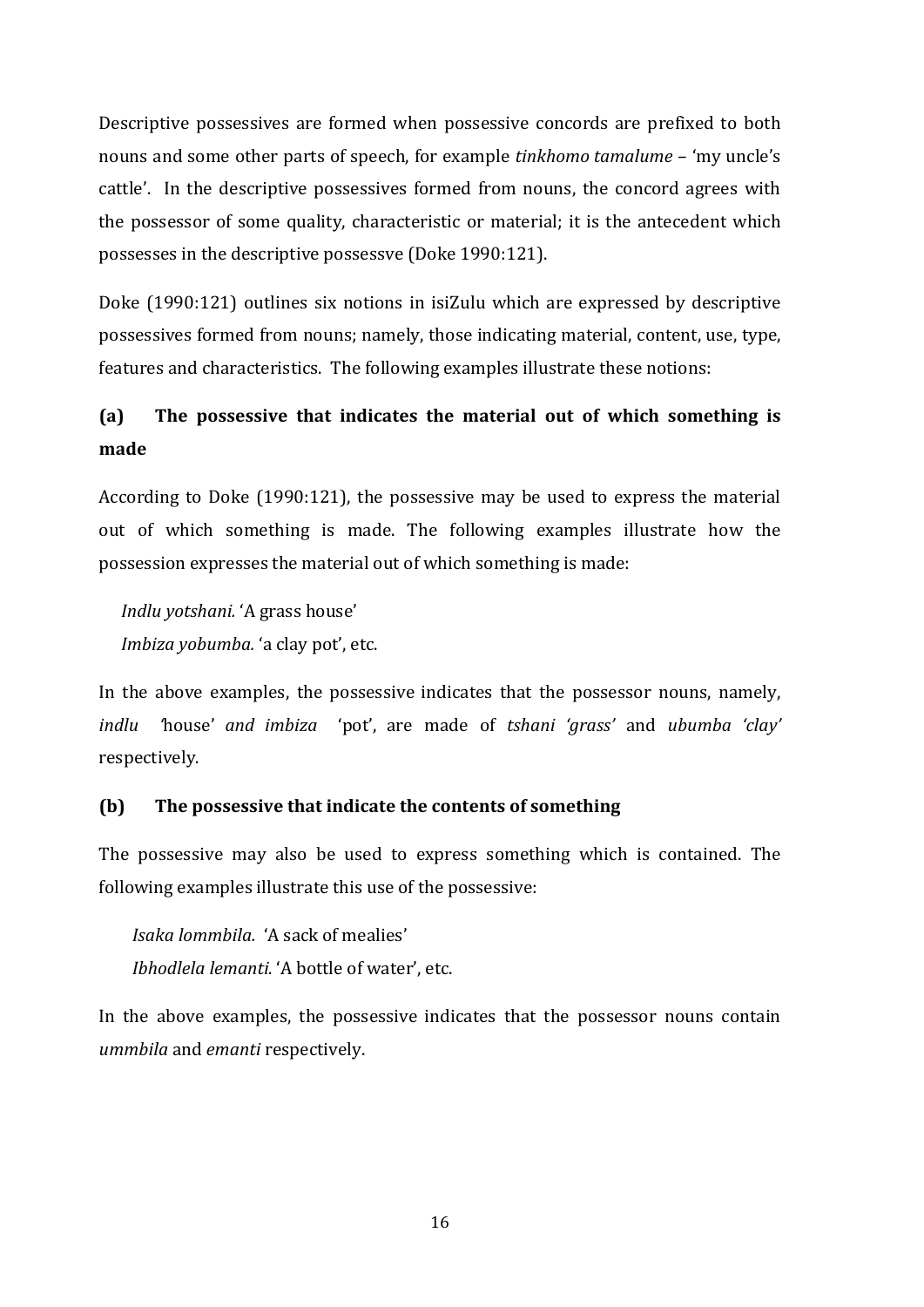#### **(c) The possessive that indicates the purpose for which something is used**

The possessive may also be used to express the purpose for which something is used. The following examples illustrate how possession may be used to express the purpose for which something is used:

*Indlu yokugezela*. 'A house used for washing' *Izicathulo zebhola.* 'Soccer shoes', etc.

The examples above indicate that *indlu* is used as a facility for washing, while *izicathulo* are used when soccer is played.

#### **(d) The possessive that indicates type, features, and characteristics**

The possessive may also be used to indicate type, features and characteristics. The following examples illustrate the use of the possessive to indicate type, features and characteristics.

*Umfundisi wesilisa*. 'A male teacher' *Umntwana wesikole*. 'A school child', etc.

The possessives *wesilisa* and *wesikole* in the examples above specify the type of teacher and the type of child.

#### **(e) The possessive that indicates verbal state or action**

The possessive may also indicate the verbal state of the noun, for example:

*Ummese wokuhlaba*. 'A slaughtering knife'

*Indlu yokudlela.* 'A room for eating in'

In the above examples the possessives *wokuhlaba* and *yokudlela* indicate the verbal states of the nouns *ummese* and *indlu.*

#### **(f) The possessive that indicates order**

Possessives may also indicate the chronological order of entities, for example:

*Incwadi yesibili*. 'A second book'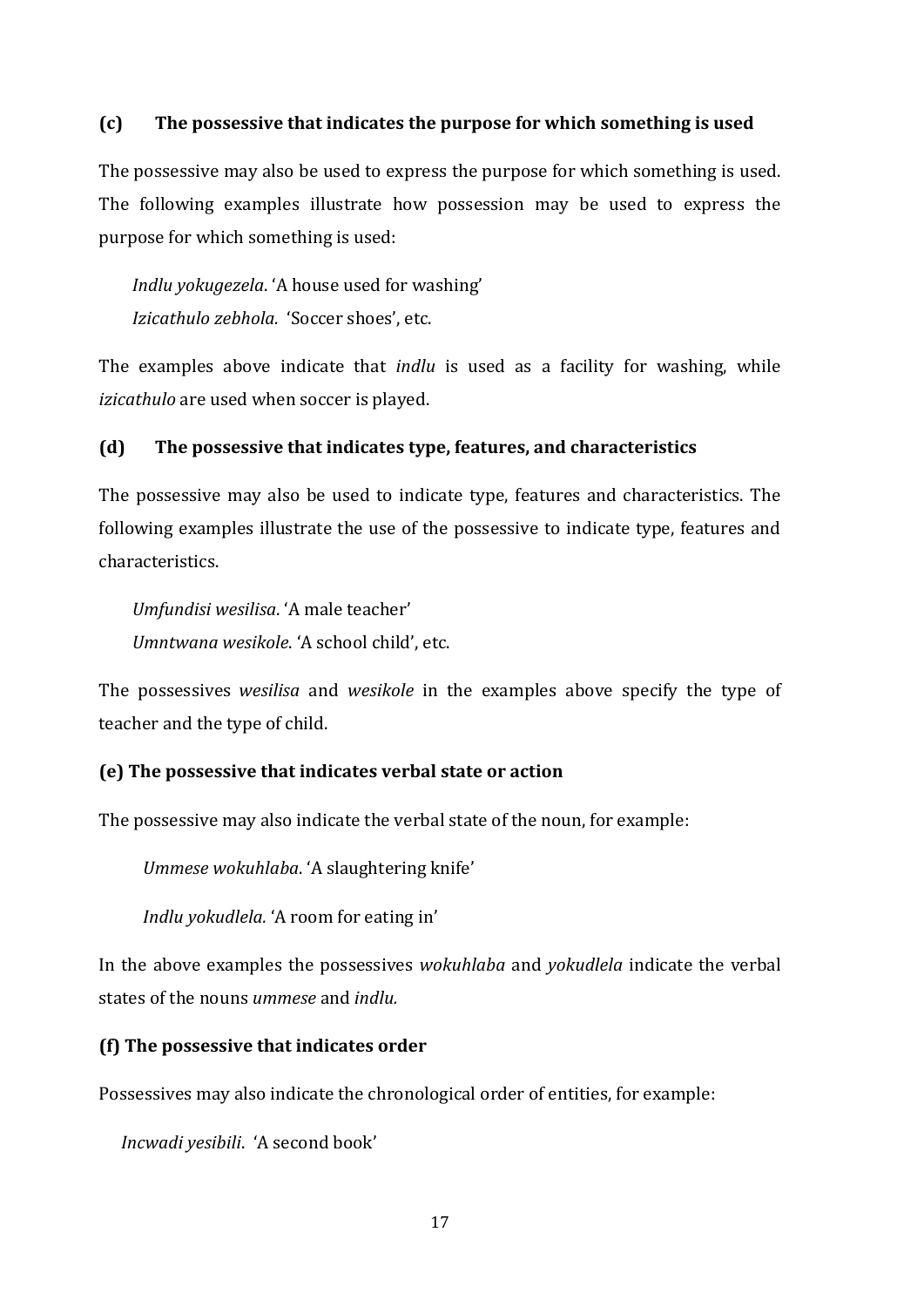The possessive *wesibili* was used to indicate the chronological order of the books.

In *The possessive in Zulu,* Sabelo (1990:109) argues that "meaning rather than form should be taken as the decisive criterion in identifying possessives". She classifies possessives into two types; namely, subjective and objective possessives. According to her the subjective possessive refers to the possessive case where the possessor denotes that which owns something, for example: in *izinkomo zabantu* 'the cattle of the people', while the objective possessive refers to the possessive case where the possessee further describes the possessor or where the possessor possesses a certain quality or character, for example: *isiphalaphala sentombi* 'a very beautiful lady'. The possessive *sentombi* expresses a particular quality of the possessor, in this case is the beauty of the lady.

Taljaard and Bosch (1993:86) posit that "the possessive construction expresses possession. It consists of a possessive concord which refers to the noun which is the possession, and a stem which is the possessor". This may be observed in the following example, *emanti ebantfu acitsekile* – 'the people's water spilled'. The people own the water and the possessive *ebantfu* 'of the people' has a possessive concord /e-/ which links the noun *emanti* 'water' and the possessor stem *-bantfu* 'people'. Thus, it is the possessive concord that has been attached to the noun and that introduces the notion of possession.

There are various constructions that express a relation of possession in isiZulu. The notion of possession is usually expressed by a possessor and possessee connected by a separate element which is a possessive concord. This is the most salient way of expressing a possessive relationship morphologically in isiZulu, in which two nouns are connected by means of a connecting element (Bosch 1995:141). For example:

#### *Inja ya-umfana > inja yomfana* 'the boy's dog' (Bosch 1995:142)

Possession may also be expressed by two nouns in juxtaposing constructions. These constructions include nouns without the morphological marking of possession. Juxtaposed nouns without morphological marking are usually restricted to either a part whole or an inalienable relation (Bosch 1995:73–74). For example: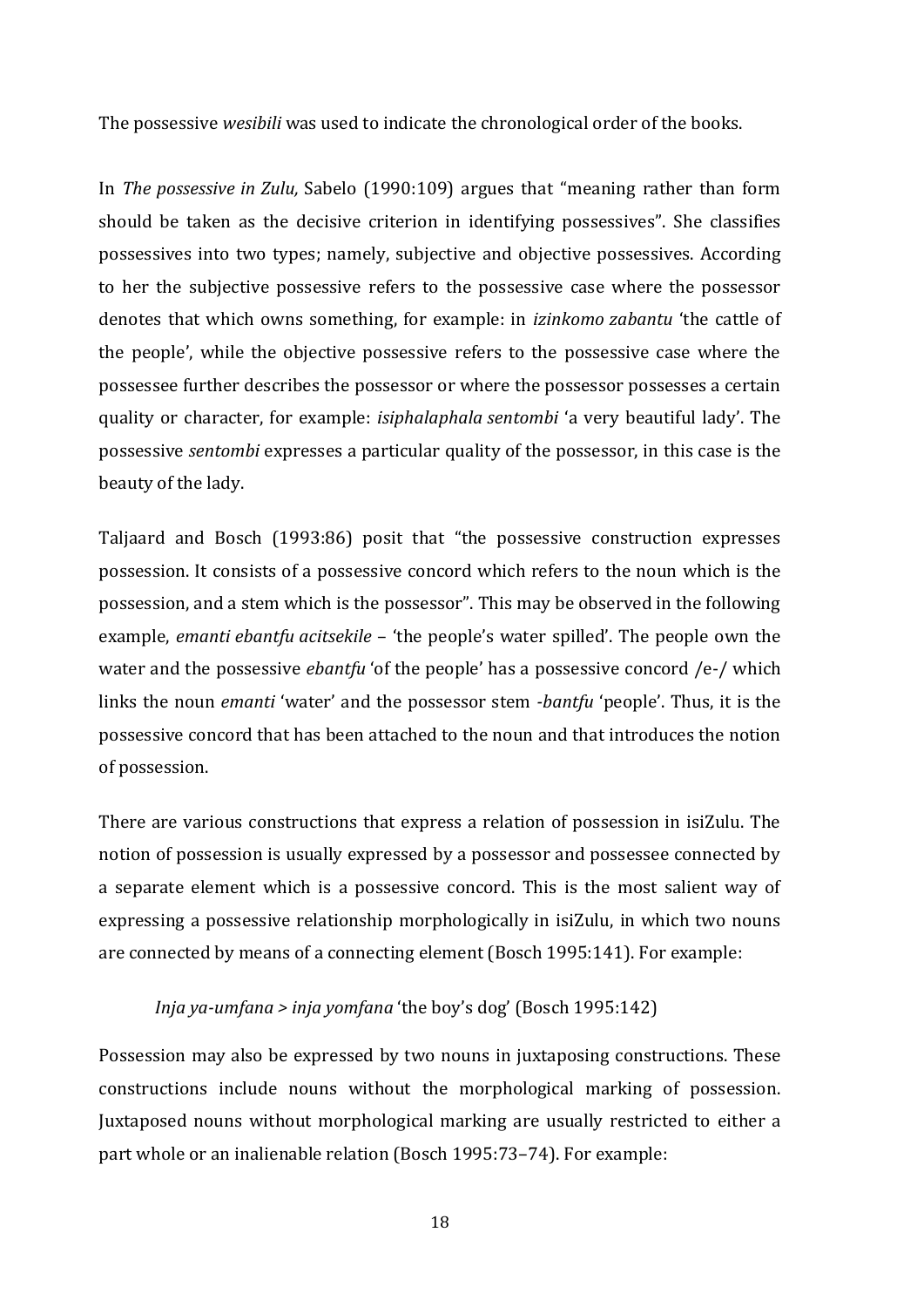*Udokotela uvula umntwana umlomo.* 'The doctor opens the child's mouth.' *Uyayikhipha inkukhu ulimi.* 'He takes out the chicken's tongue.'

From the above examples we observe that the juxtaposed nouns *umntwana umlomo*  (child's mouth) and *inkukhu ulimi* (chicken's tongue) express inalienable possession.

Another construction that expresses the notion of possession is the noun plus reflexive prefix /-zi-/ (Bosch 1995:111). The reflexive prefix /-zi-/ is prefixed to a verb that follows a subject noun in a sentence in order to express possession. For example:

*Intombazane i-zi-penda ubuso.* 'The girl paints her face'.

Bosch (1995:121) maintains that another way of expressing a notion of possession is through the use of compound nouns. She points out that in isiZulu, compound nouns often contain a notion of possession although not marked. The following examples illustrate this:

*Umninimuzi* 'The owner of a kraal; head-man'

*Abanikazimpahla* 'Owners of the goods'

*Umninimina* 'My master'

*Abanikazizo* 'Their owners'

She also asserts that "a combination of a noun and possessive also express the notion possession" (Bosch 1995:121). For example:

*uMandlempisi* 'Mr Hyena's strength' *uMandlembumbe* 'Lion's strength'

Bosch (1995:123) further points out that "the other type of compound noun that conveys possession is the abbreviated noun plus noun". In this construction of a compound noun, the formative *so- 'owner'* is abbreviated to a noun which semantically expresses possession, for example:

*uSobantu* 'The father of the people' *uSokulunga* 'The owner of goodness/father of righteousness'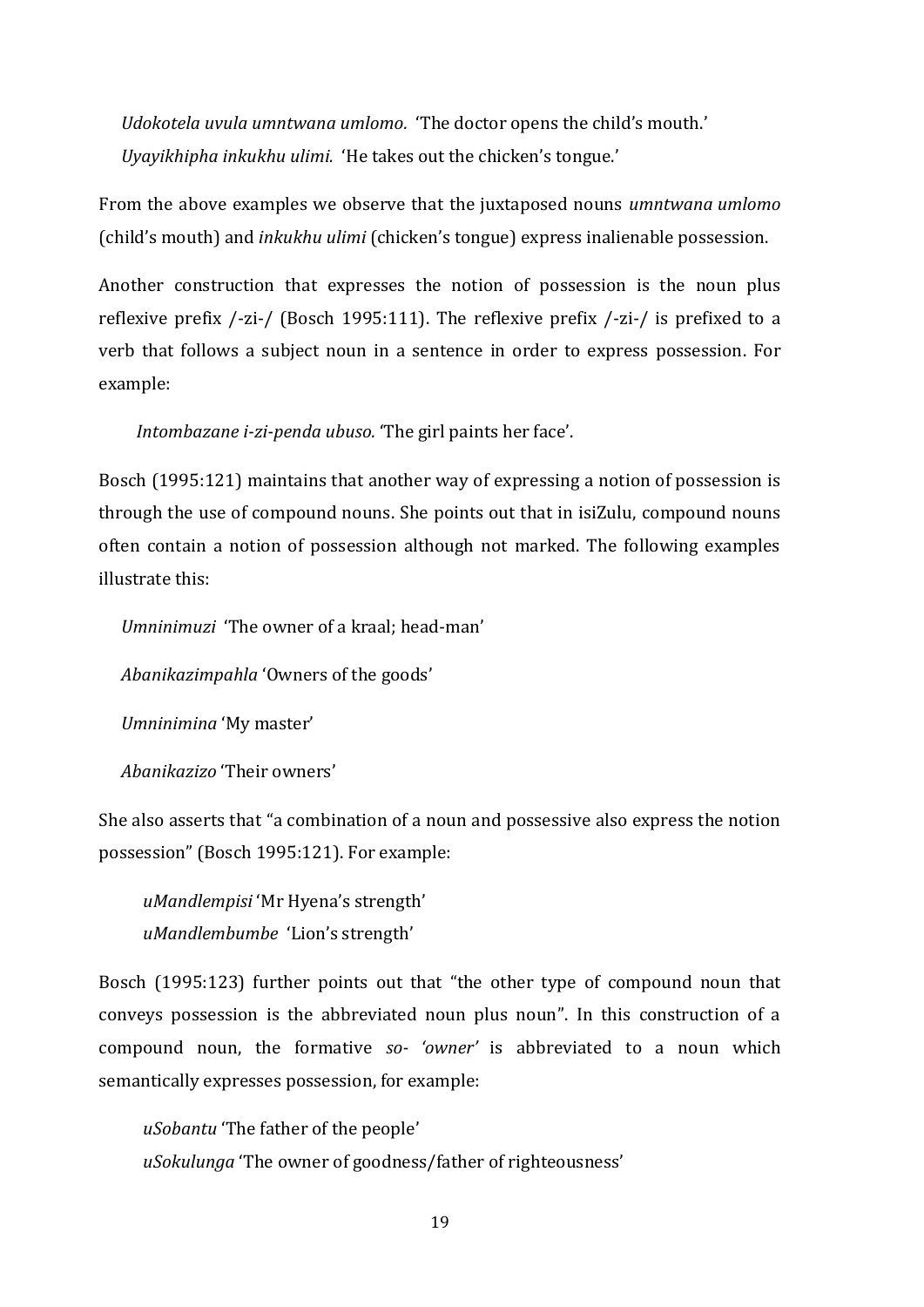According to Van Eeden in Bosch (1995:127), the abbreviated forms *-ma-* and *-no*also express the notion of possession. The formative *-ma-* conveys the meaning of 'daughter of', while the formative *-no-* means 'mother of'. Bosch (1995:128) cites the following examples in isiZulu:

*uNobantu* 'Mother of people' *uNomvula 'Mother* of rain' *uMaKhumalo* 'Daughter of Khumalo' *uMaThwala '*Daugther of Thwala'

There are also verb phrase constructions which Bosch (1995:184–185) aptly terms "verbs of possession", that is, verbs that express possession in isiZulu. When used in the stative form verb stems such as *–fuya* 'own stock', *akha* 'build' and *–zala* 'bear/give birth' express a notion of possession, for example:

*Ubaba ufuye izimvu.* 'My father owns a herd of sheep'. *UThoko uzele.* 'Thoko has many children'. *UZulu wakhile.* 'Zulu owns a house'.

There is also locative concord *kwa-* possessive construction in isiZulu which expresses possession. This notion of possession is inherent in the locative possessive concord *kwa-* (Bosch 1995:161) for example:

*USipho uhlala kwamalume.* 'Sipho stays at his uncle's place'. *Abantwana bahlala kwakho.* 'The kids stay in your home'.

Another construction that is used to convey possession is the conjunctive formative  *na-* which, in most cases, conveys the notion of possession (Bosch 1995:40). For example: *umuntu unomfana* 'the person has a boy.'

It is clear from the above example that the conjunctive *-na-* which means 'and' also entails a semantic meaning 'has', which brings about the notion of possession in the sentence despite the fact that it joins the nouns *umuntu* 'a person' and *umfana* 'a boy'.

In *The categorial status of the possessive in Zulu: a new perspective,* Bosch and Poulos (1996:63) posit that the notion of possession may be expressed in several different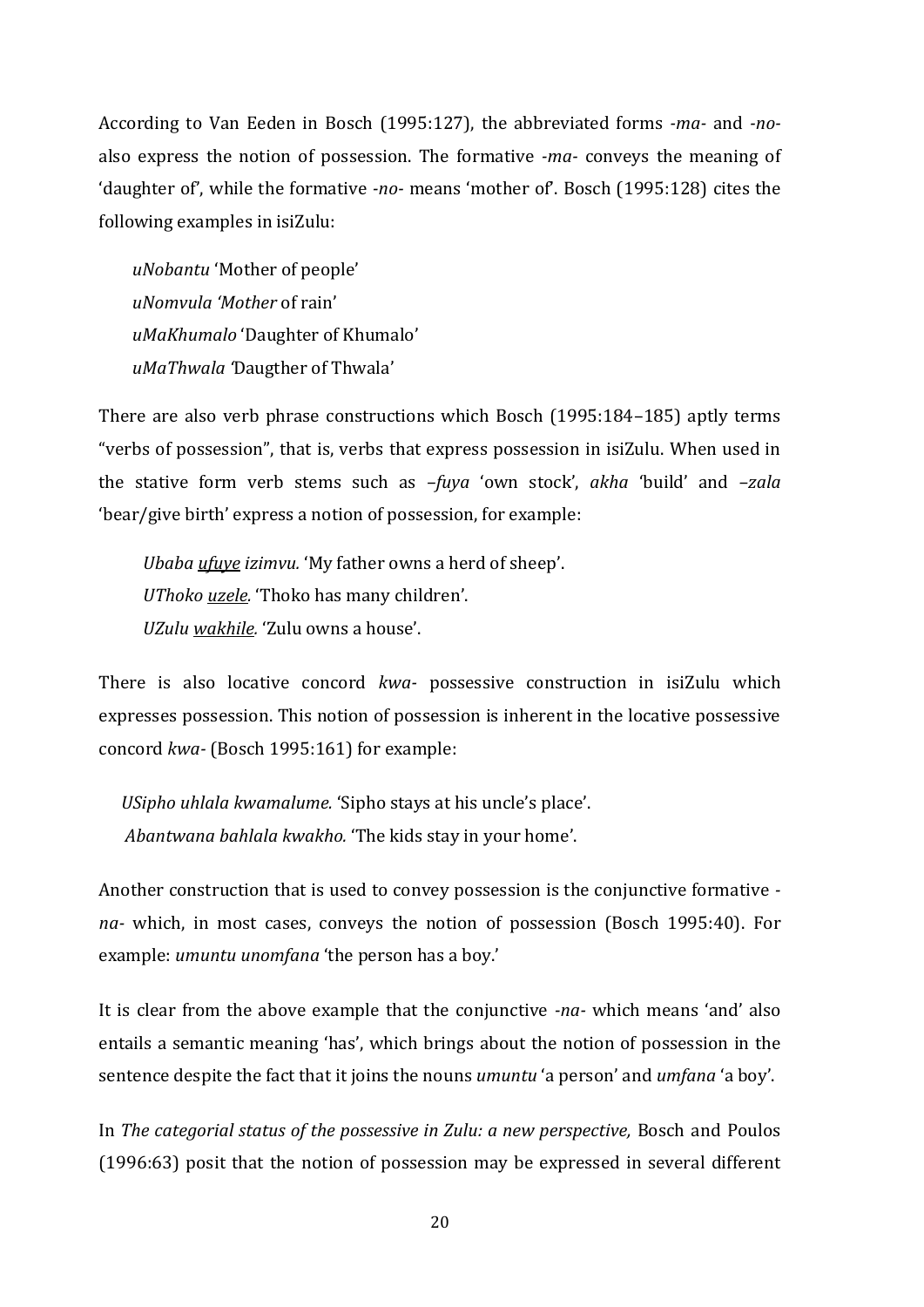ways in isiZulu. They maintain that "possession can be expressed by fully fledged lexical items in some cases and by more complex constructions in others". They further argue that it is not possible to reduce the notion of possession to a word category. Bosch and Poulos (1996) suggest the following four major ways in which the concept of possession may be expressed in isiZulu:

- Nouns, where a single noun without any morphological marking may be used to express possession, for example, kinship terms such as *ubaba –* 'my father' and *umama –* 'my mother' express possession regardless of the fact that they lack a possessive marker.
- Two nouns in juxtaposition may be used to express the notion of possession, for example; *udokotela uvula umntwana umlomo –* 'the doctor opens the child's mouth'. The two adjacent nouns *umntwana umlomo* after the verb express a relation between the child and the mouth in that the mouth belongs to the child. These nouns have, in turn, been used to express possession without any morphological possessive marker.
- A predicative form or verbal element occurring between two nouns may also express the notion of possession, for example; *uthisha unemali* (u+na+imali) – 'the teacher has money'.
- A single verb stem such as *-fuya* 'own stock' and *-akha* 'build' which, in context, may mean owning a house expresses possession, for example; *umakhelwane ufuyile* 'the neighbour owns a lot of stock' and *indoda yakhile* 'the man owns a house'(Bosch and Poulos 1996:72–73).

In siSwati, possession is a term which is used to describe relationships between two or more entities. Possession involves some of the following concepts, namely, ownership, belonging, control, kinship and other relations between entities. SiSwati linguists use the term 'possessive' to express the notion of possession. They usually use this term to refer to a part of speech which is used in siSwati to express various notions of possession.

Ziervogel and Mabuza (1976:70) state that "the Swati possessive consists of a possessive concord (pc) plus a possessive stem (ps)". This means that the notion of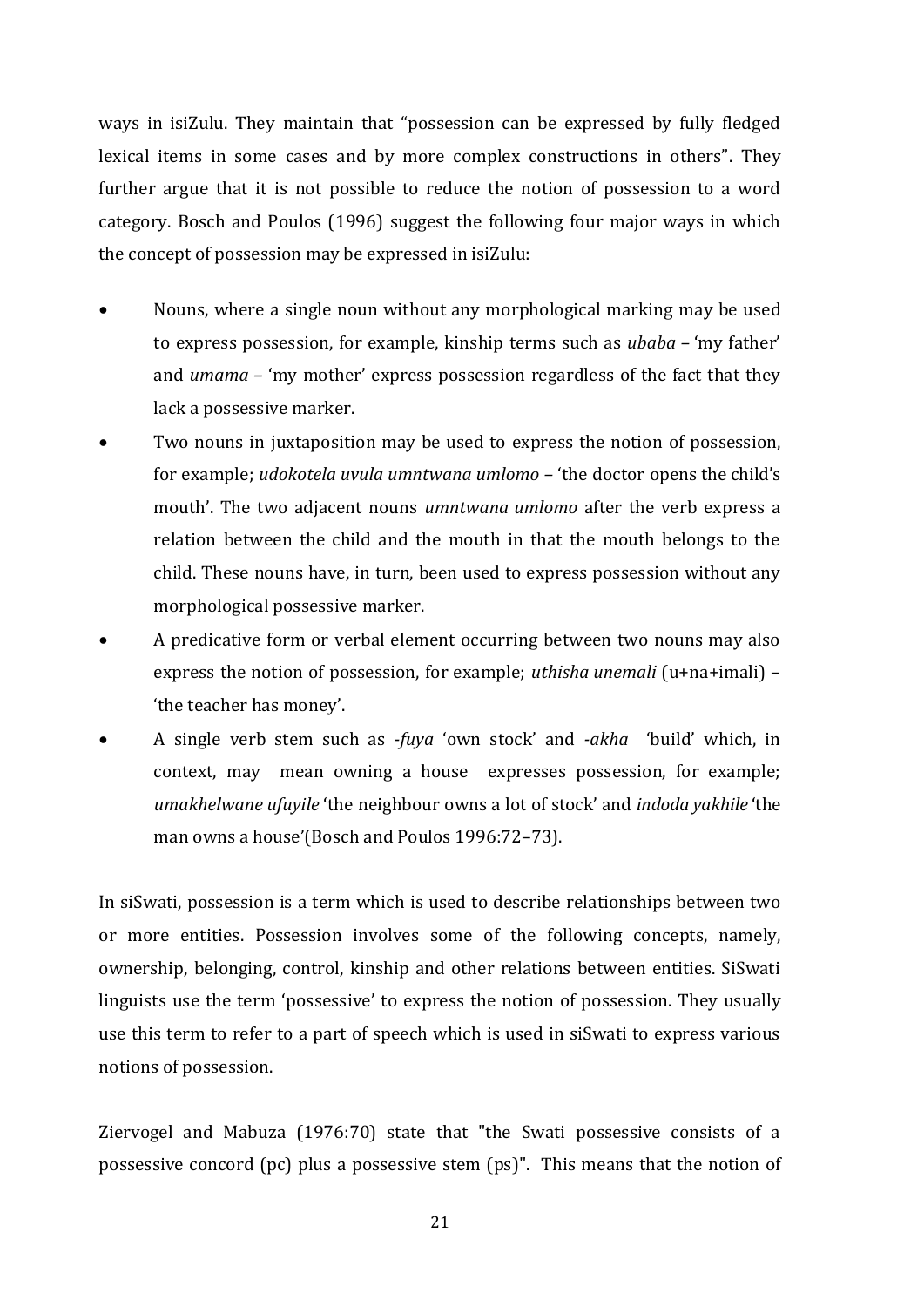possession in siSwati is expressed by a word which is constructed with a possessive concord and a stem. The use of the term 'possessive' to describe the word constructed is apt because it expresses a notion of possession, that is, a relationship between two entities such as ownership and other relations.

The definition of the possessive suggested by Ziervogel and Mabuza (1976:70) focuses on the formation of the possessive as a part of speech, that is, possession is expressed by a single word termed a possessive. Thus, the possessive is explained from a morphological point of view.

In his work *Luhlelo LweSiSwati,* Dlamini (1979:43) describes a possessive as a word that qualifies a noun and which is linked to the noun by means of an agreement with a possessive concord and a stem. He further states that the possessive fulfils several functions in a sentence; for example, the possessive may be used in a sentence to indicate what something is made of, it may indicate the period for which something is used, it may be used to describe the function of something, it may indicate the content, it may be used to indicate what something uses in order to operate, and it may also indicate order.

It is clear from Dlamini's analysis of the possessive in siSwati that he focuses mainly on the formation of the possessive as a word with a possessive concord and a stem. He analyses the possessive from a morphological point of view and briefly indicates the functions of a possessive in a sentence.

Taljaard et al. (1991:84) grammar manual entitled *Handbook of siSwati* posits that "the possessive construction expresses possession. It consists of a possessive concord which refers to a noun which is the possession and a stem which is the possessor." The possessive concord is formed by means of the subject concord and by adding the possessive -a-. In siSwati each noun class has its own possessive concords. The possessive stem indicates the possessor while the possessor may be expressed by almost any word or part of speech which may aptly express possession (Taljaard et al. 1991: 84).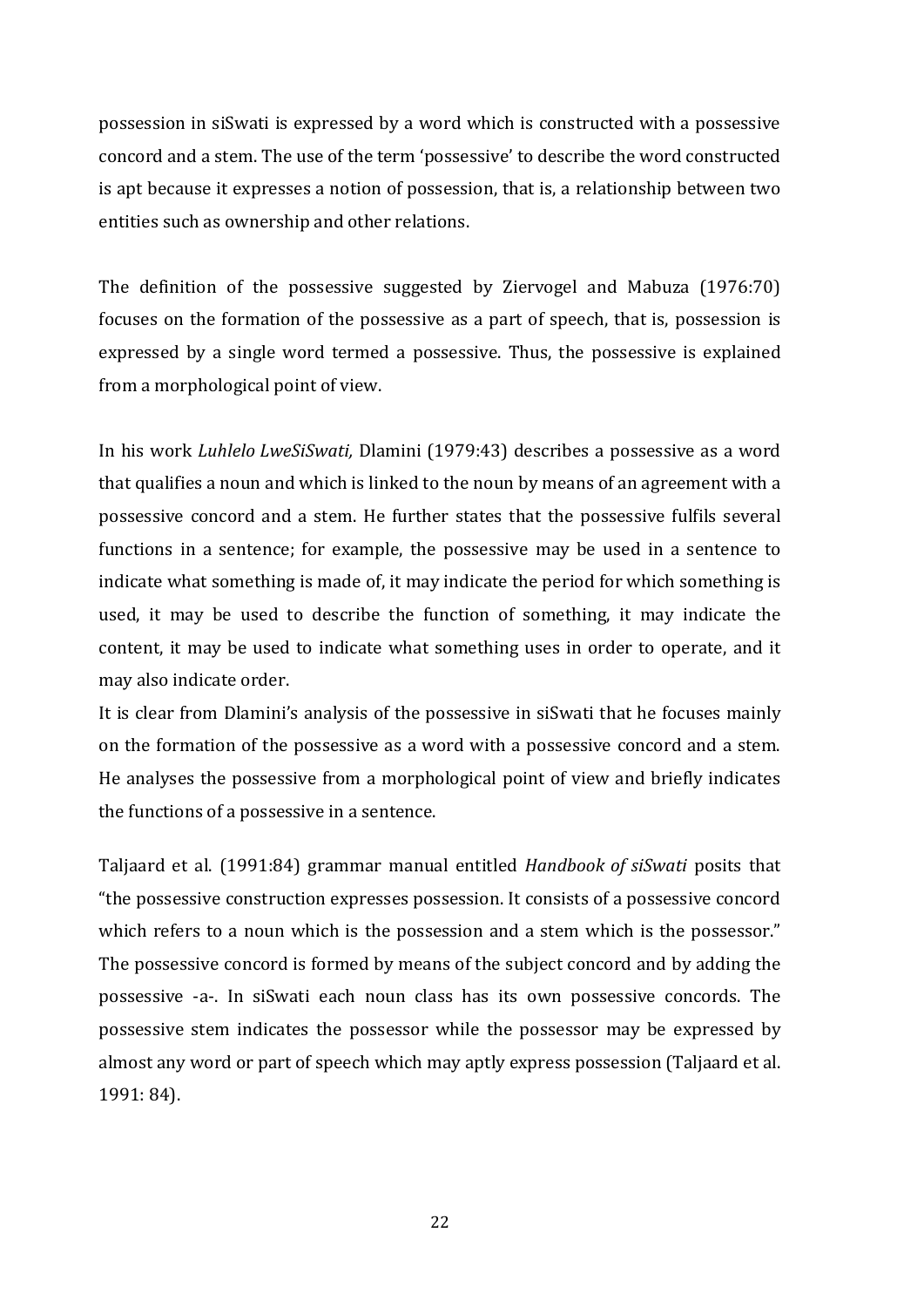According to Sibanda and Mthembu's work, *Sihlatiya SiSwati* (1996:74), the possessive is a part of speech that may be classified under the qualificative. The possessive describes a relationship between two things. This relationship also indicates the owner of a particular entity.

The possessive is made up of a concord and a stem. The possessive concord expresses the concept of possession. The possessive has no primitive stems as all possessive stems are derived from other parts of speech. On the other hand, possessive concords are all derived from noun prefixes by adding a possessive morpheme /-a/ to the first syllable of the noun prefix, for example:

| Class      | Prefix | Possessive morpheme | Possessive concord |
|------------|--------|---------------------|--------------------|
| 1 singular | u-     | -a                  | wa-                |
| 2 singular | U-     | -a                  | wa-                |
| 5 singular | $l-$   | -a                  | $ya$ -, etc.       |

Sibanda and Mthembu (1996) also analysed the possessive as a word which has a concord and a stem. However, in their analysis they do not explain clearly how the concept of possession is expressed by the words which they consider to be possessives.

Vilakati and Sibanda (1997:88) define a possessive in siSwati in the following manner:

*Buniyo luhlobo lwesichasiso lolukhomba tintfo letinyenti. Lungakhomba kutsi intfo yabani, yentiwe ngani, isebenta ngani, nalokunye nje –* A possessive is a type of qualificative which expresses various things. The possessive can indicate ownership, what something is made of, what something uses to function, and many other things.

Vilakati and Sibanda (1997:88) go on to state that:

*Buniyo sibakha ngesivumelwano kanye nesicu. Letivumelwano tebuniyo takhiwa sitisuselwa eticalweni temabito ngekutsi sisebentise lilunga lekucala lesicalo sihlanganise nesakhi sebuniyo lesingu -a. Leticu tebuniyo sitisusela emabitweni,*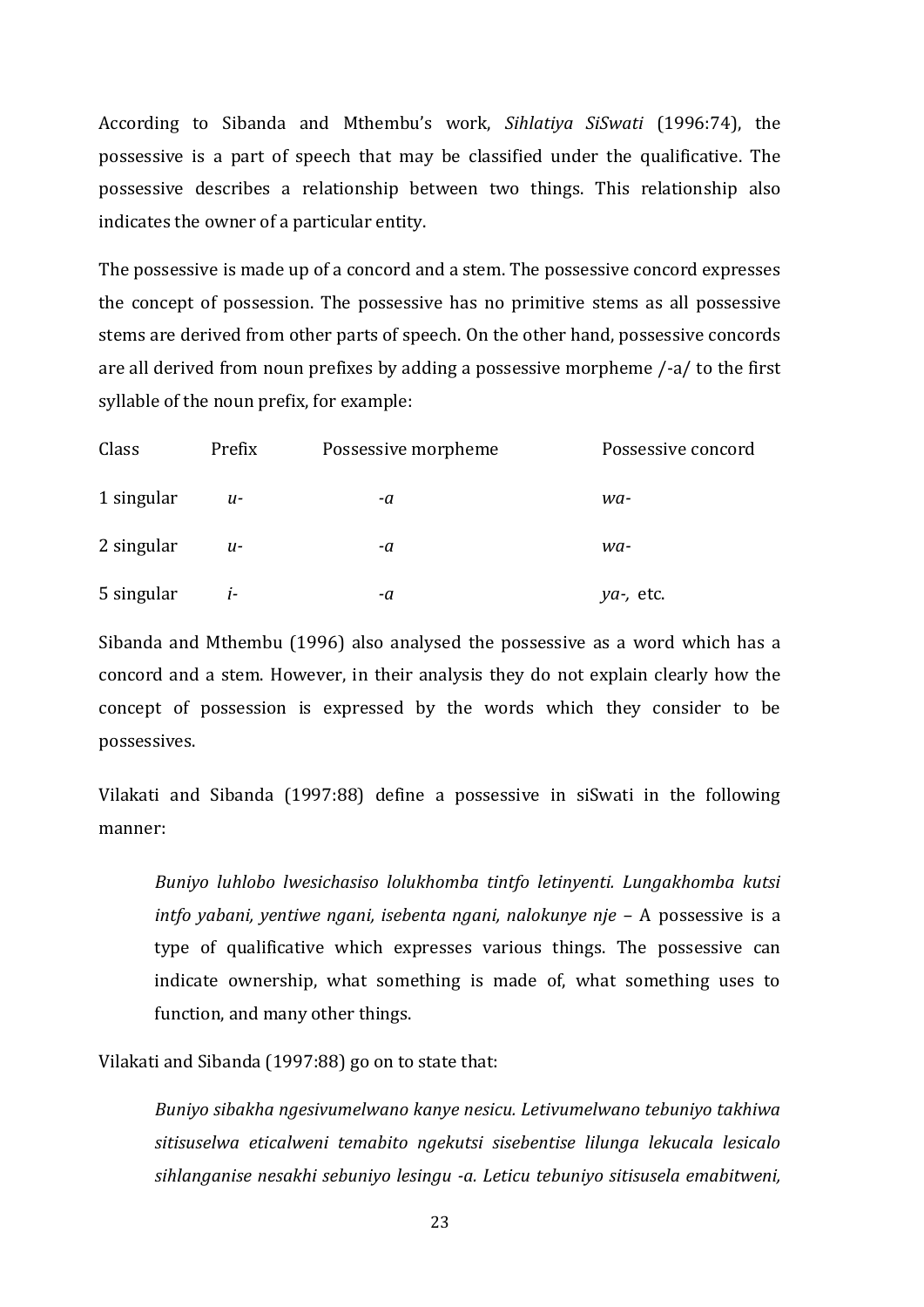*esabitweni selucobo, esandzisweni kanye naletinye tinhlobo tesichasiso –* The possessive is constructed with a concord and a stem. The possessive concords are derived from noun prefixes by taking the first syllable of the noun prefix and combining it with the possessive morpheme [-a]. The possessive stems are derived from nouns, absolute pronouns, locatives and other types of qualificatives.

This is also confirmed by Sibanda and Dlamini (1997:194) who offer the following explanation of the possessive:

*Buniyo buchaza libito ngekutsi labani, lisebentani, lisebenta nini njani. Buniyo bakhiwa ngetivumelwano neticu –* The possessive qualifies a noun by indicating its owner, its functions, when and how does it function. The possessive is constructed with concords and stems.

Dlamini et al. (2008: 95) describe the possessive as follows:

*Buniyo luhlobo lolunye lwesichasiso. Luluhlobo luchaza libito ngekutsi lukhombe umnikati walokutsite. Lona nguwona msebenti wemvelo webuniyo. Lobuniyo bakhiwa ngesivumelwano nesicu. Sivumelwano sebuniyo sinesakhi lesimcoka lesingu [-a-] lesimumetse umcondvo webuniyo –* A possessive is another type of qualificative. This type of qualificative describes a noun by indicating an owner of something. This is the basic function of a possessive. The possessive is constructed with a concord and a stem. A possessive concord has an important morpheme [-a] which expresses the notion of possession/ ownership.

Dlamini et al. (2008:96-97) suggest the following functions of the possessive:

*(i) Bungakhomba kutsi intfo iphetseni –* It can indicate content.

- *(ii) Bungakhomba kutsi intfo yakhiwe ngani –* It can indicate what something is made of.
- *(iii) Bungakhomba kutsi intfo isebenta ngani –* It can indicate the energy something uses in order to operate.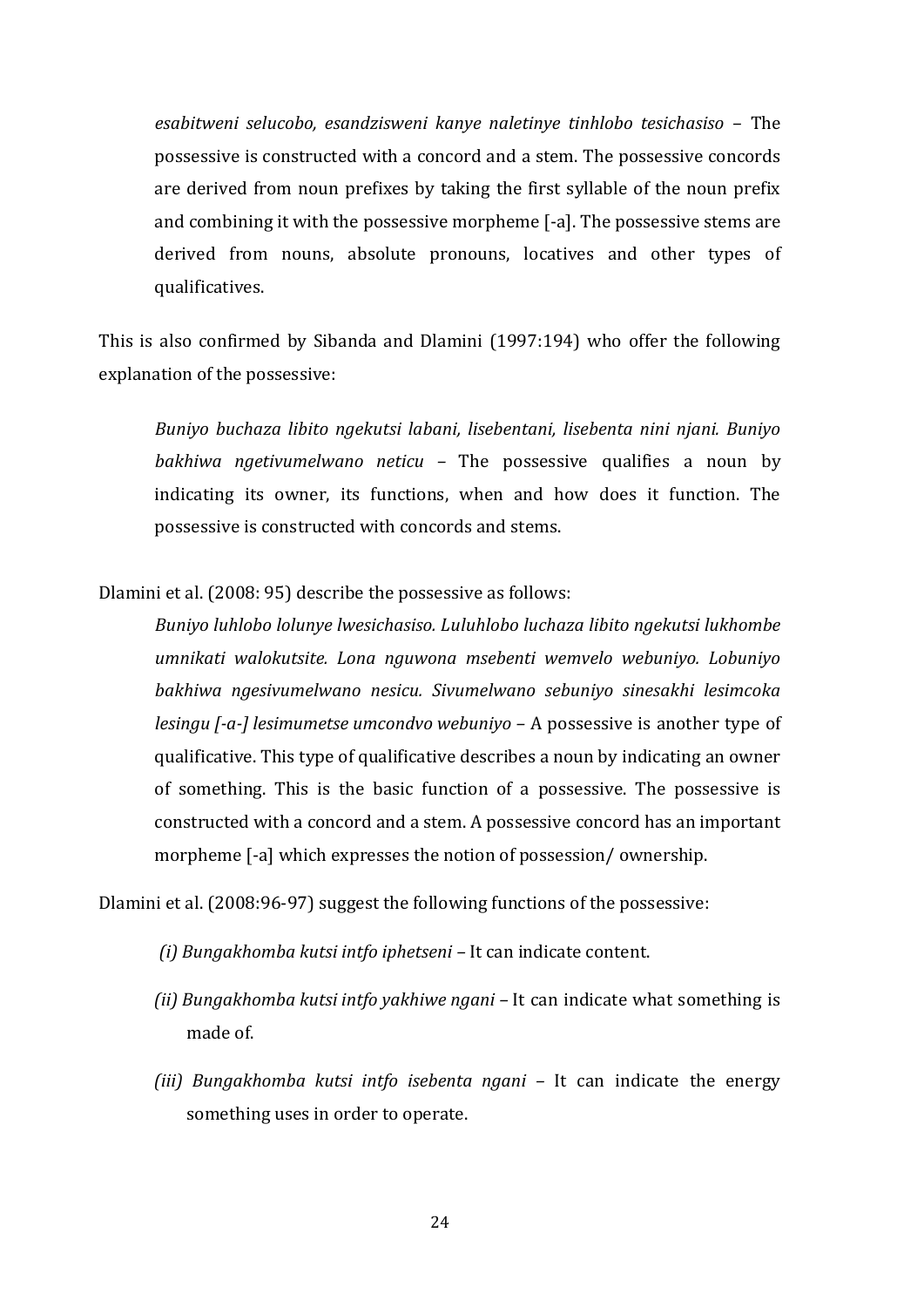- *(iv) Bungakhomba kutsi intfo isebenta nini –* It can indicate the time when something is used.
- *(v) Bungakhomba kutsi intfo isetjentiselwani –* It can indicate the function of something.
- *(vi) Bungakhomba kulandzelana kwetintfo –* It can indicate chronological order of things.

Mohammed et al. (2009:80) focused primarily on the construction and functions of the possessive. They maintain that the possessive is formed by combining a possessive concord and a stem. They cite the following functions of the possessive:

*Buniyo bungakhomba naku lokulandzelako:* The possessive indicates the following:

- *(a) Bungakhomba umnikati wentfo* It can indicate an owner of something.
- *(b) Bungakhomba luhlobo lwentfo letsite –* It can indicate kind/ type of certain things.
- *(c) Bungakhomba kutsi intfo yakhiwe ngani –* It can indicate what something is made of.
- *(d) Bungakhomba sikhatsi sekusetjentiswa kwentfo –* It can indicate time/ period when something is used.
- *(e) Bungakhomba kutsi intfo isetjentiselwani –* It can indicate use of something.
- *(f) Bungakhomba kutsi intfo isebenta ngani –* It can indicate the energy something uses in order to operate.
- *(g) Bungakhomba kulandzelana kwetintfo –* It can indicate order.
- *(h) Bungakhomba kutsi intfo iphetseni –* It can indicate content.

It became evident from the relevant literature on the possessive in isiZulu and siSwati that no scientific study on this subject has ever been undertaken in either language. It is, thus, anticipated that this study will contribute to the existing body of knowledge by investigating the phenomenon from a socio-cultural perspective.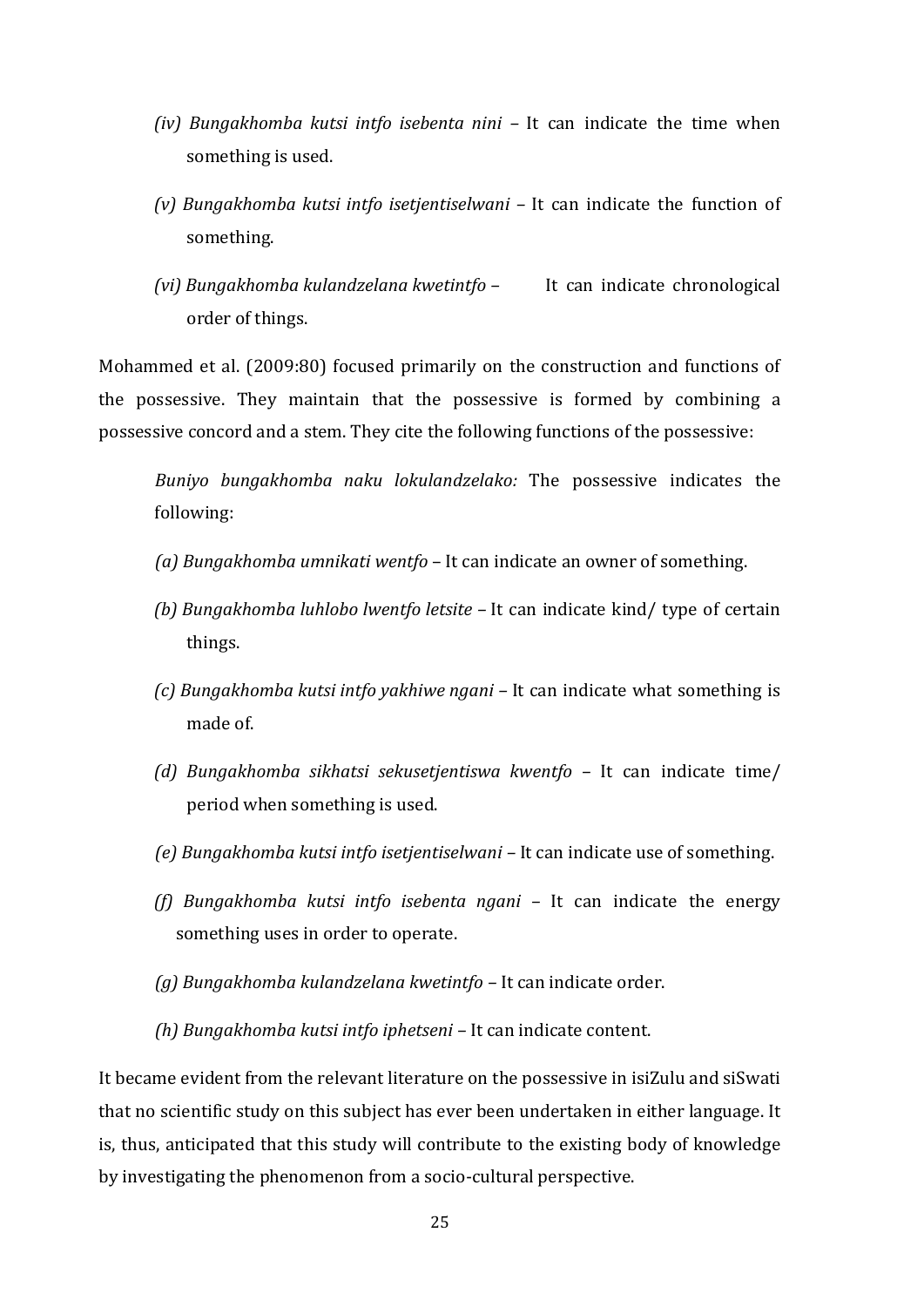#### **2.4 Conclusion**

This chapter investigated the various approaches and perspectives that have been used to analyse how possession is expressed in isiZulu and siSwati. Linguists have analysed the possessive from the morphological, syntactic and semantic perspectives. It is apparent that the notion of possession may be expressed in numerous ways, that there are different types of possession and that various constructions may also be used to express possession.

It emerged from the literature discussed in this chapter that siSwati linguists have paid considerable attention to how possessives are formed. The main focus has been on morphological and semantic analyses of possessives. The emphasis has also been on marked possessives. Unmarked possessives, that is, words with no overt possessive markers, have not been analysed at all by siSwati linguists although those words also express possession.

Other siSwati linguists have a partial syntactic and semantic analysis of possessives. They investigated both the functions of possessives in sentences and the concepts indicated by marked possessives. Nevertheless, there is a gap in the analysis done by siSwati linguists and this study will endeavour to fill this gap. According to my own knowledge and the literature reviewed in this chapter, there had been no study that has analysed possession from a socio-cultural point of view. There is, thus, a need to review the way in which possession has been previously analysed. Chapter 4 contains a re-examination of the possession from a socio-cultural perspective. This chapter investigates the use of possessives in siSwati literary works with a view to finding out how Swazi people express possession in their speech. In other words, the chapter will examine the various socio-cultural aspects that manifest in the use of possession.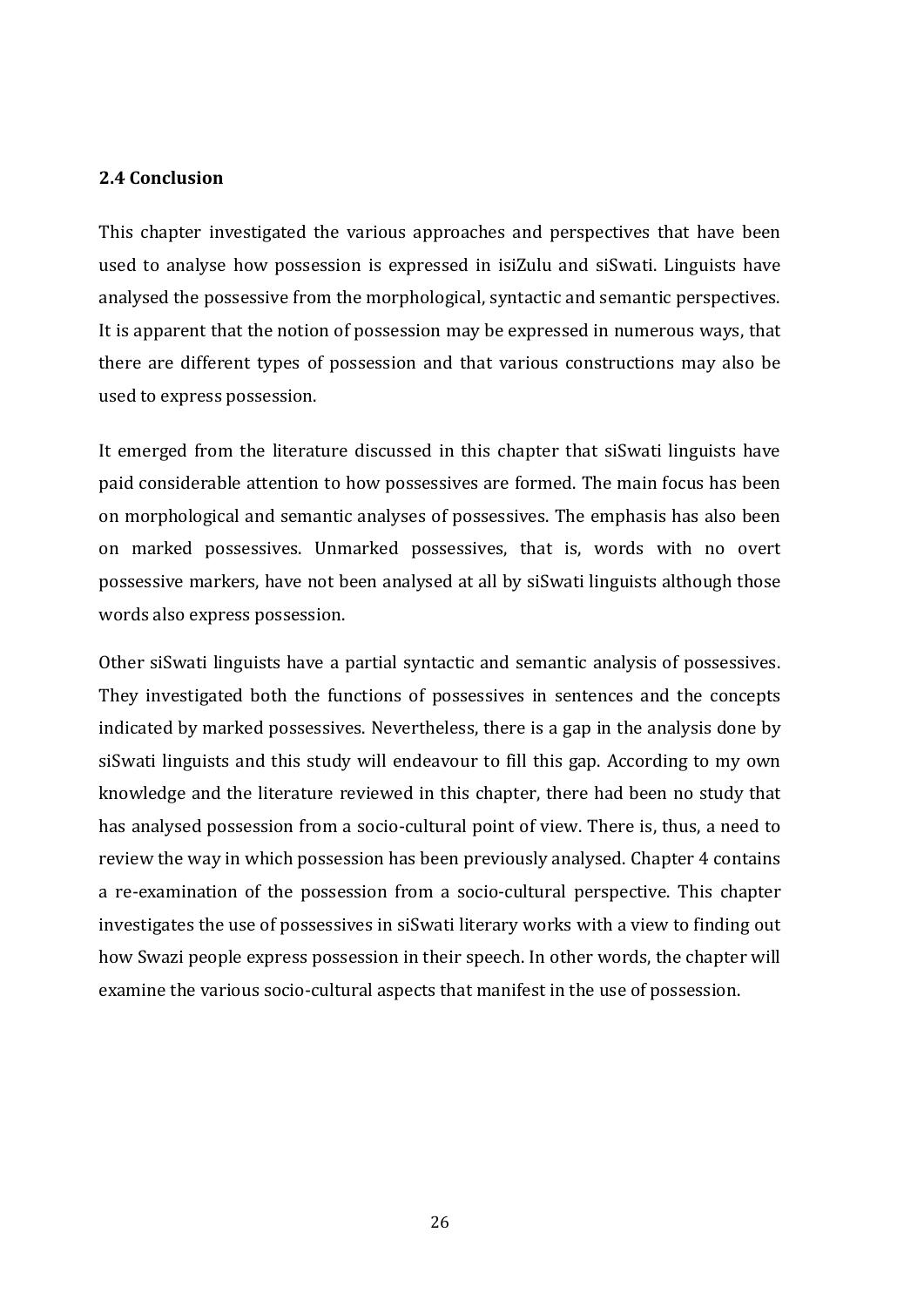#### **CHAPTER 3**

#### **RESEARCH METHODOLOGY AND THEORETICAL FRAMEWORK**

#### **3.1 Introduction**

This chapter discusses the research methods that were used to conduct the study. The methods used to collect and analyse the requisite data are discussed in detail. The chapter first explores what research methodology is and then elaborates on the qualitative method that was used for the purposes of this research study. The research tools used in the qualitative method are explained in detail. The qualitative tools used in the study as well as the justification for their use are discussed. The theoretical models that underpin the arguments presented in the study on the nature of possession in siSwati from a socio-cultural point are also discussed.

#### **3.2 Research methodology**

This section discusses what a research methodology is. Scholars on research methodology have suggested several explanations and interpretations of the phenomenon. Some of these are explored in this section of the study. According to Kothari (2004:5), "research methodology is a way to systemically solve a research problem". He explains that research methodology encompasses the various scientific methods and approaches that are adopted by a researcher in order to solve the research problem in question, as well as the logic behind such methods and approaches. Research methodology occupies a unique position in research. A methodology not only frames a study but also identifies the research tools and strategies that will be employed in the study and relates their use to the specified research aims (http://writerighteam.com/Sample/Sample1259087649\_18.pdf\_).

Rajasekar, Philominathan and Chinnathambi (2013:5) view research methodology as "a systemic way to solve a problem." They see research metholody as a science of studying how research is to be carried out. This systemic way involves the procedures by which a researcher goes about doing his work of describing, explain and predicting phenomenon". Polit and Hungler's (2004: 233) interpretation of a research methodology is that it "refers to many ways in which data is obtained,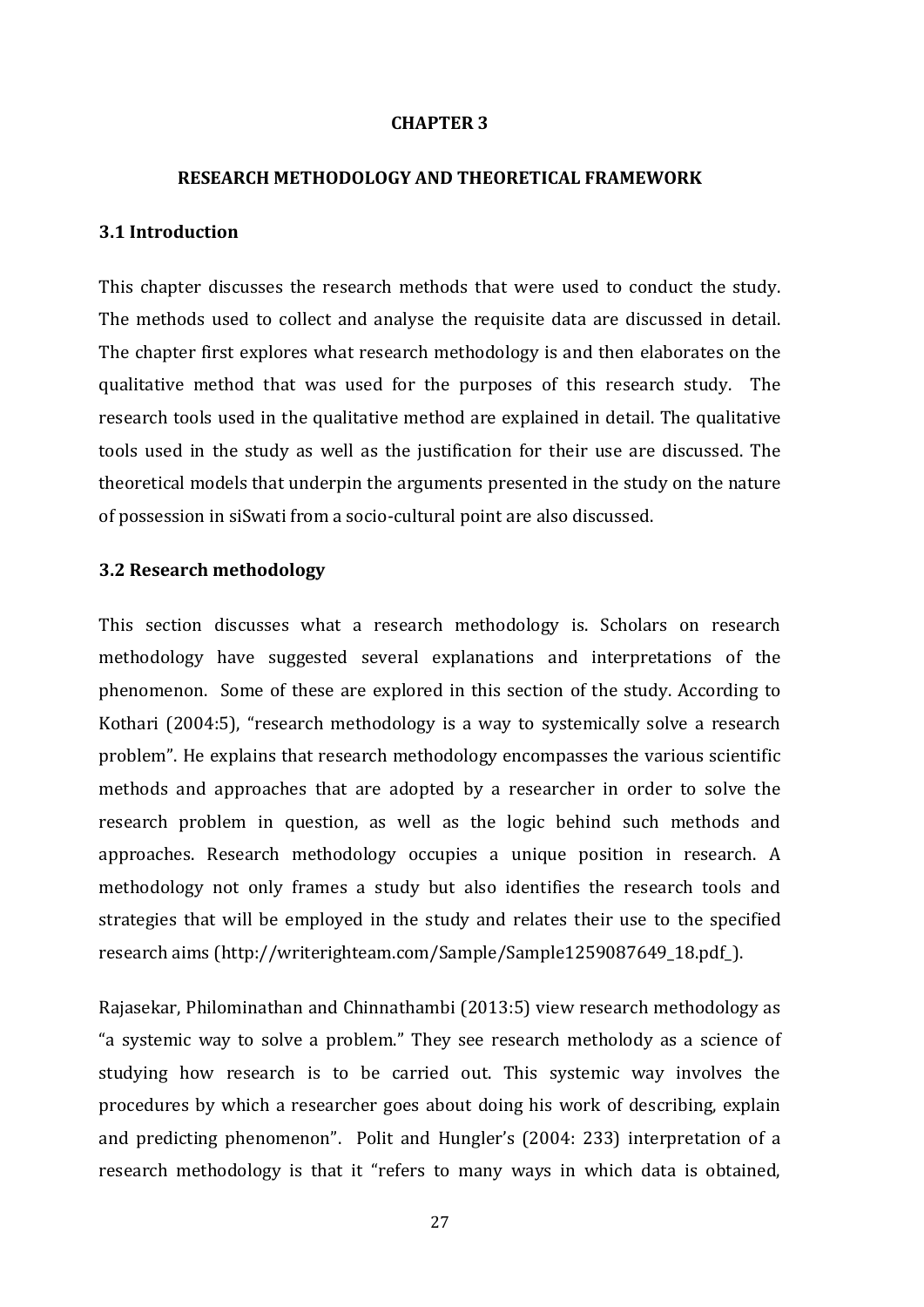organised and analysed for research purposes". They maintain that the methodology employed in a study depends on the nature of the research question.

The explanations and interpretations cited above indicate that research methodology encompasses the research design, setting, sample, methods used to collect the requisite data, methodological limitations and techniques used to analyse the data in a study (Burns & Grove, 2003:488). According to Henning et al. (2004:36), research methodology refers to "a logical and clear collection of methods that complement one another and have the ability to fit to deliver data and findings that reflect the research question and suit the researcher's purpose". Crotty (1998:3) defines research methods as "the techniques or procedures used to gather and analyse data related to some research questions or hypothesises".

In simple terms methodology may be said to provide a clear idea of the methods or processes the researcher intends to use in his or her research in order to achieve the research objectives. Thus, research methodology refers to various scientific techniques, methods and ways used in research to describe and analyse the data which has been collected with the purpose of achieving the goals, aims and objectives of a study.

#### **3.3 Method of research for this study**

According to Kothari (2004:5), there are two basic methods/approaches to research, namely, the quantitative and the qualitative methods. The research method that was considered to best suit the discussions presented in this research study was the qualitative method. It was felt that this method would help to describe and analyse how Swazi people express possession. According to Holloway (1997:1), qualitative researchers are interested in answering the why? It is, thus, a form of social inquiry that focuses on the way in which people interpret and make sense of their experiences and the world in which they live. A number of different approaches exist within the wider framework of this type of research. However, most of these have the same aim: namely, to understand the social reality of individuals, groups and cultures, with researchers using qualitative approaches to explore the behaviour, perspectives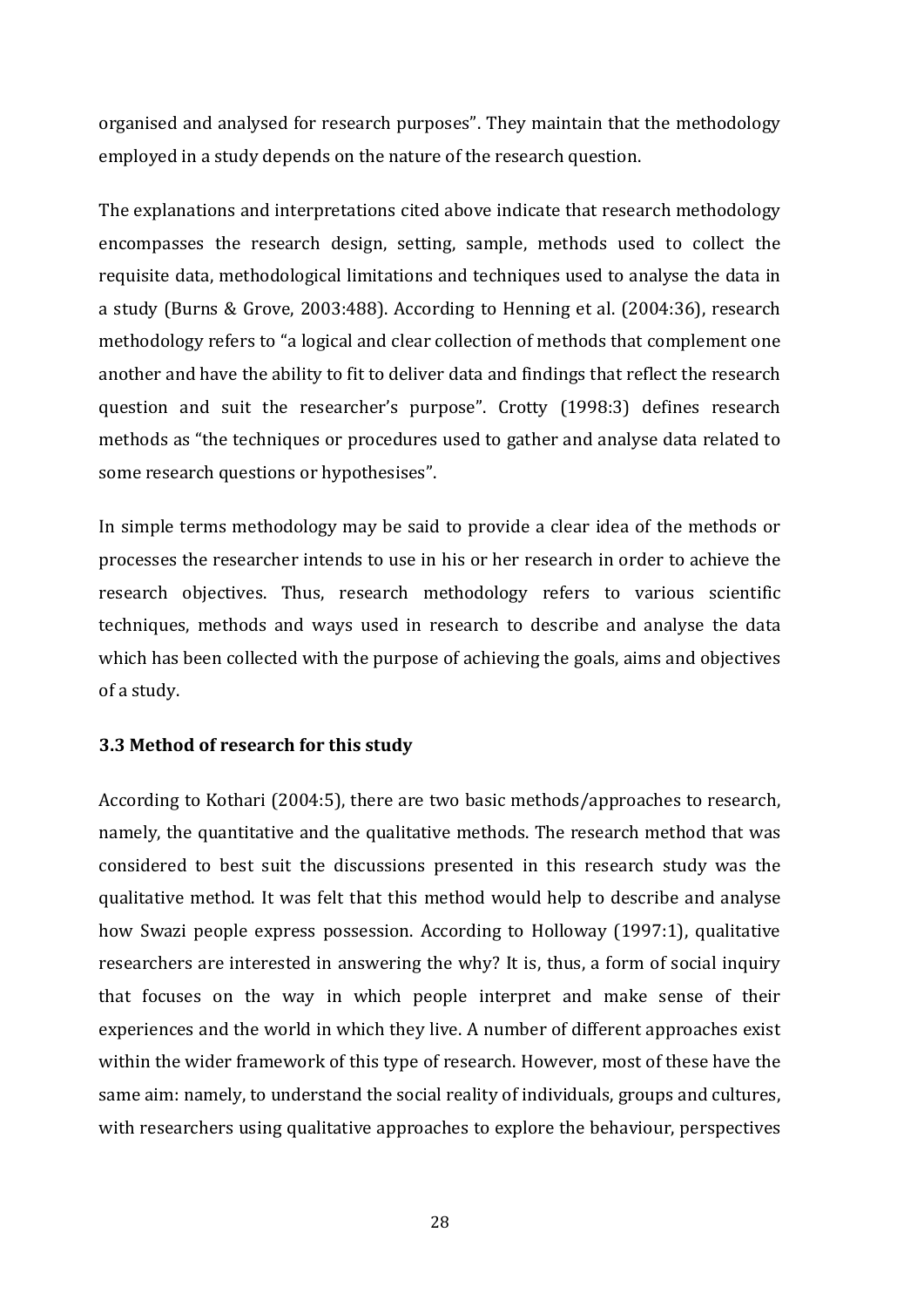and experiences of the people they study. The basis of qualitative research lies in the interpretive approach to social reality.

Kothari (2004:5) emphasises that quantitative research involves the generation of data in quantitative forms which are then subjected to quantitative analysis. Quantitative research is based primarily on the measurement of quantity or amount. According to Thomas (2003), most of the writers of today view the qualitative and quantitative approaches as complementary rather than antagonistic. He further points out that quantitative methods are, in general, supported by the positivist or scientific paradigm, in terms of which we regard the world as made up of observable, measurable facts. In contrast, qualitative methods are generally supported by the interpretivist paradigm which portrays a world in which reality is socially constructed, complex and ever changing. As a result of the fact that the positivist and the interpretivist paradigms are based on different assumptions about the nature of the world, they require different instruments and procedures in order to find the type of data desired. Nevertheless, both the qualitative and the quantitative methods may be used effectively in the same study.

Qualitative research aims at discovering underlying motives and desires. With reference to the the use of qualitative research, Denzin and Lincoln (2008:4) assert that "qualitative researchers study things in their natural settings, and attempt to make sense of, or interpret, phenomena in terms of the meanings people bring to them".

Patton (2002) views qualitative research as attempting to understand the unique interactions within a particular situation. The purpose of such understanding is not necessarily to predict what may occur but rather to understand in depth the characteristics of the situation, the meaning brought by the participants to the situation and what is happening to them at that moment. The aim of qualitative research is to truthfully present findings to others who are interested in what the researcher is doing. Merriam (2009:13) considers qualitative research to involve understanding the meaning people have constructed with the researcher as the primary instrument for the data collection and analysis. In the main, qualitative research involves fieldwork which primarily employs an inductive research strategy

29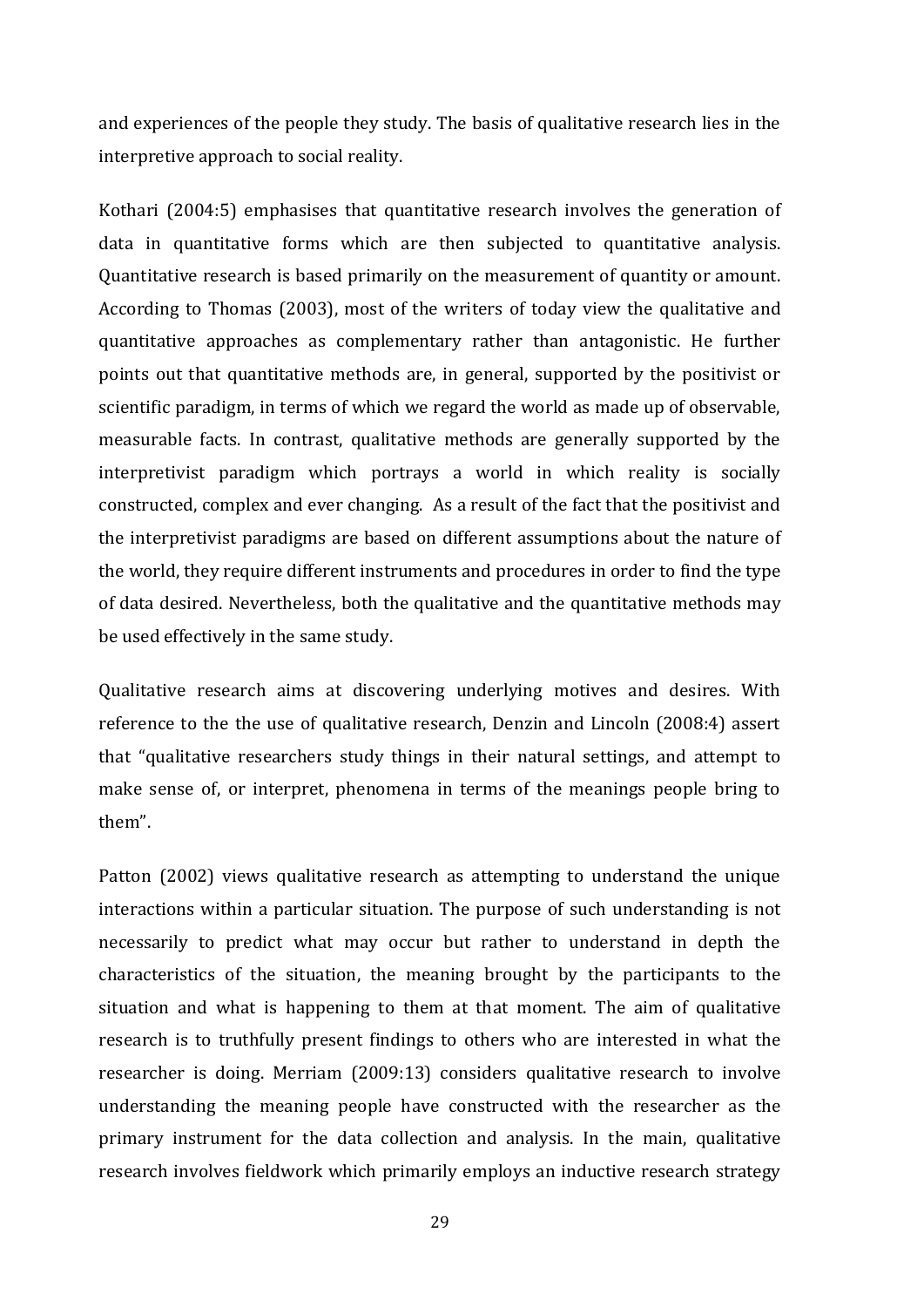which focuses on process, meaning and understanding, thus resulting in a richly descriptive product.

Berg (2001:3) states that "qualitative research methods are observations of experimental natural settings, photographic techniques, historical analysis, document and textual analysis". Denzin and Lincoln (1994) are in agreement:

…that qualitative research focuses on the interpretation of phenomena in their natural settings to make sense in terms of the meanings people bring to these settings. Qualitative research involves collecting information about personal experiences, introspection, life story, interviews, observations, historical, interactions and visual text which are significant moments and meaningful in people's lives.

Thomas (2003:2) advances the notion that qualitative enquiry is an umbrella term for various philosophical orientations to interpretive research in which the researcher makes an attempt to understand a specific organisational reality and occurring phenomena from the perspective of those involved. He tries to grasp qualitative research "from the inside out". Researchers describe this knowledge about reality as knowledge that can be obtained only through "the eyes of someone else".

Qualitative research involves the studied use and collection of a variety of empirical materials, including studies, personal experiences, introspection, life stories, interviews, artefacts, as well as cultural texts and productions, and also observational, historical, interactional and visual texts that describe the routine, problematic moments and meanings in individuals' lives (Denzin & Lincoln 2008:3–4). Denzin and Lincoln (2008) affirm that the "qualitative method is a detailed description of specific situations using interviews, observations and document review".

### **3.3.1 Data collection**

Data collection refers to the process during which information is gathered from various sources. Cooper and Schindler (2005) suggest that the researcher must identify the type and nature of data required and then select those collection methods which are best suited to the collection of the data types which have been identified.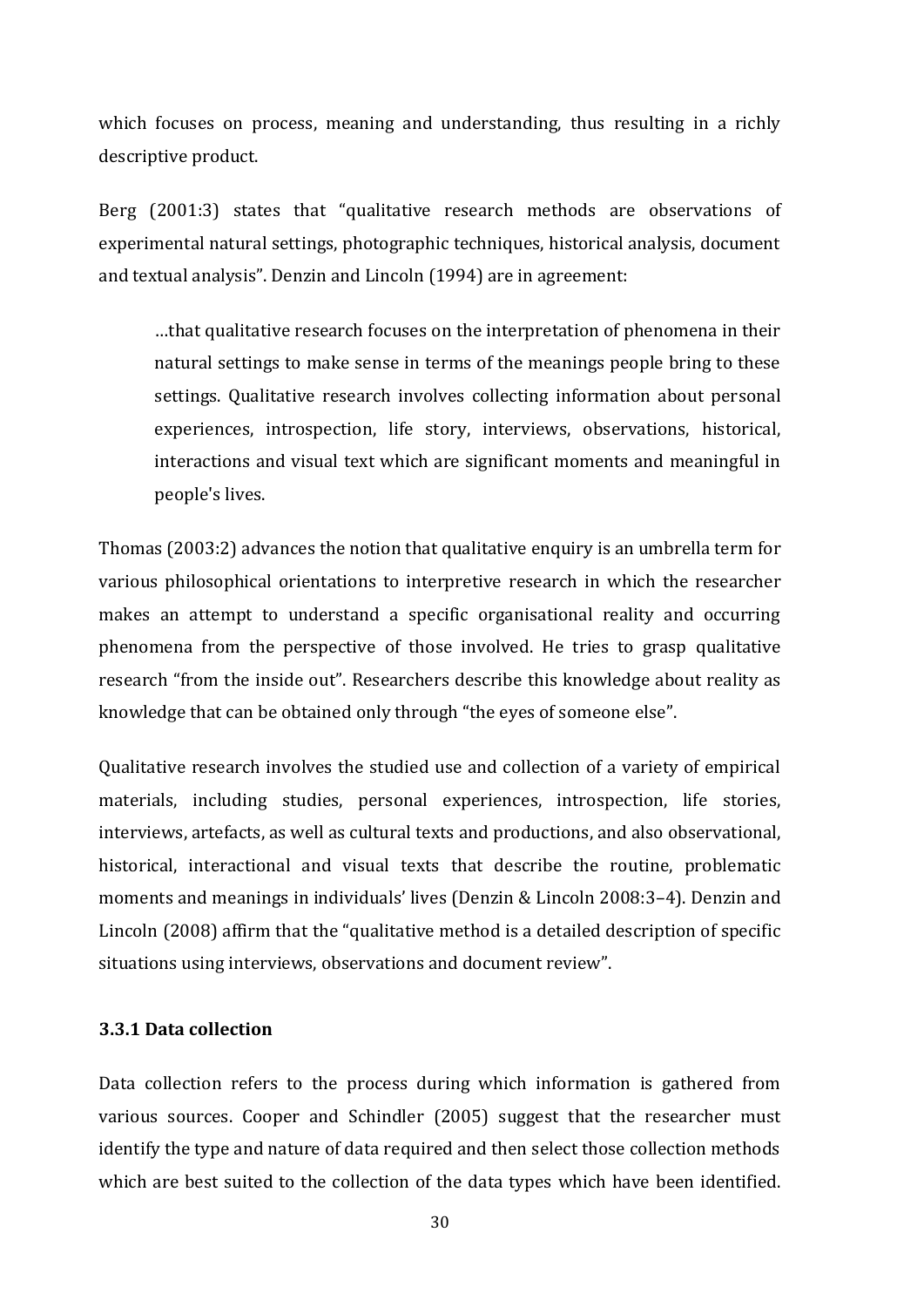This is reaffirmed by Axinn and Pearce (2006), who maintain that the researcher must use various data collection methods in order to collect the most relevant and authentic data.

The most common qualitative research instruments that are used for data collection include interviews, observations and document and textual analysis. Qualitative methods of data collection such as interviews, observations and document reviews are classified under the umbrella of ethnographic methods (Kawulich 2005). Interviews are used to explore the views, experiences and motivations of individuals on specific matters. They are suitable for exploring sensitive topics where the participants may not want to disclose information within a group environment (Gill et al. 2008:292). Gill et al. (2008: 292) emphasise that qualitative methods such as interviews and document reviews provide a deeper understanding of social phenomena than would be obtained from purely quantitative methods such as questionnaires.

The data collection method used in this study was document analysis. The main reason for choosing document analysis as a tool for collecting the data was that it was felt that the documents would help the researcher to uncover meaning and develop an understanding both of how Swazi people express the notion of possession and also the socio-cultural traits expressed through possession. The documents would provide the context in which the Swazi people operate, while the researcher would be able to obtain the relevant data which would then be analysed. The use of documents in research is supported by Merriam in Bowen (2009:29) who stated that documents help researchers to develop an understanding and discover insights relevant to the research problem. In addition, this tool for collecting data is deemed to be reliable as documents are not affected by the research process. This, in turn, increases their trustworthiness as the researcher has no influence in the data collecting process, as may also be the case with the other tools used for collecting data.

#### **3.3.1.1 Document analysis**

According to Corbetta (2003:305), a document may be regarded as any material that provides information about the social phenomenon being investigated and which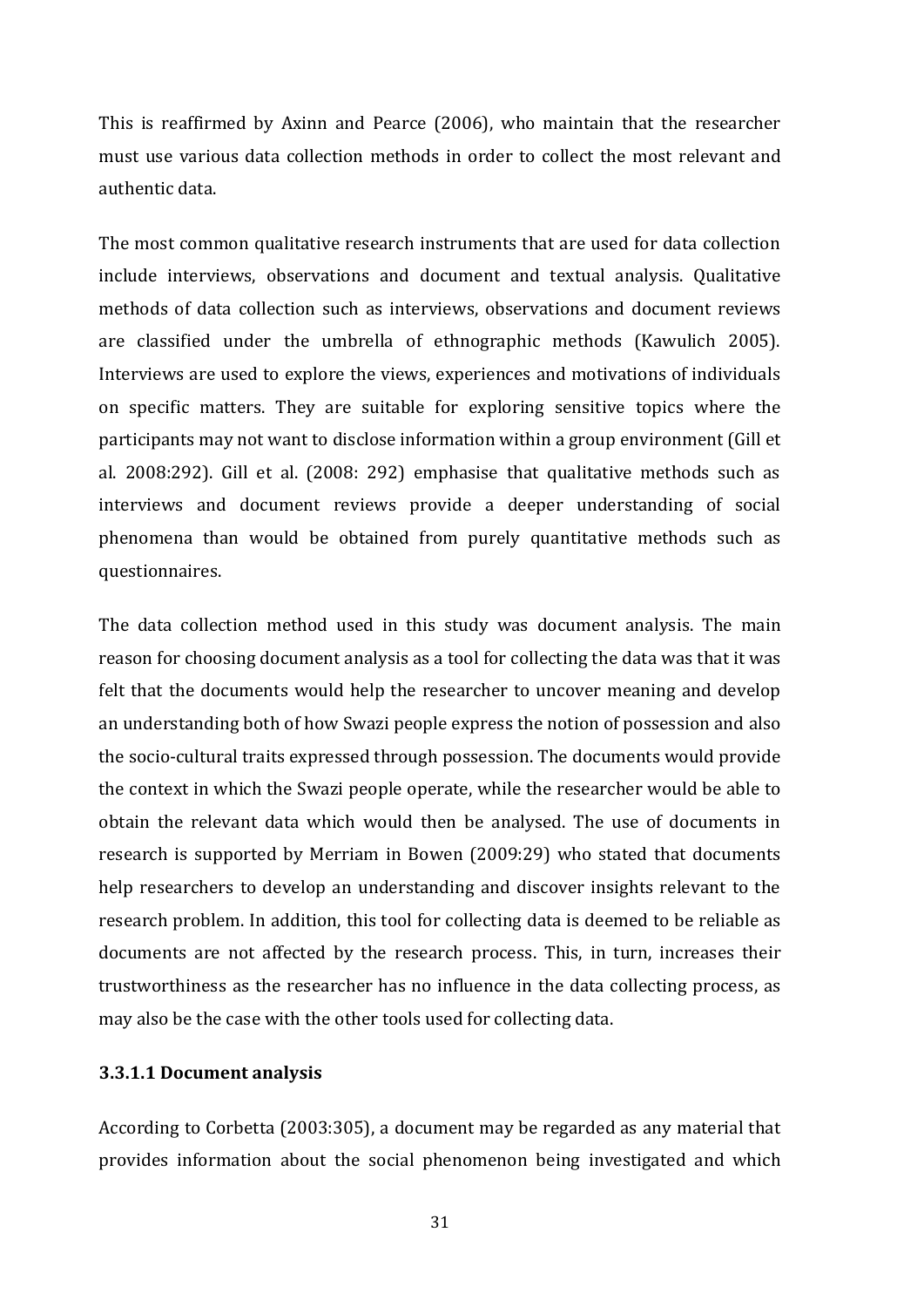exists independently of the researcher's actions. It is usually produced for specific purposes other than those of the research in question, although it may be used by the researcher for cognitive purposes.

Bowen (2009:27) defines "document analysis as a systemic procedure for reviewing or evaluating documents, both printed and electronic material, in such a way that empirical knowledge is produced and understanding is developed".

Bowen (2009:32) also postulates that "document analysis involves skimming, reading, an interpretation". For Bowen (2009), who examined document analysis as a form of qualitative research, documents that may be used for systemic evaluation as part of a study can take a variety of forms. The long list of documents that may be analysed include all types of document that can be found in libraries, newspaper archives, historical society offices and organisational or institutional files. He further argues that documents may be the only data sources necessary for studies within an interpretive paradigm and may be the only viable sources in historical and crosscultural research.

The following advantages may arise from the use of documents (Bowen 2009:29):

- Documents can be produced on the context within which the research participants operate. Bearing witness to past events, documents provide both background information and historical information.
- The information contained in documents may suggest some questions that need to be taken into account as part of the research.
- Documents provide supplementary research data. The information and insights derived from documents may be valuable additions to a particular knowledge base.
- Documents provide a means of tracking change and development. Where various drafts of particular documents are accessible, the researcher can compare them to identify any changes.
- Documents can be used as a way to verify findings or corroborate evidence from other sources. In situations in which there is a convergence of information from different sources the readers of the research report usually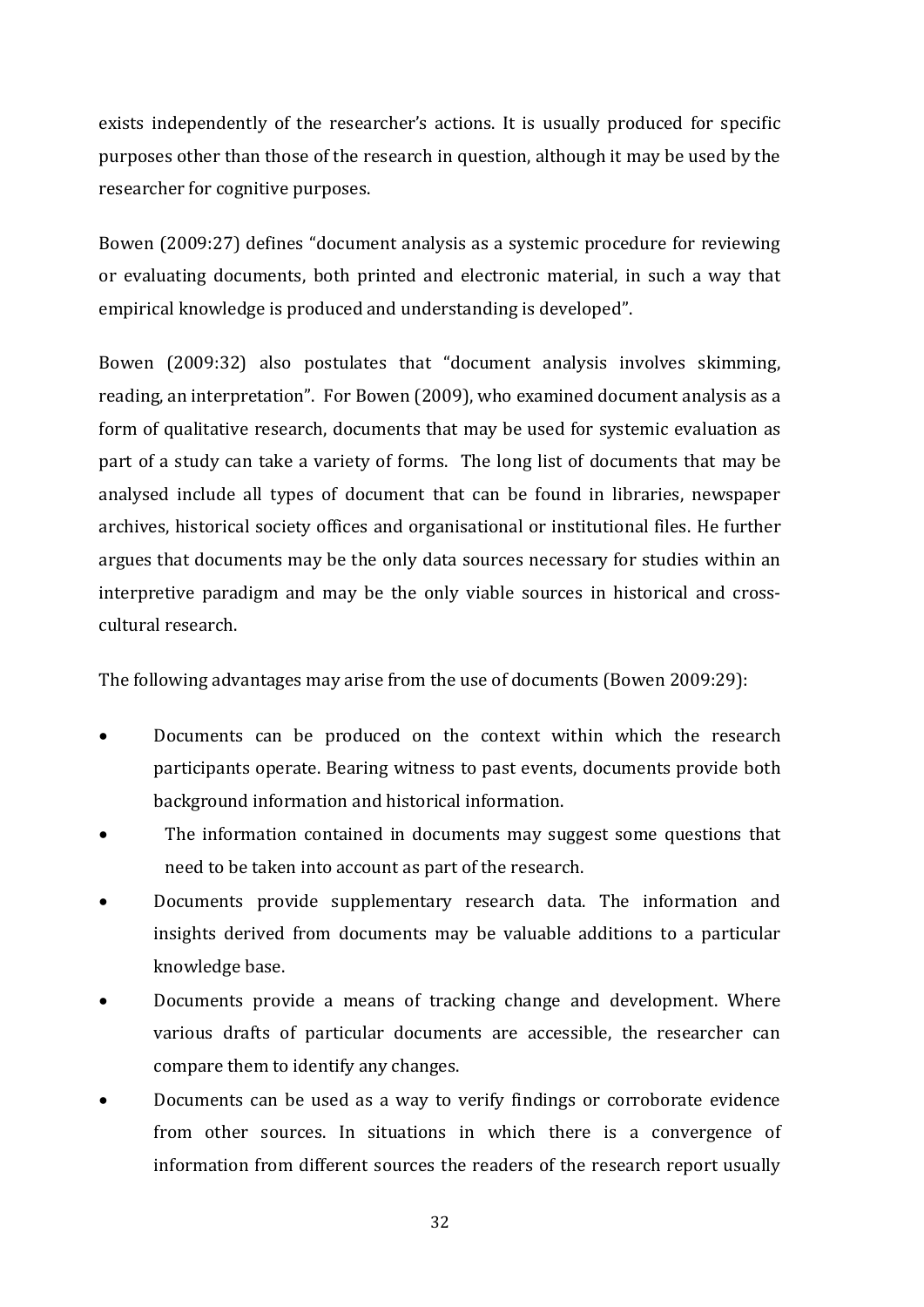have greater confidence in the trustworthiness or credibility of the findings than may otherwise have been the case.

Bowen (2009:31) lists the following advantages of using documents analysis against compared to other research methods:

- *Efficiciency*. Document analysis is less time consuming and also more efficient than other research methods. It requires data selection instead of data collection.
- *Availability*. Many documents are found in the public domain and are obtained without the authors' permission. This increases the reliability of the method.
- *Cost effectiveness*. Document analysis is less costly than other research methods and is often the method of choice when the collection of new data is not feasible.
- *Lack of obtrusiveness and reactivity*. Documents are unaffected by the research process. Bowen (2009) argues "that document analysis counters the concerns related to flexibility inherent in other qualitative methods".
- *Stability*. Documents are stable and, in the main, the researcher's presence does not alter what is being investigated.
- *Exactness*. Exact names, references and details of events and social settings are used in documents. This makes documents suitable for research purposes.

Buckland (1997:804) defines "a document as textual records that are written and stored" while Schurmeyer in Buckland (1997:805), alleges that "a document is any material basis for extending our knowledge which is available for study or comparison".

A document review is a way of collecting data by reviewing existing documents. The review of printed materials and existing records is considered to be an important source of data for research purpses. The data obtained from documents may provide new insights into a setting or group of people, with the information found in both written documents and recorded information providing useful information for a researcher about the culture of the participants involved in a study. The advantages of documents include the following: they are available locally, not expensive,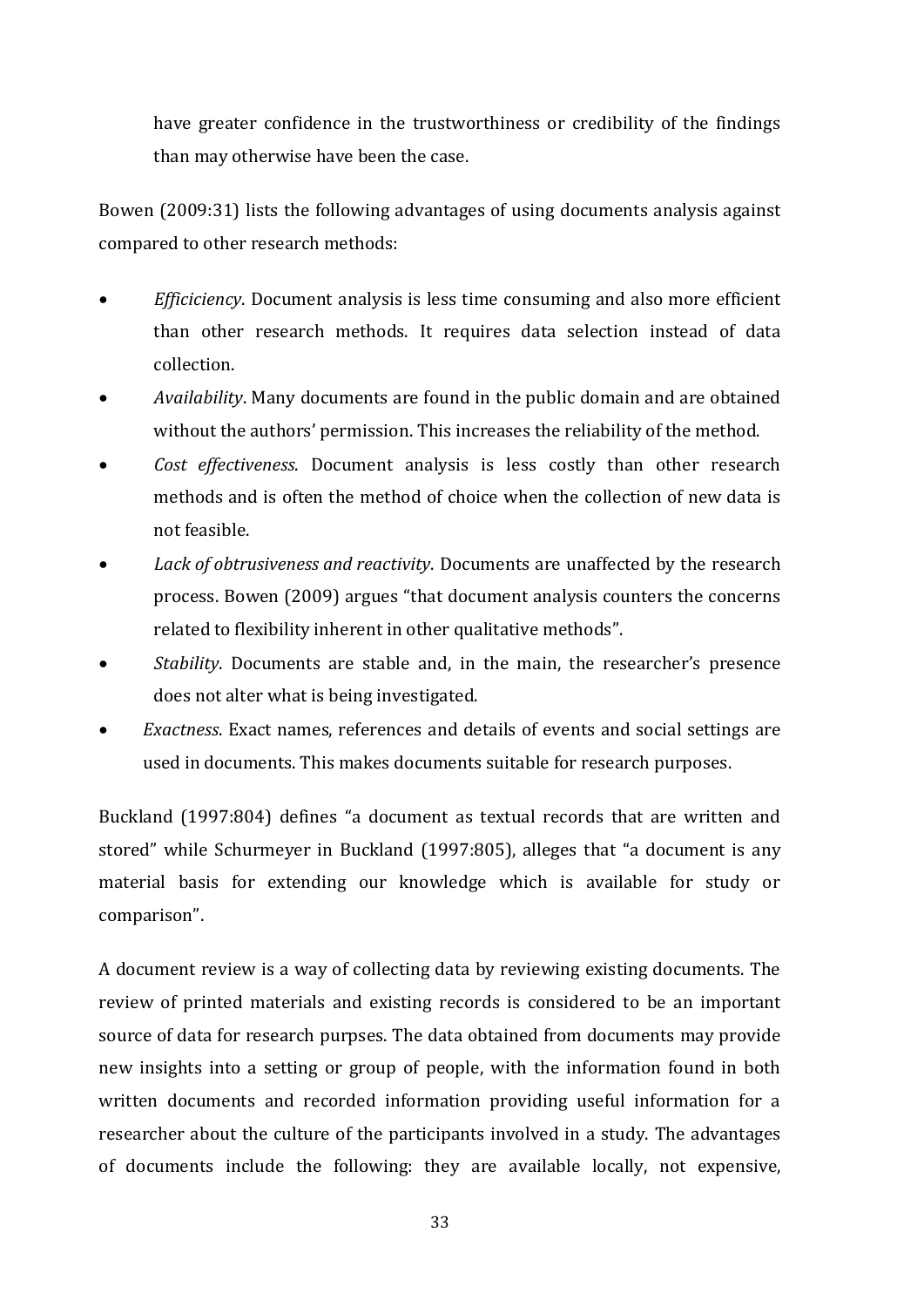grounded in the setting in which they occur and also useful for determining value, interest, cultural norms, political climate, public attitudes and historical trends (http://www. nsf.gov/pubs/1997/nsf97153/chap\_3html).

It is clear from the various definitions of a document that, in the main, documents constitute written material which may be used as a source of data in research.

Yin (2003:87) lists the following advantages of documents:

- The most important use of documents is to corroborate and augment evidence from other sources.
- Documents are helpful in verifying the correct spelling and titles or names of organisations that may have been mentioned in an interview.
- Documents may provide specific details to corroborate information from other sources.
- It is possible to draw inferences from documents. However, inferences are only clues worthy of further investigation.
- Documents play an explicit role in any data collection process. Systemic searches for relevant documents are important in any data collection plan.
- Documents are stable and unobtrusive and provide exact and broad coverage.

Documents are also used in research because they have strong validity compared to interviews. They present local settings and describe behaviour that occurred in natural settings. This means that the information obtained from documents is trustworthy with fewer biases compared to information collected via other methods. In addition, it is easy to obtain and analyse data which then makes it possible to employ both qualitative and quantitative data analysis methods (www.bcps.org /develop-docreview.html).

The abovementioned advantages of document analysis meant that document analysis was particularly suited as a research method to collect the data required for this study. The main reason for choosing this method was because the use of possession in the siSwati language is widely found in various siSwati printed materials which could, in turn, be regarded as representing the spoken language. The data obtained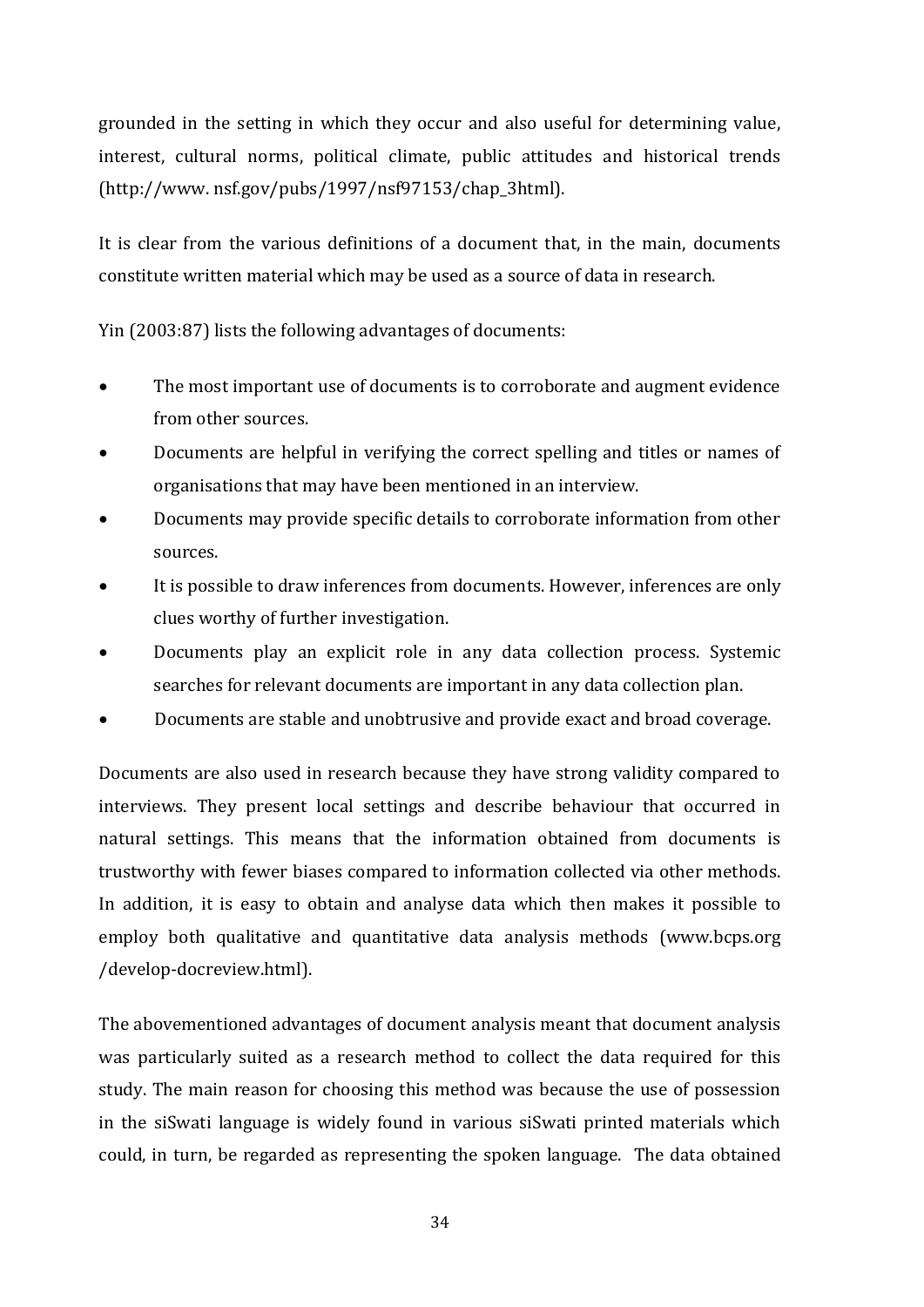from documents is easily available for analysis. In addition, the data found in many textual sources is also reliable and valid, as it may be verified in order to ascertain whether a researcher has manipulated the data. Thus, the written corpora will enable the researcher to analyse the way the concept of possession is expressed in siSwati and to explore the social and cultural aspects that are expressed through possession.

In addition to scholarly works on possession and the possessive, literary documents in siSwati were also reviewed with a view to examining whether it was possible to observe the social and cultural traits of the Swazi people. The textual data was taken from the following literary works, namely, *Engcongwaneni* by Mavuso et al. (1985), *Fikile* by Mkhonta (1987), 'Inyoni Yamake' by Malangwane, 'Duduzile Abeliphupho' by Nyembe, 'Nabondvukutihlala Kakhe' by Mkhonza, 'Ayilali Namuntfu' by Masuku, Kuyalotjolwa KaLubhedze Nebakitsi' by Masuku, 'Pum Yafa Ingula' by Ntshangase, 'Uye Enkompolo' by Dlamini, 'Masheshayinike' by Sibandze, 'Lijazi Lensimbi' by Sibandze, 'Matfole Nesikolo' by Ntiwane, 'Mudle Mali Yakhe' by Magagula, 'Litsemba Emva Kweludvonga' by Magagula and 'Sijubo' by Manana in *Idubukele* by Mthembu and Ntuli (1987a). 'Mandlenkhosi Akabe Yinkhosi' by Nyembe, 'Ngiboniseleni' by Sibandze and 'Hhawu Ngemntfwanami' by Masuku in *Ingcamu* by Mthembu and Ntuli (1987b). 'Litfuba Lekugcina' by Mhlanga and 'Indzangala' by Malangwane in *Inkhundla* by Mthembu and Msimang (1988), *Siyatfutfuka 1* by Mthembu and Mpofu (1988), *Tentile* by Magagula (1990), *Nalu lubhambo lwami* by Mgabhi (1990), *Umjingi udliwa yinhlitiyo* by Nsibandze (1991), *Umtsala 1* by Sibanda and Dlamini (1997), *Bungani bebangani* by Magagula (1997), 'Sihhanya' by Ntshangase, 'Umshana Wami' by Dlamimi and 'Sagila Semnikati' by Sibanda in *Khulumani sive* by Motsa (2004), *Kuba njalo nje* by Dlamini (2004), *Giya sigiye* by Vilakati and Msibi (2006), *Kubuka ngeliso lelibanti ligalelo lemasiko nenkholo yebantfu ekutalweni kabusha kwe-Afrika kubukwe ngco sive semaSwati* by Lubisi (2002), *Lucwaningo ngenhlonipho kanye nemitselela yayo esiveni semaSwat*i by Malangwane (2004) and *The indigenous law of contract with reference to the Swazi in the kingdom of Swaziland* by Van Schalkwyk (2006).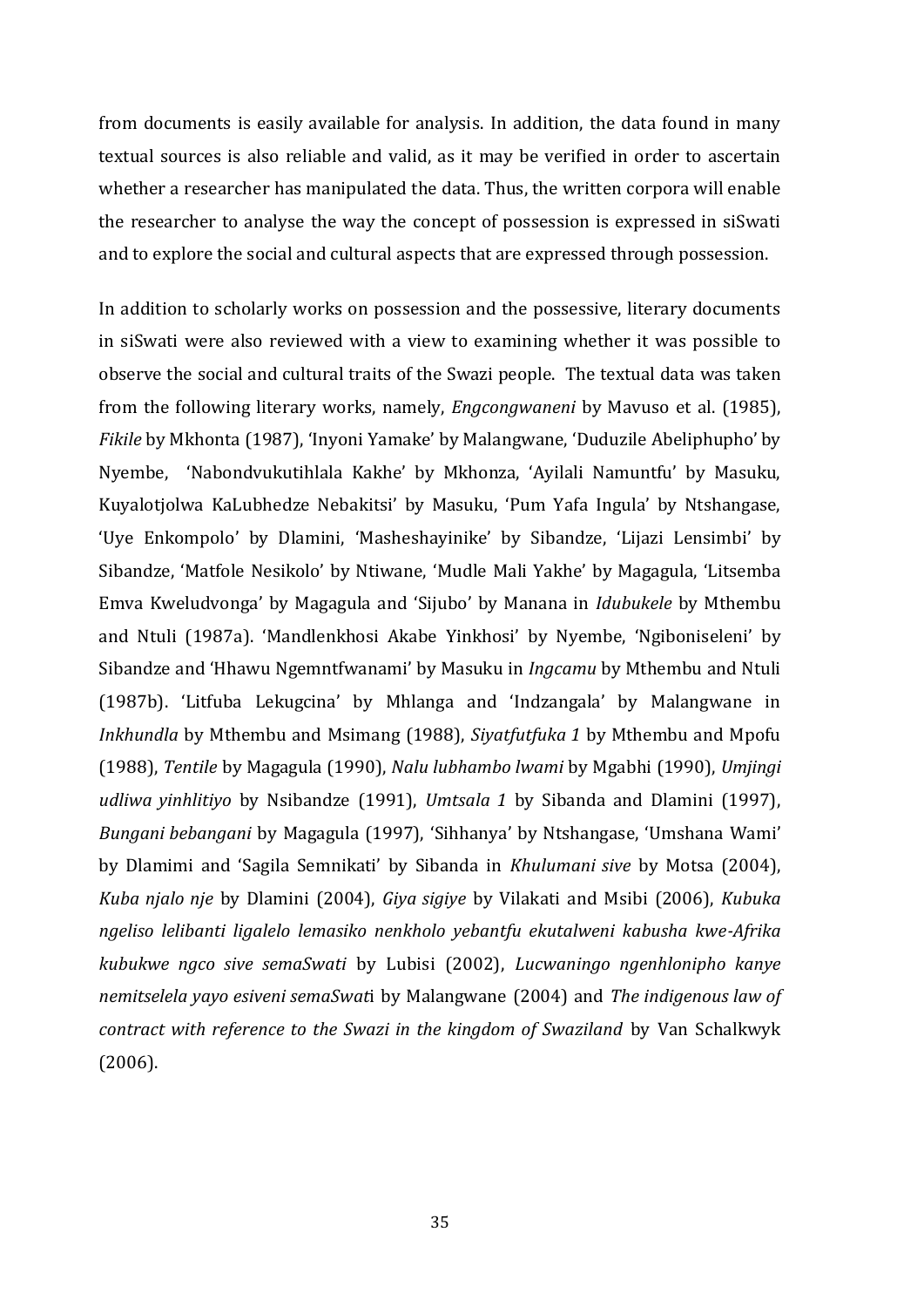### **3.3.1.2 Data analysis**

LeCompte and Schensul (1999: 3) define data analysis as:

… the process a researcher uses to reduce data to a story and interpretation. Data analysis is the process of reducing large amounts of collected data to make sense of them. The analysis of data reduces them to a more manageable term that permits ethnographers to tell a story about the people or group that is the focus of their research.

The interpretation of data permits the researcher to answer some of the most important questions that both researchers and non-researchers ask.

Patton in LeCompte and Schensul (1999:3) states that data fulfils the following three functions:

- It brings order to the piles of data an ethnographer has accumulated.
- It turns the big piles of raw data into smaller piles of crunched or summarised data.
- It permits the ethnographer to discover patterns and themes in the data and link them with other patterns and themes.

Thus, data analysis may be said to be "the process of extracting, compiling and modelling raw data for purposes of obtaining constructive information that can be applied to formulating conclusions, predicting outcomes or supporting decisions in business, scientific and social science setting" (www.investorwords.com/19279/ datanalysis.html).

Based on the data collected from the literary documents, an exploration of how possession is expressed in SiSwati was conducted. The traditional perspective adopted when investigating the issue of possession was revisited, that is, the morphological and syntactic approaches were first re-considered. The semantic perspective was then also re-considered. The study then explored the nature of possession from a socio-cultural point of view.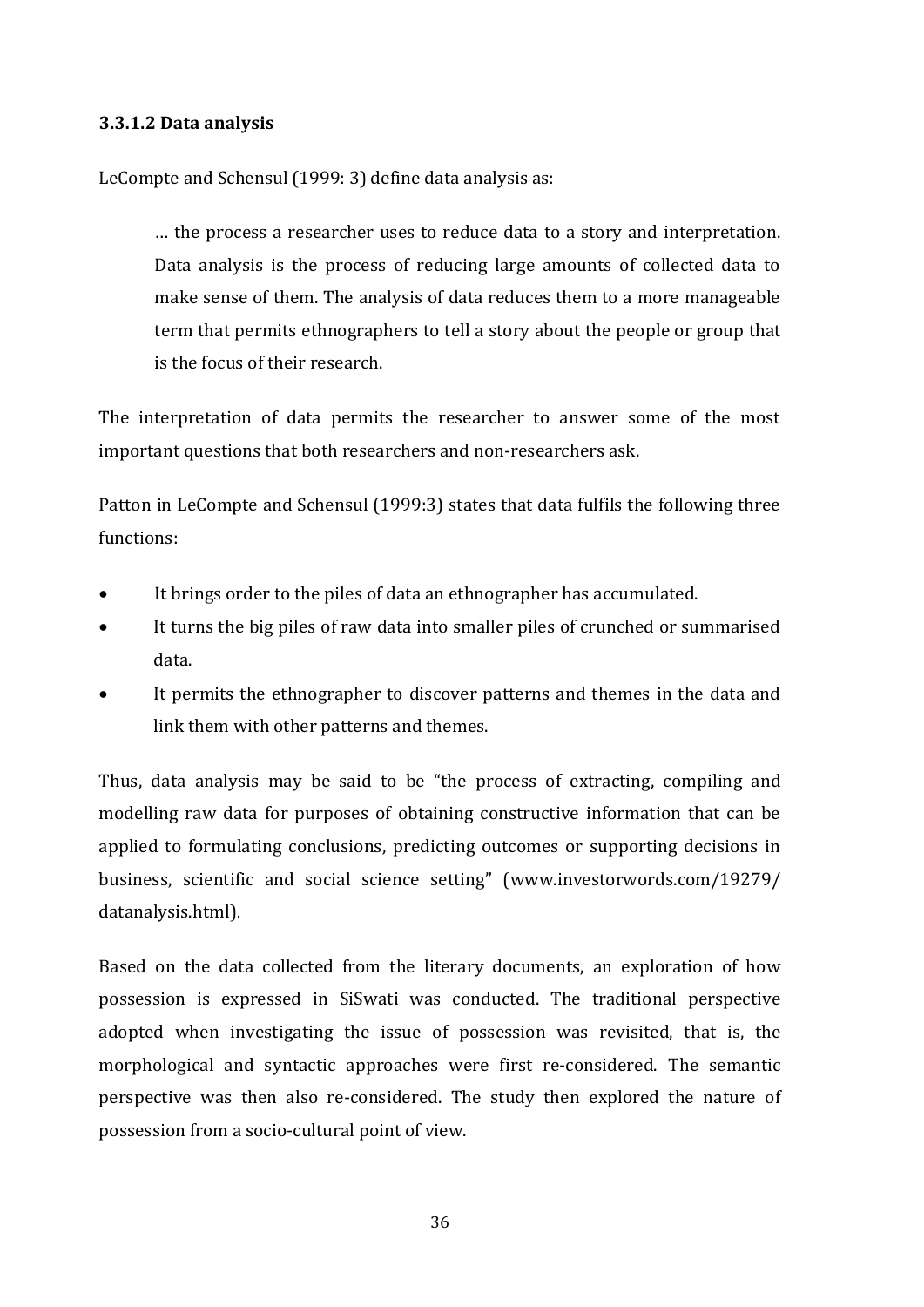#### **3.4 Theoretical framework**

Linguists use different theories and approaches in order to study and analyse human languages and human behaviour. In view of the fact that this study explored the nature of possession in siSwati from a socio-cultural perspective, a functional approach, that is, systemic functional linguistics (SFL) theory and socio-linguistics made up the theoretical framework that informed the arguments presented in this study.

The systemic functional approach was developed based on the work of the social semiotic linguist, Michael Halliday. He developed the functional approach in the 1960s with the aim of studying language beyond its structural form. The principles and techniques that are fundamental to the systemic functional approach enabled the researcher to analyse and explain how meanings are made by Swazi people in their everyday linguistic interactions. People constantly use language for a variety of reasons. Based on the work of Halliday, FSL is increasingly being recognised as an extremely useful descriptive and interpretive framework for viewing language as a strategic, meaning-making resource (Eggins 2004:2).

The SFL approach explores how language is used in social contexts in order to achieve particular goals. Essentially, this approach is concerned with language use and the emphasis is placed on language function, that is, the reason(s) for which language is used other than language structures (O'Donnell 2011:2).

Allen (2007:254) "holds that linguistic structure can only be understood and explained with reference to the semantic and communicative functions of language, whose primary function is to be a vehicle for social interaction among human beings".

It is for this reason, as presented by Allen (2007), that SFL theory was deemed to be relevant to this study as it enabled the researcher to study the functions of possessive in siSwati and how the Swazi people use possession to fulfil their socio-cultural needs.

O'Donnell (2011) also highlights the importance of the SFL approach to language studies such as this study. He states that "the systemic functional approach views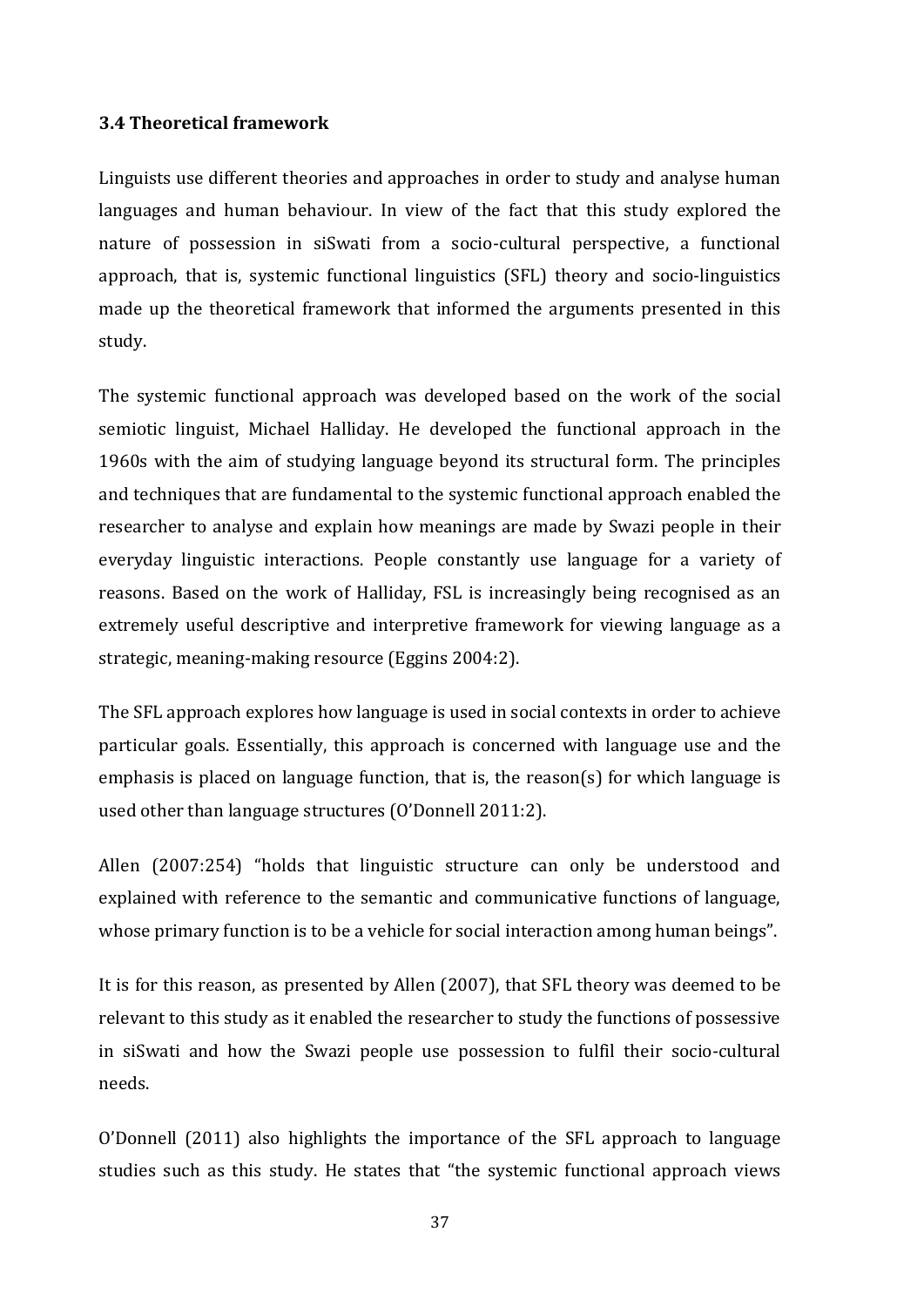language as serving social functions, conveying information, and establishing/ maintaining social relations".

SFL has emerged as the most applicable theory in recent language studies and there is no doubt that it is relevant to this study, especially since this theory centres on the concept of language function. The main focus of SFL is the role played by language; what language does in society and how the function of language is achieved. The theory starts with the social context and investigates how language acts in and is constrained by social context [\(www.isfla.org/../definition.html\)](http://www.isfla.org/definition.html).

Chappelle (1998) also postulates that the SFL theory looks at language as a social tool and resource which people use in society to fulfil their purposes by expressing meanings in context. In SFL theory, language is scientifically and socially studied in order to find out how people exchange meaning in context. Accordingly, this theory presents the study of language in context and how aspects of a particular context influence the language to be used. Chappelle (1998) argues that linguistic structures occurring in texts express the meaning which is required in a particular context because texts are regarded as natural. Thus, when studying a language all the components of a language must be studied from the viewpoint of their contribution to the meanings expressed by the total text in context (www.public.iastate.edu/carolc/ ling511/sfl.html).

Linguists such as Eggins (2004) advance theoretical claims about language. These claims include the following: language use is functional; its function is to make meanings, and these meanings are influenced by the social and cultural context in which they are exchanged. The functional theory of language states that language is best understood with reference to the function it performs while the meaning of words is context bound. It is for this reason that the SFL theory of language was deemed to be appropriate for the purposes of this study, as it would help the researcher in investigating how Swazi people expresses the notion of possession in the siSwati language from a socio-cultural perspective.

The socio-linguistic approach complemented the SFL approach adopted in the study. The study of sociolinguistics emerged in the 1960s as a result of the inadequate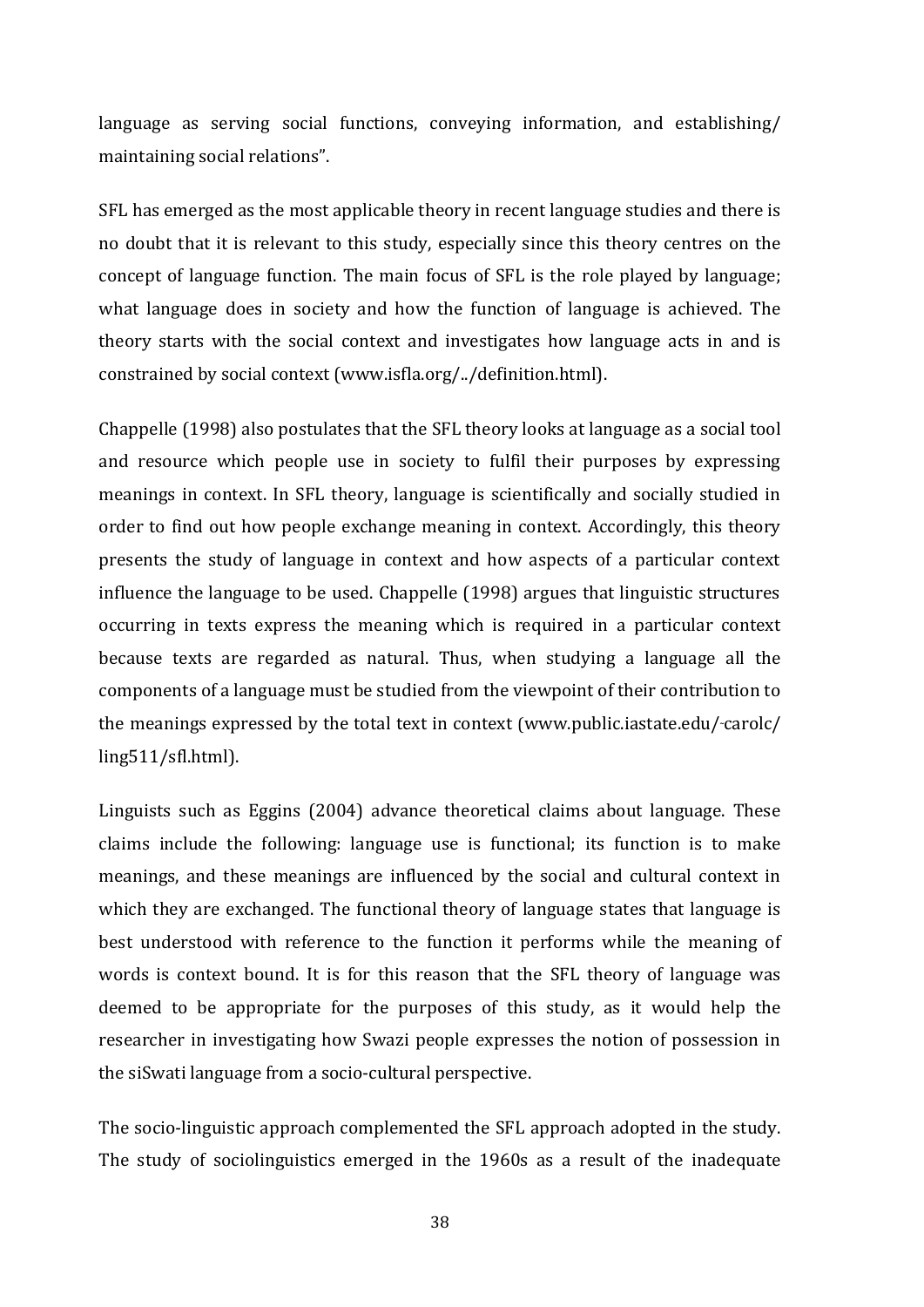methods advanced in earlier approaches which focused solely on the grammar of a language. Before the emergence of sociolinguistics, traditional approaches were used in the analysis of language. These approaches emphasised language structure only and neglected the study of language in its social context. However, sociolinguistics emerged with its focus on the functions of language and is concerned with identifying the social functions of language and the ways in which language is used to convey social meaning (Ammour 2011:2).

Ikeda (1997:127) argues "that sociolinguistics is concerned with language as a social and cultural phenomenon. It examines the relation between language and society with insights and implications beyond grammatical or phonological approaches". Coupland and Jaworski (1997:1) explain that "sociolinguistics is the study of language in its social contexts and the study of social life through linguistics".

In view of the fact that sociolinguistics is concerned with investigating the relationships between language and society with the goal of acquiring a better understanding of the structure of language and how languages function (Wardhaugh 2006:13), this approach was deemed to be appropriate to this research study as it assisted the researcher to examine possession as an element of language and also how possession as part of language functions in Swazi society.

Thus, employing a sociolinguistic approach for the purposes of this study helped the researcher to examine the way possession in expressed in the siSwati language and its socio-cultural use, that is, the socio-cultural traits that are presented in the use of possession in siSwati.

### **3.5 Conclusion**

This chapter discussed the research methodology, data collection methods, data analysis and theoretical framework used in this study. The study used a qualitative method as this method helped the researcher to analyse, describe and interpret the use of the possessive in siSwati. Of the various research tools provided by the qualitative method, the researcher chose document analysis in order to collect the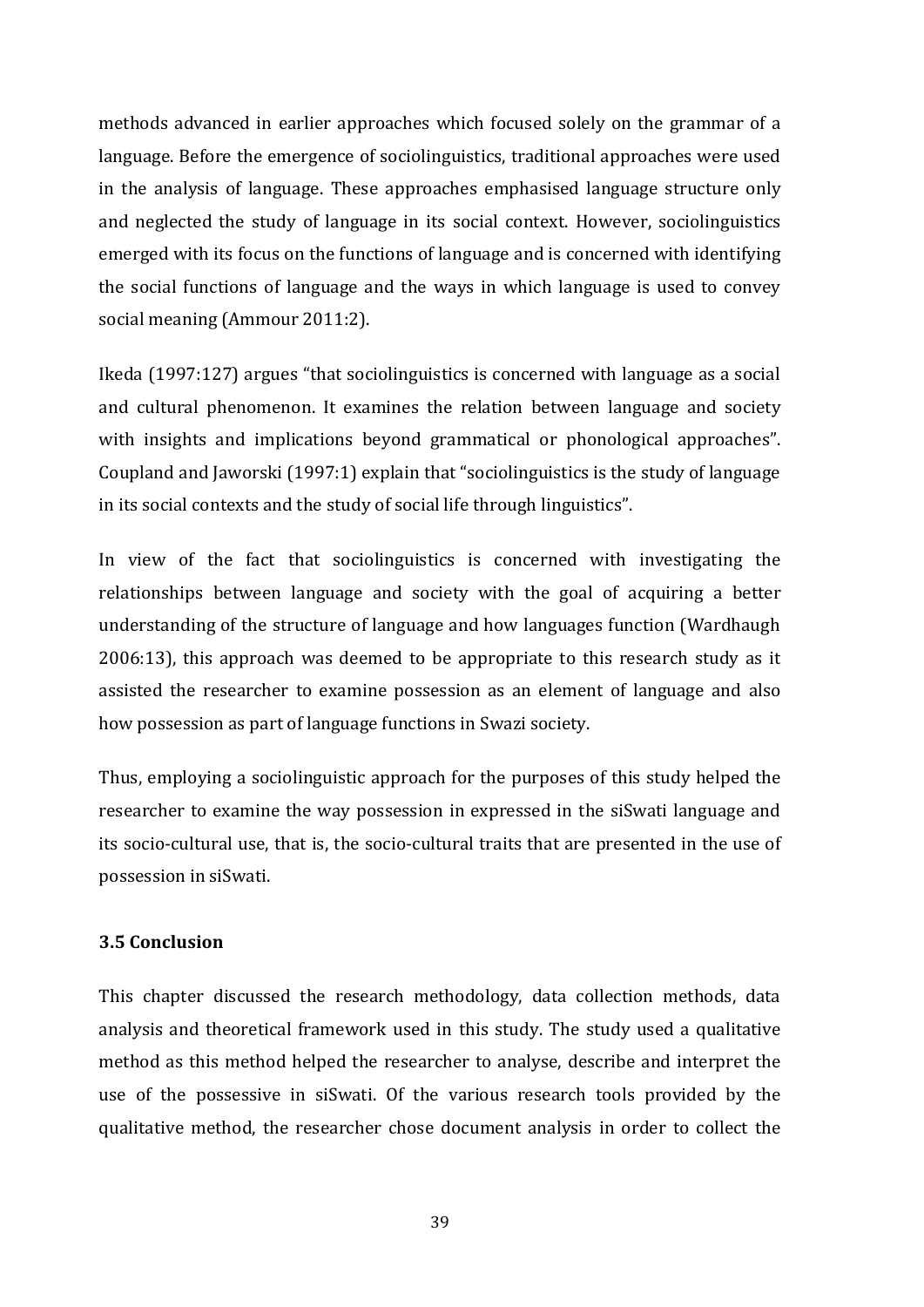requsite data. The document analysis involved an examination of the use of the possessive in a number of siSwati literary texts.

Both SFL and sociolinguistics were used as the theoretical approaches to underpin the arguments presented in the study. The SFL approach regards examining what language does in socio-cultural contexts as more important than looking at how it does it, that is, its structure.

The use of the possessive in siSwati was also investigated from a sociolinguistic perspective because of the fact that sociolinguistics examines the relationship between language and society with insights and implications beyond grammatical or phonological approaches.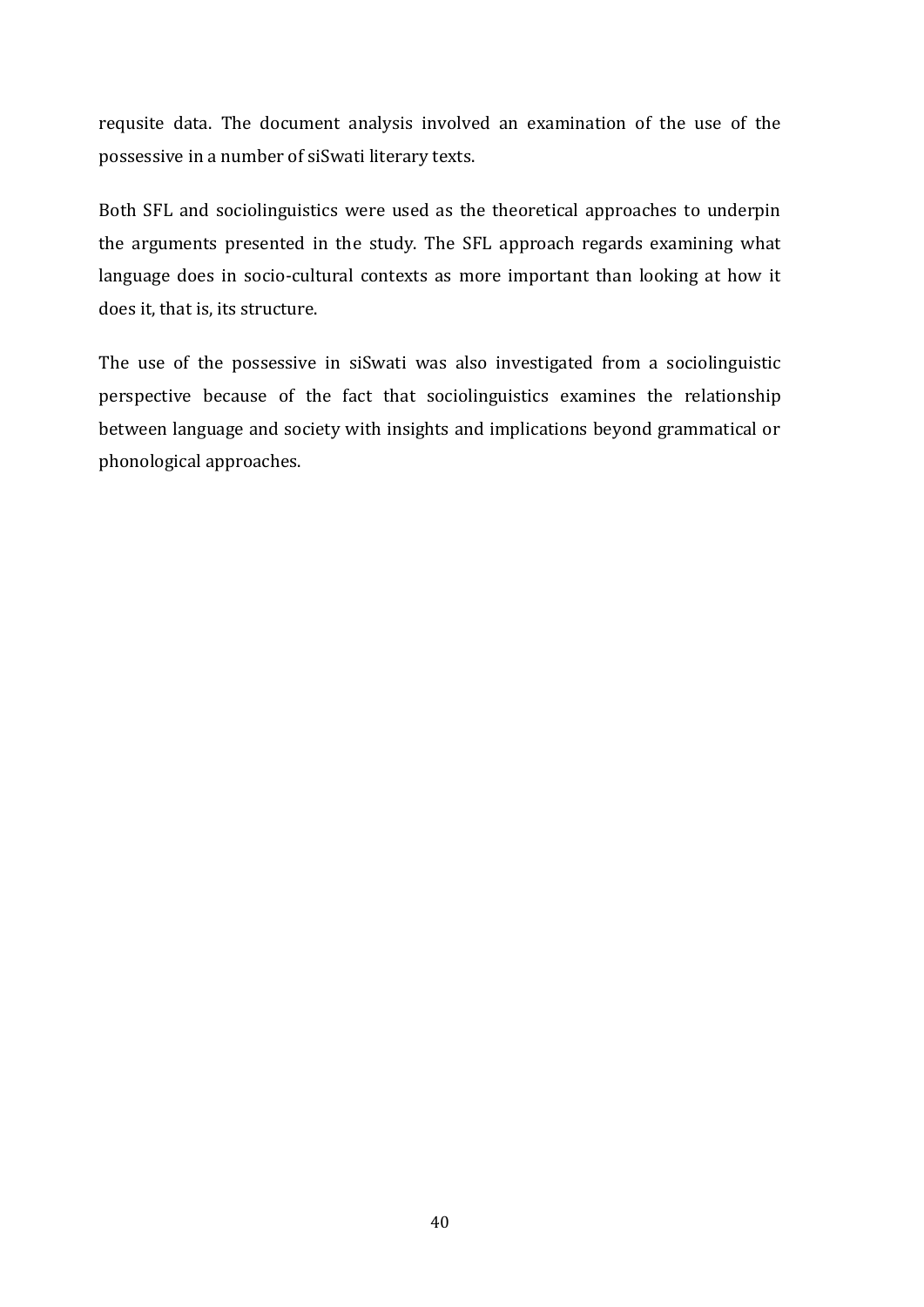#### **CHAPTER 4**

## **ANALYSIS OF POSSESSION IN SISWATI AND ITS SOCIO-CULTURAL INTERPRETATION**

### **4.1 Introduction**

This chapter contains an analysis of the different forms in which possession in siSwati is expressed and also examines its socio-cultural interpretation. The chapter first investigates marked possession and the notion it expresses. It then moves on to unmarked possession and its socio-cultural interpretation. Heine (1997:1) argues that "possession is a universal domain, that is, any human language can be expected to have conventionalized expressions for it". When language is used there are always sociocultural aspects that manifest in the language. McGregor (2009:1) suggests that a possessive relation "is a relational concept that potentially covers a wide range of conceptual relations between entities, including for human beings, between persons and their bodies and products, between persons and their representations, between persons and their material belongs, between persons and cultural and intellectual products". This explanation reveals that possession involves various relationships and is not limited to ownership only.

The examples of possessives which are analysed in this chapter are drawn from siSwati literary works.

#### **4.2 Marked possession**

Wilkes (1989:87) clarifies that "marked possessives are possessives formed by means of a genitive marker called a possessive concord which links the possessor noun (NP) to a preceding possession noun (NP)", for example:

*Imali yababe* 'The money of father'/ 'My father's money'.

Doke (1990:115) posits that marked possessives are formed by two parts – the first is a possessive concord and the second is a stem/ root. It is the possessive concord in marked possessives that denotes the meaning of possession, for example: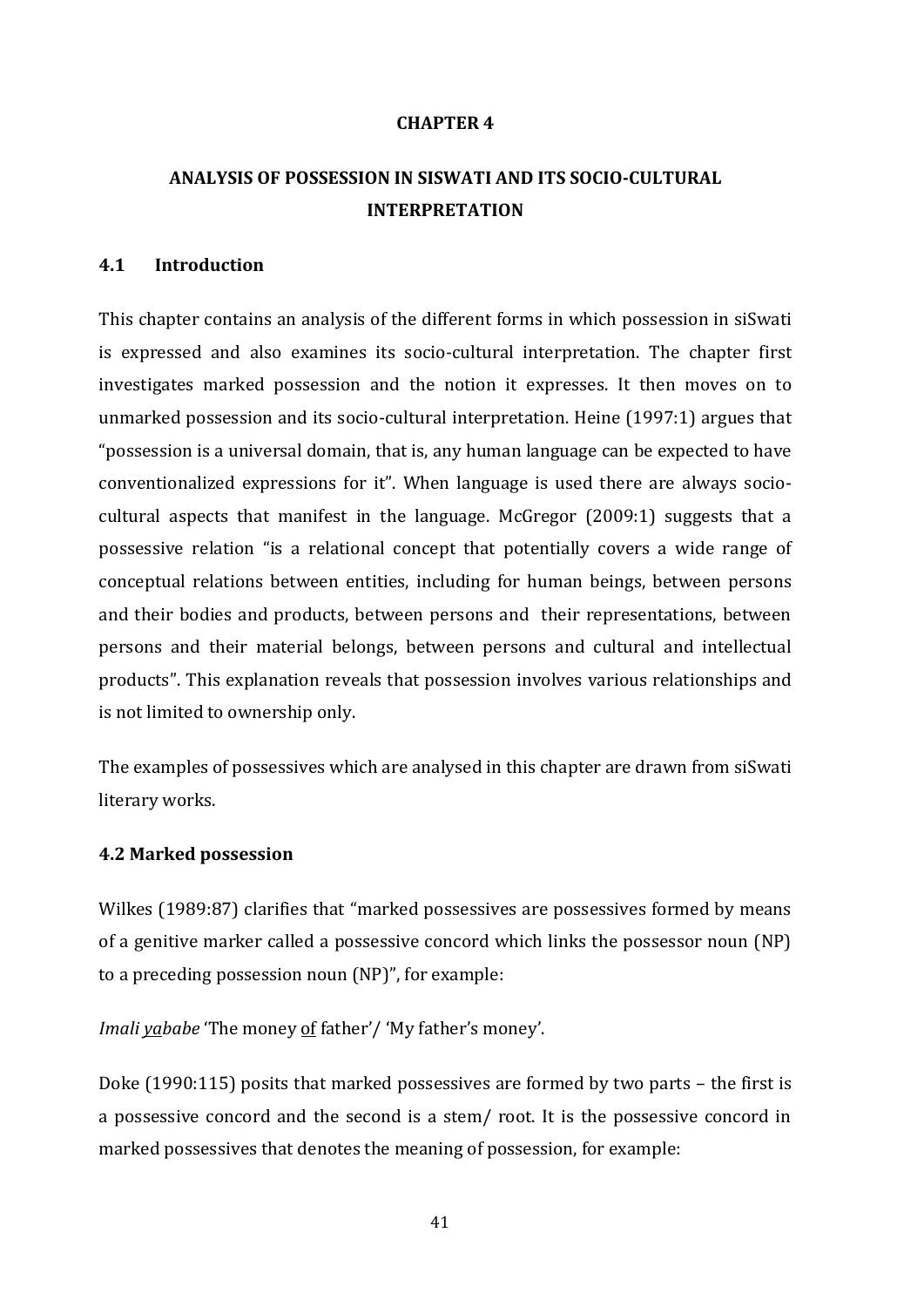*Libhayisikili lemfana* 'The bicycle of the boy'/ 'The boy's bicycle.'

*Tinkhomo tababe tiyadla –* 'The cattle for father are grazing/My father's cattle are grazing.'

The possessive concord in marked possessives must be in concordance with the possessor noun because it derives from this noun, for example:

*Bafana bagogo bayahamba*. 'My grandmathor's sons are going'.

As indicated by the examples used above, in general, the possessive in siSwati is used to express the notion that something is owned by another. However, as indicated below, in siSwati, the possessive may also be used to express different notions of possession.

As indicated below marked possession may express various notions.

#### **4.2.1 Possession in matters that relate to marriage**

In the Swazi culture marriage is highly regarded and, hence, we find a widespread use of possession in marriage and *lobola* terms. In terms of Swazi law and custom marriage is considered as a permanent contract between the bride, the bridegroom and their respective families. The institution of marriage is completed and sealed by the the bestowal of gifts in the form of *emalobolo* ('the bride price') between the familiies of both the bride and the bridegroom.

Fannin in Van Schalkwyk (2006:151) defines the bride price as:

… cattle which the bridegroom, his father or his guardian agree to deliver to the father or guardian of the bride for purposes of ratifying the matrimonial contract between the group of bridegroom and the group of the bride and of ensuring that the children of marriage adhere to the family of the bridegroom.

Van Schalkwyk (2006:150) suggests that "*emalobolo* is one of the main requirements or elements for a marriage to come into being in terms of the Swazi law and custom". It is the negotiations of the bride price between a bride's family and that of the groom which results in the *emalobolo* which forms part of the whole process of the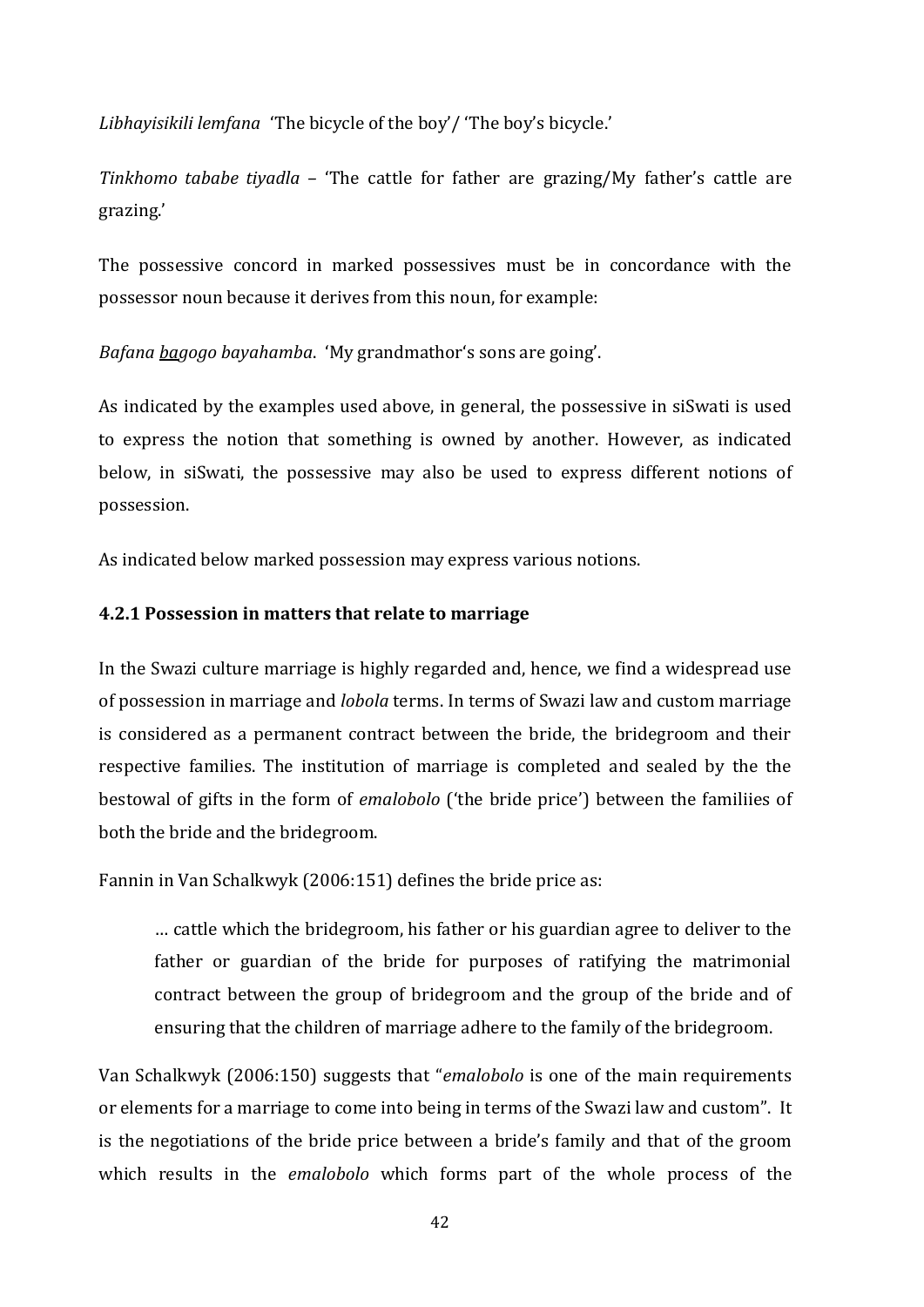negotiations which initiate the creation of marriage between two families (Van Schalkwyk 2006:150).

Scholars have provided various explanations of the custom of *lobola* in Swazi society. Nhlapo (1992:48) maintains that "the important rationale in the minds of those who practise the custom is that the cattle transferred to the woman's family compensate them for the loss of their daughter and her reproductive capacities".

The main significance of the lobola ceremony is to cement the relationship between the families, thus creating a bond that cannot be broken. The acceptance of *emalobolo* shows that the bride's family have accepted the groom's family. As a result the marriage is permanent and the bride will die in her marital home. This is one of the reasons why divorce is not allowed in Swazi law and custom (Nyawo et al. 2009:60).

Ensminger and Knight (1997:10) argue that "bride-wealth or bride price relates to the value of women's labour; the higher the productive value of woman's labour the higher the bride wealth." Msimang in Lubisi (2002:44) asserts that, in its origin, *lobola* was merely a token of appreciation presented by the fiancé to the parents of his future wife as a way of thanking them for bringing her up for his benefit. He argues that the bride price was not a compensation for the parents losing their daughter as they believed that the future home of a girl is at her in-laws. Therefore, every woman was culturally expected to marry eventually.

Various writers have used the possessive in their writings to express different social and cultural nuances. The following sections contain examples that illustrate the use of possessives in various siSwati literary works. It is hoped that these will, by extension, illustrate siSwati spoken discourse with a view to establishing how these possessives express Swazi social and cultural life.

*Nasekulotjolwa labobantfwana lolongenile uniketwa inkhomo yelidvolo kumbonga* (Lubisi 2002:49).

'When bride price is paid for those children, the levirate husband is given a cow of the knee to thank him.'

43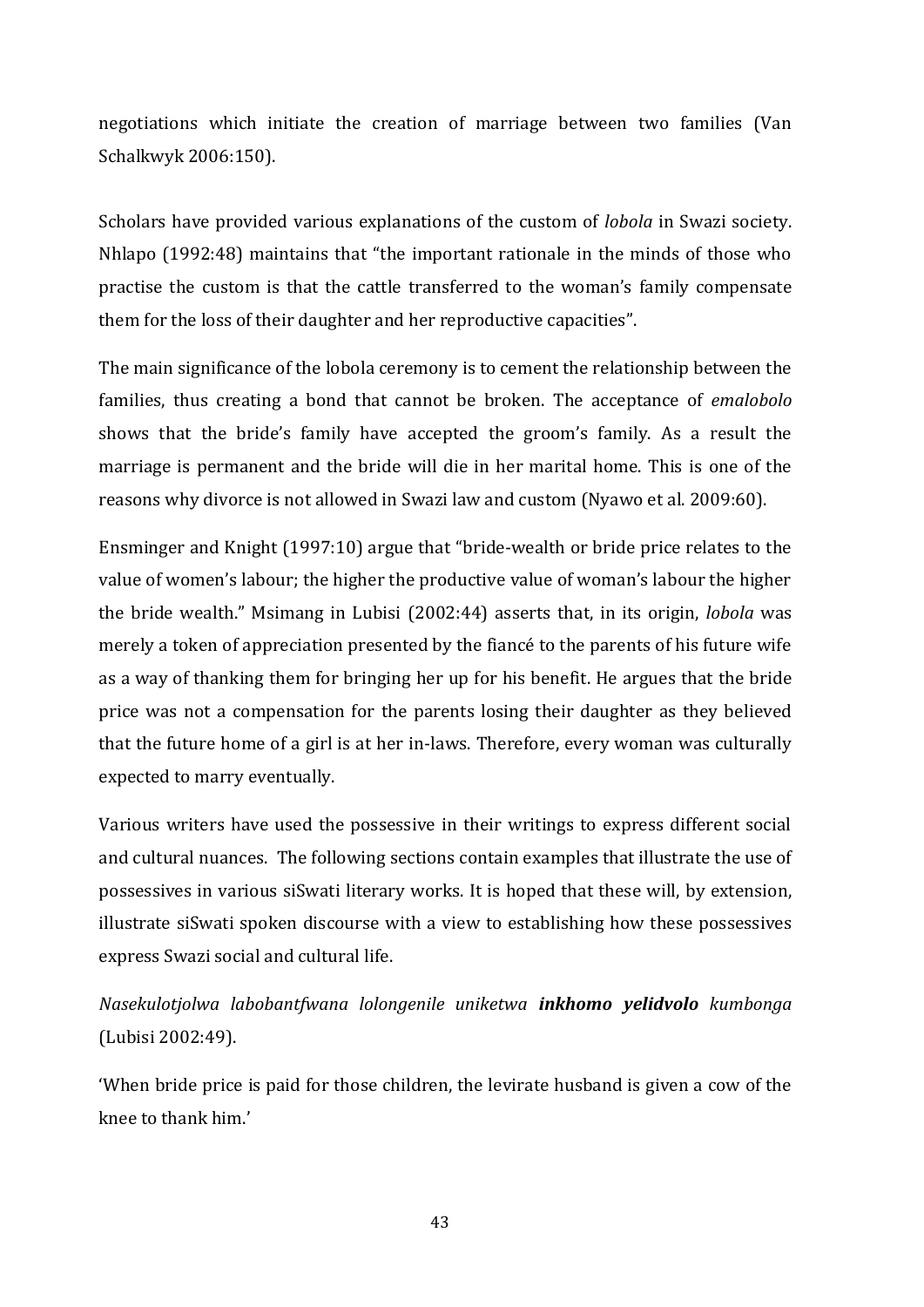Lubisi (2002:49) has used the possessive *inkhomo yelidvolo* to express cultural nuances. Literally the possessive expression *inkhomo yelidvolo* means a cow of the knees. Culturally *inkhomo yelidvolo* refers to a cow that is paid to a man who 'inherits' his deceased brother's wife in a levirate marriage. A levirate marriage is defined as "a type of marriage in which the brother of the deceased man is obliged to marry his brother's widow, and the widow is oblige to marry her deceased husband's brother" (www.en.wikipedia.org/../levirate\_marriage). It is a common practice that, when a man dies, his wife is given to his brother. It is then incumbent on the brother to care of the widow, as well as his late brother's children, and also to give her conjugal rights. This custom is known as *kungena –* 'levirate marriage'. The levirate man is said to rebuild his brother's house *kuvusa indlu yemnakabo* because all the children born out of this family arranged relationship are considered to belong to the deceased husband. When the female children marry a cow is included in the bride price paid for the children born out of this relationship and the cow is given to the levirate husband. This cow is a token of appreciation for the brother of the deceased husband who has been able to successfully rebuild his brother's house by producing children on his behalf. The cow which is given as a token of appreciation is aptly called *inkhomo yemadvolo.* Culturally, this connotes that a cow is given for rendering conjugal rights and giving children to the deceased brother.

# *Bekhabomakoti logile lowo mhlolo nanabo bayahlawuliswa ngetinkhomo letimbili lekutsiwa tinkhomo tekugeza emacansi* (Lubisi 2002:52)

'The bride's family who has committed the shame are fined two cattle called cattle for washing/cleaning sleeping mats.'

Lubisi (2002) also uses the possessive expression *tinkhomo tekugeza emacansi* to express cultural nuances. Literally, the expression *tinkhomo tekugeza emacansi* means cattle for washing/cleaning sleeping mats. In Swazi society, sleeping mats are neither washed nor cleaned but, if they get damp, they are put in the sun to dry out. Lubisi (2002) used the expression *tinkhomo tekugeza emacansi* cattle for washing/cleaning sleeping mats to refer culturally to cattle which are paid as a fine by the father of a wife who has committed adultery. Adultery and witchcraft are the main malefactions which are highly frowned upon in Swazi culture. These two malefactions often lead to the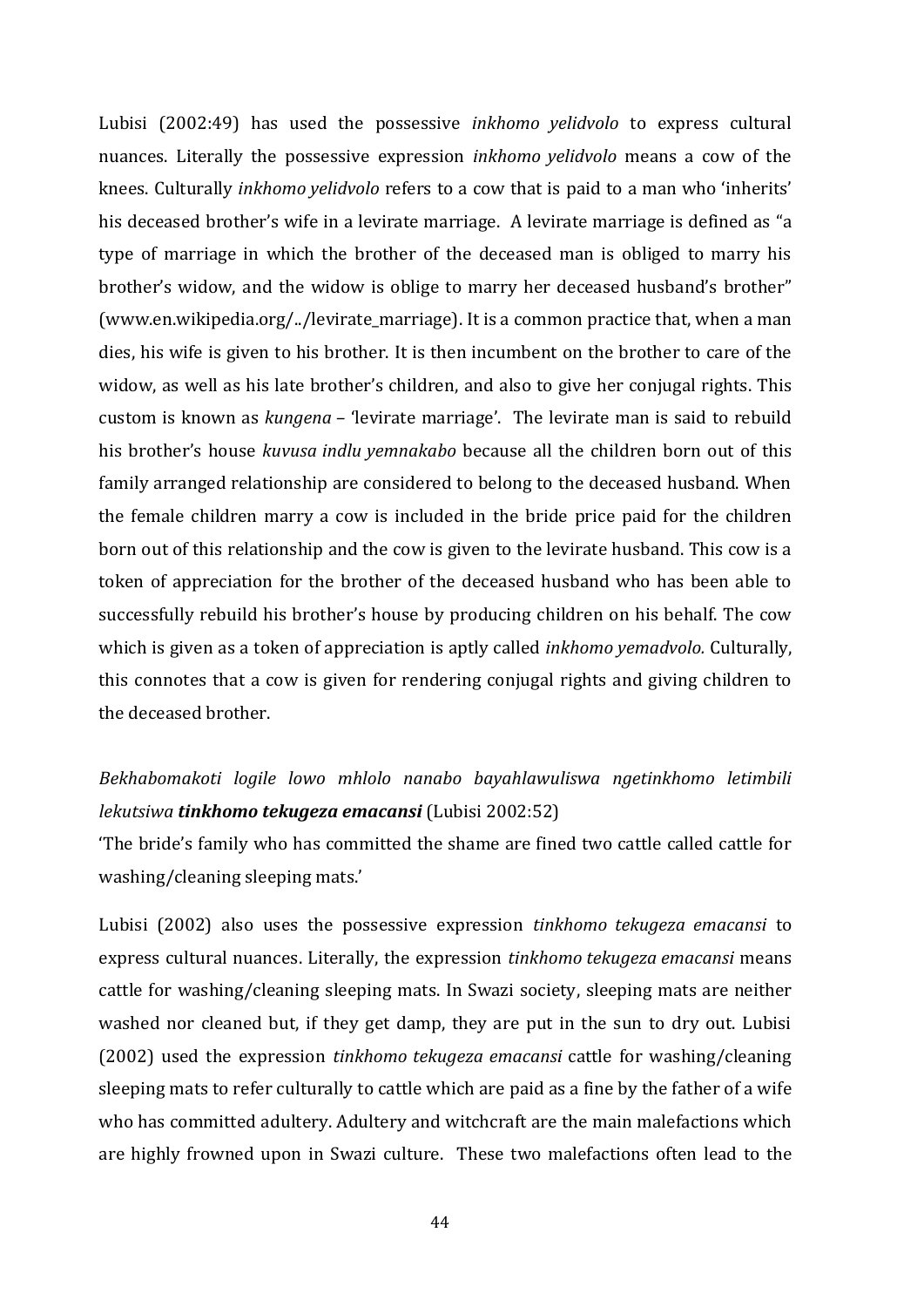breaking up of families. If a man catches his wife committing either of these two offences, he is culturally allowed to divorce her. However, the bride's family is entitled to send messengers to appeal to the bridegroom's family and to ask their forgiveness. If the husband of the wife who has committed the offence forgives her, then a fine is imposed by the bridegroom's family. There is also the fine imposed by *umphakatsi* 'the royal residence`. The fine consists of five cattle paid. In addition, the man must plead for forgiveness from the chief as he has not only embarrassed himself but also his *umphakatsi* and, hence, the need to ask for forgiveness from the chief who is in charge of the entire *umphakatsi.* The father of the adulterous wife also pays cattle on behalf of her daughter to the bridegroom and asks that he forgive his daughter. If the husband is willing to forgive his adulterous wife, he then accepts the *tinkhomo tekugeza emacansi* which are meant to clean the 'dirt' left by another man on his wife.

## *Njengekhomba yekutsi emalobolo ayemukelwa, babe wamakoti ubese uniketa bayeni inkhomo lebitwa ngekutsi sidvudvu semyeni lehlatjwako.*

As a sign of his acceptance of *emalobolo*, the bride's father will give the groom's people a beast which is referred to as *sidvudvu semyeni* and which is slaughtered (Van Schalkwyk 2006:188)*.*

Van Schalkwyk (2006) uses the possessive expression *sidvudvu semyeni* to express certain cultural connotations. *Sidvudvu semyeni* literally means pumpkin porridge for the bridegroom. The word *sidvudvu* ('pumpkin porridge') in this context refers to a beast. Therefore, *sidvudvu semyeni* is a possessive expression which is culturally used during the *kulobola* process of paying bride price to refer to a beast that is given by a bride's father to the bridegroom's party and which is slaughtered and consumed by the bridegroom's party. This beast is very important during the *lobola* ceremony because it symbolises that the bride's father is happy about the number of cattle which have been paid by the bridegroom as the bride price for his daughter. It also provides evidence that he gladly accepts the *emalobolo* 'bride price' and, thus, it cements the newly established relationship between the two families.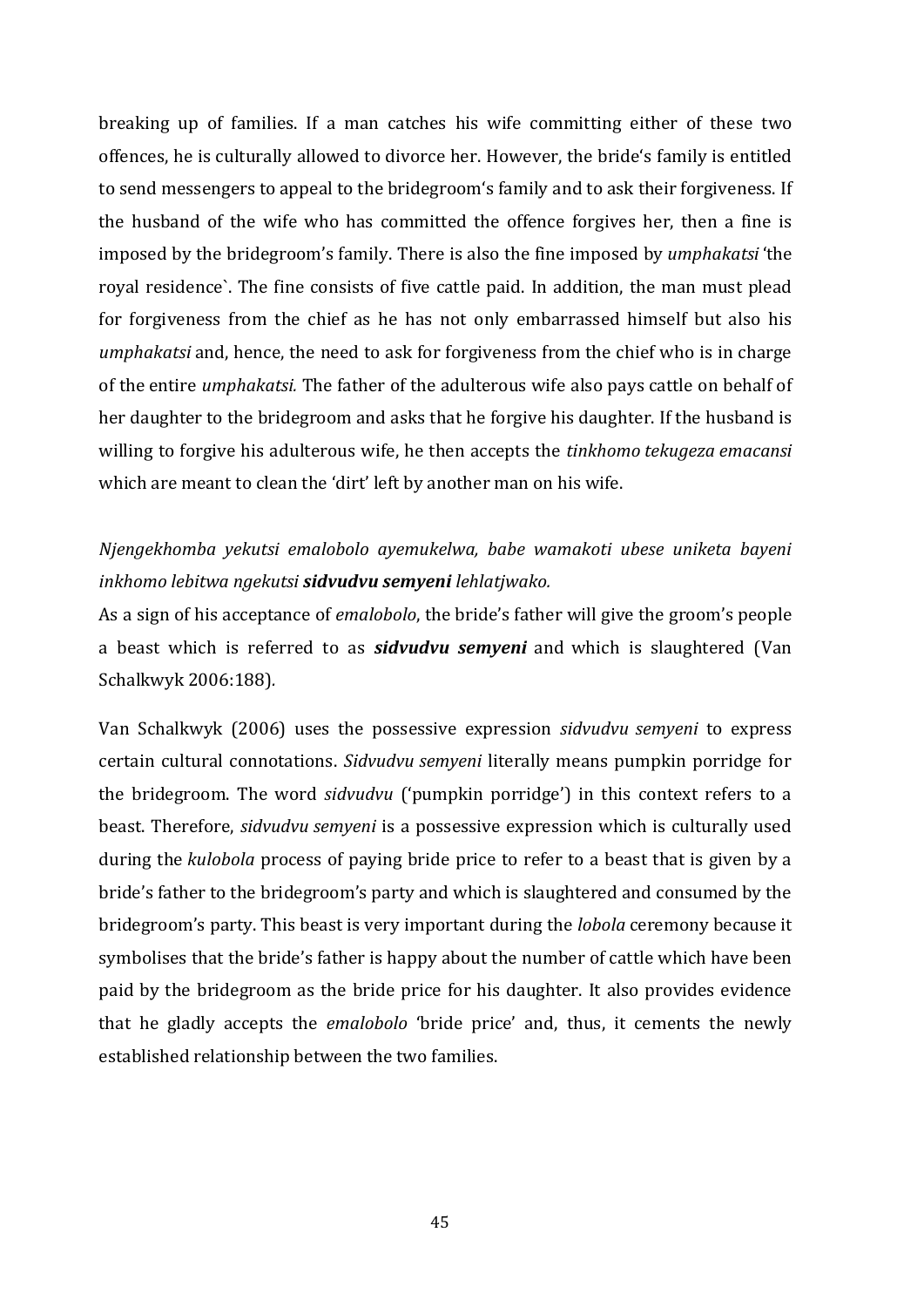*Kuvakashelana ebusuku kukudlala ngemlilo ngobe kulapho laba lababili bewetana khona, intfo lengekho esikweni ngobe lijaha alilali ndzawonye nentfombi nayiyewujuma ngobe kubalekelwa kutsi lingahle lifohle sibaya semnumzane* Lubisi in Malangwane (2004:58).

'Visiting one another is playing with fire because it is when the two have sexual intercourse which is something that is culturally unaccepted because a man does not sleep with a woman when they have visited each other. This is done to avoid the man from getting into the man's kraal.'

Lubisi in Malangwane (2004:58) used the possessive expression *lifohle sibaya semnumzane* ('to break into a man's kraal') to refer culturally to penetrating a woman's genitals. A woman's genitals are regarded as a man's kraal in Swazi culture because, when a woman is married, her father benefits through the cattle that are paid to him in the form of the *emalobolo* ('bride price') which he receives. *Emalobolo* is paid according to the sexual status of the woman. For example, if the bride is still a virgin, several cattle are expected to be paid as she is regarded as having been well behaved as compared to those who have lost their virginity. A man is permitted to ask for a discount on the number of cattle to be paid as bride price if the girl who is to be married has lost her virginity. If a woman has allowed a man to sleep with her before marriage, this impacts adversely on her father as it means her father will receive fewer cows than would otherwise have been the case. Accordingly, sex before marriage is discouraged in Swazi society. Both boys and girls are taught not to sleep together before marriage and a man is allowed only to 'play' on the thighs of a woman but not to penetrate her.

In Swazi society marriage is highly regarded and married men enjoy more respect than successful but unmarried men. There are two main ways in which a man may approach a woman whom he wants to marry. A man may either choose for himself a woman whom he wants to marry or a woman's father may approach a wealthy man and offer his daughter in marriage to the rich man. The latter guarantees that he will receive the entire pride price.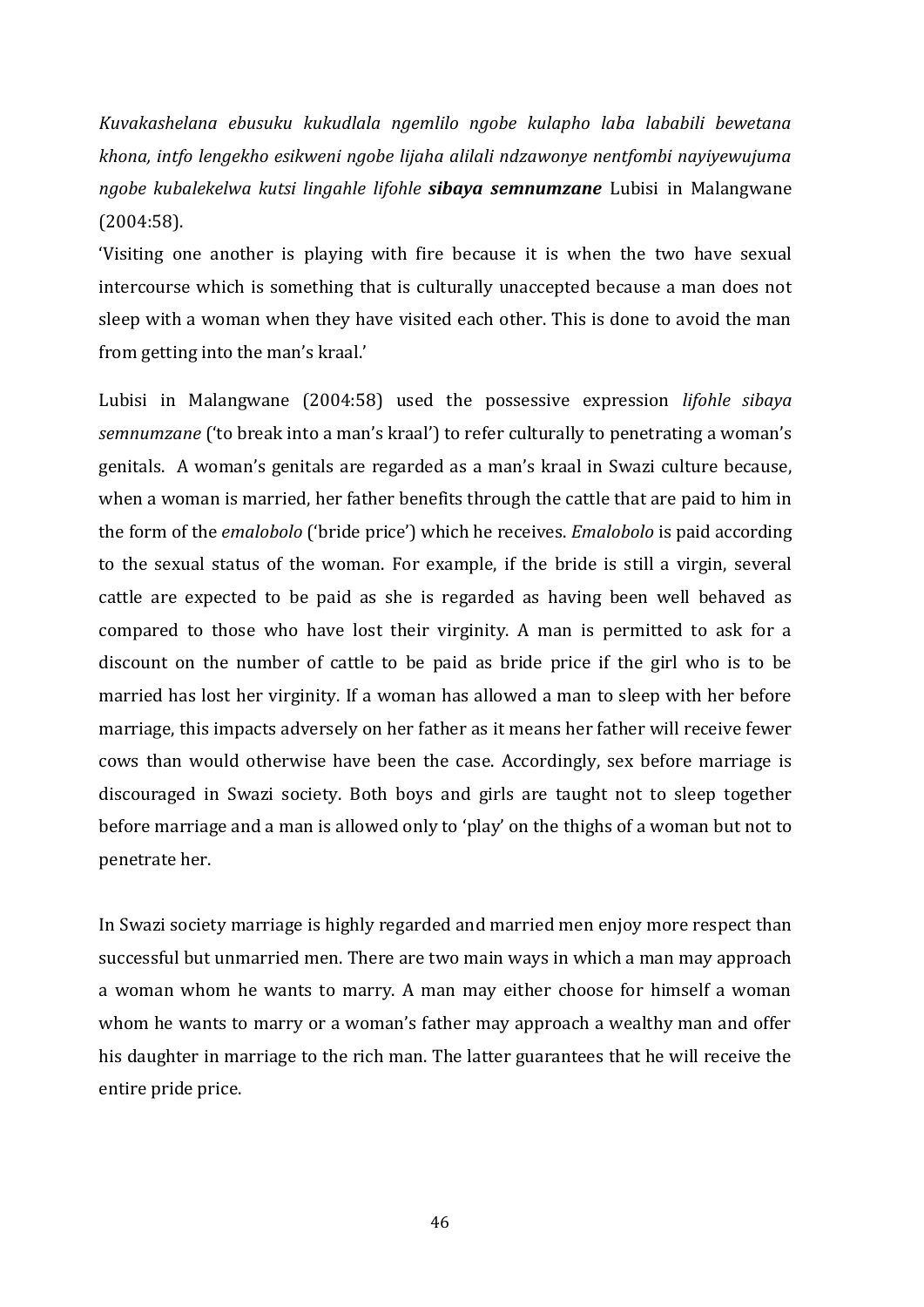*Umfati wekukhiwa ngesiSwati kutsiwa lonjalo akadleli phansi* (Vilakati and Msibi 2006:152) 'A picked wife in Swazi custom does not eat without a dish'.

Vilakati and Msibi (2006:152) use the possessive expression *umfati wekukhiwa* to refer culturally to a wife who was first approached by the bridegroom's father to ask her hand in marriage. Thus, this refers to the wife that a bridegroom's father selects for his son. A woman married as a result of this approach enjoys more privileges at home as opposed to *umfati wekwendziswa* – 'a wife whose marriage has been arranged by her father'. A wife who has been chosen by a bridegroom's father for his son (*umfati wekukhiwa)* has the right to inherit her husband's estate if her husband dies, and an heir is appointed from among her boy children. She is regarded as the old wife and *umfati wekwendziswa* must respect her. Thus, the use of the possessive distinguishes between the various approaches which may be taken to marrying a wife in Swazi society while it also plays a distinctive function by differentiating between the old wife (*umfati wekukhiwa)* and the other types of wives known among the Swazi people.

*Umfati wekwendziswa kusuka uyise wentfombatana atsandze lesikhulu salendzawo bese uletsa umntfwanakhe lotiphetse kahle nalohloniphako kutsi atekwendza kulesikhulu*  (Vilakati and Msibi 2006:152).

'A wife whose marriage is arranged when the girl's father loves the chief of that community and brings his well behaved child to marry the chief.'

Vilakati and Msibi (2006:152) use the possessive *umfati wekwendziswa* to differentiate between a wife whose marriage has been arranged and the other types of wives known among the Swazi people. The possessive expression *umfati wekwendziswa* refers culturally to a wife whose marriage was arranged. Customarily, it is the girl's father who arranges the marriage of his daughter. The prospective bridegroom is offered the girl in marriage and, thus, he does not need to ask for her hand in marriage as everything is arranged on his behalf. This type of marriage usually benefits both the girl and her father economically as a girl is usually offered to a wealthy man who is capable of taking care of his wives and who will also pay the bride price to the bride's family on time.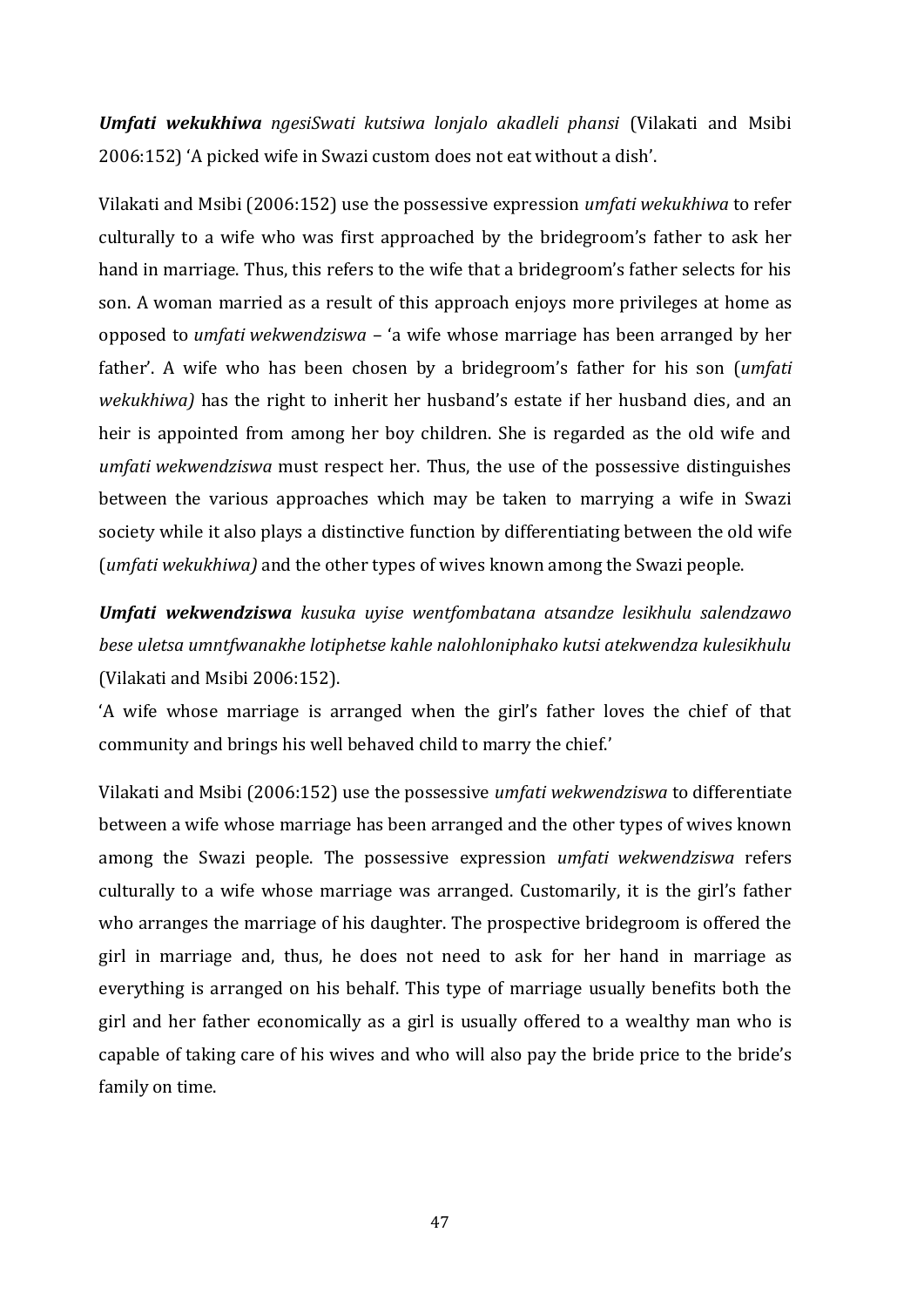*Bantfu abafani kuyake kushiyashiyane kwenta kwabo mayelana nalomcimbi kepha labavamise kungasali nakuhlanjiswa bogogo, mkhulu, lusendvo, umntfwana welibovu, gozolo, kanye nemkhwenyane lucobo lwakhe* (Lubisi 2002:48).

'People are different and their actions during the ceremony vary but, during the presentation of gifts ceremony, the following are usually given gifts, namely, the grandmother, the grandfather, the extended family, the child of the ochre, the bride's messenger, and the bridegroom.

Lubisi (2002) uses the possessive in the expression *umntfwana welubovu* ('foster child') in order to express cultural connotations. Culturally, the expression refers to the child who is given to a bride during the traditional wedding ceremony immediately after the bride has been smeared with ochre. When a bride is married, a child from the bridegroom's family is presented to her immediately after she has been smeared with the red ochre. The bride is obliged to take care of this child *(umntfwana welubovu)* and her welfare becomes the bride's responsibility. The bride is usually married before she bears biological children and, thus, *umntfwana welubovu* helps her to do the household chores and she sends for her whenever she requires a helper. The bride must consider *umntfwana welubovu* as her own child because, culturally, this child is perceived as her first born and, she has to look after her. In other words, the *umntfwana welibovu* becomes a foster child for the bride until the child grows up.

*Angitsi nguwe Monase loweta lapha kimi watsi ucela kutsi ngikuyele kaMakobhane ngiyekutsengela lijazi lensimbi ngobe indvodza yakho seyitsetse indlu yekugugela*? Sibandze in Mthembu and Ntuli (1987a:100).

'It is you, Monase, who came to me to ask that I go to Makobhane to buy you a metal coat because your husband has taken a house to get old in (married a young wife).'

Sibandze in Mthembu and Ntuli (1987a:100) uses the possessive *lijazi lensimbi* to express cultural nuances. The expression *lijazi lensimbi* literally means a metal coat. It is semantically incongruous to have the noun *lijazi* co-existing with *lensimbi* as its qualifier. It is common knowledge that a coat is a piece of clothing which is usually worn to protect a person from chilly weather. Such a coat is usually made of wool and other material that helps to keep the body warm. However, culturally the expression *lijazi lensimbi* is used to refer to a love potion that a woman in a polygamous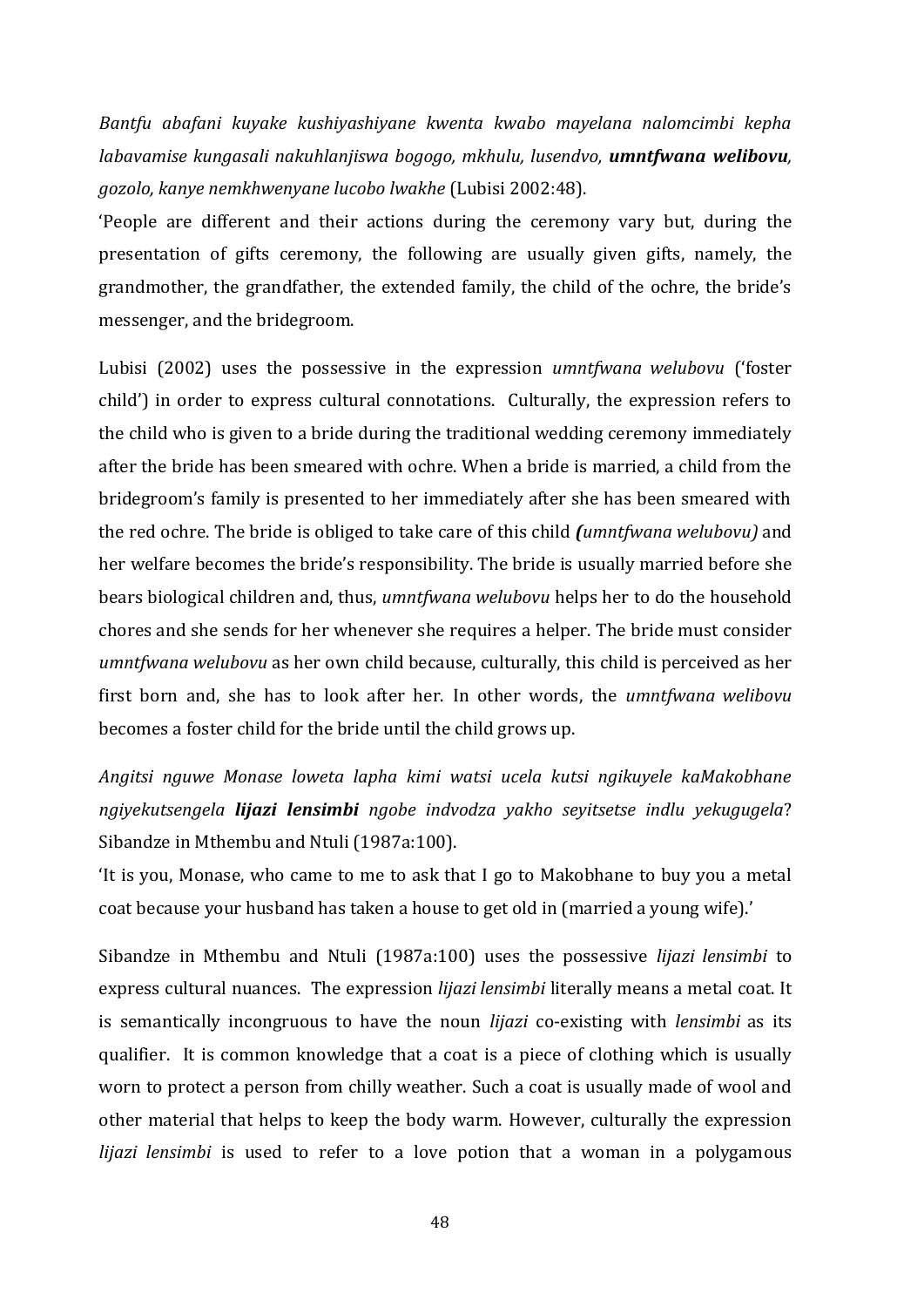relationship may obtain from a traditional healer and secretly put in her husband's food. This love potion is often used where there is rivalry between the co-wives, and it is believed to possess supernatural powers that will make the husband love the woman in question more than he loves the other wives. The expression *lijazi lensimbi* is used with the understanding that, once the husband is firmly under the influence of the love potion, this will weigh so heavily on him that his entire focus will be on this woman only. This is the reason why, culturally, this type of 'coat' is considered to be made of steel.

Another example that illustrates possession and used by Sibandze in Mthembu and Ntuli (1987a:100) in the above example is *indlu yekugugela*.

In this example the possessive has also been used to express a cultural meaning. *Indlu yekugugela* literally means a house in which to grow old. In Swazi culture, *indlu yekugugela* refers to a woman who was the last to marry a man when his wife or wives were already old. The expression illustrates the socio-cultural nature of Swazi men. Swazi men practise polygamy and they marry women at will from early manhood stage up until to old age. It is a common trend that, once the man has married a young woman, he will receive special attention from this new wife. The young wife is likened to a house in which the man will grow old because he will find comfort and be sheltered when his physical strength wanes.

*Bekhakhakhe babese bamnika inkhomo yeliphakelo kute avumeleke kudla noma ngukuphi kudla lokulungiswe ngelubisi* (Mthembu and Mpofu 1988:56).

'Her in-laws then gave her a dish cow so that she is allowed to eat any milk product'.

Mthembu and Mpofu (1988) have used the possessive *inkhomo yeliphakelo* ('a dish cow') to convey the importance of the husband presenting his new wife with a cow. *Inkhomo yeliphakelo* is an expression which culturally refers economically to a heifer which is presented by a man to his wife as a gift. The presentations of the heifer to the married woman is a rite of passage which confers on the woman a right to eat milk products such as milk and sour milk in a traditional homestead. A married woman is not allowed to eat any milk products at home unless she has been given a heifer of her own *inkhomo yeliphakelo.* Once the woman has been given the heifer, a ceremony is held. This day is celebrated as it gives her a cultural right within the family to consume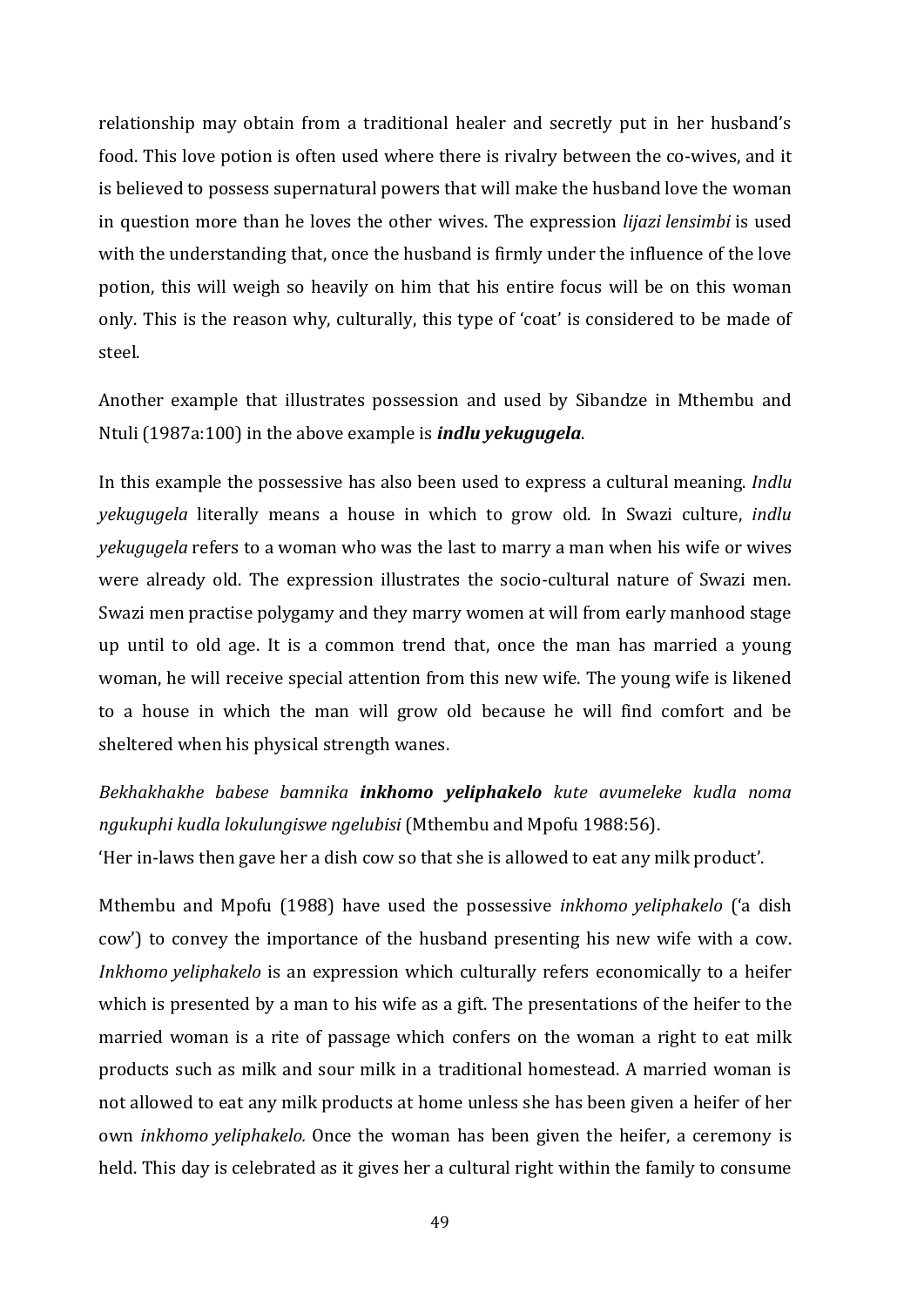milk products. However, she begins to drink the milk produced by her cow only once it has given birth. The aim of this cultural practice is not only to give the woman permission to consume milk products but it also enables her to acquire wealth. All the young cows borne by her cow become her livestock. However, a man is not obliged to give her wife *inkhomo yeliphakelo* even though this may deny the woman a chance to own her own livestock.

*Tindvuna tikhwela titehlele timemete tintfombi kuyewudliwa tekondza ekhabontfombi nekhabojaha lelo* (Mavuso et al. 1985:180).

'The leaders called the girls to go and eat thin cattle from the girl and boy's home'.

The possessive *(tinkhomo) tekondza* – 'thin cattle' – culturally refers to cows which are paid as a fine by a person who fails to adhere to the regulations prescribed when girls are carrying *umcwasho*. *Umcwasho* is a cultural practice in terms of which girls are expected to wear tassels on their heads. Girls who have boyfriends wear red and black tassels while young girls wear blue tassels. During the period in which the girls wear the tassels, they are forbidden to engage in any sexual activity with either boys or man. If a girl is found to have broken the rules, all the other girls throw their tassels into the cattle kraal at her homestead. The father of the culprit then pays a fine on behalf of his child in the form of a cow which the other girls slaughter at a location that is remote from any home. This cow is eaten only by the girls who were wearing the tassels in the girl's village. In a situation in which a boy has impregnated or touched a girl wearing the tassel the same rule applies and his father also pays a fine on behalf of his son. Swazi people prefer to call the cattle fined by those who have broken the *umcwasho* rule *(tinkhomo) tekondza* ('thin cattle') because, once the girl or boy has committed the offence, he or she is regarded as guilty. There is embarrassment, shame and guilt associated with being thin –*kondza* as the guilty party does not feel free once it has been found that he or she has committed such a forbidden act during *umcwasho.* This embarrassment is not only experienced by the parents of the one found guilty, but it is also felt by the entire community. Accordingly, *tekondza* implies the loss of livestock suffered by the father through giving one of his cows as a fine on behalf of his child.

*Waze wangeta nangekutsi uyamangala kutsi Sibongile uwatsatsaphi emandla ekuhambela timvimba takhe amsikati* Masuku in Mthembu and Ntuli (1987a:46).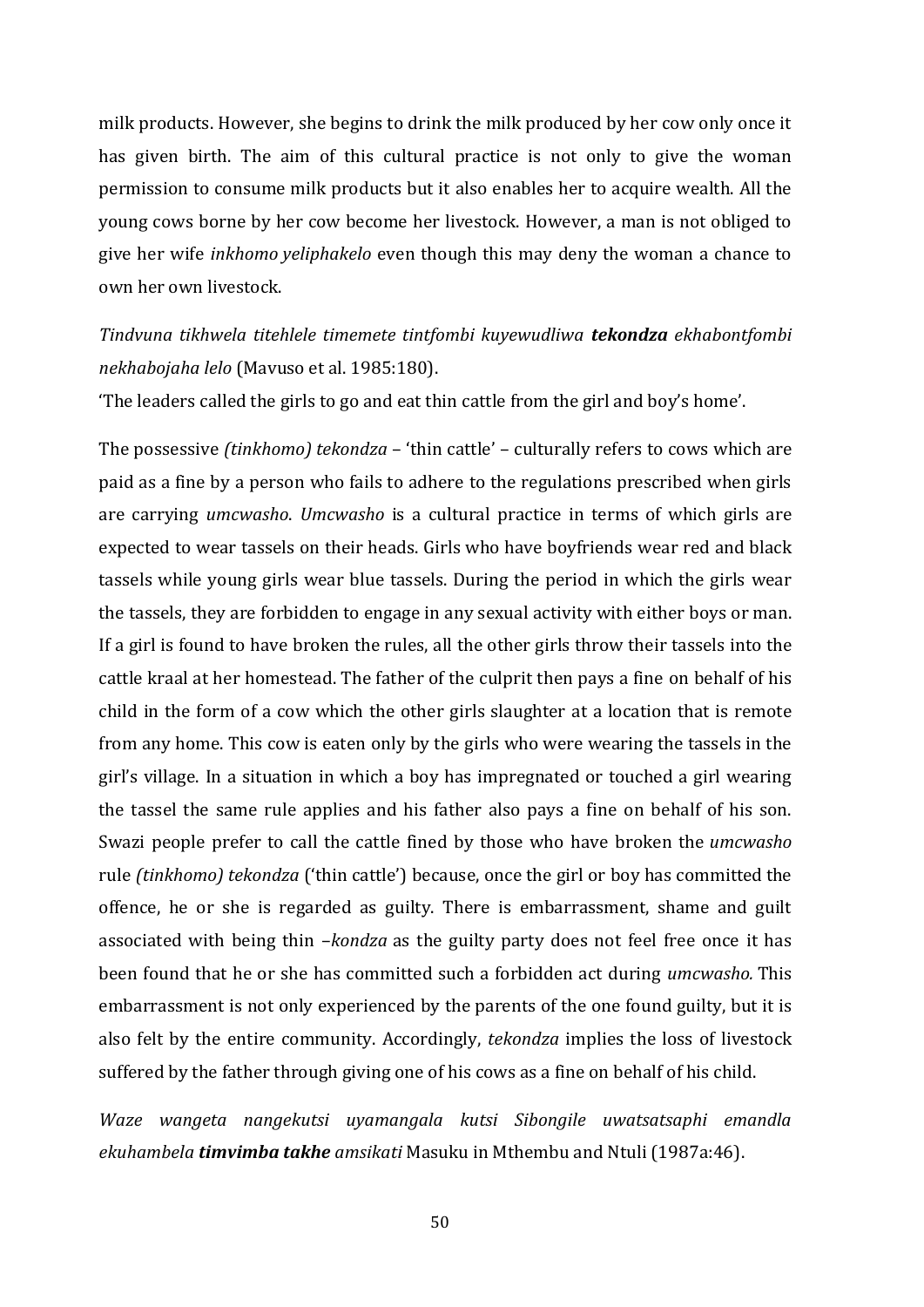'He added that he was surprised how Sibongile, as a woman, had the right to ask for (her fined cows).'

The possessive expression *timvimba takhe* ('her fined cattle') refers to the cattle paid as a fine by a man who has impregnated a woman before he has married her. The SiSwati culture discourages cohabitation and giving birth before marriage. Once a man has impregnated a woman before marriage a fine in the form of cattle has to be paid as punishment. Of the cattle paid as a fine, one cow must be slaughtered and eaten by the mothers only. Unmarried girls and those who have not yet borne children are not allowed to eat the meat from that cow. It is believed that this cow is meant to dispel bad luck and to prevent the bad habit (sexual intercourse before marriage) from spreading to other young girls. Other cattle are paid as compensation for having impregnated the girl and as a punishment for the failure to marry her. After the man has paid *timvimba,* that is, the cattle fine, he is allowed to take his child to his parents' home. Culturally it is the duty of the father whose daughter has been impregnated to send messengers to the boy's family to ask for *timvimba*.

*Wo, ucinisile Chibikhulu, akushiwongo noko kutsi bayeni bafanele bashaye umtsetfo emtini wendvodza, bete sebakalile kodvwa babe bangati nekutsi lukhalo lwentfombi lunganani, kuchuba Lubhedze lomncane* Masuku in Mthembu and Ntuli (1987a:53).

'You are right Chibikhulu, it was not said that the party that negotiates the bride price must make decision in another's man home, and come already decided without knowing how worth the woman's waist is said Lubhedze junior.'

The expression *lukhalo lwentfombi* literally means 'a girl's waist'. In Swazi culture, when *lobolo* negotiations are entered into, there is talk about *lukhalo lwentfombi* 'the girl's waist'*.* This refers culturally to the number of cattle which are determined by the girl's father as bride price. The prospective son-in-law has to send a delegation to his future wife's father to ask for permission to marry his daughter. The discussions will centre on *lukhalo lwentfombi –* 'the girl's waist'. These discussions will focus on the number of cattle the father of the girl is demanding as the bride price before his daughter will be allowed to marry. It is important to note that this expression is used during marriage negotiations and that it never used outside this forum. The expression is used as a polite form of *lilobolo*.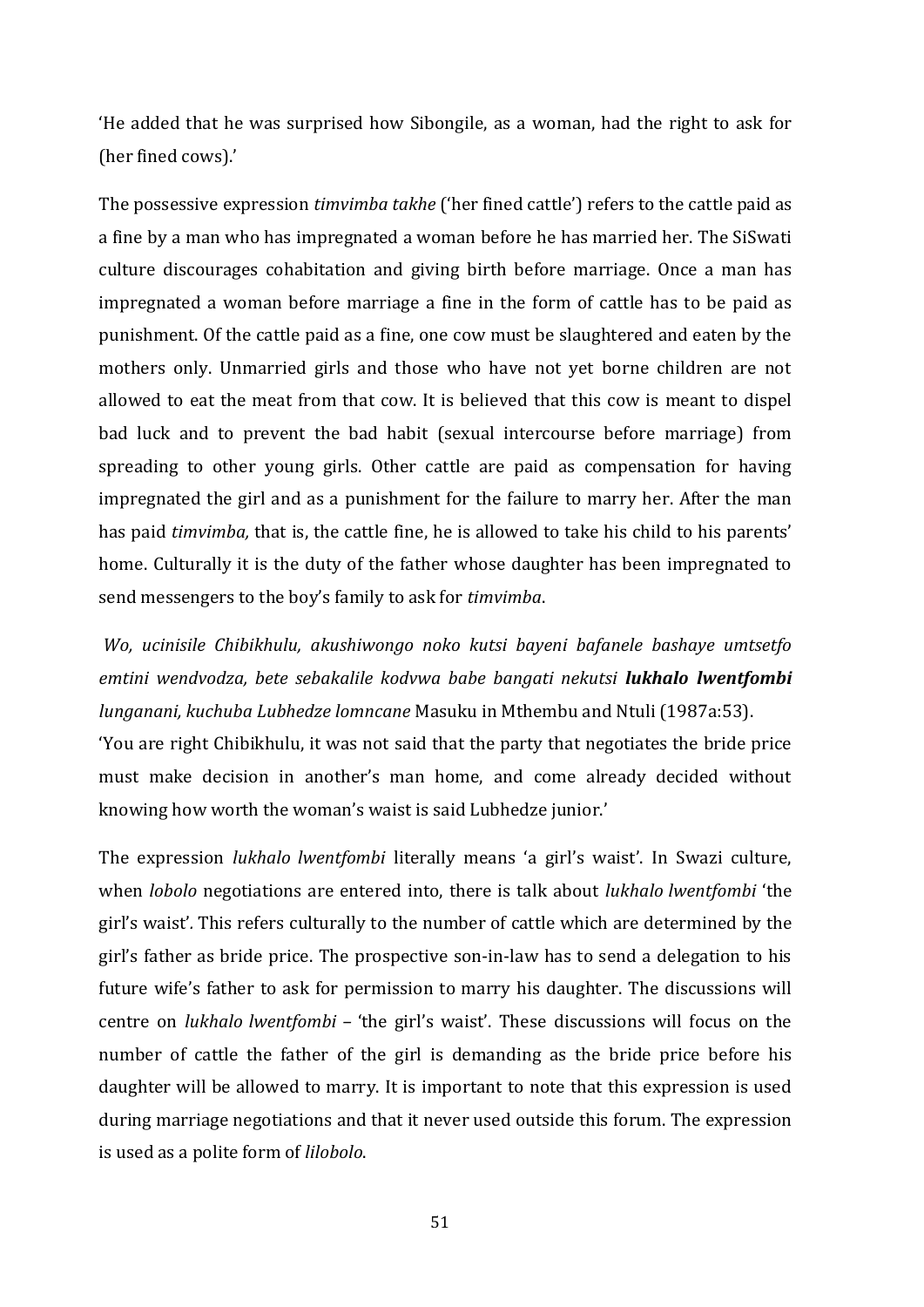*Yena ngekubona kwakhe watsi bakaLubhedze bafuna neteboya tinkhomo, kungabi yimali yodvwa* Masuku in Mthembu and Ntuli (1987a:53).

'He said the Lubhedze family wanted real cattle, not money alone'.

The possessive *tinkhomo teboya* has been used in this example to contrast it with the modern practice of using money as the bride price. Traditionally, in Swazi culture, cattle *tinkhomo teboya* ('cattle with hair') were the only means used in marriage negotiations. However, with the introduction of modernity, customary approaches to life have been replaced with modern ones. Cattle, which were a prized commodity in Swazi culture, have been replaced by money. Accordingly, when marriage negotiations are entered into, the bride price is calculated in terms of money and, hence, Mthembu and Ntuli (1987) distinguish between *tinkhomo teboya* ('cattle with hair') and *imali (*'money'). The money which serves as the bride price is often referred to as *tinkhomo telikhikhi –* 'cattle that are kept in pockets'. In the example above, Masuku in Mthembu and Ntuli (1987) indicate that the Lubhedze family were requiring both forms of exchanges as the bride price.

*Kungako-ke lamuhla ngisabuka letinkhomo leti temabheka, ngifikelwa ngulemicabango, kungumthandazo wami lona lotsi bantfu bangabotikhandza sebasigalajela batsi sibotidla sitibeke ematsambo* (Sibanda and Dlamini 1997:100).

'That is the reason today I'm looking at the bride price of cattle, a thought comes to my mind and it's my prayer that people must not mock us by saying we must eat them and keep their bones.'

Sibanda and Dlamini (1997) use the possessive *tinkhomo temabheka* ('cattle for taking care of') to refer to the bride price. In *Isichazamazwi sesiZulu* Mbatha (2006) defines *ibheka* as *inkomo yelobolo.* During negotiations *emabheka* will exclude *insulamnyembeti –* 'a cow intended to wipe tears', that is, a heifer given to the motherin-law as a token of appreciation for raising the bride. *Lugege,* an ox which is slaughtered after the families have agreed to accept *emabheka,* is also excluded*.* The number of cattle to be paid for a bride is determined by the bride's father based on the status of the girl's family, for example, if the girl is a first born in the family, the bride price will be more cattle than it would be when the last born is to be married. *Emabheka* must be accepted by the bride's family during the *lobolo* negotiations. If the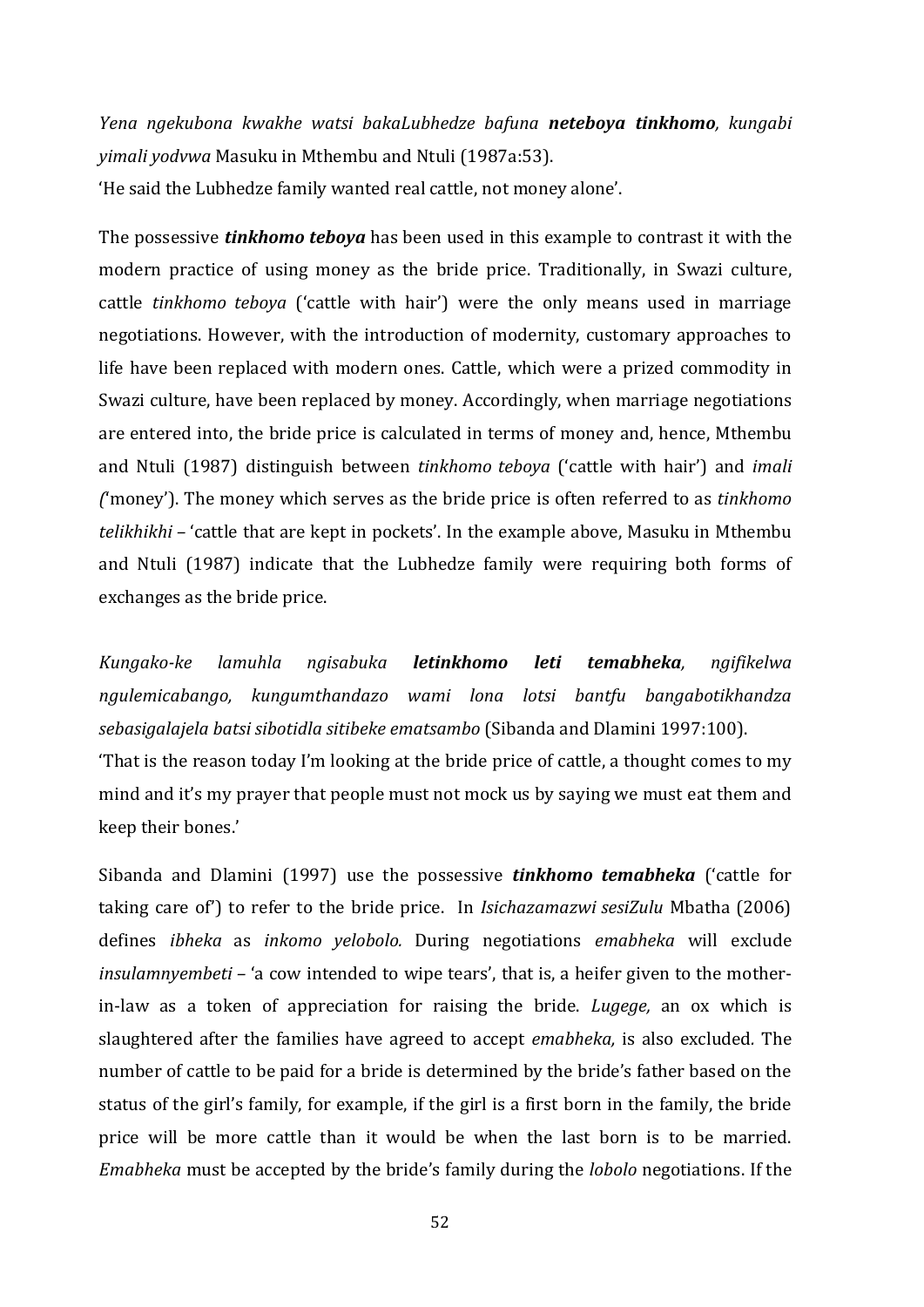family is not satisfied with the bride price set by the prospective bridegroom's delegation, then the ox intended to indicate that the bride price has been accepted is not slaughtered until the bride's family is satisfied with the bride price.

## *Impela imbali lenjena ingalikhanyisa likhaya lababe, ingaba lubhaca lwakagogo* Nyembe in Mthembu and Ntuli (1987a:15).

'A rose (lady) like this one can light my father's home and it can be a lantern of the grandmother's hut.'

In the sentence *imbali lenjena ingalikhanyisa likhaya lababe, ingaba lubhaca lwakagogo* indicates the importance of a woman or a wife in a traditional homestead. The woman is accorded the features of a rose and is also likened to a lantern which lights up the grandmother's hut. This creates a positive image of a woman in the home as well as in the grandmother's hut which is the heart of the family. The woman is regarded as a lantern in the grandmother's hut because she will deliver her babies in the grandmother's hut. These children will then be of assistance once they are adults. Thus, the light symbolises the children which the woman is going to bear in the grandmother's hut. Accordingly, the possessive expression indicates the socio-cultural importance of woman and the role they play in a homestead.

*Ngaloko kumele silimele liciniso noma kulukhuni kulitje, setsembe nekutsi loyi Vika utakuyivusa indlu yemnakabo* Manana in Mthembu and Ntuli (1987a:155).

'We must be truthful even if it is not easy, let us assume that Vika will raise his brother's house.'

The possessive expression *utakuyivusa indlu yemnakabo* ('he will raise his brother's house') culturally refers to a family practice which allows a man to sleep with his brother's wife for the sole purpose of producing children for his infertile brother. When a man in the family is infertile, a fertile brother may be asked, together with the brother's wife, by the elders of the family to sleep together in order to conceive a baby. The man and his brother's wife then sleep in the grandmother's hut for this purpose. The elders of the family send the woman's husband far away for several days so that his brother is afforded an opportunity to father a child on his behalf. This act is concealed and regarded as classified information within the family because it is vital that the woman's husband never finds out that any children born are not his biological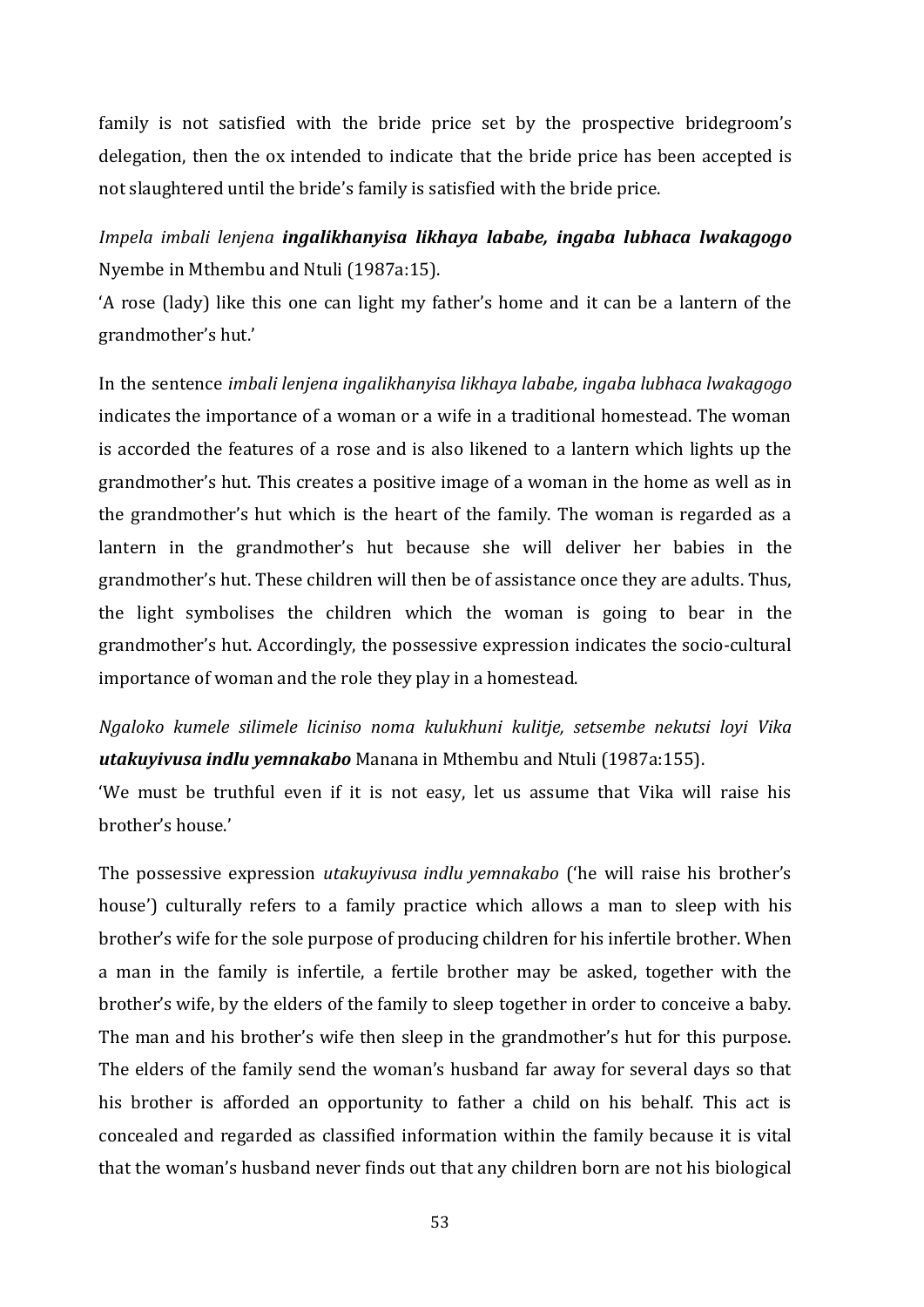children. In Swazi culture this is not considered as adultery. Instead, it is said that the man is raising his brother's house. This is appreciated by the elders of the family in view of the infertility of one of their sons.

## *Babete bametsa khona lena basho nekutsi nguNabondvukutihlala kakhe* Mkhonza in Mthembu and Ntuli (1987a:41).

'They even named her there and said that she is Nabondvukutihlala kakhe (weapons stay in her hut).'

The possessive expression *Nabondvukutihlala kakhe* ('mother of weapons that stay in her hut') refers to a favourite wife in a polygamous family. A polygamous man usually has one among his wives whom he loves deeply. Swazis then call this favourite *wife Nabondvukutihlala kahle* which literally means the mother of weapons that stay in her hut. *Tindvuku* refers to the weapons used by a man to defend himself and his family members. Under normal circumstances these weapons are found in the man's hut – *elawini lemnumzane.* Once the man has a favourite wife it is said that the weapons are found in this best loved woman's hut. The man rewards his best loved wife by allowing her to keep some of his weapons because he trusts her very much. The woman is also given greater privileges as compared to the other wives as she is able to visit her husband more frequently than them.

## **4.2.2 The use of the marked possessive to express other social and cultural connotations in siSwati**

The marked possessive may be used to express the social functions performed by the possessive noun in siSwati. This is illustrated by the following examples:

# *Gugu wase ukhipha liduku lakhe lekufinya, wesula umnganakhe Lenhle tinyembeti* Ntshangase in Motsa (2004: 22).

'Gugu then took her handkerchief and wiped tears from her friend, Lenhle.'

The possession *liduku lekufinya* (handkerchief) for wiping nasal mucous is used to differentiate this kind of cloth from other types of cloth. The possessive in these expressions indicate that the cloth, *liduku,* is used for removing nasal mucous from a person's nose. It also plays a distinctive role as it qualifies the polysemous noun liduku.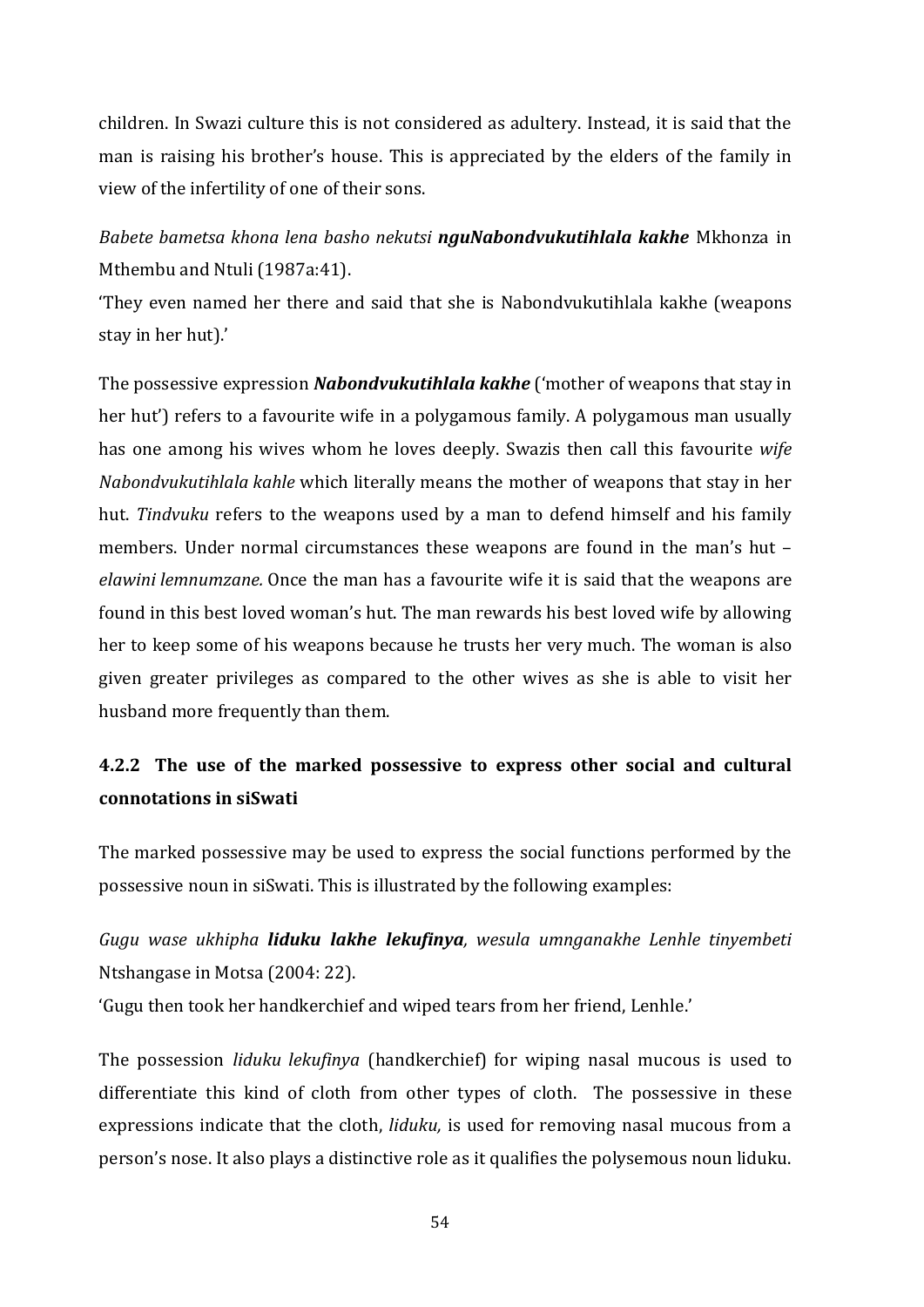This possessive has been formed from a borrowed noun, *liduku,* and a qualifying word, *lekufinya.*The borrowed noun is derived from the Afrikaans word *'doek'.* Through the process of meaning extension the word refers to a number of concepts in siSwati, for example the cloth used by elderly women to cover their heads; the cloth used as a napkin for babies; and the cloth which is used to wipe one's face or to remove mucous from one's nose. The specific function performed by an entity will be used in order to distinguish between the various entities which are polysemous in a language. This tendency is not unique to siSwati, but is also prevalent in other African languages. In speech the use of a possessive noun will distinctly identify the entity which is being spoken about. Therefore, the possessive indicates the purpose for which the cloth is used and clearly distinguishes it from similar objects.

## *Kukhala kwensimbi yekukhipha sikolo kwephuta kulamantfombatana* Ntshangase in Motsa (2004:24).

'The ringing of the bell for the end of school delayed the girls.'

The possessive *kukhala kwensimbi yekukhipha* indicates the function which the bell performs. In this example the ringing of the bell indicates that school has ended. The possessive noun, together with its qualifier, differentiates between the various types of bells. This bell is specifically for school use and signals the different activities that happen at school such as when school begins, when there are breaks and when school ends. This distinct function is brought about by the use of the possessive *yekukhipha*.

*Emthoyi Lenhle waphindza sento sakhe lesetayelekile, emehlo akhe awatsite mbe lapha ejikeni lelita ngasendlini yakubo, kancane, kancane, ashaye emanti emthoyi* Ntshangase in Motsa (2004:26).

'In the toilet Lenhle continued doing her normal action, her eyes staring at the corner leading to their house; slowly she flushed the water of the toilet.'

The possessive *emanti emthoyi* ('toilet water') has been used to indicate that this water is used for the toilet. Water is used in many different ways by the Swazi people. For example, they use water to drink, cook, wash, etc. In speech, therefore, they illustrate the type of water about which they are speaking by using the possessive which indicates the differences. In the example above the water is referred to as toilet-water,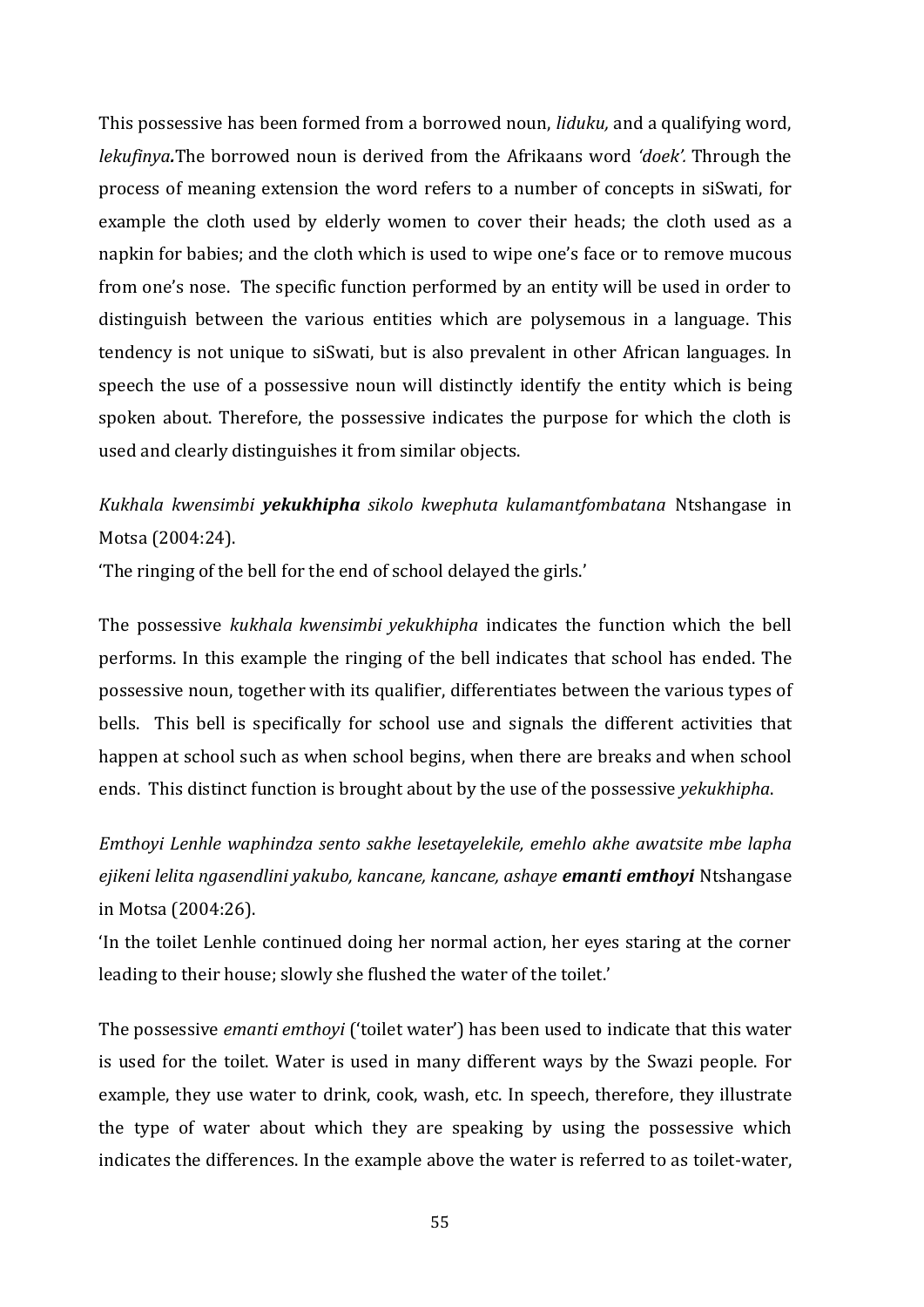*emanti emthoyi,* because this is water used for the purpose of flushing the toilet after it has been used.

# *Mkhulunyelwa: wetsembekile impela lomfokati, tinkhomo temasiso ativamisi kubuya malula nje* (Nsibandze 1991:1).

'The man is trustworthy because loaned cattle do not return so easily'.

Nsibandze (1991) used the possessive *tinkhomo temasiso* which literally means loaned cattle as a possessive which expresses siSwati cultural nuances. When a person has no cattle, another person who owns several cattle may 'loan' a few of his cattle to the person who does not own any cattle. This is done to enable the person who has no cattle to benefit from the loaned cattle. The loaned cattle may include *tinkhabi* oxen, *ematfokati* (heifers) and *tinkhomat*i (cows). The poor person is loaned these cattle so that he may benefit economically from the loan. The needy person will use the loaned oxen *tinkhabi* to cultivate his fields, thus enabling the person to produce food so that he may feed his family members. He is also able to obtain kraal manure from the loaned cattle which he then uses to fertilise the fields and improve the harvest. In some instances the poor person benefits substantially as the cattle may reproduce and he is entitled to some of the young ones. This, in turn, may eventually enable him to own his own livestock as a reward for taking good care of the loaned cattle. The *kusisa* 'loaning' custom is a communal habit which is intended to promote communalism and the spirit of *buntfu* or kindness and sympathy among the Swazi people as they are a generous society.

*Ngibingelela bobabe tikhulu, tindvuna temcuba kanye nani beKunene* (Dlamini 2015). 'I greet the chiefs, headmen of kraal manure and everybody'.

The possession *tindvuna temcuba* is used culturally to refer to the headmen in chiefdoms as it alludes to the job they perform in a community on behalf of the chief. A headman is aptly termed *indvuna yemcuba* because *umcuba* ('kraal manure') is found in a kraal where cattle reside and, thus, the possession refers to the task given to a headman in the chiefdom to look after the welfare of the chief's cattle as well as all his subjects. The headman then reports to his chief who is in charge of the chiefdom on behalf of the king. When people wish to acquire land in the jurisdiction of the headman,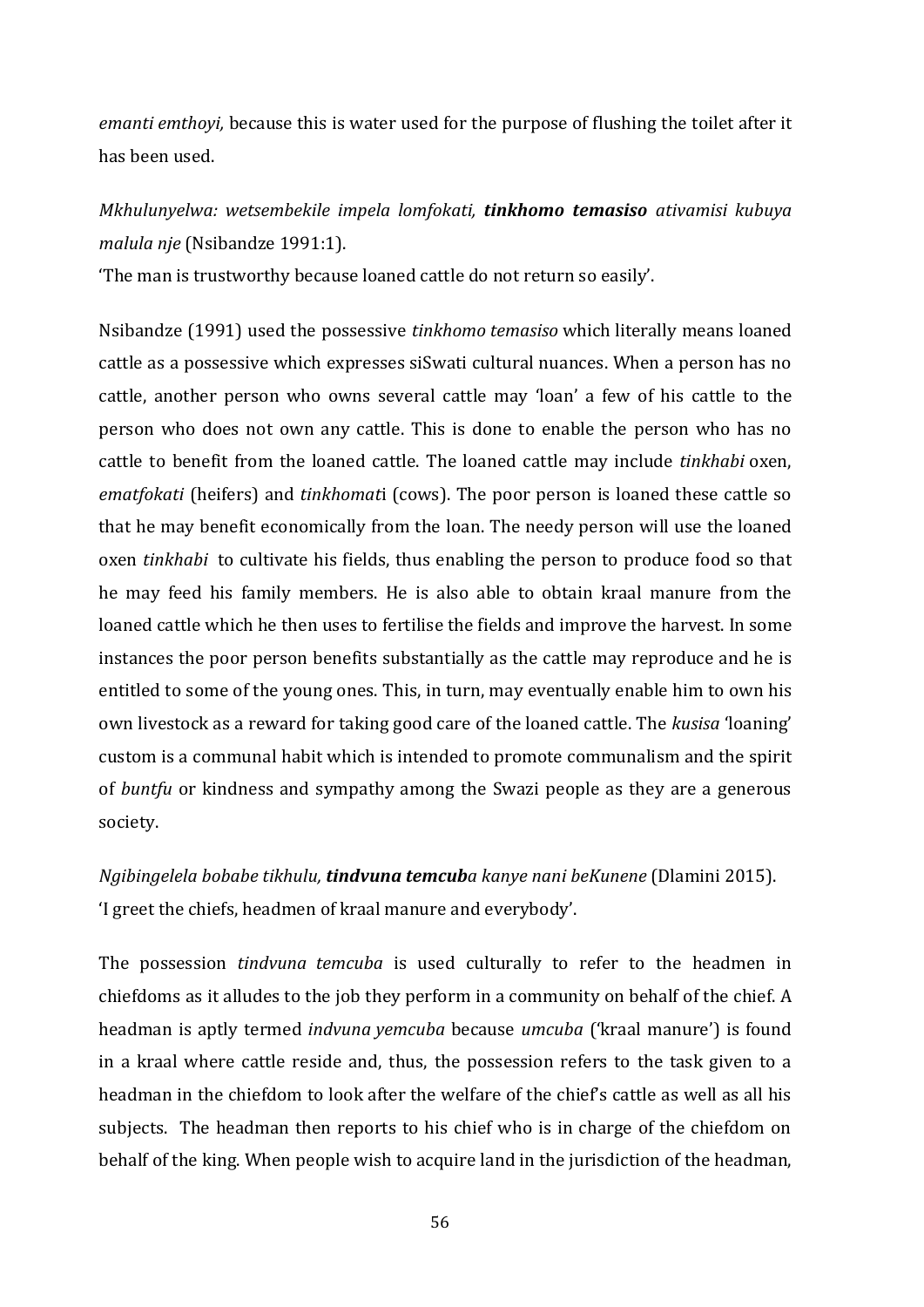they have to offer the headman cattle as gifts. The cattle which received as a symbol of *kukhonta* are gathered together and are looked after by the headman on behalf of the chief. Thus, the headman is called *indvuna yemcuba* ('headman of the kraal manure') as he looks after both the chief's kraal and also his subjects in the chiefdom.

*Ungumlomo weNkhosi* phela Lusekwane (Mthembu and Mpofu 1988: 64). 'Lusekwane is a king's mouth.'

The possession *umlomo weNkhosi* literally means king's mouth. Culturally, the expression is used to refer to a king's headman who works as a traditional governor. The headman is a messenger and is responsible to deliver messages from the king to the nation at large. A king is the highest figure of authority in the Swazi political hierarchy and is expected to appoint someone who will speak on his behalf and be his messenger. The appointed messenger is responsible for socio-cultural order as society look to him as a custodian of Swazi culture. He also oversees traditional matters such as resolving disputes and facilitates cultural ceremonies. As a king's messenger the headman is also the chairperson of the king's advisory committee.

# *EmaSwati-ke njengobe kufa kwemuntfu kuwo kubumnyama abese enta lisiko lekugeza emanti* (Vilakati and Msibi 2006:227).

'The Swazi people perceive death as darkness – they then perform a ritual of cleaning the water.'

Vilakati and Msibi (2006) use the possessive in the expression *lisiko lekugeza emanti* to refer to a cultural ritual which is performed 30 days after the death of a relative. In the *Swazi Observer* dated 8 June 2014, Simelane (2014) explains that *kugeza emanti* is a custom whereby a month after the death of an adult, the family comes together and assembles in the grandmother's hut. Those who took *tincotfo* mourning tassels bring them to the grandmother's hut so that they may be burnt. This ritual is very important culturally as it cleanses the spirit of the living from the death. It is also performed to counteract any form of witchcraft or curse on the bereaved family. The ritual also purifies the family members so that they may mix freely with others without bringing bad luck upon them. During the cleansing ritual all the family members bathe in a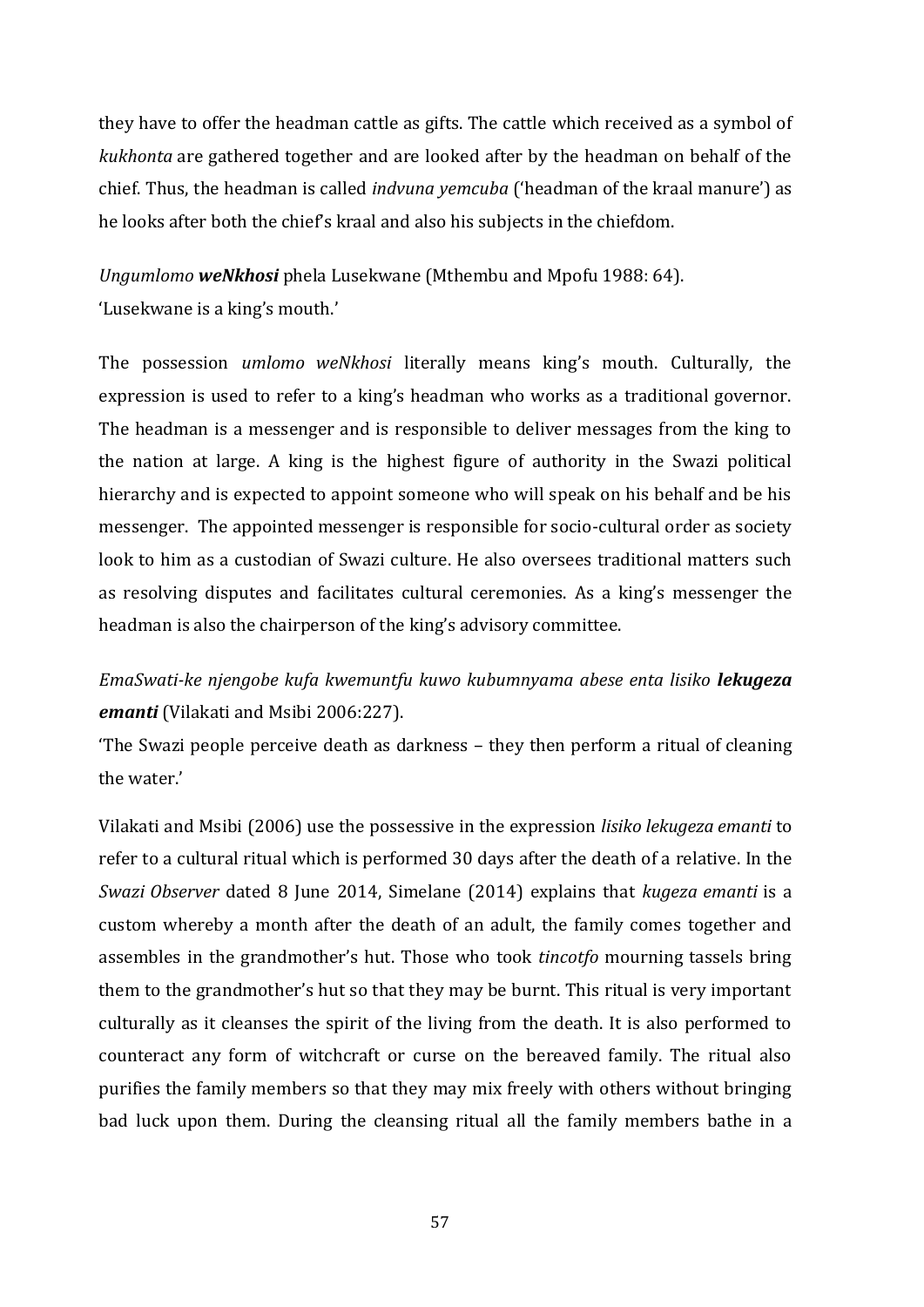concoction known as *tihlati* and which is considered to bring luck so that the bad luck associated with death is removed from them.

*Ngiyabonga make wenta njena-ke umfati. Bese kuba ngatsi wangivalela esipatjini njengasheleni kantsi cha tandla takho* Dlamini in Mthembu and Ntuli (1987a:79). 'Thank you, mom, a wife is expected to act like this. It's as if you closed me in a wallet like shillings but, no, these are all your hands.'

Dlamini in Mthembu and Ntuli (1987a), use the possessive *tandla takho* ('your hands') to refer to the work carried out by a woman of integrity. Culturally, the possessive expression *tandla takho* refers to the good deeds performed by someone and which are envied by everybody. The majority of Swazi people are industrious and laziness is strongly discouraged. An industrious person is a role model in the community and every person looks up to him/her. In the context of the example above, the man applauds his wife because of the good works she has performed. He appreciates the fact that his wife is taking good care of him.

*Ngativela nje ngingena emasangweni emuti wami kutsi shengatsi kunelitfunti lelikhulu lekufa leliwumbonyile. Kunjalo ngativa vele kutsi sengingene esigodzini selitfunti lekufa* Magagula in Mthembu and Ntuli (1987a:129).

'I felt as I stepped on the entrance of my home that there was a big shadow of death that covered it. I really felt that I had entered in the valley of death.'

Magagula in Mthembu and Ntuli (1987a) use the possession *litfunti lekufa* ('a shadow of death') to express the terror experienced by the man when he reached his home. The possessive *lekufa* ('of death') is used to describe the kind of shadow under which the person finds himself when he is terrified by something beyond his control. Culturally this idiomatic expression *litfunti lekufa* ('a shadow of death') is used when a person senses that something bad or sinister is about to happen. Shadow is used metaphorically to express the dilemma in which one finds oneself when one is so frightened. Death in Swazi society is feared and is not wished upon anybody because of the pain and sorrow experienced by a family when a loved one has died. Therefore, when one senses that something bad is about to happen, the idiomatic expression *litfunti lekufa* ('a shadow of death') is used to describe the frightening situation.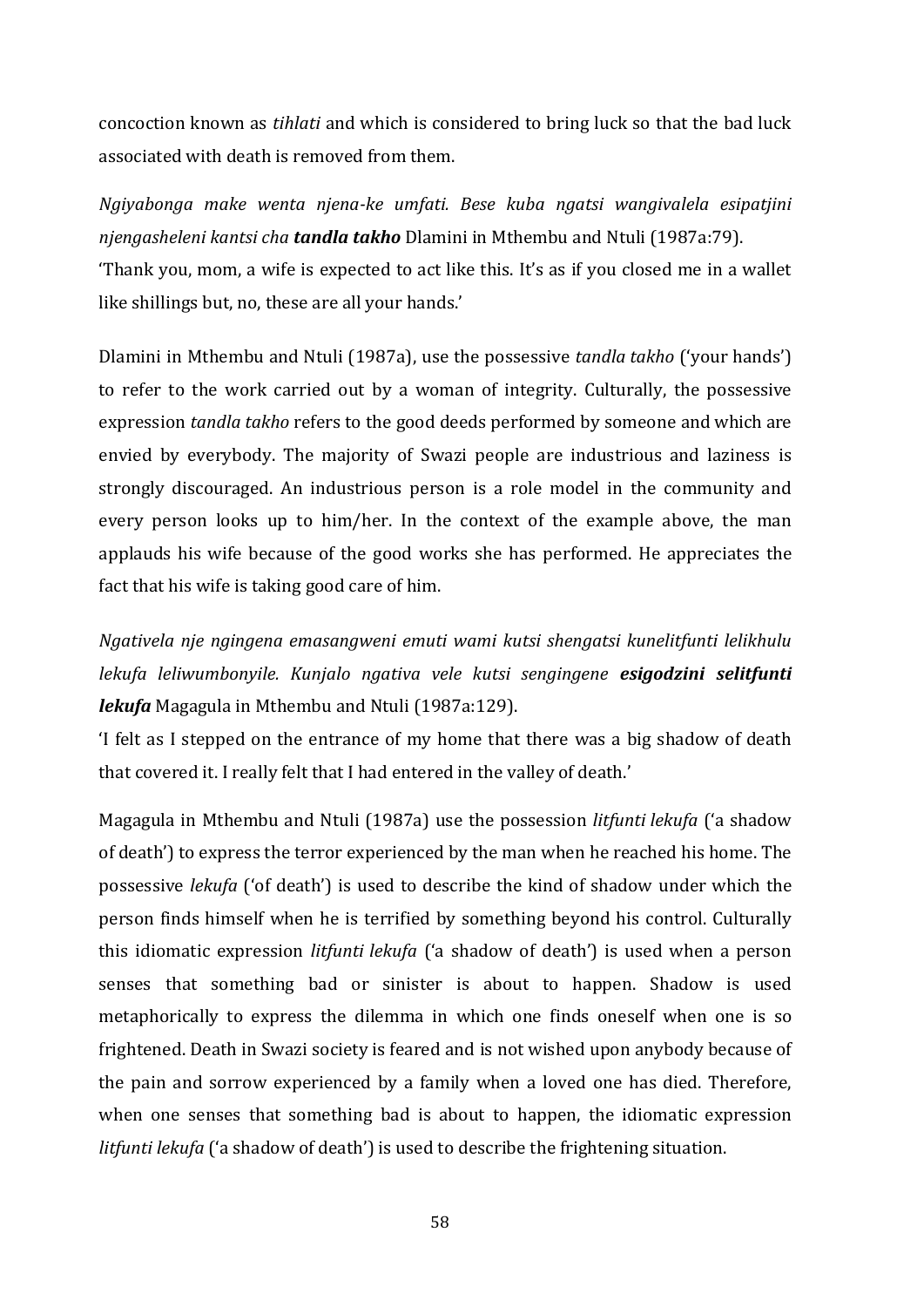*Uma lowo mfati lokhonjiwe angenabo bantfwana kumbe endlini yakakhe kute bafana, uyabese ukhetsa munye umntfwana kubantfwana bendvodza yakhe lababafana, afakwe esiswini sakhe* (Vilakati and Msibi 2006: 152).

'If that appointed woman does not have a son of her own or any other children at all, she then adopts one of her husband's sons and raises him as her own.'

The possession *afakwe esiswini sakhe* literally means to be put someone in the stomach of the woman in question. This possession has certain cultural nuances. Adoption in Swazi culture does not happen in accordance with Western procedures and adoption and fostering are practised within the extended families. Children play an important role in Swazi culture and a married woman is expected to bear children. In addition, society places more value placed on a woman who bears male children as compared to a woman who bears female children. If a married woman does not bear children of her own or she does not bear a male child, she has the right to foster a male child from among the children of her husband and raise that child as her own. Once the child has been fostered by the stepmother, the child is expected to honour the mother, and when grown up, the child is expected to look after the mother as way of showing appreciation. The aim of fostering the child is to help the woman who has no child and to protect her reputation in the community as she will now have a helper to assist with some of the household chores. Thus, adoption and fostering of children within the extended families is intended to benefit those unfortunate women who are not able to bear children of their own and they are, therefore, afforded an opportunity to raise their husband's children from other wives.

*Kwakubita kuhlala esibhedlela ubuke ematfumbu akho akulesimo abekuso Thuli* (Magagula 1997:131).

'It was painful to stay in hospital and see your own child in the situation in which Thuli was.'

Magagula (1997) uses the possession *ematfumbu akho* ('your intestines') to describe the relationship between a mother and a child. When you say someone is *ngematfumbu akho* ('is your intestines') culturally this means he/she is your biological child. This saying is used by women because they who conceive. The expression *unesisu* has both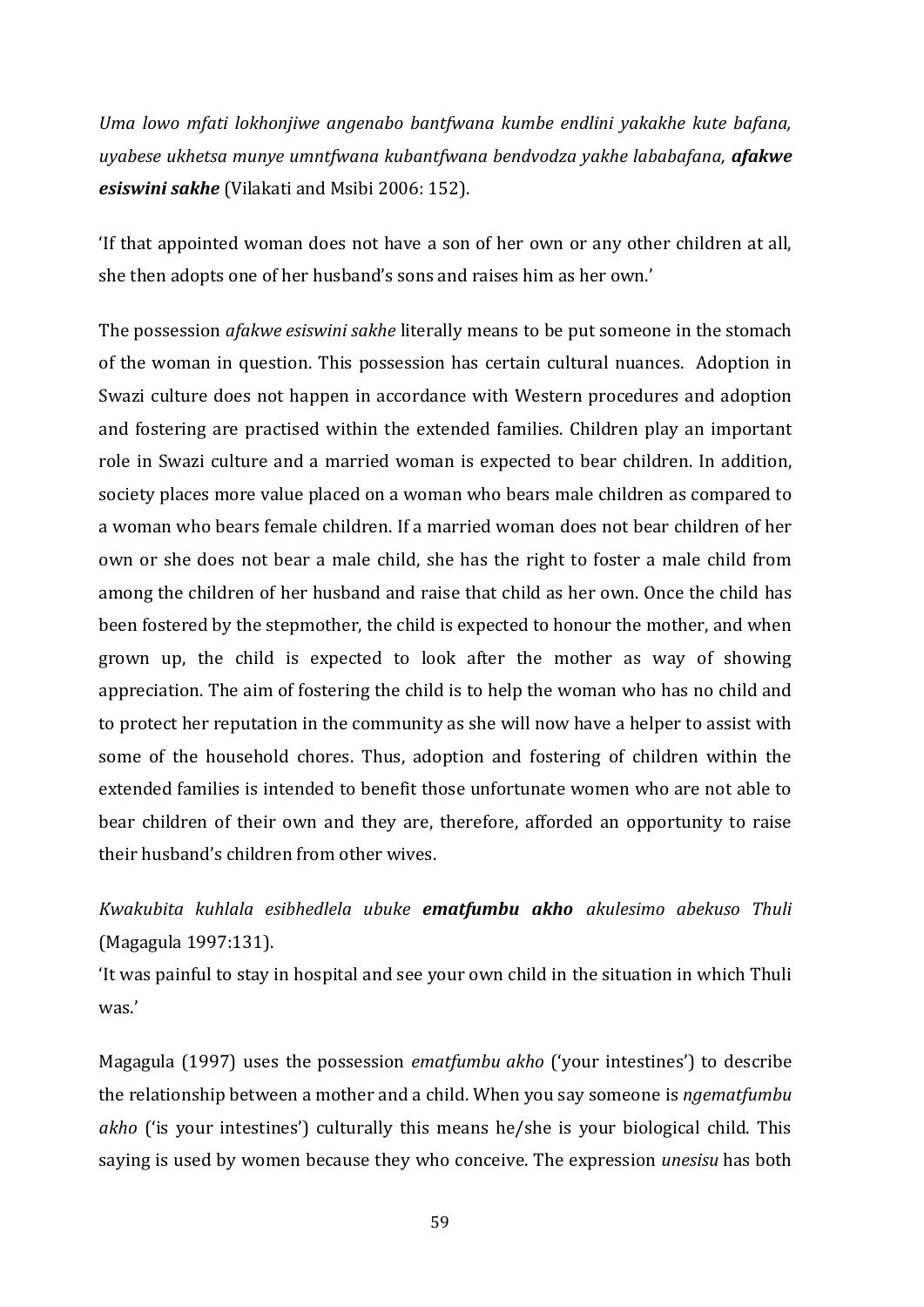a literal and a figurative meaning in siSwati. *Unesisu* may literally mean 'she has a stomach' and it may also mean 'the woman is pregnant'. Therefore being pregnant is incorporated into this meaning. This stems from the fact that, when a woman is pregnant, her stomach bulges.

*Waphakamisa tandla wabonga eNkhosini yakhe. Ingilosi lebekatsi yekufa wasale wabona kutsi bekuyingelosi yemphilo imholela etsembeni lakhe, Tsandzekile* Magagula in Mthembu and Ntuli (1987a:139).

'He raised hands and thanked his king. He eventually realised that the angel he thought was an angel of death was actually an angel of life which led him to his trust, Tsandzekile.'

Magagula in Mthembu and Ntuli (1987a:139) has used the possessive in the example *ingilosi yekufa* ('the angel of death') to highlight the contrast between the angel whom he perceives as bringing death and the angel whom he regards as bringing life. In the dialogue *ingilosi yekufa* ('the angel of death') is differentiated from *ingilosi yemphilo* ('the angel of life'). Swazi people who profess the Christian faith usually associate angels of life with peace, protection and guidance. However, they also believe in the existence of angels of death and which are assumed both to cause destruction and to punish wrongdoers. Accordingly, the use of possession in the example above alludes to the religious belief of the Swazi people. The character in this story thanks God because, what he had seen as something that would bring him pain and destruction, he then realised would bring him peace and guidance and would lead him to his loved one, Tsandzekile.

*Matfole Ludzibi lwami utawunyatsela lakunyatsele mine khona* Ntiwane in Mthembu and Ntuli (1987a:107).

'Matfole is my personal assistant and he will step in my footsteps.'

Ntiwane in Mthembu and Ntuli (1987a) uses the possessive *lwami* (my) with the noun *ludzibi* (a personal assistant) to express the authority the leader has over Matfole. In Swazi society personal assistants are appointed by traditional leaders. In this example, Matfole is a leader's personal assistant. Traditional leaders such as kings and chiefs have full control over their personal assistants. A personal assistant is expected to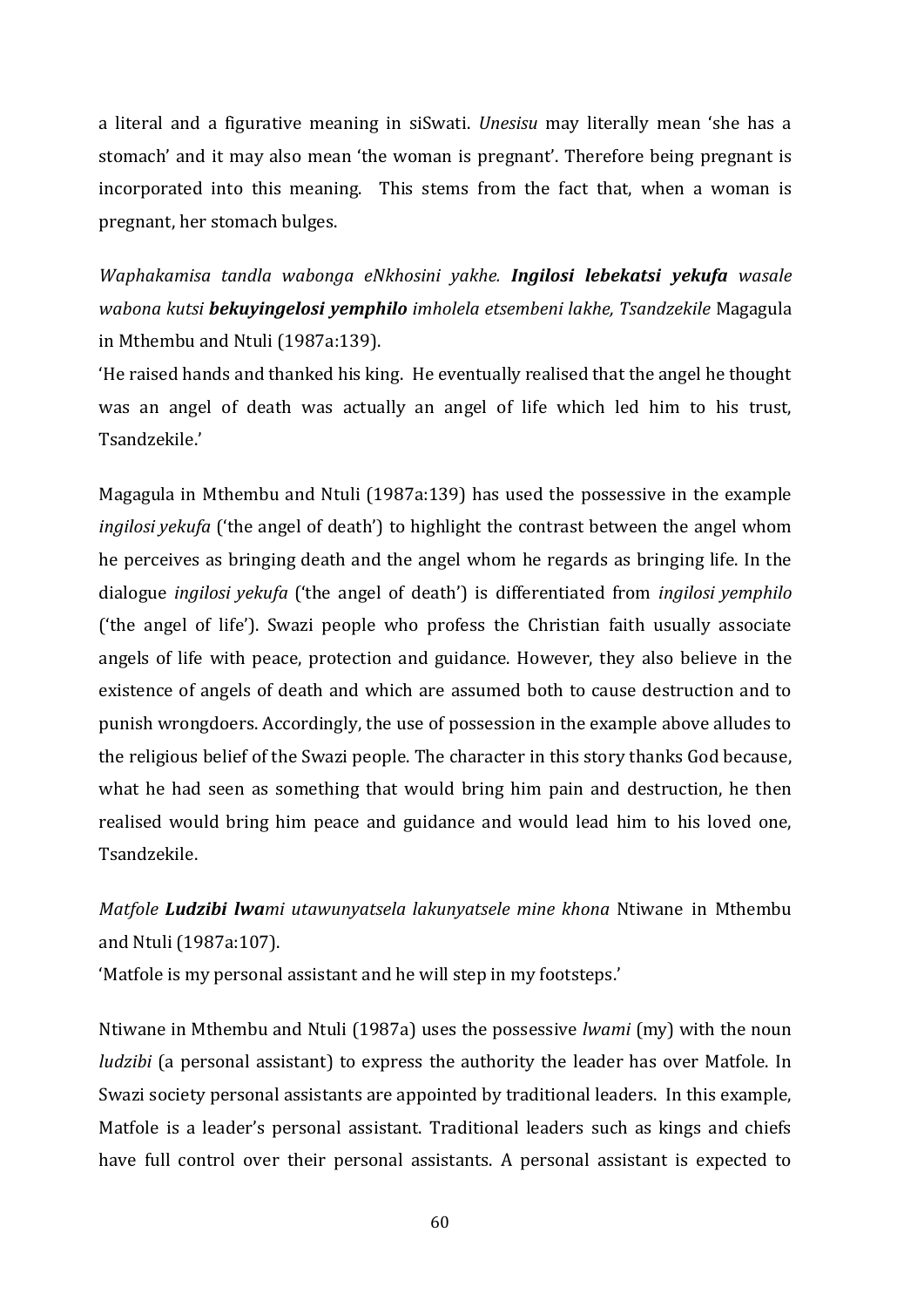carry out all orders and duties he is assigned by his leader. *Ludzibi* ('personal assistant') also acts as a personal bodyguard for a king or chief. Culturally, *ludzibi* is expected to accompany a traditional leader wherever the leader goes. In the case of a king, when a king dies, he is buried with his *ludzibi* because the latter is privy to all the king's secrets. Hence, a king does not even go to his grave alone as he must be accompanied by his *ludzibi*. Thus, the possessive has been used to express the control and authority the leader exercises over Matfole who is a personal assistant to the leader.

## *Asabangenisile endlini wacala umsebenti wekuphengula* (Malangwane in Mthembu and Ntuli 1987b:7).

'After he welcomed them in the house, the work of consulting began.'

The possessive in the expression *umsebenti wekuphengula* ('the work of consulting') indicates the purpose of the work. Culturally, *umsebenti wekuphengula* alludes to the religious nature of the Swazi people. *Kuphengula* refers to when a sick person, usually as a result of witchcraft, consults a traditional healer in search for help. This is a common practise among the Swazi people as they often consult traditional healers when misfortunes and illness affects a family member. After the sick person has consulted a traditional healer, the healer then offers help.

## *Bemanti baphumela emtini webukhosi, eSigodlweni lakugidzelwa khona iNcwala, lapho kuhlala khona iNdvovukazi* (Vilakati and Msibi 2006:135).

'Those of the water (water party) depart from the king's home, in the royal residence where the *iNcwala* is held and where the queen mother resides.'

Vilakati and Msibi (2006:135) use a shortened possessive formed from the noun *'emanti'* to refer to a group of people who are culturally termed *bantfu bemanti* ('the water party'). *Bemanti* refers to groups of people who play a significant role during the *iNcwala* festival*.* The groups, *BeLwandle* and *beNyakatfo,* are despatched by the king to fetch water from the sea and from various rivers. The *BeLwandle* group comprises members of the Mkhatjwa clan and they fetch water from the Indian Ocean. The second group, *BeNyakatfo,* fetches water from the Sabie, Olifants and Crocodile rivers. The waters are then used by the king when performing the secret *iNcwala* rituals during the *iNcwala* ceremony. There is also another group of people who are also known as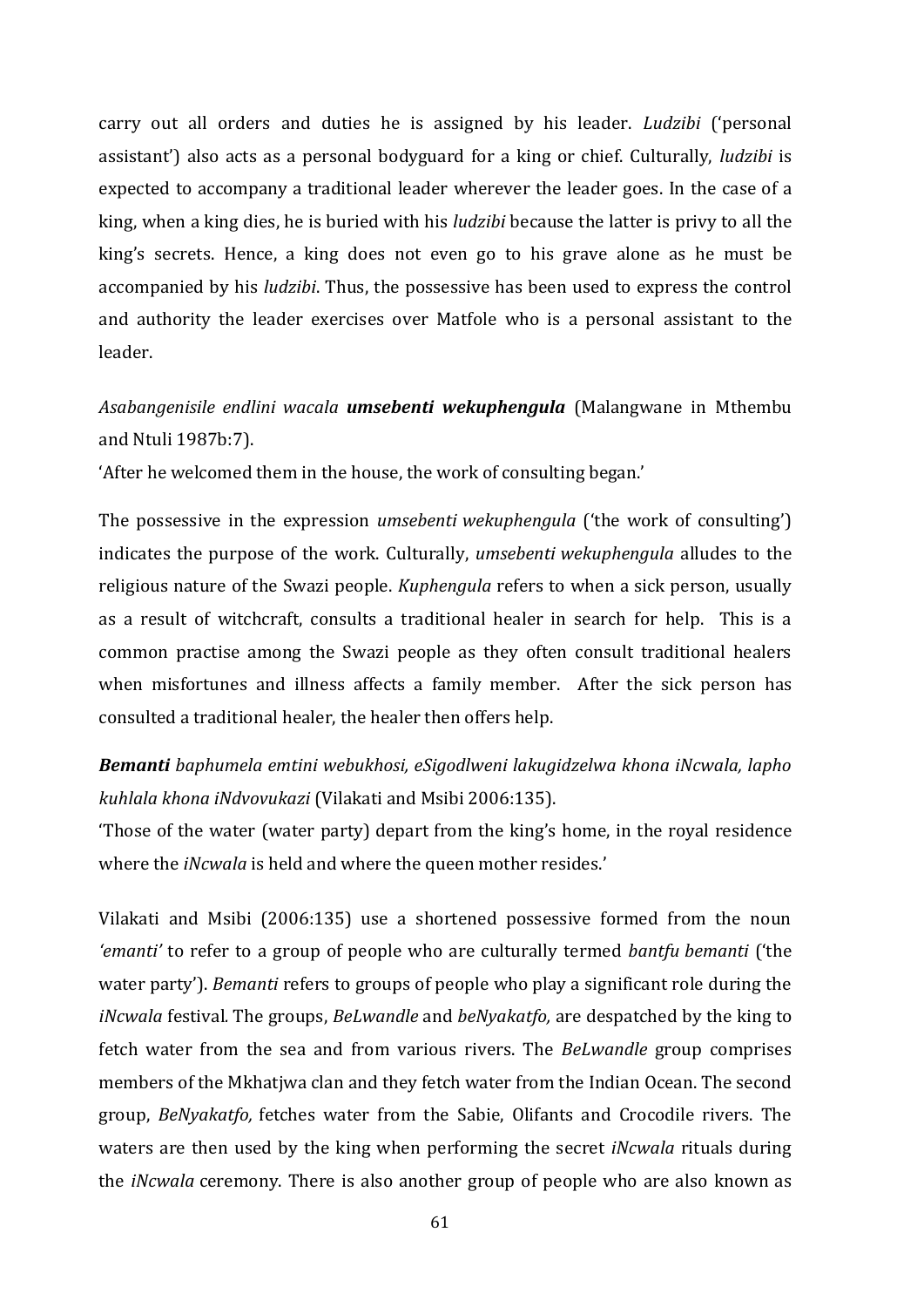the *Bemanti* 'water party' and who walk around the homestead demanding a fine in coins from anyone they encounter. For example, women who are not properly dressed; wear pants, paint their finger nails and are not wearing headgear (women are meant to cover their heads) are heavily fined by the water party. Matsebula (1987:331) posits that "from the day *Bemanti* are sent out the king goes into seclusion and he is not expected to attend public functions until the *Ncwala* period is over".

## *Ngesikhatsi seNgongoni kuya kuNcibijane kumenyetwa bafana belusekwane* (Dlamini et al. 2008:139).

'In December, towards Christmas, the boys of lusekwane (scrub) are summoned'.

Dlamini et al. (2008:139) use the possessive *bafana belusekwane* ('boys of the scrub') to make a distinction between the regiments that participate in the *iNcwala* ceremony. *Bafana belusekwane* ('boys of the scrub') are boys who are 'pure' in the sense that they have never slept with a woman and, thus, never impregnated a woman and fathered a child. These boys play an extremely important role during the *iNcwala* ceremony. Their main task is to cut the *lusekwane* ('a scrub') which is used to build *inhlambelo ('*a sacred place where a king performs certain rituals') during *iNcwala*. Thus, the boys are named after the task they perform during the *iNcwala*.

*Manje-ke sesaphucuka saba nemasosayathi lasiphekelako, lapha kuba bantfu labalala emakhaya abo babuye ekuseni batewuphakela kudla kantsi loku navele umtimba wakho umelula utawuphatfwa sifo setinsila kuba tiga umhlola* (Lubisi 2002:54).

'Now we are civilised, there are catering companies which cook for us. These people sleep at their homes then come in the morning to dish food. If your body is weak you will suffer from a disease of dirt, then it becomes a disaster.'

Lubisi (2002) uses the possessive *setinsila* to qualify the noun *sifo*. Literally, *sifo setinsila* means 'sickness of dirty'. The possessive in the expression is used to describe this type of sickness and to differentiate it from other known diseases suffered by the Swazi people. Lubisi (2002:54–55) describes *sifo sentila* as a sickness which has similar symptoms to those of HIV/AIDS. A person suffering from this kind of sickness often coughs and displays symptoms similar to those of tuberculosis. This sickness is believed to be cured with traditional medicine only. Thus, if a person who is suffering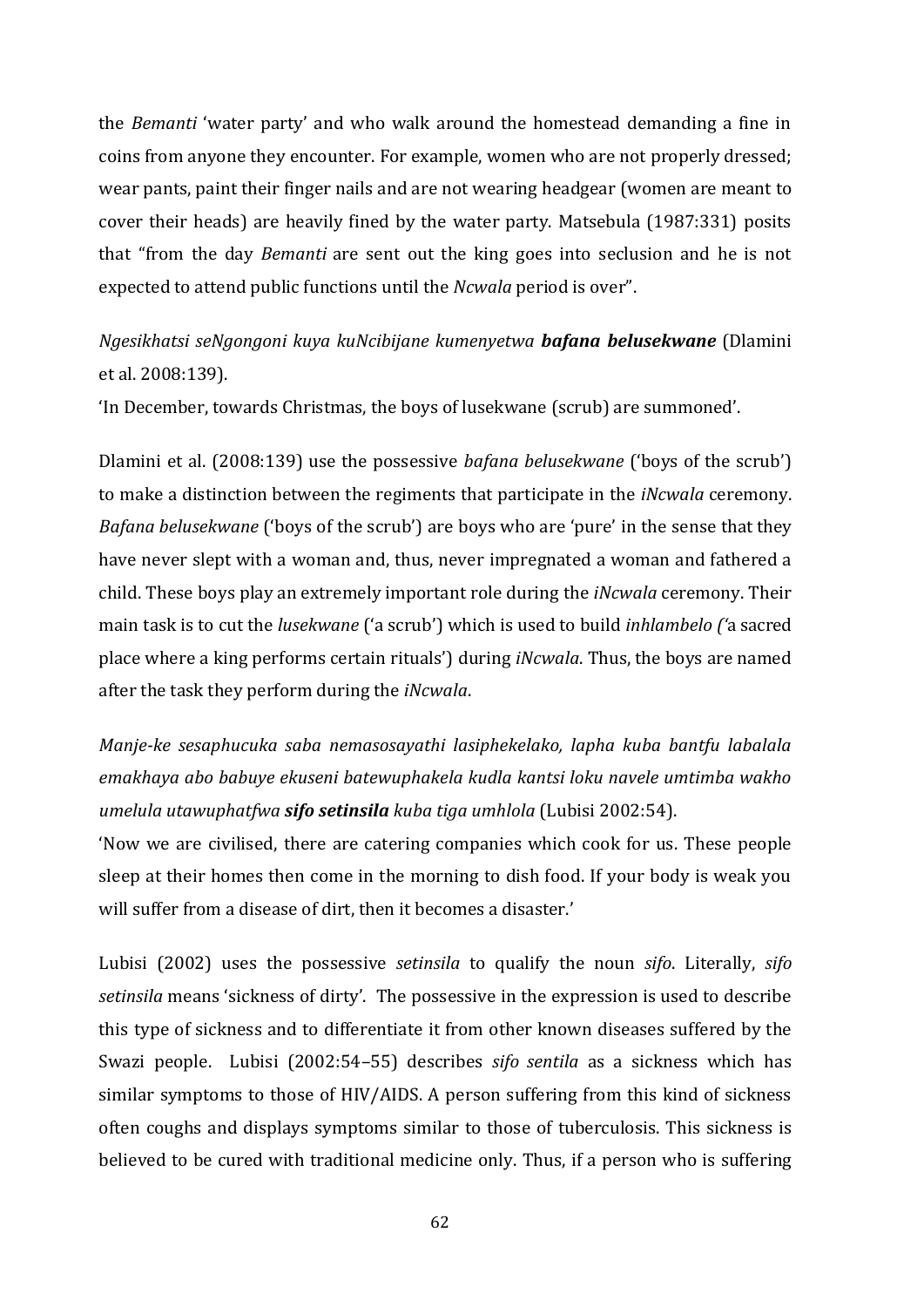from this sickness is taken to a hospital, once the hospital has administered modern medication that person will definitely die.

*Kwatsi sebabingelelene babutana nemphilo, kantsi futsi asevile kutsi abete ngani lapho ekhaya, waphuma uLaSihlangu wacondza entsangeni yaThandi asayawubuta kutsi ngabe abengakhulumisana yini nenina waMefika njengobe abevele acondze kuye?* (Mgabhi 1990:101).

'After they had greeted one another and had heard the reason for her arrival, LaSihlangu went straight to Thandi's hut to find out if she could speak to Mefika's mother whom she wanted?'

The possession *entsangeni yaThandi* ('in Thandi's hut') has been used in a cultural sense. In a traditional homestead, the head of the family, who is usually the father, constructs huts for his family members. Various huts are built to accommodate members of the family according to the positions they hold in the family, their age and their gender. Until they marry, girls from the age of 3 are culturally expected to sleep alone in their hut which is known as *intsanga*. Culturally, girls have the privilege of using this hut as a bedroom where they may even entertain their boyfriend occasionally. They enjoy the privilege of making use of the *intsanga* while they are not married and have no children. Thus, culturally *intsanga* is a hut which is built to accommodate unmarried girls only and where they may enjoy their privacy away from boys who are not allowed to enter *intsanga* except when they are the boyfriends of older girls who seldom pay them a visit.

*Wafika ekhaya watimisela kucondza elawini lakhe ativalele khona angaphatanyiswa ngumuntfu, asake acabange ngalolo luhambo lwakhe lonkhe kanye nekwehluleka kwakhe kutibika kuSiphilile* (Mgabhi 1990:17).

'He arrived at home and intended to go to his hut where he did not want to be disturbed as he thought about his journey and the fact that he had failed to woo Siphilile.'

As indicated above, culturally a girl's hut is called *intsanga* while a house used by a boy is called *lilawu* ('a traditional hut for (a) boy(s)). In Swazi society *lilawu* is a hut which is built by a father to accommodate boys. This hut (*lilawu)* is traditionally meant to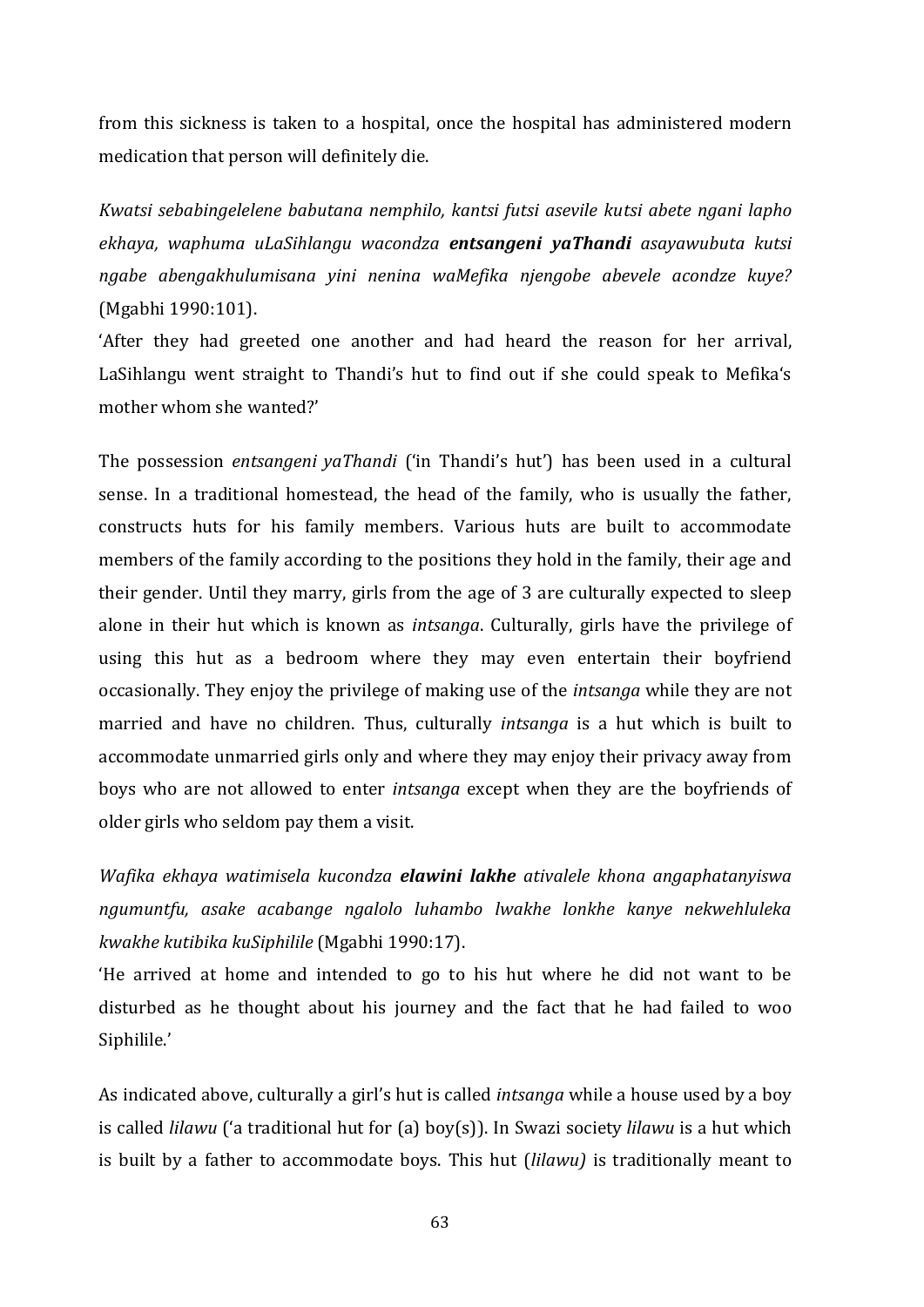accommodate all the boys in the family and they may enjoy the privilege of having a place they may call their own while they are not yet married. Once a boy has grown up, he must marry and he is then expected to move out of the *lilawu* ('boys' hut'). The married man then builds his own hut (*lilawu)* which is called *lilawu lemnuzane* ('an honourable man's hut'). This marks the transition stage from boyhood to manhood as the man no longer shares his *lilawu* with other boys but now has the right to his own hut which he shares with his wife.

## *Indlunkhulu noma kagogo kusenhlitiyweni yelikhaya, iba sekhatsi nekhatsi nelikhaya* (Vilakati and Msibi 2006: 187)*.*

'The main house or grandmother's house is the heart of the home and is located at the centre of the homestead'.

Vilakati and Msibi (2006) use the possessive *kagogo,* which refers to location to describe what is regarded by the Swazi people as the most important place in the homestead. Culturally, the use of *kagogo kusenhlitiyweni yelikhaya* **(**'the grandmother's house is at the heart of a home') expresses the importance of a grandmother's house in a traditional Swazi homestead. Thus, a grandmother's house is referred to as the heart of the home because of the important role it plays in the family. Every Swazi traditional home must have *kagogo* – a grandmother's house. The grandmother's house is a sacred place and it is culturally believed that the ancestors reside in this house. Thus, it is a place where all family members meet with *emadloti* ('ancestors'). The *kagogo* (grandmother's house) is regarded as the heart of the family because, once a human heart malfunctions, the person does not survive. Likewise a Swazi homestead is believed to be dysfunctional if there is no grandmother's house. In order to demonstrate how significant this house is, the grandmother's house is still built in the form of a thatched rondavel, even in homes built in townships or in cities. The grandmother's house is culturally very important because it is a place where the ancestral spirits are revered. Family members converge on the house in order to ask their ancestors for protection and guidance and to bring luck to the family (Mabundza and Mciza 2012:147). Ndlovu et al. (2007:77) also support the notion that *kagogo* ('grandmother's house') is regarded as the heart of every Swazi homestead as it is an ancestral hut in which a variety of family activities, such as crucial meetings, rituals and childbirth, take place. In addition, it also serves as a place of refuge and a neutral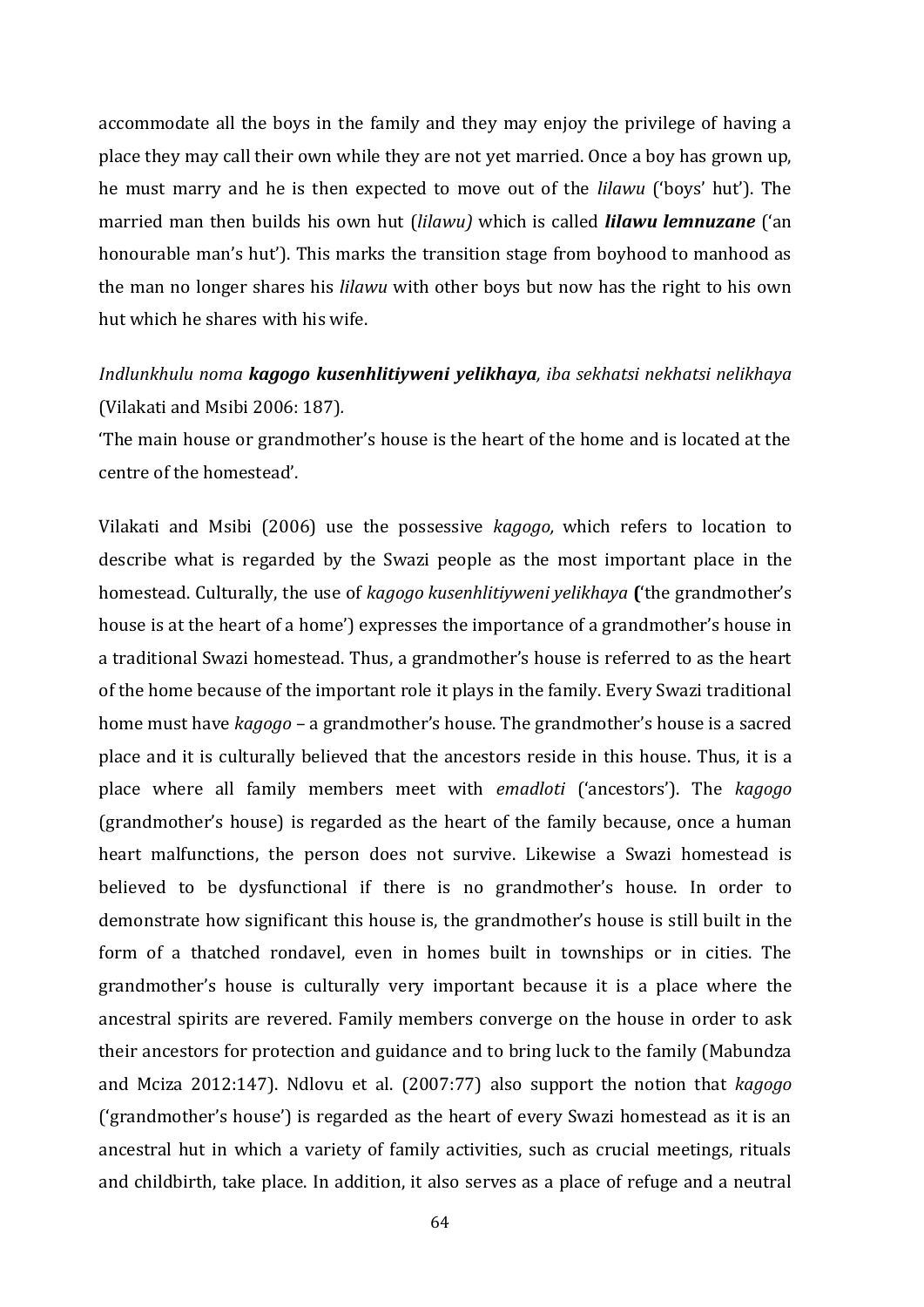zone in which family tensions may be resolved amicably. Culturally, physical fights and corporal punishment may not happen in the grandmother's house.

*Gogo naye sigaba sakhe sisetulu kakhulu ekhaya, naye njengamkhulu nguye sisekelo selikhaya* (Vilakati and Msibi 2006: 196).

'Grandmother has a very high position and role in the homestead, just like grandfather – she is the foundation stone of a homestead.'

Vilakati and Msibi (2006) used the possessive *sisekelo selikhaya* ('a foundation stone of the homestead') to express cultural connotations. They used this possessive to express the importance of a grandmother in the Swazi traditional homestead. When strong buildings are built, they are built on foundation stones. These stones support the structure that is built. A building without such support becomes weak and may easily collapse. Vilakati and Msibi (2006) regard the grandmother as such a foundation stone in Swazi homesteads because of the social, cultural and religious functions she performs on behalf of the members of her family and which are meant to benefit all the family members. In the absence of a grandfather in a Swazi homestead, all the powers vested in the grandfather are transferred to the grandmother. The grandmother leads family members in *kuphahla* ('making family offering to the ancestors (*emadloti)'*) and she also plays an intermediary role between family members and the ancestors. In addition, she settles disputes and make sure that peace is maintained in the family. Thus, the use of the possessive *gogo sisekelo selikhaya* ('the grandmother is a foundation stone of the homestead') expresses the cultural role and importance of a grandmother in the Swazi family.

*Gogo nguye futsi lowati nemisimeto yalelikhaya, aphindze ati netinyamatane talelikhaya* (Vilakati and Msibi 2006: 196).

'The grandmother is well versed in family traditions and symbols.'

Vilakati and Msibi (2006) use the possessive *tinyamatane telikhaya* to express Swazi cultural connotations. This possessive literally means wild animals that belong to the family. However, culturally this expression also refers to specific symbols which are magic and which are used for certain rituals in a family. In Swazi society each family possesses specific magic that is used for ritual sacrifice and offerings and to cast out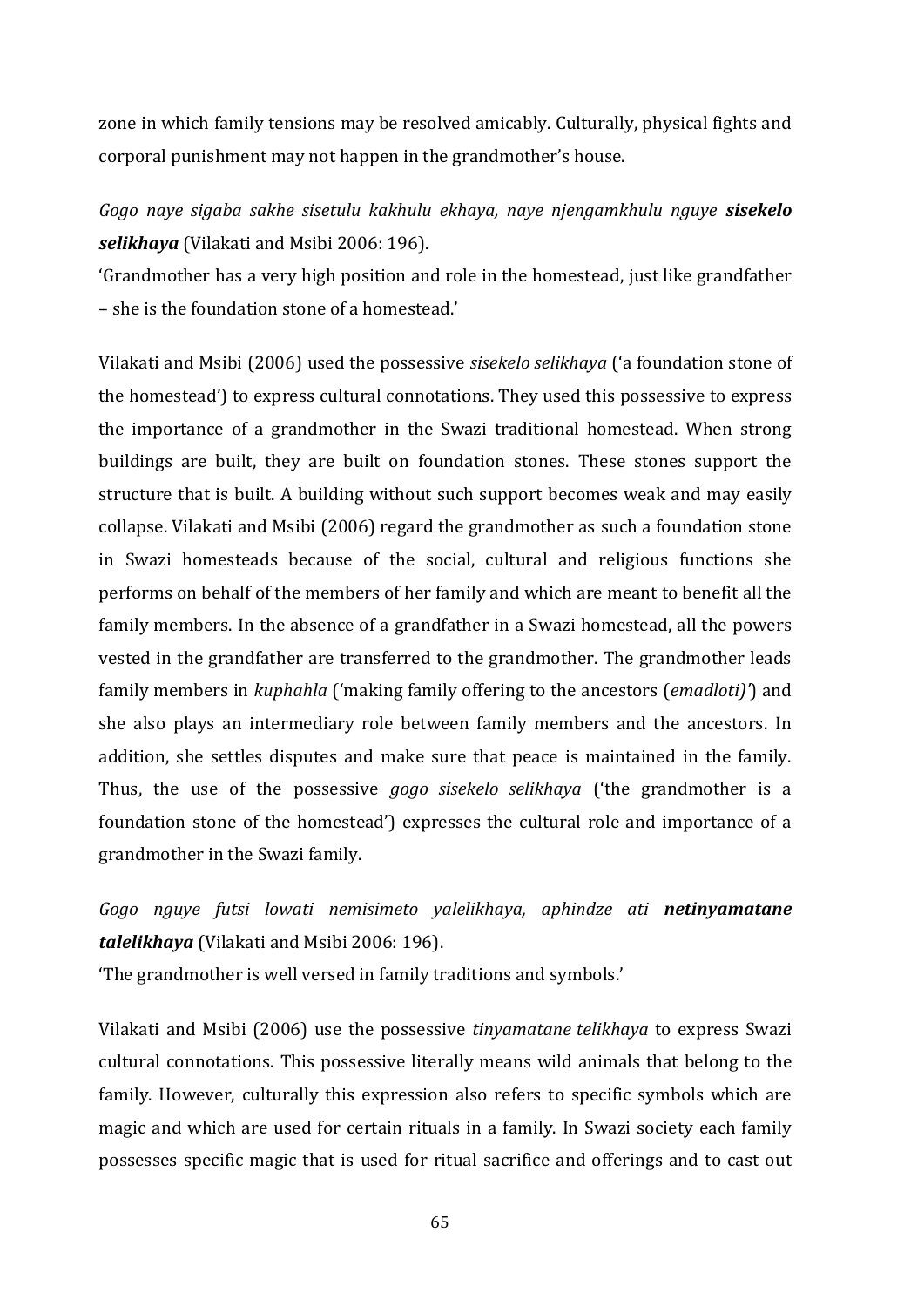bad spirits during pregnancy and childbirth. This magic is regarded as symbols, and members of the family/clan are not supposed to eat or touch them except during family ritual practices. The *symbol* is used to ensure that a family member is accepted by his/her ancestors. Kasenene (1993:50) defines *tinyamatane* as 'a special medicinal concoction which is usually kept in a horn and is used in rites of passage rituals'. Usually when a baby is introduced into the clan by giving the baby a clan surname, the *tinyamatane* is burnt to protect the baby. It is also burnt when a wife or woman becomes pregnant. She has to inhale the smoke to protect both the foetus and herself. It is culturally and religiously believed that *tinyamatane* may cast out a type of spirit possession known as *emafufunyane*. Swazi people also believe that, if the ritual of burning the *tinyamatane* is not performed for a baby, the baby will be a sickly child and will become a deviant in society (Kasenene 1993:54).

# *Nasekuviwe kubemanga, kubulawa silwane kucitfwe umhlolo, kuphahlwe kushweletwe ngalokonakele* (Mthembu and Mpofu 1988:68).

'After they have heard from 'those lying' (traditional healers/prophets), an animal is slaughtered to cast out the bad luck, and a ritual is performed to ask for forgiveness'.

The possessive *kubemanga* literally means those that lie. For the Swazi people *bemanga* refers to prophets and traditional healers who cannot completely be trusted. Swazis often consult prophets and healers when they are sick or when there has been misfortune in the family. The prophets and healers are often called *bemanga* because they at times provide wrong prescriptions/false information with regard to the cause of the sickness/misfortune. Thus, the possessive *bemanga* indicates how people perceive prophets and traditional healers in Swazi society.

*Kufa kwaShongwe kwabonakala kutsi kusekhaya kwentiwe ngulomunye webanakabo lekutsiwa nguMcusi njengoba nyalo sekuvakala kwangatsi babantfu labangakahlobani kantsi belisendze linye* Shongwe in Lubisi (2002:120).

'It was clear that Shongwe's death happened in the home, he was killed by one of his brothers named Mcusi but now it seems they are not related yet they are of one testicle.'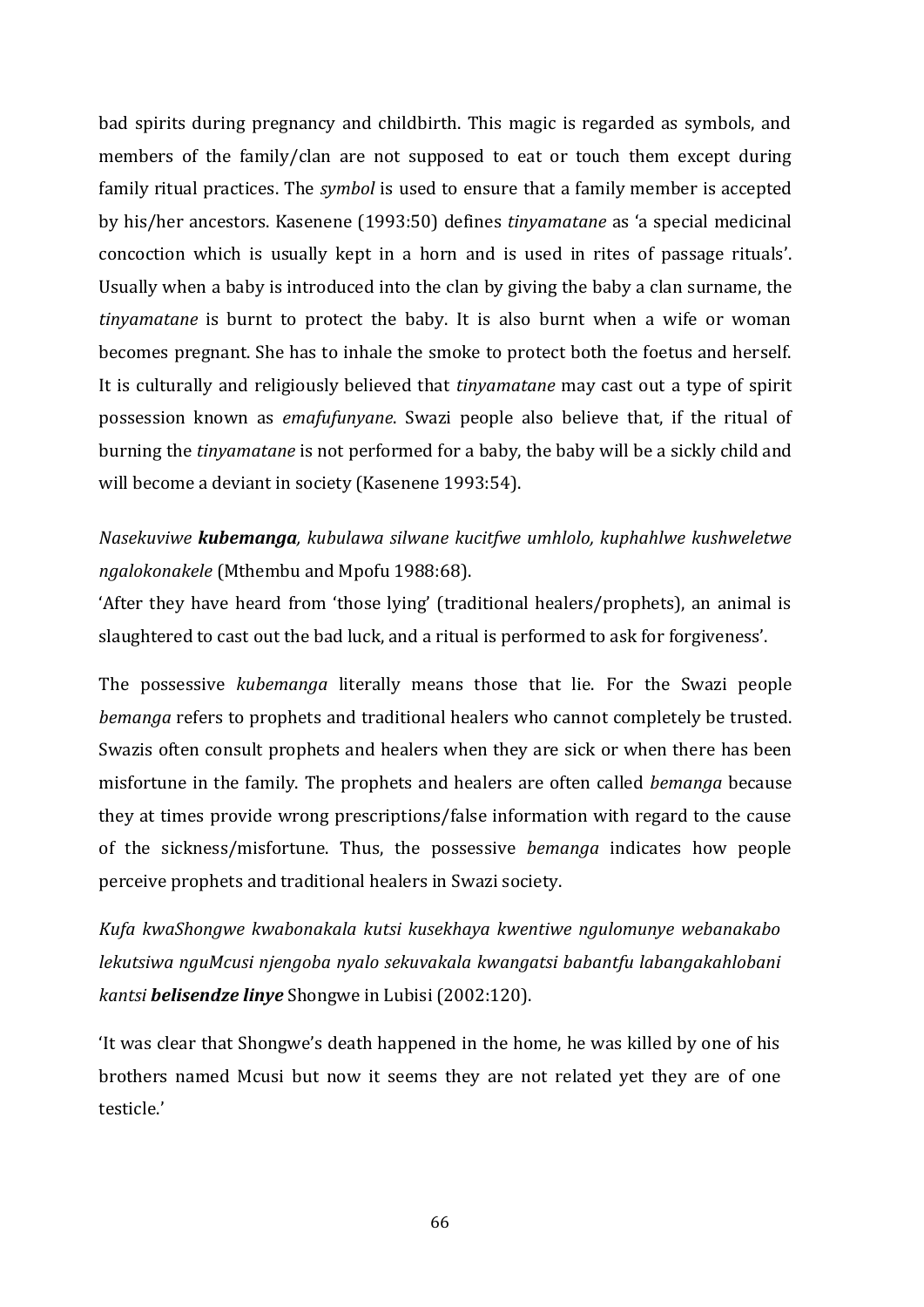The possessive *belisendze linye* literally means they are of one testicle. Shongwe in Lubisi (2002:120) has used the possessive to express certain cultural nuances. Culturally the possessive refers to children who have the same father. In this example the possessive *belisendze lin*ye means that Shongwe and Mcusi were biological brothers and were, thus, offspring of the same father. This possessive is widely used in Swazi society to express kinship. In Swazi society children may have different mothers because of polygamous marriage but all the children born within these relationships will have the same father. They are referred to as children of the same testicle (*bantfwana belisendze linye)* because all the children are borne from the same father but to different mothers and, culturally, all the children will assume the surname of their biological father. Accordingly, this possessive also alludes to the patriarchal nature of the Swazi society because the man's genital organ, *belisendze,* only is used in such a possessive expression to refer to the relationship between the children and their father.

*Batsi nje basavula imilomo indvodza yavutsa ngelulaka yetsembisa kushayela ummeli wayo khona nyalo ngoba bayayihlukubeta 'kantsi ngatihlolela yini bafana benkhosi*?' Sibanda in Motsa (2004:145).

'As they started speaking the man became angry and threatened to call his lawyer because they were ill-treating him. – "Did I bring trouble to myself, boys of the king".'

The possessive *bafana benkhosi* literally means boys of the king. However, Sibanda in Motsa (2004), used the possessive to express certain cultural connotations. Culturally the possessive *bafana benkhos*i ('boys of the king') and which may alternatively be expressed as *bafana bembube* ('boys of the lion') is used to refer to policemen. In Swazi society policemen are known as *bafana benkhosi* ('boys of the king') because the king is the chief commander of the police force in Swaziland. As a result of the power and authority bestowed on the king, all the policemen/women are under his authority and command. They are, thus, regarded as the boys of the king, that is, his servants because they work for the king to protect and maintain peace in the country under his leadership.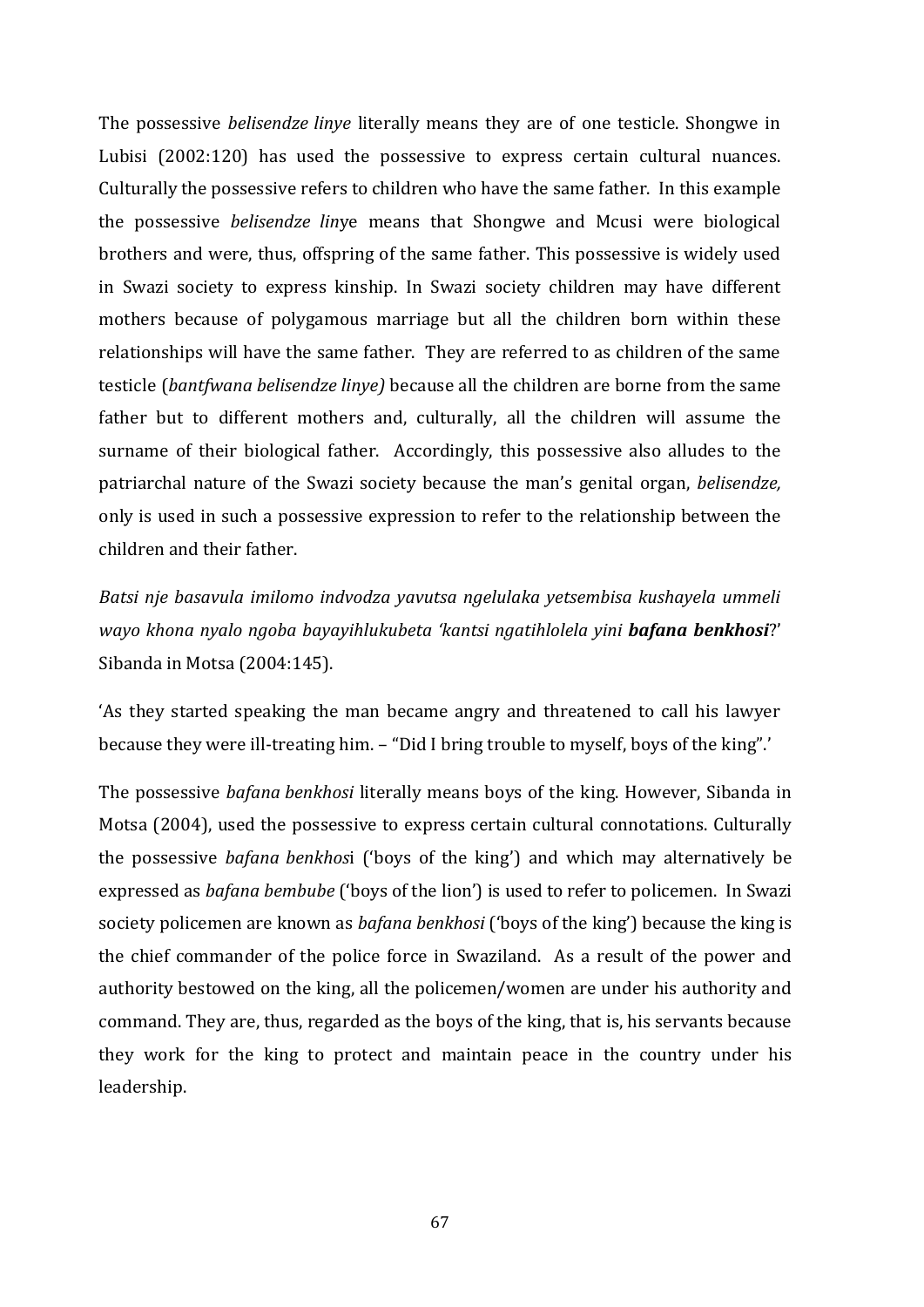#### *Ngaba yintfo yembhedze* Dlamini in Motsa (2004: 72).

'I became a thing of the bed'.

The possessive in the sentence *intfo yembhedze* indicates that the individual concerned had become bed-ridden. Swazi people use this expression when referring to a person who is confined to bed because of sickness. It is a polite way of saying that the person is not able to do anything for him- or herself and is forced to rely on the help of other people in every regard.

LaMsibi: *Uhambe nembita yemanti* (Nsibandze 1991:6). LaMsibi: 'You must go with the pot of water.'

The use of the possessive in this sentence distinguishes the pot which is used to carry water from other pots that are used by the Swazi people. In Swazi homesteads pots are used for a variety of purposes. For example, there are the pots that are used for cooking and which are referred to as *timbita tekupheka* ('cooking pots')*,* those that are used to store water, referred to as *timbita temanti,* to store maize meal, referred to as *timbita temphuphu,* to boil and store traditional medicine, referred to as *timbita temutsi*, and those that are used to store the traditional beer commonly known as *timbita tetjwala,* etc. These kinds of pots differ in size and shape as each pot is made for a specific purpose. The distinct use of a particular pot is expressed by the possessive. It is possible to know which type of a pot is being referred to because of the possessive used with the noun.

*Kukhona labatsi banatsa emehlo abo abe angekho kuphela eludziweni nome embiteni yetjwala* (Magagula 1997:19).

'There are those that drink while their eyes are not only focusing on the beer pot.'

The possessive in the sentence *imbita yetjwala* (*'*beer pot') is also distinguished from the other pots used by the Swazi people. This type of pot is used to store the traditional beer which is aptly known as *umcombotsi* and which is prepared primarily for cultural ceremonies in Swazi homesteads. This type of pot is commonly known as *lukhamba –* 'a calabash'. This pot is normally used during traditional ceremonies when beer is presented in the grandmother's hut in order to be blessed by the ancestors before it may be served to people. Some women also use the beer pots to prepare the traditional beer which they sell for economic gain. Accordingly, the possessive *yetjwala* indicates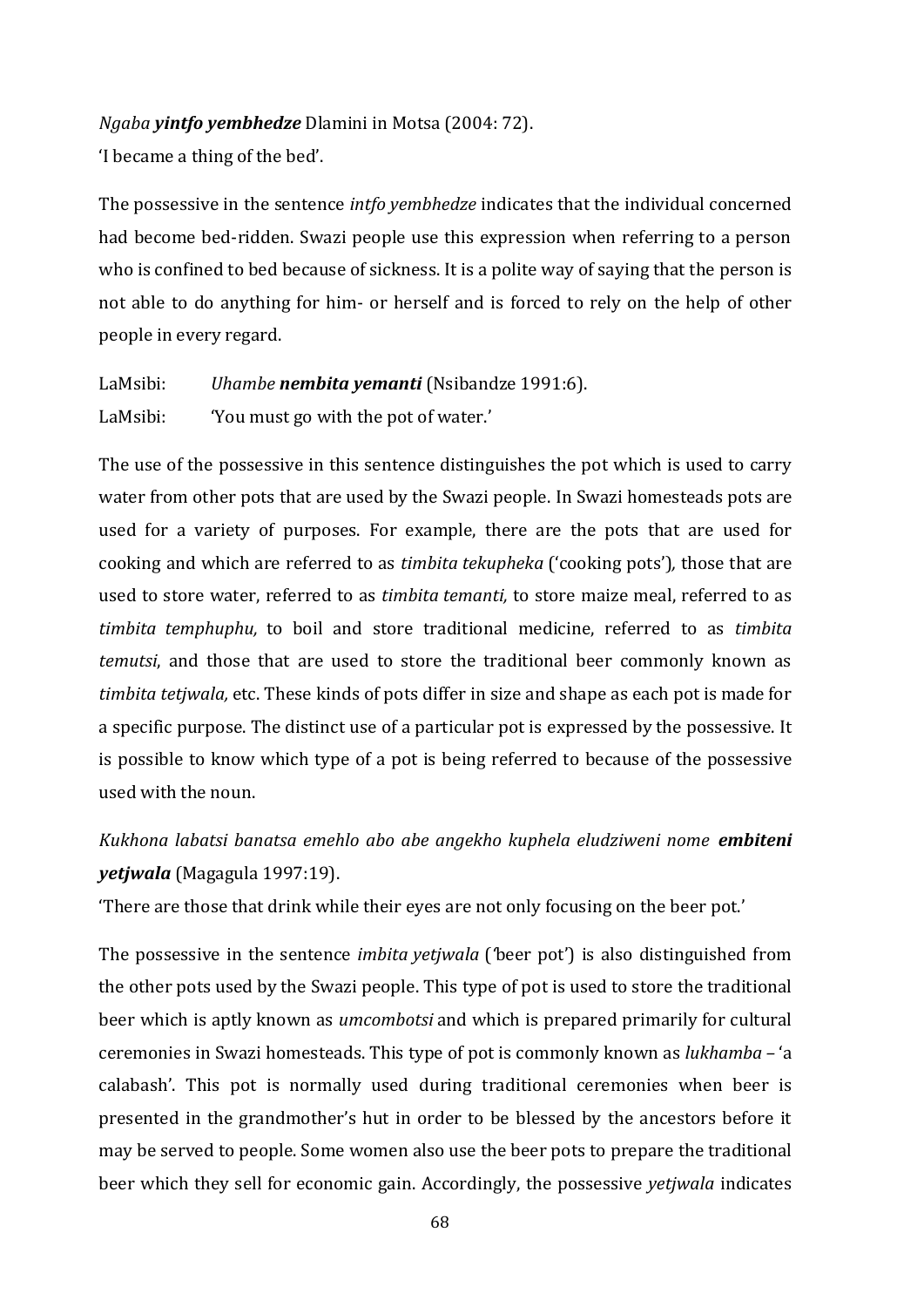the use of the pot and also illustrates how this pot differs from the other pots used in traditional homesteads.

#### *Hha, nasiya sitja semali***!** (Ntuli 1979: 3).

'Wow, that is a money dish.'

The possessive *sitja semali* indicates the use of this particular dish. Ntuli (1979) refers to this dish *sitja semali* ('money dish') to demonstrate the purpose for which the dish is used, that is, to store money. Swazis often use possessives to indicate and make distinctions between entities which are used for different functions. With the advent of Christianity among the Swazi people, general activities became associated with the Christian practices that were being performed. Accordingly, when the church offertory was collected, a dish in which the offerings were placed was used. This type of dish is commonly referred to as *sitja semali* – 'an offertry dish'.

*Wefika kaMakepisi wacondza emadladleni etjwala* Sibandze in Mthembu and Ntuli (1987b:59).

'He arrived at Makepisi's home and went straight to the beer houses.'

The possessive in the expression *emadladleni etjwala* ('liquor huts') has been used to differentiate this kind of hut from the other types of huts that are found at homesteads. In a Swazi traditional homestead there are various types of huts, *emadladla,* that are used for different purposes. These types of *emadladla* ('cooking hut') include *lidladla lendlunkhulu* – the main cooking hut which is a type of hut built close to the grandmother's hut. This hut is used only by the first, older wife and the grandmother in polygamous family. This main cooking hut is also used only on special occasions such as family ceremonies and is also a place where the grandmother performs all her hand craft activities such as making sleeping mats and clay pots. Each married woman in the family must have her *emadladla* (cooking huts). The huts differ according to the task performed in them. For example, *emadladla ekuphekela* (cooking huts) are used by women to store and cook food for family members while *emadladla ekuphisela/etjwala* are used to prepare and store traditional beer. In a polygamous family each wife is given her own huts (*emadladla)* which she uses for specific purposes. Culturally no wife is allowed to enter into another wife's hut without the approval of the owner. The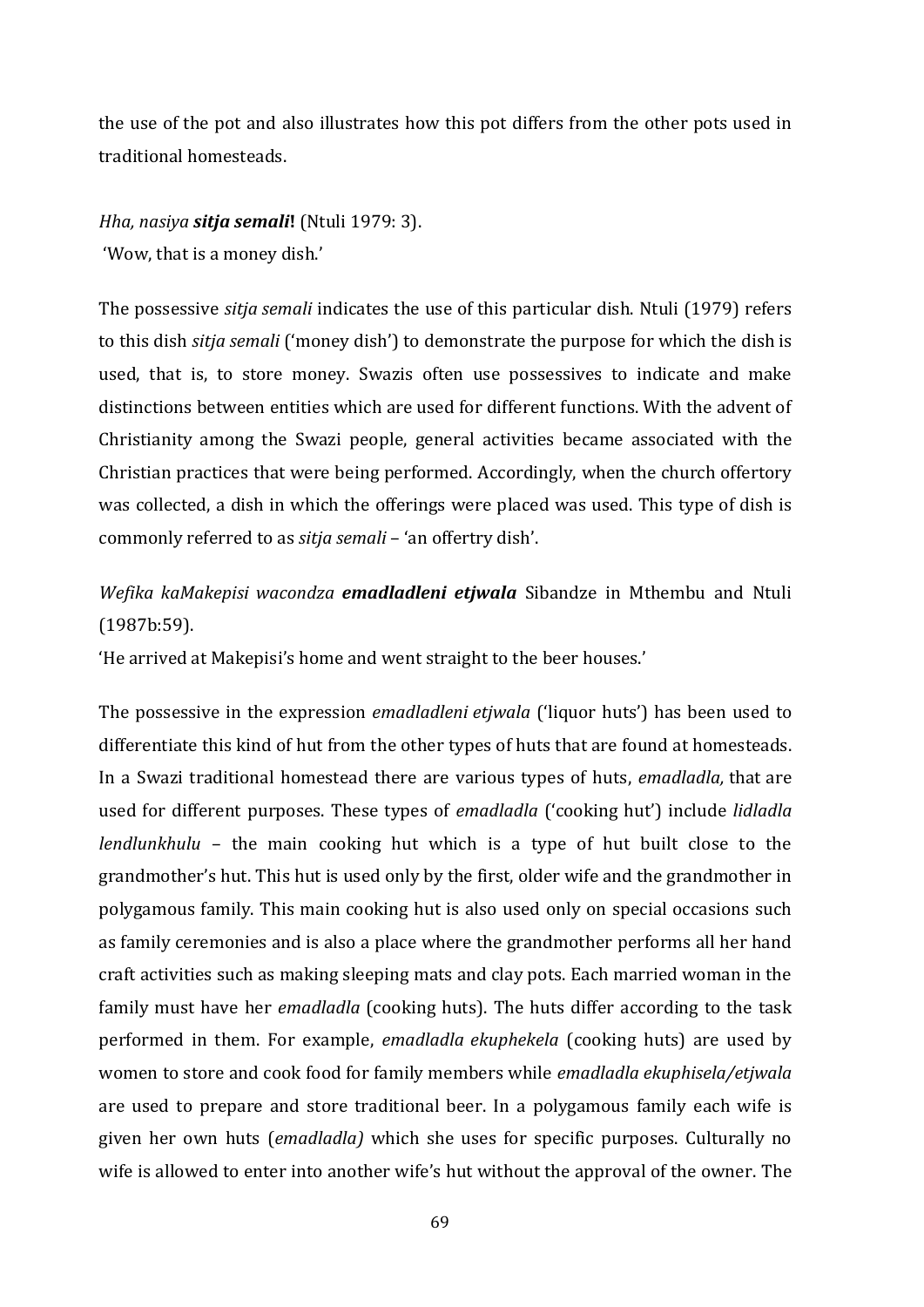aim of this is to avoid conflict in the home. Accordingly, possessives are used to make a distinction between the various huts and to indicate the purpose of each hut in the homestead.

*Yebo, bebakhona banumzane bendzawo labebafuye mbamba timphahla tabo tibulala inyoka, nakutsiwa nyama ungakuphi, bavele bachamuke* (Mgabhi 1990:1).

'Indeed there were respected men in the area who had large herds of cattle. If you asked for meat, they hastily gave it to you'.

Mgabhi (1990) uses the possessive *timphahla tabo* to indicate what the respected men owned. Culturally the noun *timphahla* refers to livestock, especially cattle. Thus, the possession *timphahla tabo* is an expression which is used in Swazi society to mean livestock/cattle. For the Swazi people livestock is a major source of wealth with cattle playing an important role in cultural ceremonies such as *kulobola* – 'payment of bride price' and in other cultural activities. A man who possesses livestock in abundance is envied and well respected in the Swazi community.

*Ingani phela uninatala lebekaye asale nabo usandza kushona.Enyangeni leyengcile nje kwakususwa tibi takhe* Dlamini in Mthembu and Ntuli (1987a:76).

'Her mother in-law who, at times, looked after them died recently. Last month her litter was removed'.

The possessive *tibi takhe* literally means her litter. Culturally, *tibi takhe* refers to the black mourning gowns and tassels which close relatives wear as a symbol of mourning for their beloved one who has died. They wear them for a month after which a cleansing ritual is held. During the mourning period the family members are not permitted to attend cultural activities and ceremonies as they are perceived to carry bad luck with them. This is, thus, the reason why they need to be cleansing after the end of the mourning period. When the cleansing ritual is performed the mourning tassels which were worn by close female family members are burnt during the day of the ritual. Those family members who were wearing them and other family members are washed with cleansing luck concoctions, *tihlati,* to dispel the spirit of death in them. The cleansing ritual marks the end of the mourning period and the family members are now free to attend cultural activities.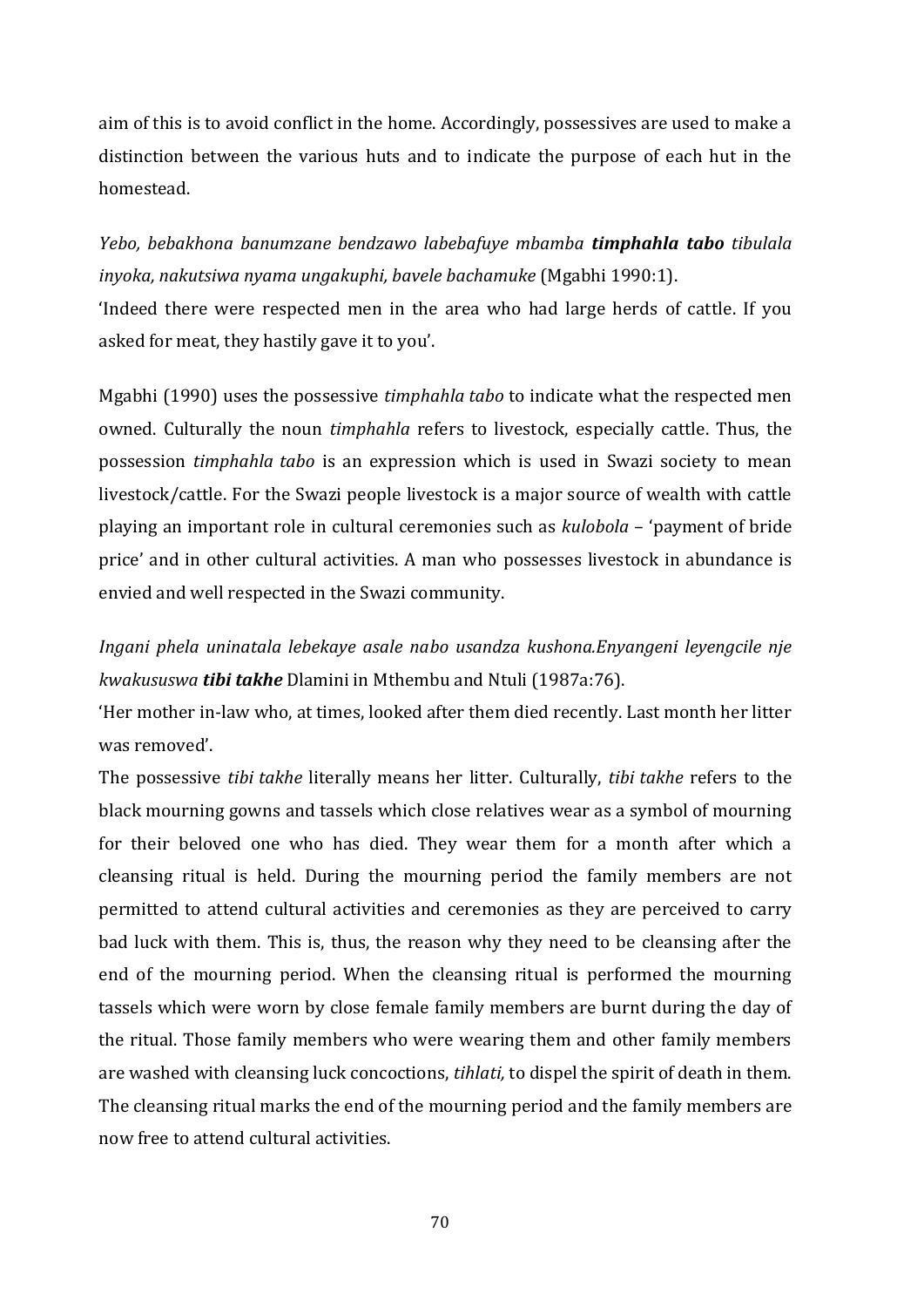*Ngiphindze ngitimise sibindzi ngekutsi ngitibute kutsi yini umehluko emkhatsi wekuya esontfweni ngiyekubona umfundisi ashumayela ngobe nalaba lengibalalele bashumayela lamsakatweni nabo bashumayela livi leNkhosi, futsi nabo babafundisi ngalokuphelele* Sibandze in Mthembu and Ntuli (1987a:92).

'I ask if there is a difference between going to church to see a pastor preaching and listening to them preaching on radio as they preach the Word of God, and those who preach on radio are also true pastors.'

The expression *live leNkhosi* is used socially to refer to the Word of God. Since their conversion to Christianity the Swazi people have made a distinction between *livi leNkhosi* as referring to the voice of the King and *livi leNkhosi* as referring to the Word of God. *Livi leNkhosi,* which is preached by pastors in church, refers to the Word of God. The messages that are presented to the people and which come from God, the Heavenly King, are different from the messages which come from an earthly king. The messages conveyed to the people from the Heavenly King carry Christian values which encourage people to prepare for life hereafter whereas the messages conveyed to the people from their earthly king often pertain to their day to day living here on earth.

*Sekukhulunywe kanyentana nabo ngalendzaba yembeleko, kufunwa likhambi, kucelwa kulabaphasi, kushaywa tandla* Manana in Mthembu and Ntuli (1987a:154).

'Several talks have been made to discuss the issue of the baby carrier, searching for a solution, asking from the ancestors and appeasing them.

The expression *indzaba yembeleko* literally means 'an issue of the baby carrier'. Culturally the noun *imbeleko* ('baby carrier') refers to the ability of a woman to bear children. The expression *indzaba yembeleko* indicates the importance of bearing children. In Swazi culture a married woman must bear children. If a woman experiences problems relating to giving birth, traditional healers are consulted to find solutions to help the woman to conceive. The Swazis find barreness in a family difficult to accept. No stone is left unturned as everyone seeks help. The ancestors are consulted and asked for children while rituals and sacrifices are carried out to appease the ancestors. It is believed that the ancestors have the power to bestow on a woman the ability to conceive children.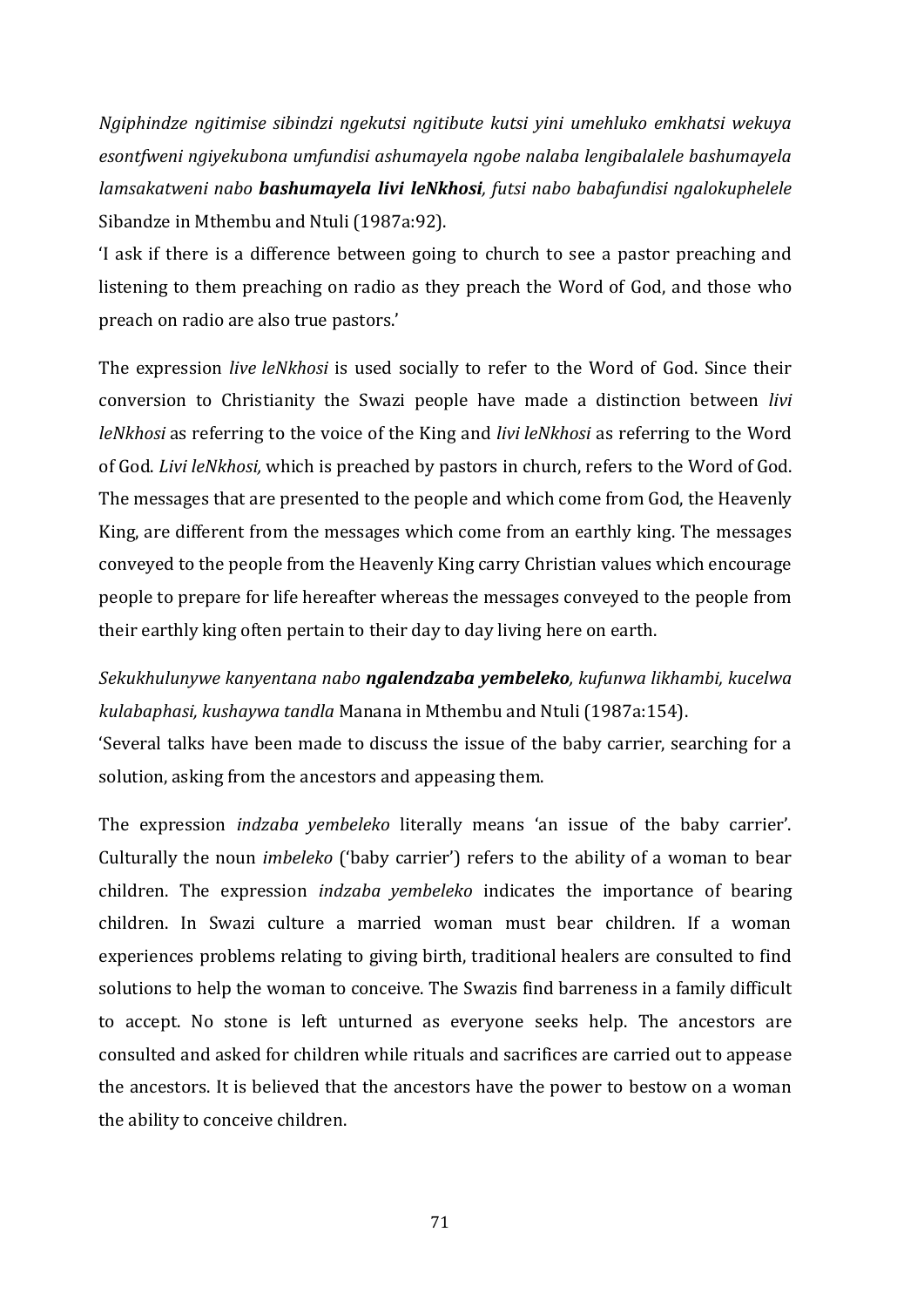*Kwakhanya nekutsi lenhlamba yekunuka umuti* waMahlalela yayichamuka ngephandle etitseni takhona kaMahlalela Manana in Mthembu and Ntuli (1987a:151). 'It was clear that the insult to sniff Mahlalela's home came outside from their enemies.'

The expression *inhlamba yekunuka* literally means a sniffing insult. The possessive indicates the purpose of the insult. Culturally *kunuka* refers to a situation in which a person suspects that another individual is practising witchcraft. This often happens in communities when a person is ill or experiences misfortunes. The person in question will often suspect that someone is bewitching him or her. In Swazi culture it is an offence to say that someone is practising witchcraft without proof and a person may be fined cattle for insulting someone by saying the person is bewitching him or her. Only a traditional healer is able to identify someone who is practising witchcraft. Once a person has been found to be practising witchcraft, the person is evicted from the community and his or her home is burnt down.

#### *Kufanele ngihambe ngobe ngisesandleni sebatali bami* (Mgabhi 1990:107).

'I have to go because I am still in my parents' hands.'

The expression *ngisesandleni sebatali bami* (I am still in my parents' hands) is culturally significant in Swazi society as it reveals the way which children perceive their parents. All unmarried children in Swazi culture are under parental control in all aspects of their lives. They are expected to always consult with their parents, especially the father, who is regarded as the head of family. Thus, children are not allowed to make decisions without consulting their parents first. According to Swazi culture a child in Swazi is not allowed to overrule his or her parent's decision. Sound moral values are integral to Swazi culture and are instilled in young children so that they adhere to these values throughout their lives. Parents have to account for their children's wrongdoings. It is the parent who has to pay a fine if his or her child or children is/are found guilty of any misconduct.

*Uhamba nje ubonile kutsi lapha endlini tatishubile tintfo, noko angakatimiseli kuyingena yemndeni* (Mgabhi 1990:103).

'He went after he had seen that the feeling was tense in the house, he was determined not to interfere in family matter.'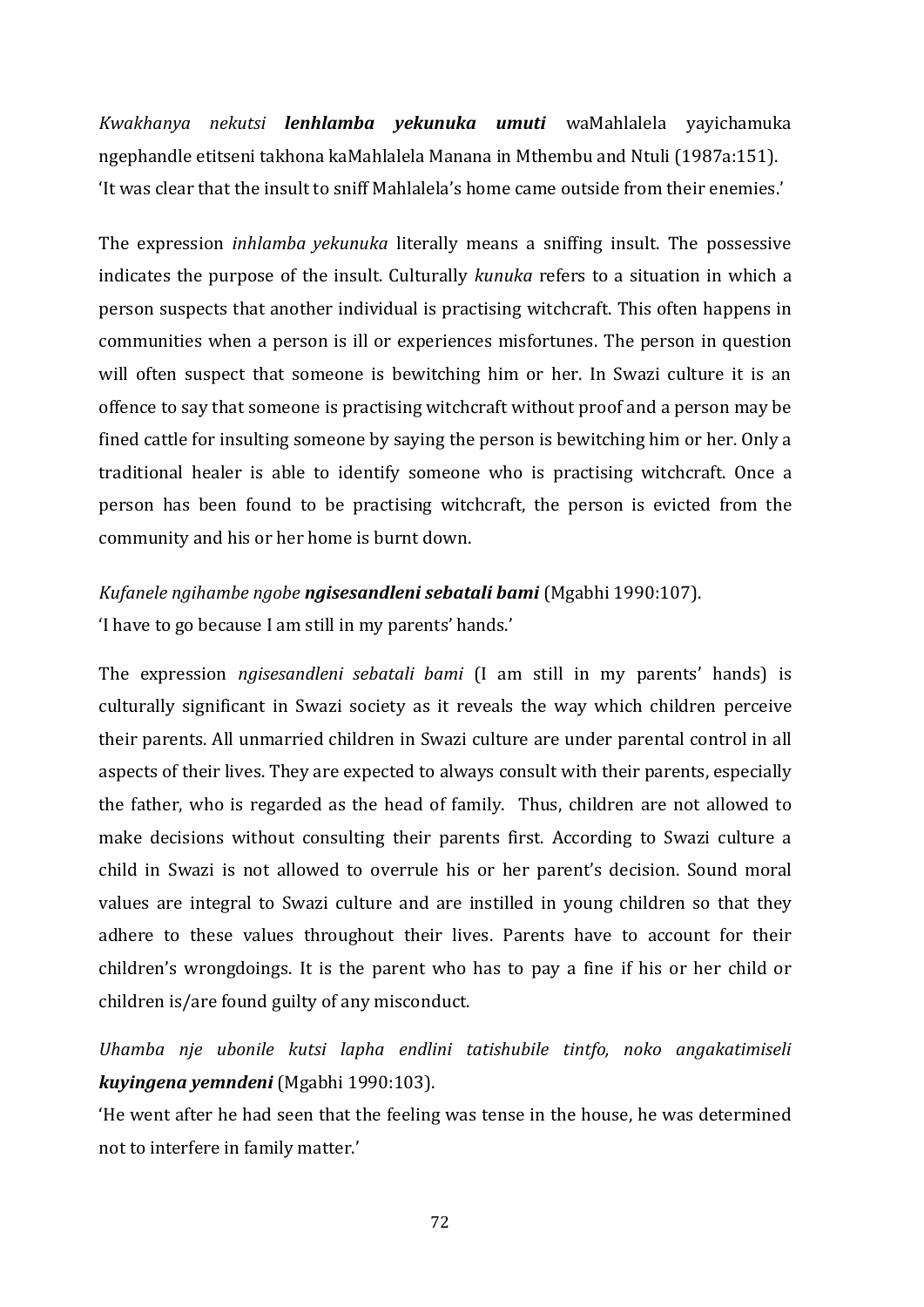The possessive *kuyingena yemndeni* ('to interfere in family affairs') describes a situation in which family members only are expected to become involved. The family is Swazi culture is a complex structure. When family members disagree, the situation may deteriorate if any one who is not a member of the family becomes involved. Family squabbles are supposed to be resolved by members of the family only because it felt it is easier for them to reconcile their differences and members become easily forgiving to one another. Interfering in family squabbles is strictly forbidden in the Swazi culture, hence it is strongly discouraged. Non family members are not expected to attend family meetings in the house that is specifically reserved for such meetings, namely, grandmother's hut – '*kagogo'*. Feuds and disputes are supposed to be resolved amicably in the grandmother's hut without any outside intervention by non-family members.

*Lamuhla vele sengilo lusuku lwekumbeka endlini yakhe yekugcina LaMdlalose* Ntshangase in Mthembu and Ntuli (1987a:71).

'Today is the day to put LaMdlalose to her last house'.

The possessive *endlini yakhe yekugcina* literally means her last house. Culturally the possessive expression refers to a grave. Swazis use polite expressions to refer to the things they respect in their culture. Graves are respected by Swazis as the ancestors are believed to reside there and a person is laid to rest in the graveyard. Graveyards are used as places of worship in Swazi traditional religion and are where the elders communicate with ancestors and when they ask for protection and guidance from the ancestral spirits.

#### **4.2.3 Possession that manifests the patriarchal nature of Swazi society**

Possessives in Swazi culture are also likely to be used to express patriarchal tendencies. The following examples from siSwati literary works are a case in point.

# *Nx! Asebeve! Watsi ungatihluphi? Unyoko ukhuluma ingcondvo yebufati* (Mgabhi 1990:4).

'Nx! Listen, did she say don't stress? Your mother speaks a woman's mind'.

Mgabhi (1990) used the possession *ingcondvo yebufati* to what may loosely be referred to as 'a woman's way of thinking' in order to express a cultural notion. In Swazi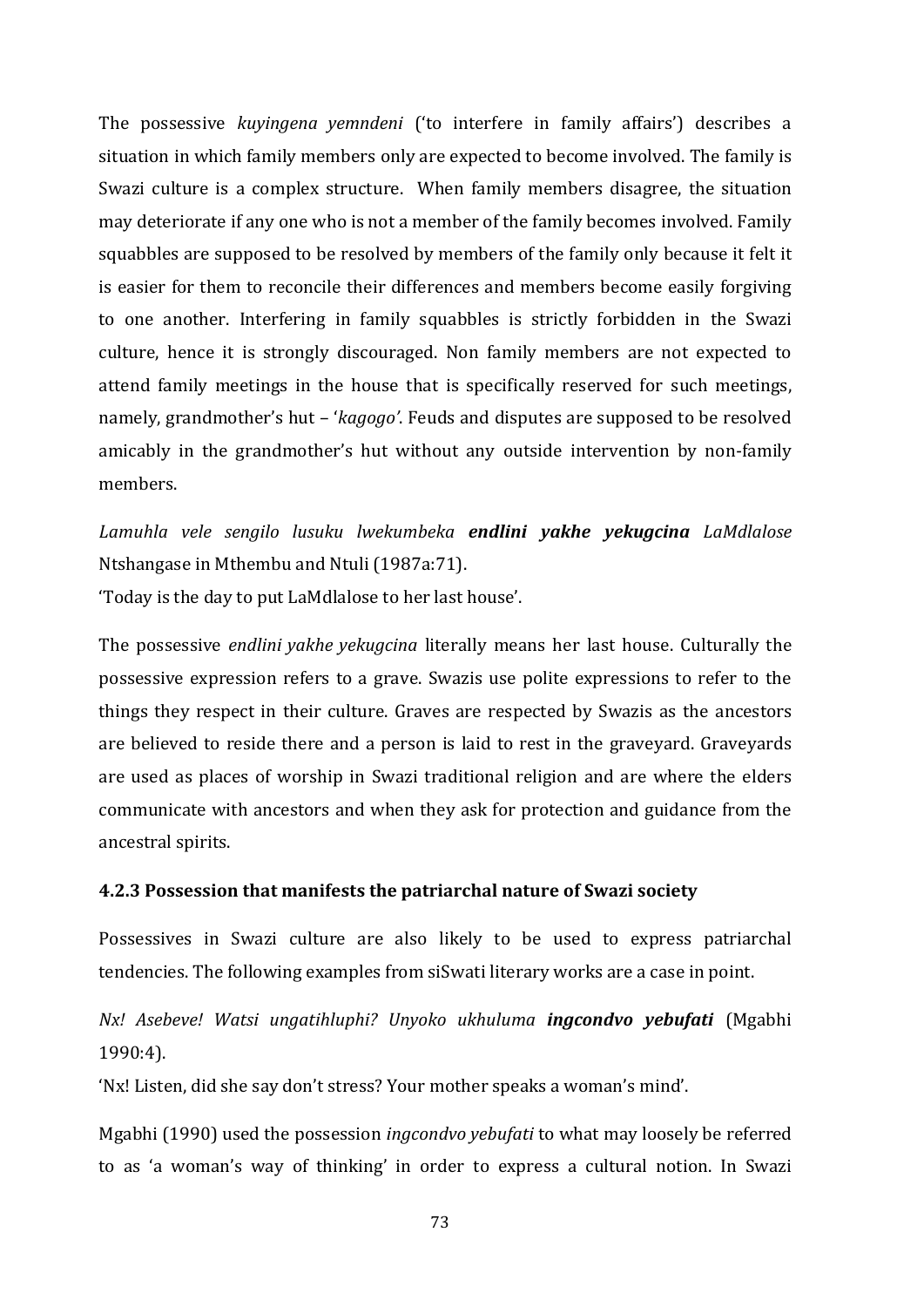patriarchal society the noun *bufati* ('womanhood') is associated with being weak and naive and, thus, there is a widespread tendency for men to look down on women's thought and concepts as they believe their ideas are pointless. In the above example Mgabhi (1990) has used the possessive *ingcondvo yebufati (*'a woman's way of thinking') in a situation in which a man is telling his son not to take his mother's ideas seriously because she is woman and her thinking is shallow and not as deep and profound as that of a man. The expression reflects commonly perceived notions of women in patriarchal societies. In using this possession Mgabhi (1990) is promoting and endorsing patriarchal belief systems.

# *Yekela lomuntfu bo, nawe Zibonele ubuye sikhulume letibhadlile tebudvodza* (Mgabhi 1990:50).

'Leave that person, come here, Zibonele, and let us discuss mature ideas of masculinity.'

Mgabhi's (1990) use of the possessive *(tindzaba) letibhadlile tebudvodza* loosely refers to *'*mature ideas of masculinity' and also has cultural notions. It expresses the patriarchal mindset and the perceived notion that, in Swazi society and culture, men are more competent in all spheres compared to women. Men are perceived always to be wise and always to speak sense. This mindset results in men thinking that they are dominant members in society, that they are superior to women, and that their ideas, decision and thoughts must automatically be accepted by the women in society. They should also be nominated to social positions as they regard being led by a woman as equivalent to being led by a child. This phenomenon occurs in almost all areas of Swazi life, including home, work, and church as well as government structures. There is also an assertion in Swazi culture that commends a meritorious undertaking by a woman and which is expressed as *udvodzile,* that is, she has acted like a man. This assertion is also partriachally biased as it implies that it is only men who are able to perform meritorious deeds.

*Yebo, bebakhona banumzane bendzawo labebafuye mbamba timphahla tabo tibulala inyoka, nakutsiwa nyama ungakuphi, bavele bachamuke* (Mgabhi 1990:1).

'Indeed there were respected men in the area who had large herds of cattle, if you asked for meat, they hastily gave you.'

74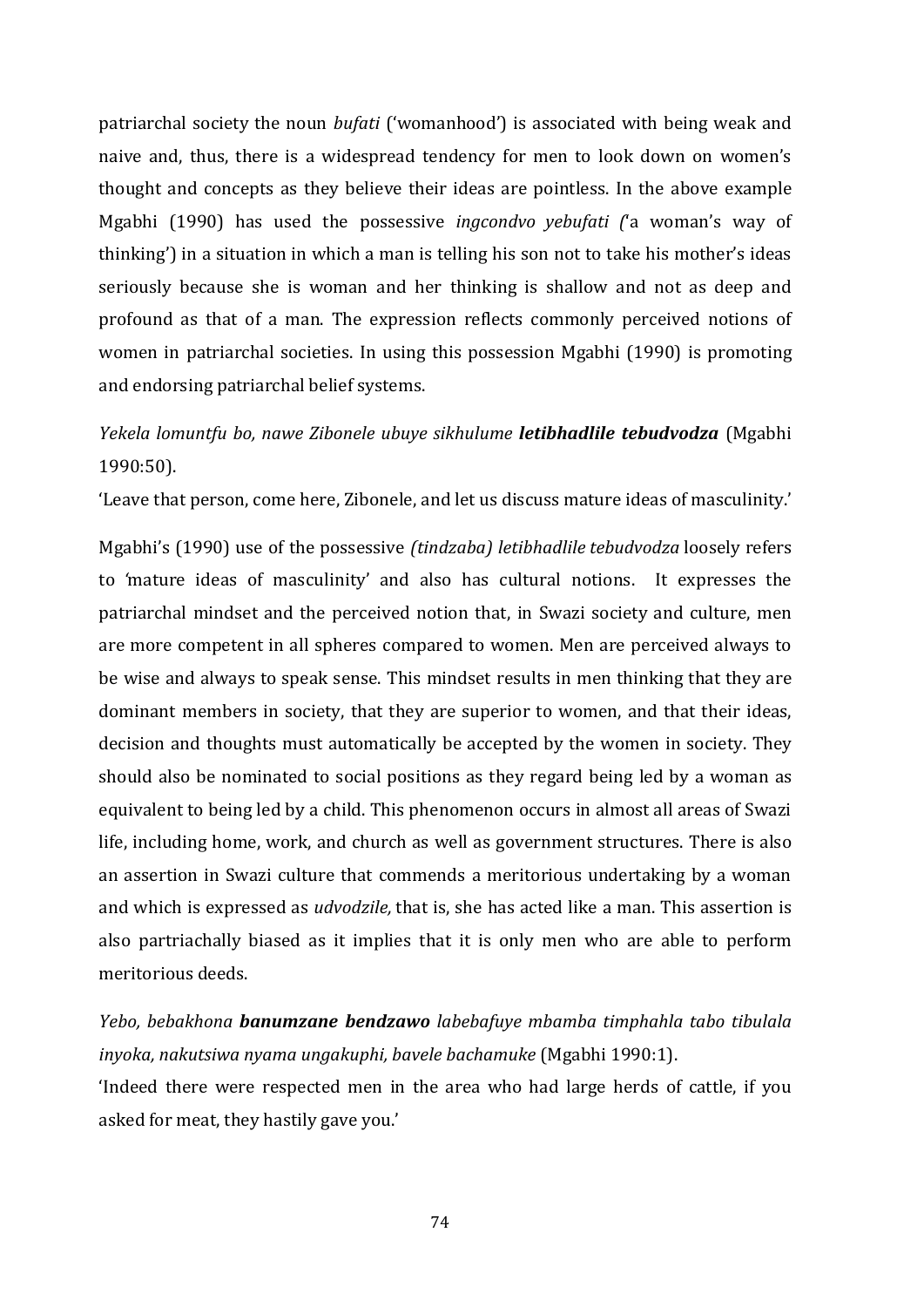Mgabhi (1990) used *banumzane bendzawo* ('men of the area') to express cultural nuances. *Banumzane bendzawo* ('men of the area') has been used here to express the notion of the respect and honour which society bestows on a wealthy person. Culturally, a rich person is one who owns large herds of livestock. The men whom Mgabhi calls *bamnuzane bendzawo* are those he describes in the above examples as *labebafuye mbamba timphahla tabo tibulala inyoka* – 'who had large herds of cattle that by their numbers killed a snake'. Cattle are highly valued in Swazi culture and play a pivotal role in assessing a person's wealth. A man who owns several cattle is given a privileged title and is refered as *Mnumzane* which is equivalent to the title 'Sir' in English. Through the respect accorded to him, this person also occupies a privileged position during gatherings as compared to a person who does not own cattle. The latter is often referred to as *umuntfukazana –* 'member of rank and file'. This, in turn, demonstrates the importance of cattle in Swazi society and the extent to which Swazis value a person who owns cattle.

#### *Mabuza-ke yena kwakuyindvodza yelibandla* (Mgabhi 1990:1).

'Mabuza was just an ordinary man in the community'.

Mgabhi (1990) uses the possessive *kwakuyindvodza yelibandla* to describe Mabuza, who is one of the characters in her novel. The use of this possessive indicates how Swazi society perceives men who are not wealthy and who own few cattle. The man is referred to as an ordinary man because he does not occupy a high position in society as a result of his economic situation. He is not termed *umnumzane wendzawo* (a respected man in the society) but is, instead, called *indvodza yelibandla.* This possessive indicates that Mabuza was just an ordinary member of the community without any status because he owned few cattle and was not regarded as the equal of those who owned several cattle.

*Johane! Kumemeta NaboLenhle ngekwetfuka, abuka indvodza yakhe ayisusa phansi ayiyisa etulu* Ntshangase in Motsa (2004: 27).

'Johane! Lenhle's mother screamed, shocked, as she looked at her husband from head to toe.'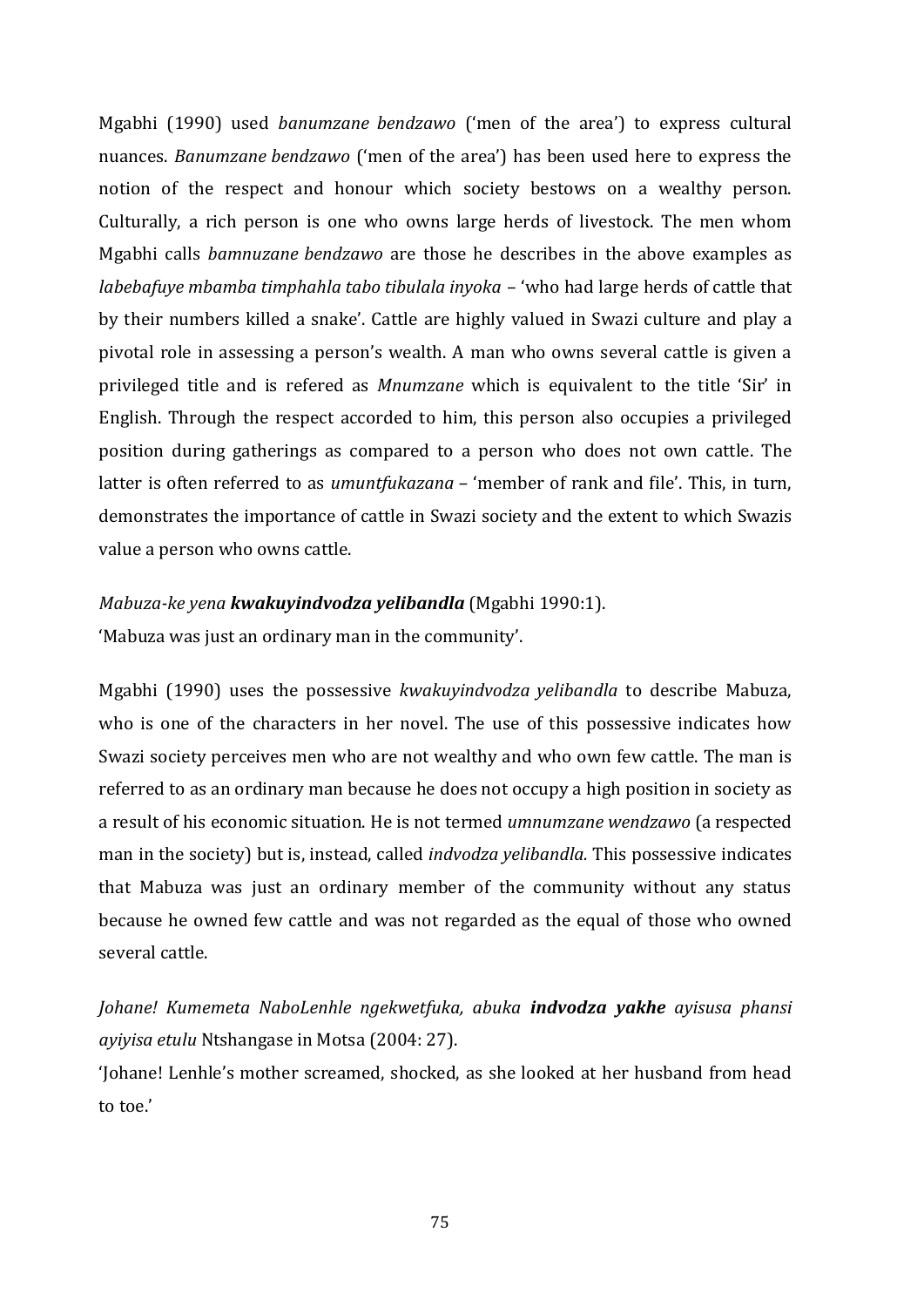The possessive *indvodza yakhe* literally expresses an intimate relationship (wifehusband relationship). The possession reveals how the woman is related to the man. In other words, they are legally married as husband and wife. This expression has certain cultural connotations as it expresses the cultural submissiveness of the woman to her husband. Men have supreme dominance over the female gender in Swazi society with women being regarded as the children of the man in the household. A man often counts his wives among his properties in his homestead as a result of the *emalobolo* (bride price) which is paid by the husband to the wife's family. After the payment of *emalobolo* the man receives the right to place his wife under his guidance and she is expected to abide by the rules of her husband and obey him at all times. This perception of the woman as a child is evident in the conversation below between LaMasuku, the wife, and her husband, Sibandze.

*Sibandze: Ye LaMasuku, beka umoya wakho phansi. Noma singamgcina Sebentile, sitawutsi singaketeleli, sive kutsi kukhona lasebamfuna, kute umehluko mntfwanami* (Nsibandze 1991: 20).

'Sibandze: "LaMasuku calm down, even if we can keep Sebentile, someday unexpectedly someone will request to marry her, so there is no better solution, my child".'

The noun *mntfwanami,* which literally means 'my child', has been used to express the supremacy, domination and control enjoyed by men in Swazi culture. In the conversation LaMasuku is called a child by her husband to show that Sibandze is superior to his wife. As a 'child' it is incument on LaMasuku to follow all the rules and instructions of her husband. She has to respect her husband's word and accept it as final. This possession clearly demonstrates how men in Swazi society treat their wives and reaffirms the patriarchal nature of Swazi society.

*Sibandze: Ngiyabona nine bafokati, sesitawucabana ngobe kantsi nitekweyisa la ekhaya. Nilitsatsaphi lilungelo lekutikhombela emtini wami?* (Nsibandze 1991:19).

Sibandze: 'You see, gentlemen, we are going to quarrel because you are being disobedient in this home. Where do you get the right to choose in my home?'

In this sentence Sibandze calls the home *emtini wami* (my homestead) to express sociocultural attributes other than just ownership. The possessive *emtini wami* (in my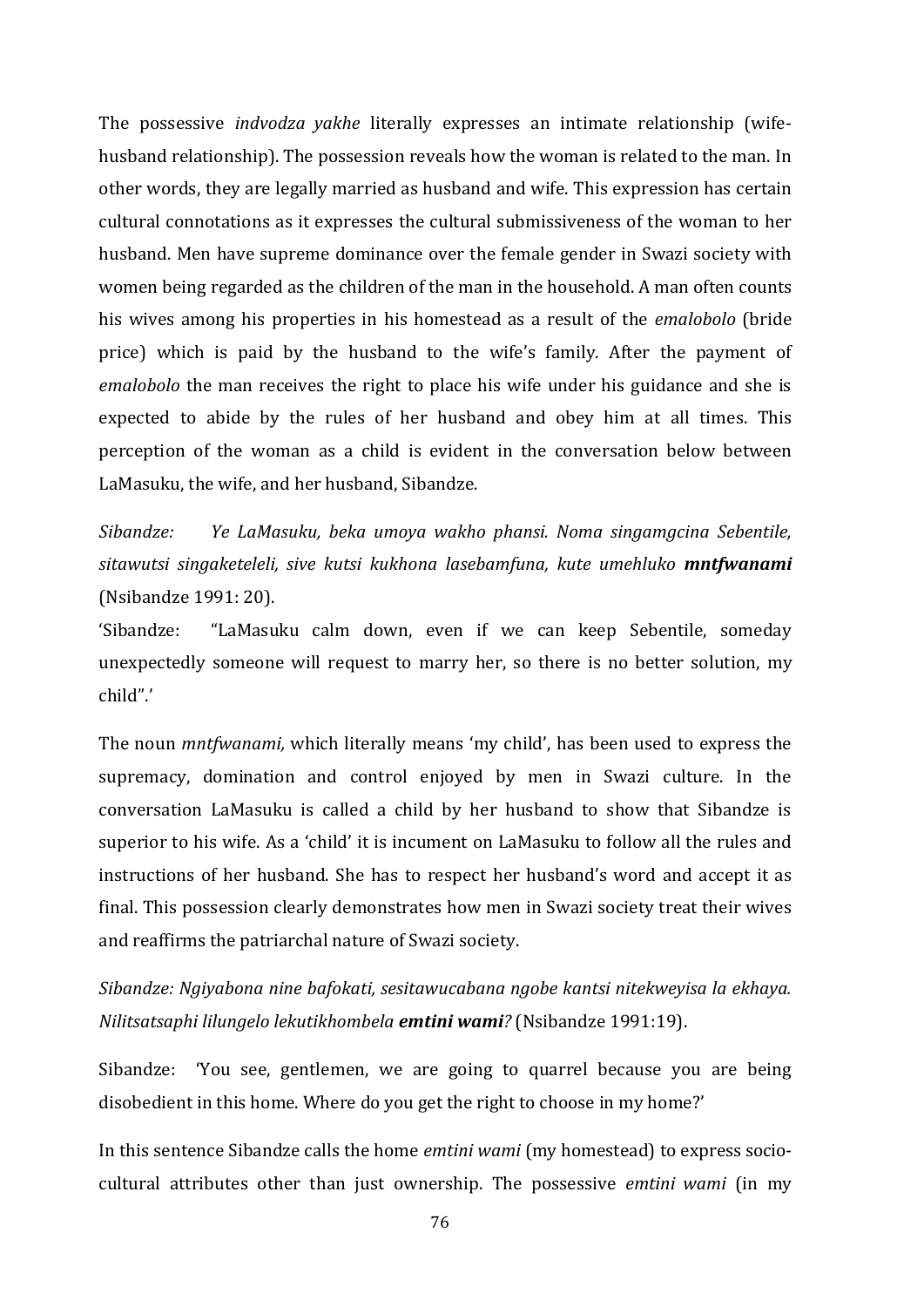home) has been used to express the supremacy and authority a man enjoys in a home. This is the reason why he asks the people whom has given them the right to choose in his home. Culturally if a person requires something from a certain homestead, the person must request permission from the owner of that homestead, that is, seek the consent of the older man in that homestead. Culturally, a woman has no right to lend anything to the neighbours or to make an important decision without first consulting with her husband and asking for his permission. The home and everyone who lives in it is under the guidance and control of the man who heads the family.

*Umfati ungaphansi kwendvodza, kufanele atsatse ngekutsi indvodza yinhloko yelikhaya njengoba Jesu Krestu ayinhloko yelibandla* (Magagula 1997:51).

'A woman is below a man, she must accept that a man is a head of a home as Jesus Christ is the head of a church.'

In this sentence the possessive *indvodza yinhloko yelikhaya* (a man is a head of a household) demonstrates the supremacy and authority a man has over his household. He commands everything that happens in a homestead and all important decisions are made by an older man in a family as he is the leader/head of the family. Magagula (1997) equates the status and role of a man in a household to that of Jesus Christ in the church. Jesus Christ guides, protects and provides for every member of a church and, likewise, a man is supposed to be the protector of his family. He has to provide and take good care of every member of his family. Thus, this expression is used to depict the approved and accepted image of a real man in families in Swazi society.

Madlozi: (*Ngekutitfoba). Nakadze bobabe, nakadze boGudunkomo. Tiphosiso tetfu asikwati kutiphika. Siyeva nangemsebenti lekufanele siwente kugeza likhaya lababe* (Dlamini 2004:22).

'Madlozi: (respectfully). "We apologise our fathers, we plead Gudunkomos. We cannot deny our mistakes. We understand the work we have to do in order to cleanse my father's home".'

In this conversation Madlozi calls the home he has built for himself his father's home. The possessive *likhaya lababe* (my father's home) expresses cultural nuances. Culturally, a married man may build his home but he has no control over it as long as his father is still alive. A son must first request permission of his father to build a new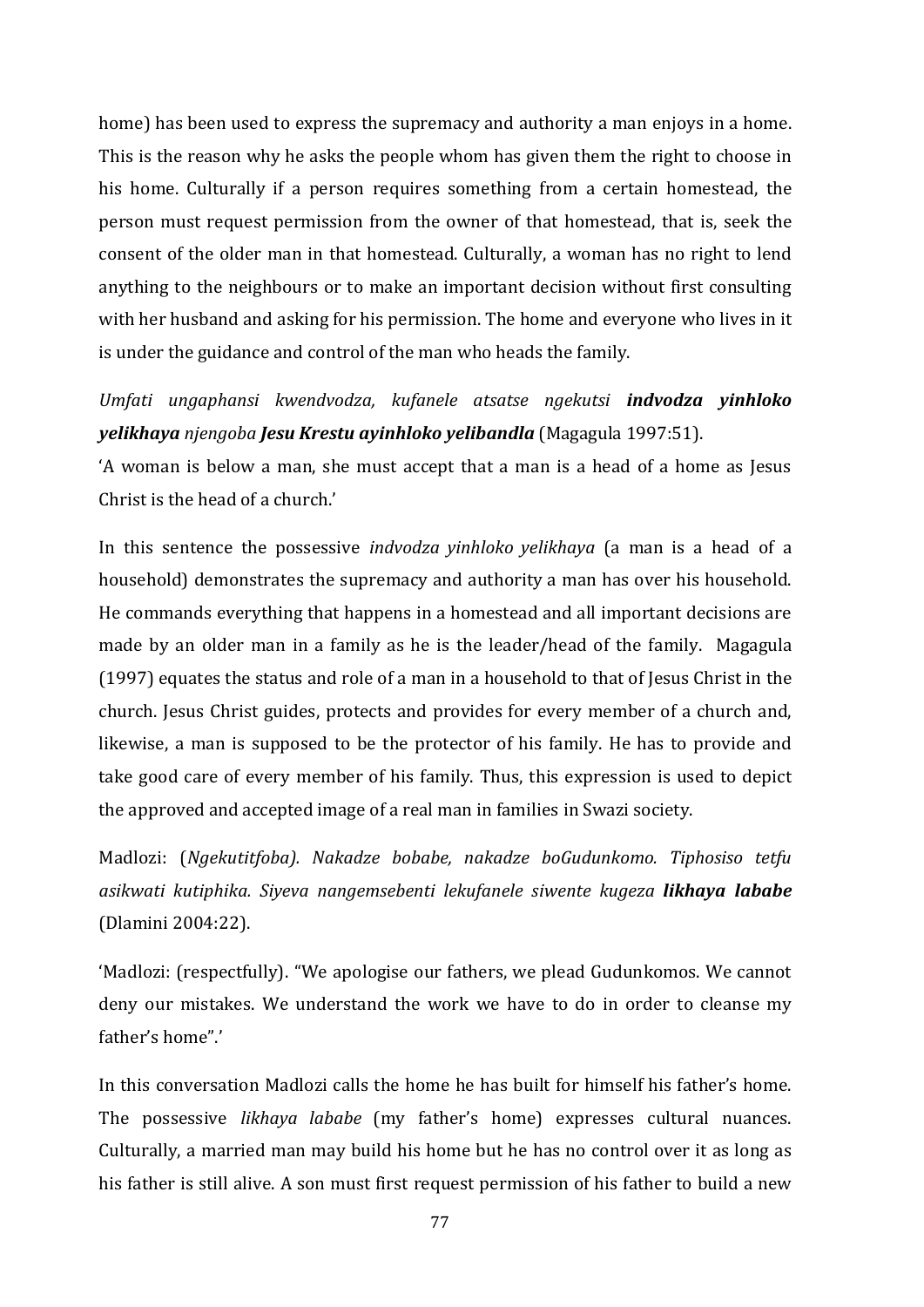home. If his father approves, the father then facilitates the process of *kukhonta* by acquiring new land in Swazi nation land on behalf of his son who has just married and wishes to build a new home. Once the home has been built, the son must always consult his father before he makes any major decisions in his home. Culture dictates that his father has the right to approve or decline the son's requests. If the father refuses to endorse a decision of his married son the father's word is final. This ensures respect for the elders in the Swazi culture with obedience being practised in the family as an institution. Nkuna (2001:63) highlights that, in the Swazi nation, the father or elderly male has authority over the family group. He is the one who makes decisions. A married man who owns a home does not control his home but the son's home being controlled by the elders. The son regards the home as his father's home – *likhaya lababe*. Thus, possession has been used in this case to illustrate the control older men exercise over the homes/families of their sons. A son is groomed to respect his father and the son regards a home he has built as his father's home as a sign of respect to the elders as well as appreciation of the control his father exercises over his family.

#### **4.2.4 Possessives in euphemism**

A euphemism refers to an inoffensive expression which is used in place of a more blunt expression that is felt to be either disagreeable or embarrassing (Abrams 1985:83). In siSwati some euphemisms involve a possessive construction. Let us look at the following euphemism used in context.

*Wavele wabamba buntfu bakhe etama kuvala* Ntshangase in Motsa (2004: 27). 'He held his sex organ, trying to hide it.'

In siSwati possessive are used with indirect words referring to sex organ. In the above expression the indirect word *buntfu bakhe* has been used to refer to a male sex organ in a polite and respectful way. Alternatively an indirect word *indvuku yakhe* (his stick) may be used to refer to the male sex organ in an inoffensive way. Thus, possessives are used with indirect words in siSwati to render offensive words denoting the sex organs less offensive and more acceptable to people of different ages in Swazi society.

*Ingani phela kwakuholiwe, labanye baye emakhaya kantsi labanye bebatihlalele emabhaleni tibuya tinyembeti temntfwanemlungu* (Mgabhi 1990:16).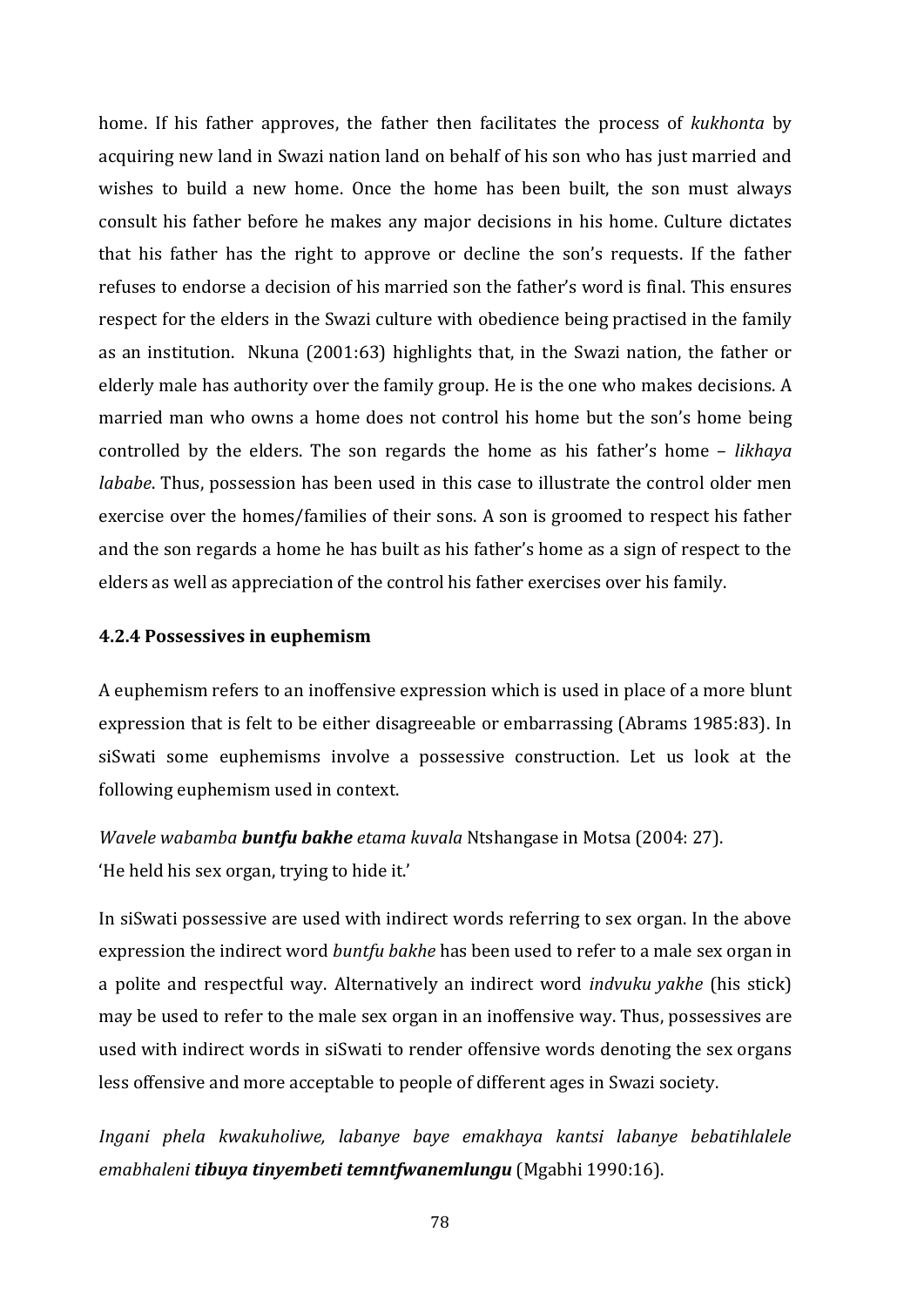'It was pay day, some people have gone home, and others were in the bars drinking tears of a white man's child (whiskey)'.

The possession *tinyembeti temntfwanemlungu* literally means tears of a white man's child. Swazis use this possession to refer to whiskey, aptly terming it tears (*tinyembeti*) because its colour is similar to that of tears, namely, colourless. This possession has been used as euphuism for alcohol. The whiskey is associated with a white person because it was introduced to the Swazis by the white colonials. Swazi people value western liquor highly and, hence, whiskey is preferred by wealthy men as it is expensive compared to the traditional beer, *umcombots*i. Thus, the euphemism *tinyembeti temntfwanemlungu* also expresses the socio-cultural status associated with this type of liquor.

### **4.2.5 Possessives used in idiomatic and proverbial expressions**

The siSwati language is rich in proverbs and idioms which are commonly used in everyday speech and also appear in most written work. Kasenene (1993:30) argues that these proverbs and idioms could be regarded as the core of Swazi culture as they express the philosophy of the Swazis. He furthes states that siSwati proverbs contain many images and it is from the images contained in the proverbs that one is able to learn about the norms and values of the Swazi peoiple, what they admire or despise, what they like or dislike, the way they think and their general outlook on life.

Meider (1993:5) defines a proverb as a short and generally known sentence used by the people and which contains wisdom, truth, morals and traditional views in a metaphorical, fixed and memorisable form and which is transmitted from generation to generation.

Idioms are indigenous and figurative expressions, whose meaning cannot be ordinarily/merely deduced or inferred from knowledge of the individual words that make up the idioms. Proverbs and idioms have a very important socio-cultural function in siSwati. They are used primarily to comment on social situation and to maintain the social status qou. They are also used to teach, warn, encourage, discourage, mould good behaviour and uphold the siSwati traditional values that make Swazi society so respected. In addition, as part of folklore, idioms are used for didactic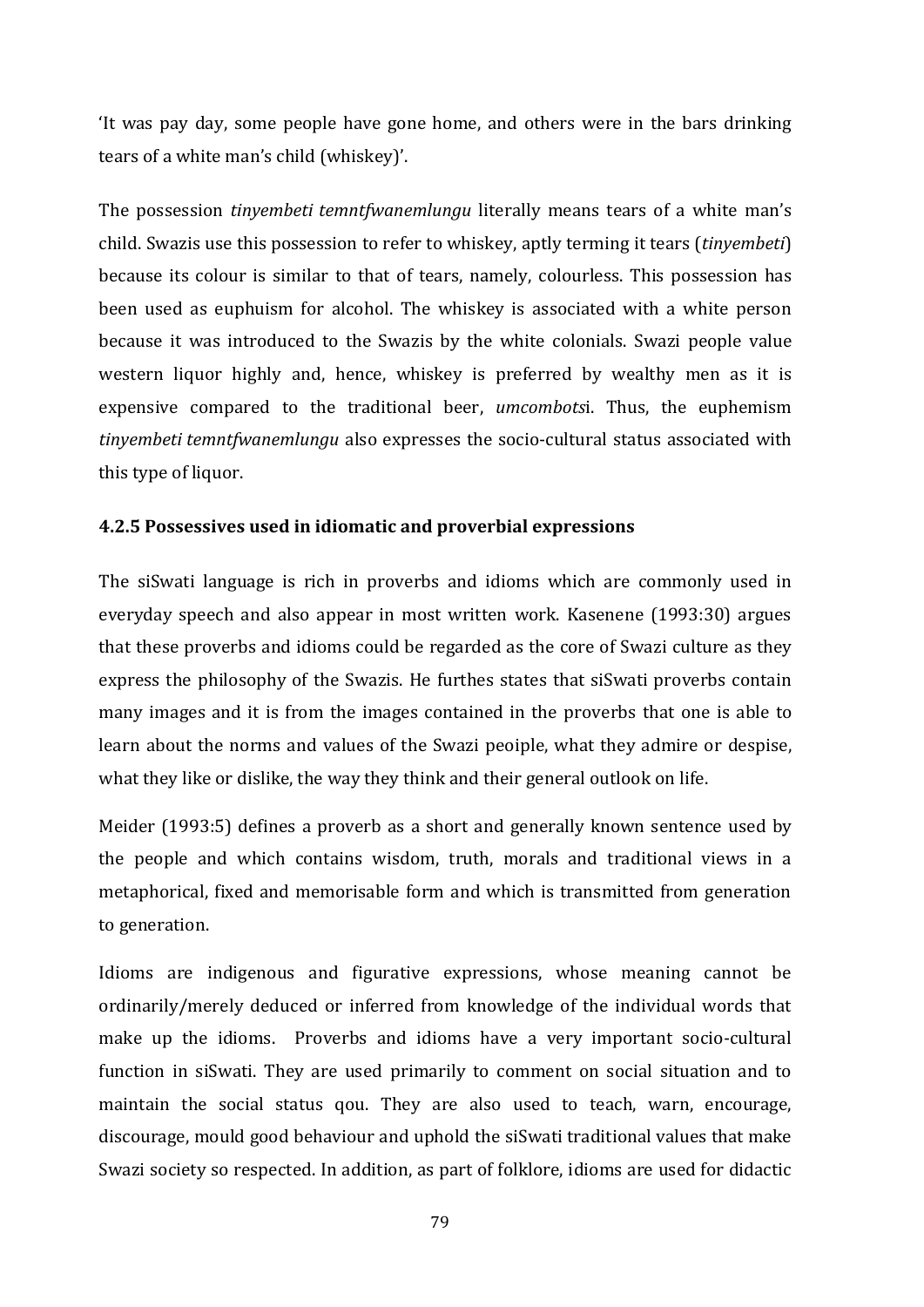purposes. They also maintain subordination to accepted patterns of behaviour (Bascom 1965:297).

Many idioms and proverbs in siSwati use the possessive construction to refer to phenomena or actions involved in the day to day life of the Swazi people. Let us look at the following idiomatic expressions that use the possessive construction.

*Wacala lapho umsebenti wekulima kufa* (kuSemende) Dlamini in Motsa (2004:69). 'That's when the work of cultivating death started.'

In this idiomatic expression *umsebenti wekulima kufa* (the work of cultivating death), the individual words that constitute the idiom do not figure in the overall meaning of the idiom. Culturally it is known that *kulima* (to cultivate) cannot be used with *kufa* (death). *Kulima* refers to things associated with agriculture but, because Dlamini in Motsa (2004), wants to stress the fact that it was as if Semende was working very hard to bring death on himself and, hence, the use of the idiomatic expression which culturally means to do something that will cause or result in your own downfall and demise.

*Uyabona wena Welile, nasingeke samsita nanguLenhle kulenkinga yakhe, lolufu lutawuchubeka luye embili, lucobe luvungule, lapho-ke tsine timvana lesingati lutfo siyawuphela sitsi nya sicotfulwa ngunaba bobembumbulu labafana naJohane, imphisi legcoke sikhumba semvu* Ntshangase in Motsa (2004:23).

'You see, Welile, if we cannot help Lenhle in her problem, this disaster will spread and destroy everything. Then we will also be destroyed by these fake fathers like Johane, a wolf in a sheep's skin.'

The possessive in the idiom *imphisi legcoke sikhumba semvu* (a wolf in a sheep's skin) has been used to describe the extent to which the wolf looks like a sheep. The true owner of the skin is the sheep but the wolf is now in temporary possession of the sheep skin and this makes it look identical to a real sheep. This comparison is made possible by the possessive *sikhumba semvu* which indicates the real owner of the sheep skin. The idiom *imphisi legcoke sikhumba semvu* ('a wolf in a sheep's skin') refers to person who appears to be friendly or harmless but who is really dangerous, cruel and an enemy. In the sentence in which this idiom has been used, Johane pretended to a good stepfather to Lenhle but he raped her. The idiom has been used to describe the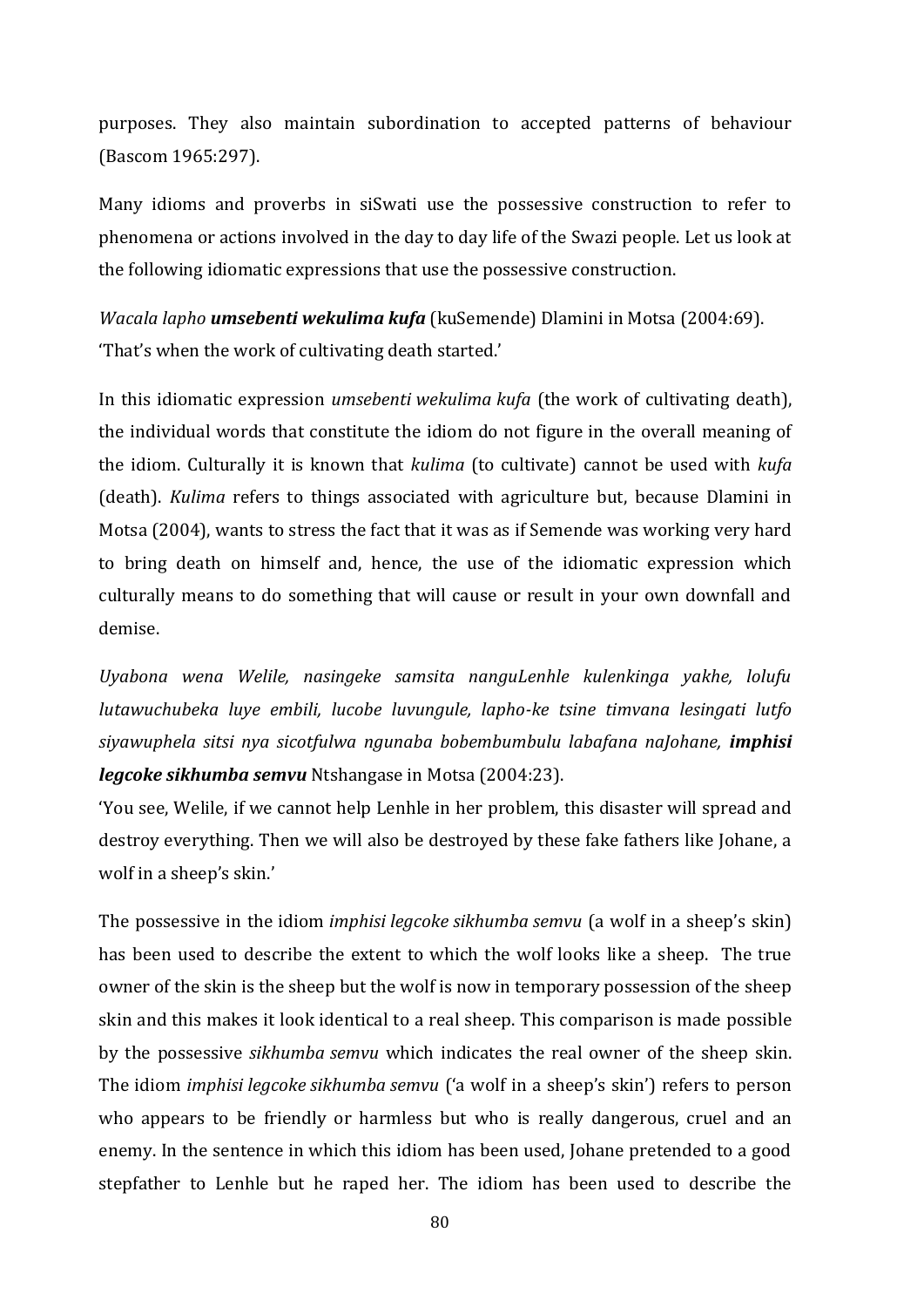character of Johane and to expose that he was not as friendly as people pereceived him to be and, hence, they appropriately call him a wolf in a sheep's skin. In the Swazi culture pretence is discouraged and, thus, idioms are used to paint a negative picture of such unacceptable behaviour.

*Themba: Lalele Thembekile, musa kushisa, mine ngite la kuwe lomuhla ngalendzaba kungobe yonkhe imetamo yami lesengiyetamile kutsi sibuyelane nawe iphelele emoyeni njengetitfukutfuku tenja* Mhlanga in Mthembu and Msimang (1988:5).

*'Themba: "*Listen Thembekile, just be calm, I came to you today because I have been trying to get us back in love but my effort has not been a success".'

The idiomatic expression *imetamo yami lesengiyetamile kutsi sibuyelane nawe iphelele emoyeni njengetitfukutfuku tenja* is used to express disappointment. The siSwati idiom *titfukutfuku tenja tiphelela emoyeni* means that all what you have been doing is futile and has not yielded good results. This idiom expresses regret and disappointment. In Swazi society an industrious person is highly appreciated while lazy people are despised and laziness is strongly discouraged. However, a person may be industrious only to find that, in the end, all his or her efforts were in vain. Thus, Swazis use such idioms to express their disappointment after a person has toiled and not achieved success.

*Kuye kube lukhuni usho kukhuluma ngemtsakatsi ngoba nakase weva nje kutsi uyasoleka ngalesento sakhe, labo labamnukako batawuze bawukhombe umuti lonetjwala* (Mthembu and Mpofu 1988: 42).

'It is not easy to talk about a wizard or witch, if he or she hears that you suspect him or her of evil deeds, definitely he or she will show you a home that sells beer.'

Mthembu and Mpofu (1988) used the possessive *bawukhombe umuti lonetjwala* as it occurs in the idiomatic expression *kukhomba umuti lonetjwala* to describe the threats of revenge that are uttered by someone who has been offended. This expression is used primarily when an offended person wishes to avenge him or herself in a manner that will never be forgotten by the offender. *Umuti lonetjwala* is a home in which beer is bought and consumed. It is associated with chaos and all sorts of unpleasant activities that take place once people are intoxicated. Therefore, the expression *kukhomba umuti*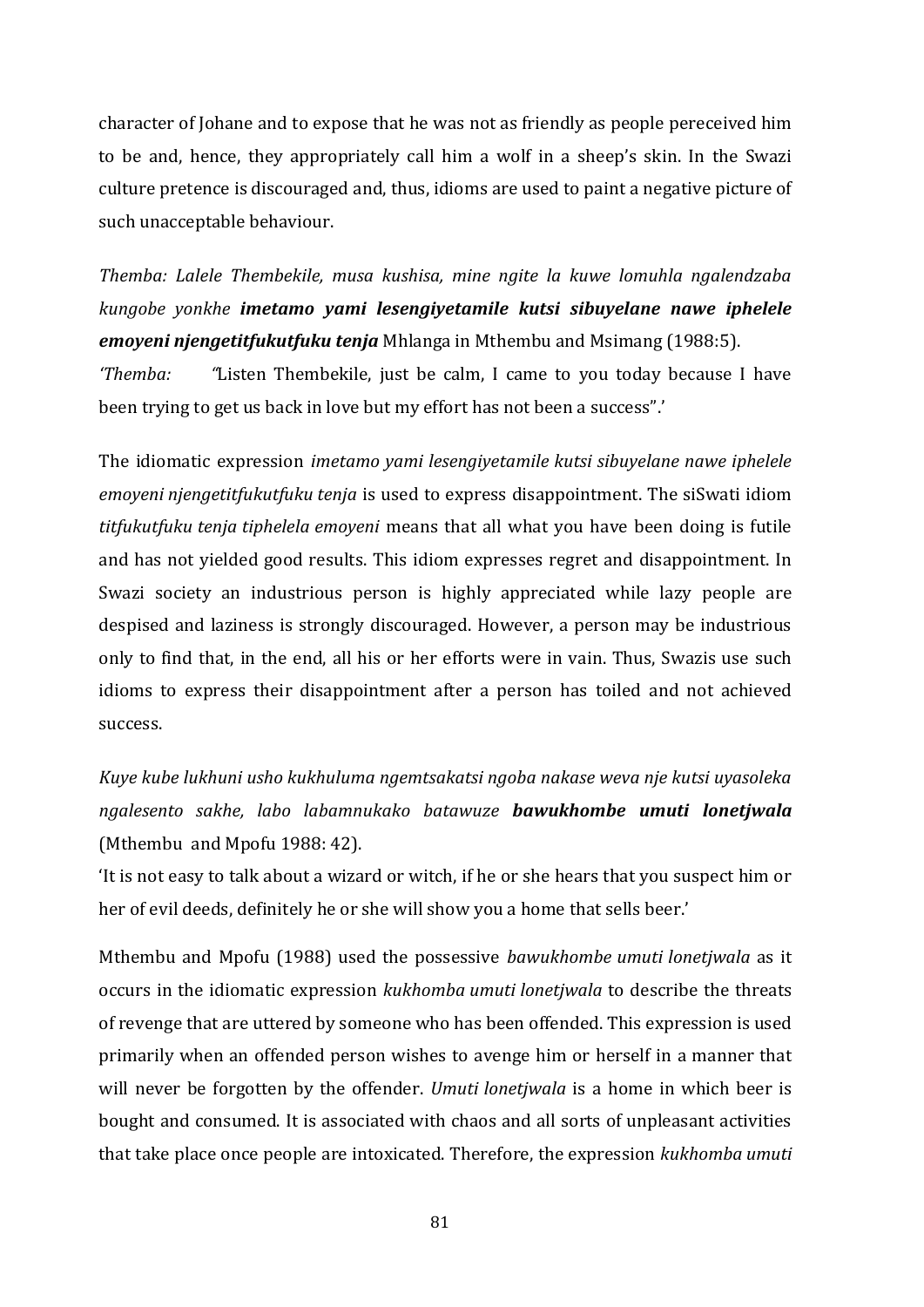*lonetjwala* ('to pinpoint a homestead that has beer') is an assertion commonly used by Swazi people to express extreme anger and to highlight that things will turn out very badly should the offended meet the offender.

Fana: *Ngeke ngitfwuse nguwe mine* – 'I am not scared of you'. Fufu: *Utenta umphini wembazo wena* (Shongwe et al. 1993:185). 'Fufu: You make yourself an axe handle.'

Shongwe et al. (1993) used the possession *umphini wembazo* metaphorically is the above example. According to the Merriam Webster online dictionary, a metaphor is a word or phrase for one thing and which is used to refer to another thing in order to show or suggest that the two are similar. In order to describe Fana and his unbecoming behaviour towards Fufu, Shongwe uses the possessive *umphini wembazo.* It is common knowledge that a human being does not have a handle. However, to show that Fana wants to treat Fufu in a manner that will not be pleasant for him (Fufu) he is described as an axe handle. This metaphor is used to show that, as an axe handle stabilises the movements of an axe, Fana also wants to control the movements of other people such as Fana. Swazi culture discourages people from bullying others and also frowns upon people despising others.

## *Bengitsi asiphutfume kusengakasi nce, kungaze kufike bantfu labalukhuni batosekhuta, bese beva tibi tasendlini* Ntshangase in Motsa (2004:28).

'I am saying that let us have a meeting quickly now, at dawn, before non-family members arrive to mourn because they could hear the litter of the house (our secrets).'

Litter is something that is worthless and must be disposed of or discarded as it may be hazardous. However, in siSwati the noun *tibi* 'litter' is connotationally applied in speech to mean secrets/embarrassing classified information, as opposed to its literal meaning. Thus, the idiomatic expression which uses the possessive *tibi tasendlini* (house litter) in siSwati is used to refer to issues which are meant to be discussed and which are intended only to be heard by family members. These issues are aptly called *tibi tasendlini* (house litter) because they are secret of the family in question. In Swazi households usually there are issues which are regarded as classified information and which must be concealed. This proverb is used in many Swazi communities in order to maintain privacy and confidentiality. Every family has its secrets and these secrets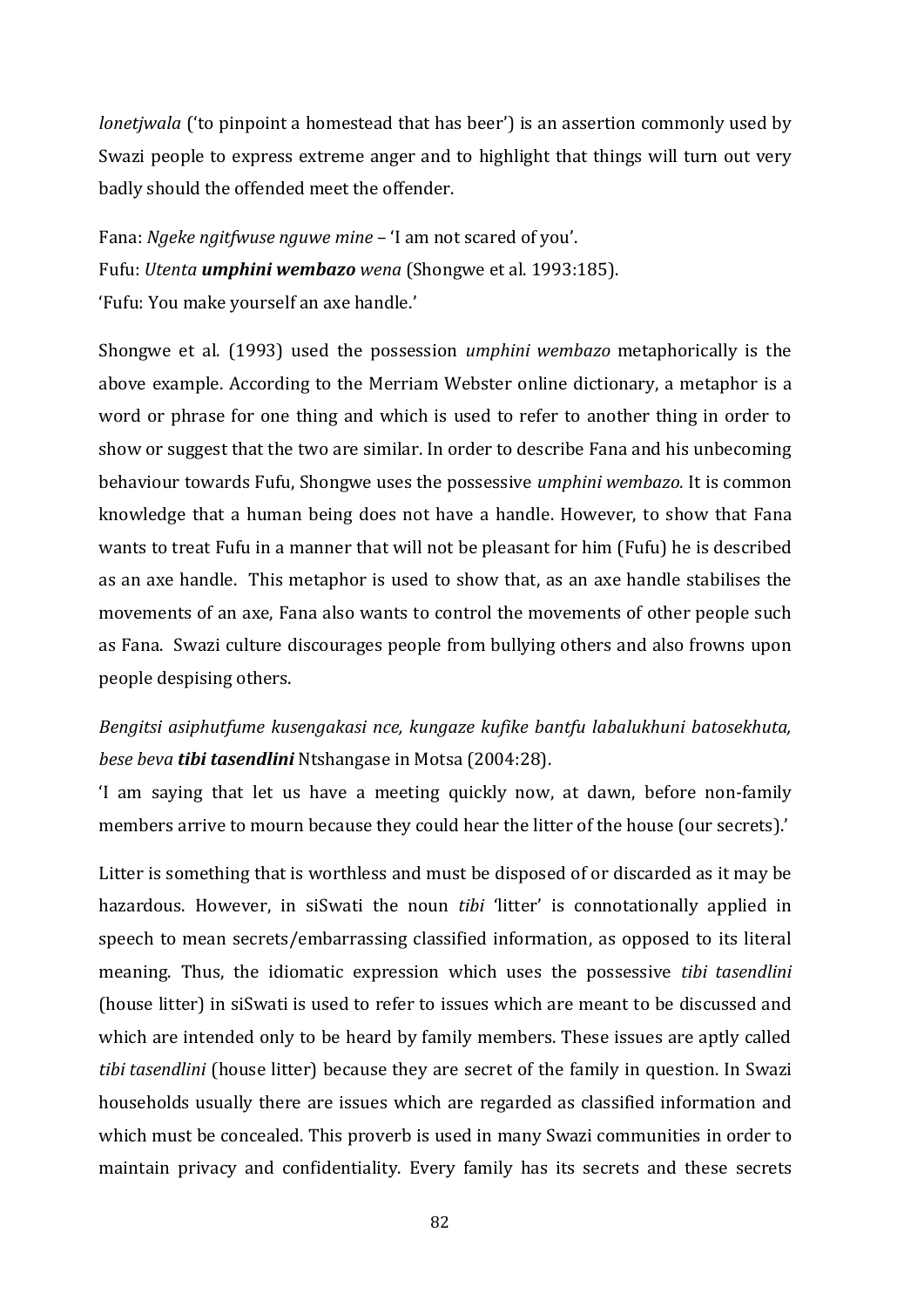must never be disclosed to non-family members. Family secrets may include rituals and sensitive information about events which may have taken place within a family. If these secrets are disclosed this is often regarded as bad luck while causing embarrassment to the entire household. It is, thus, essential that they are concealed.

*Kusho kutsi wadla lunyawo lwengulube* (Sibanda and Dlamini 1997:196).

'It means he/she ate a pig's foot.'

The idiomatic expression *wadla lunyawo lwengulube* ('he/she ate a pig's foot') is used to refer to someone who travels frequently. A person who habitually travels is not highly regarded in Swazi culture because Swazis believe that home is the best place and it is where a person must be. Traveling frequently is associated with being idle. A lazy person is despised as he/she is perceived to exploit industrious people. The image of a pig in the possessive has been used to paint a negative picture of the unacceptable behaviour. The idiomatic expression discourages neglecting the homes. Swazis believe that a person must always be found at home as culture is rooted in the traditional homestead.

*Abefe lwembita nakakhandza kutsi Lomacala akekho emkhatsini walowo mantfombatana* Malangwane in Mthembu and Ntuli (1987a:3).

'He cracked as a clay pot after he realised that Lomacala was not among the other girls.'

The proverbial expression *abefe lwembita* is derived from the proverb *kufa lwembita* which means a person has lost something very useful that he/she values. It is often used when a person feels disappointed and dejected. The expression originates from the importance of pots in a homestead and it highlights the extent to which Swazi value their pots. In Swazi society, pots are used for cooking and storing food and water. If a person has lost a pot, this meant the person has lost his/her means of survival. The expression illustrates the socio-cultural life of the Swazi people and how Swazis value these utensils.

*Ngifuna nani batukulu nive kahle, nive ngami gogo wenu mbamba hhayi welikhuhlelo* Dlamini in Motsa (2004: 68).

'I want you grandchildren to listen carefully to your real biological grandmother and not the fake/stepgranny.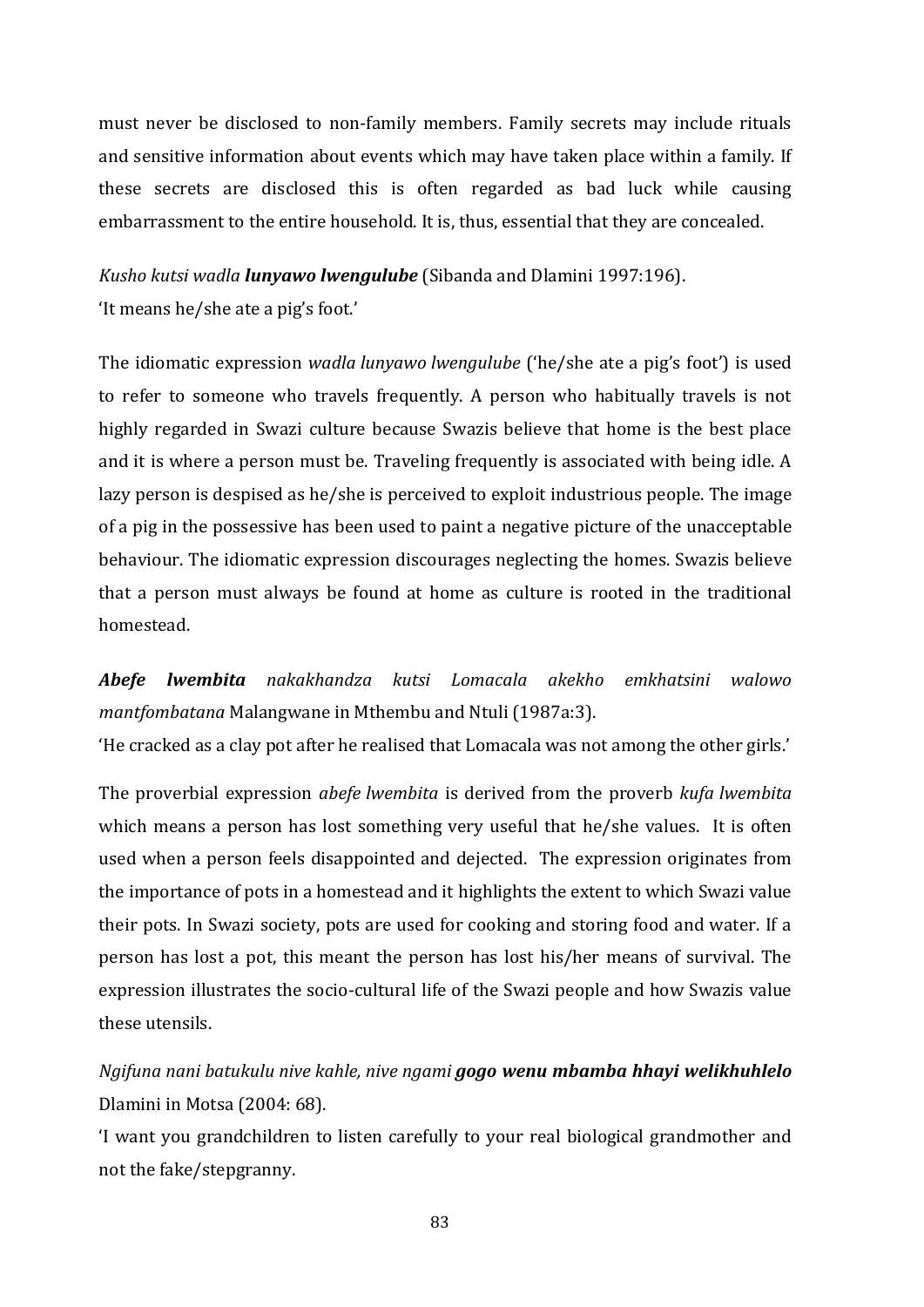The possession *gogo wenu mbamba hhayi welikhuhlelo* (your bona fide biological grandmother not fake/stepgranny) expresses the qualities of an individual. The possessive has been used to differentiate between a real, biological grandmother and a stepgrandmother. The possessive *welikhuhlelo* means foreign or imported. Thus, the person who calls herself *gogo wenu mbamba* is the real, rightful biological grandmother of the grandchildren as compared to a stepgrandmother (*gogo welikhuhlelo*) in order to indicate her qualities and the authority she has in the household. In Swazi society biological grandmothers play an important role in Swazi families. In the absence of a biological grandfather, when a grandfather has passed away, the biological grandmother assumes the position of her late husband. All the power and authority that was previously vested in the grandfather is transferred to the grandmother. As the rightful older grandmother she enjoys the right to make final decisions and settle family disputes and is respected by all members of the family. *Gogo welikhuhlelo* (a stepgrandmother) never has authority in the family as she is regarded as foreign when it comes to addressing important issues in a family.

Sibandze: *Angiseyuphindze ngimentele lutfo, ngigeza tandla tami* (Nsibandze 1991:70).

'Sibandze: I will never do anything for her, I wash my hands.'

The idiom *ngigeza tandla tami* (I wash my hands) uses the possessive. This idiom is derived from Matthew 27:24 in the Bible where Pontius Pilate refused to condemn and persecute Jesus Christ and washes his hands before the multitudes. In Swazi culture this idiom is used when someone is disappointed and gives up on someone or something. It expresses regret and annoyance as the person disassociates himself from someone/something and no longer wishes to be responsible or accountable in a situation.

*LaNkhosi: Beka umoya wakho phansi mntfwanami* (Nsibandze 1991:9). 'LaNkhosi: Calm down my child.'

The idiomatic expression *beka umoya wakho phansi* literally means put your soul down. Nsibandze (1991) used this idiomatic expression culturally to appeal for calm. The expression means to be patient and to accept unkind behaviour and difficult situations without becoming annoyed. This is, in fact, one of the cultural values which

84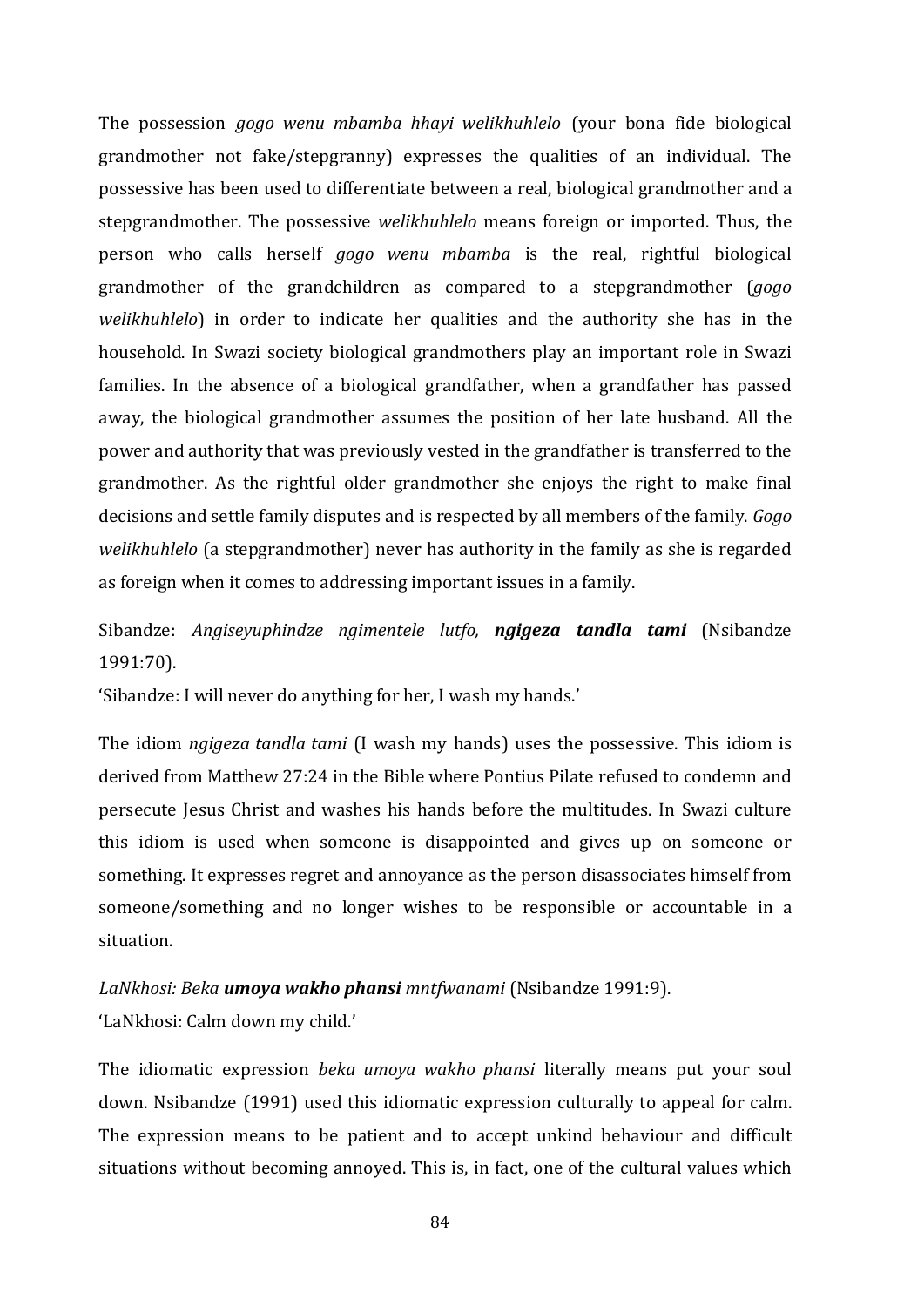are promoted in Swazi society. As a socio-cultural quality calm is encouraged and Swazi people are strongly warned against allowing their emotions to rule them. Culturally a quick-tempered person is not appreciated and, as a result, is often deprived of opportunities to speak in public gatherings.

Sikhulu: *Kulesigodzi saseNgcoseni, kwenteke sento lesibi sebutsakatsi* (Nsibandze 1991: 70).

'Sikhulu: In this village of Ngcoseni a bad deed of witchcraft happened.'

In the idiomatic expression *sento lesibi sebutsakatsi* (a bad deed of witchcraft) the possessive *sebutsakatsi* has been used to describe the evil nature of what has occurred. Culturally this idiomatic expression is used to discourage evil, hatred, cruelty and selfishness among the members of a community. In Swazi culture the practice of witchcraft is discouraged in society. Any person found guilty of practising witchcraft is expelled from the community.

*Wevakala asabhavumula, "Yeyi yemnumzane, asetime nje tinyembeti tengwenya*!" Sibanda in Motsa (2004:144).

'He was heard shouting "Please, Sir let those tears of a crocodile stop!"'

The possessive *tinyembeti tengwenya* literally means 'tears of a crocodile'. Culturally this possessive expression is used as an idiomatic expression. When used as an idiomatic expression it refers to a person who pretends to be in pain and distress and in need of help and, yet, who has hidden his genuine intentions. In this example the person's tears are equated to those of a crocodile because he tries to trick the policemen by crying so that they will stop interrogating him and he will not be found guilty of the crime he has committed. Thus, the possessive is used culturally to discourage dishonesty and deceit among the Swazi people.

*Abuya nendvuku yembangandlala emaphoyisa* Sibanda in (Motsa 2004:141).

'The policemen came with a stick of causing hunger'.

The possessive *indvuku yembangandlala* literally means a stick that causes hunger. Culturally this is an idiomatic expression which uses the possessive construction to refer to a person who works hard but fails to achieve positive results. *Tindvuku* sticks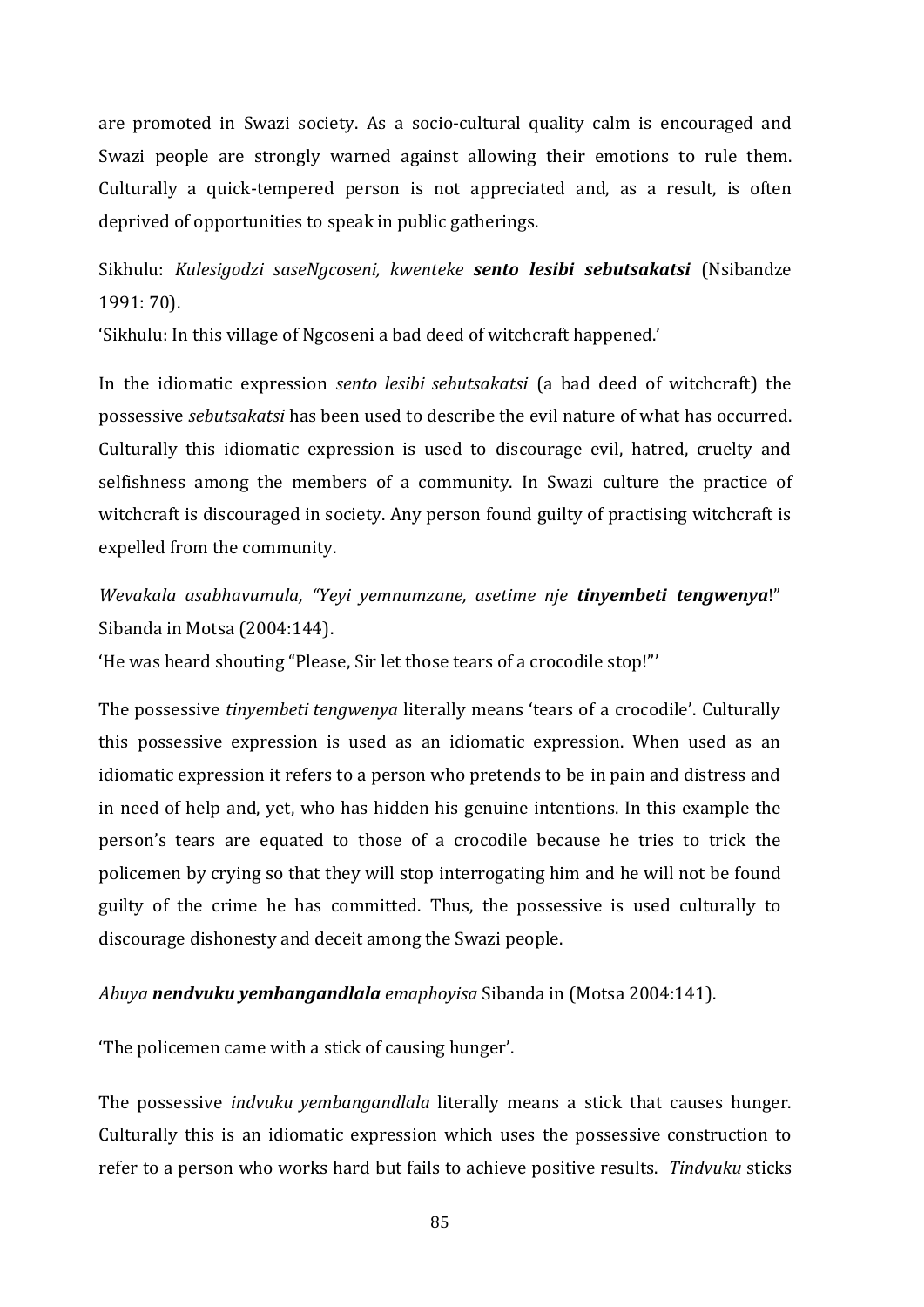are used in Swazi society as weapons of hunting. When men hunt they carry their sticks and are expected to bring back the wild animals that will be slaughtered to feed their families. If they fail to kill any animals in the forests, their weapons, *tindvuku,* are said to have brought hunger instead of food and, hence, Swazis use *babuye nedvuku yembangandlala* to indicate that they came only with weapons that cause hunger. The possessive is widely used in daily life when a person was expected to be rewarded or to succeed but failed, to express disappointment and discontent.

### **4.2.6 Possessive used to express respect**

As illustrated by the following examples possessives are also used in Swazi culture to express respect:

Mgijimi: *Ase silalelana beKunene! Thulani bo! Ngiyabonga* Malangwane in Mthembu and Msimang (1988:65).

'Mgijimi: 'Let us listen, people of Kunene! Keep quiet! Thank you".'

*Hhawu sive seMalangeni, niyangivisa yini?* Ntshangase in Motsa (2004:4).

'Oh nation of Malangeni, do you hear?'

The possessives *beKunene* and *sive seMalangeni* are used in Swazi society when one speaks or addresses community members in gatherings such as chiefdom meetings, other community meetings, and cultural ceremonies. These possessives are used to demonstrate respect to the people and also to ensure loyalty to the ruling Dlamini clan. The Swazi nation is ruled by the Dlamini clan which is often referred to as eMalangeni. Thus, addressing the Swazi people using the possessives derived from the Dlamini clan praise name demonstrates respect, allegiance and a willingness to be part of the clan by virtue of being under the leadership of the Swazi king whose biological surname is Dlamini. These possessives are used culturally by *emaSwati* to maintain the status quo.

## **4.2.7 Possession in naming**

In Swazi society, the names of people and places have socio-cultural and religious meanings. Names are given according to the circumstances of the people surrounding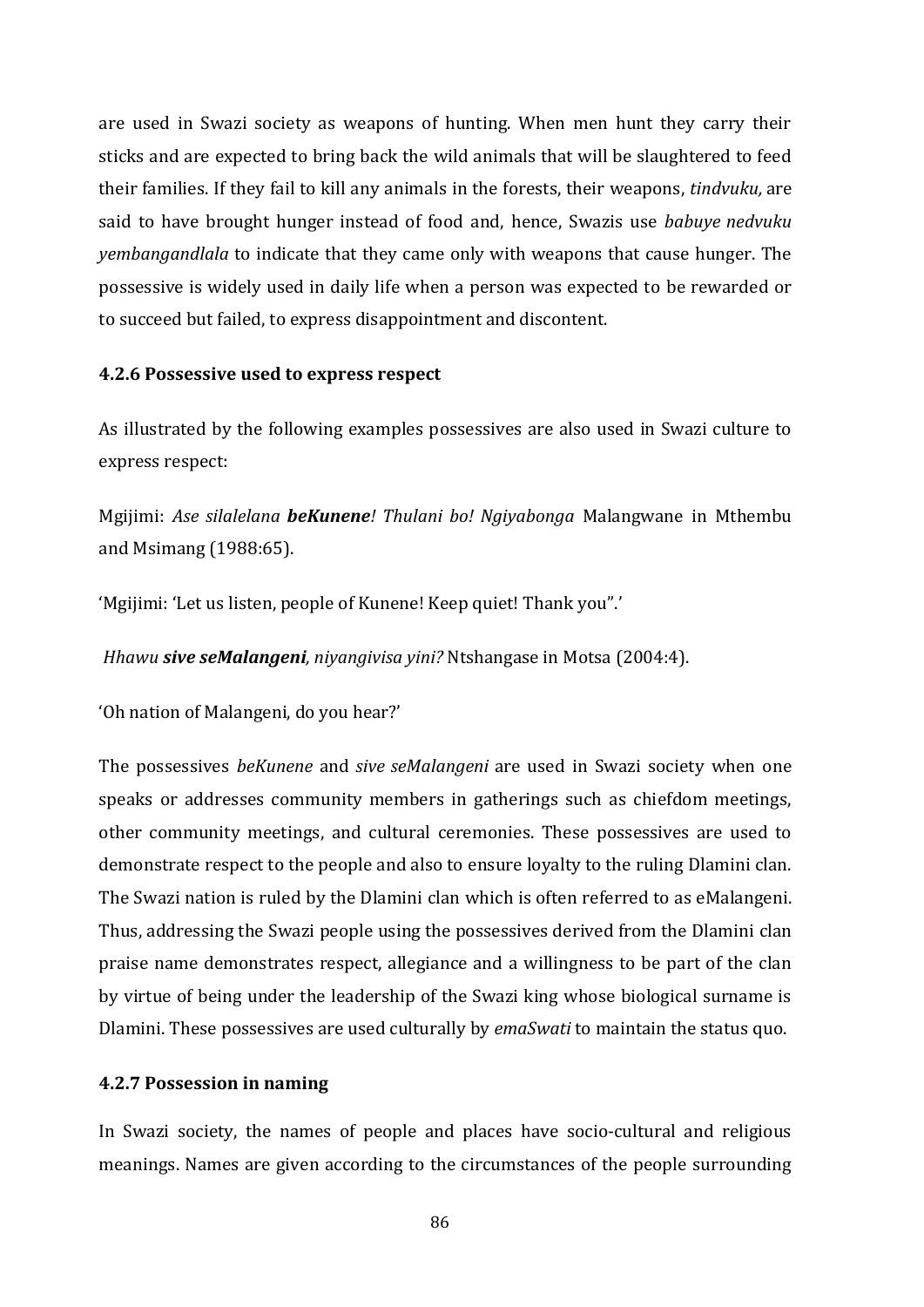the child when he is born. In Swazi society various socio-cultural aspects are manifested in the use of the possessive in people's names and places.

*Umdlalo webhola yetinyawo utsandvwa cishe ngabo bonkhe bantfu. Uyaye ubone nje nakutsiwa enkhundleni yesive kaSomhlolo kutakube kushayana tingculungculu, kugcwala sengatsi bantfu abasekho emakhaya, bonkhe sebasenkhundleni yebhola bayawubukela* (Sibanda and Dlamini 1997:160).

'Football is liked by almost everybody. If there is a derby at Somhlolo stadium people come in flocks to watch the game as if no one is left at home.'

The possession *kaSomhlolo* ('Somhlolo's place') indicates location and ownership. *KaSomhlolo* refers to a national stadium which was named after king Somhlolo. The stadium was named after the king in order to preserve Swazi history and to honour him. Culturally, heroes are honoured and celebrated in Swazi society through the naming process. This honour is usually demonstrated in the names of places such as towns, schools, stadiums and other places of importance to the Swazi nation. King Somhlolo is a legend in the Swazi culture and history and, hence, he is regarded as the wisest king of all time in the history of the Swazi people. As culture dictates that bravery, wisdom and heroism are rewarded, the naming of the first and only national stadium in Swaziland after the king Somhlolo was intended to pay homage to the late king and to preserve Swazi history.

*Umbukiso phela kulapho kukhonjiswa khona tintfo letehlukene letentiwa lapha kaNgwane, imisebenti lekhona, emahhovisi ahulumende, naletinye tintfo letehlukene letentiwa emaveni langaphandle kwalelakaNgwane* (Sibanda and Dlamini 1997:168). 'An exhibition is where people advertised various entities made in Ngwane's places (Swaziland), services provided by government offices and other things made outside this country of Ngwane (Swaziland).'

The possessive location, *kaNgwan*e, literally refers to Ngwane's place. The possessive locative, kaNgwane, has been used traditionally to refer to current-day Swaziland. Ngwane was the founder of the Swazi nation who conquered weaker clans and finally settled in Swaziland. The place which is now known as Swaziland was named after him. The naming of the place also indicates his domination as people had to be submissive

87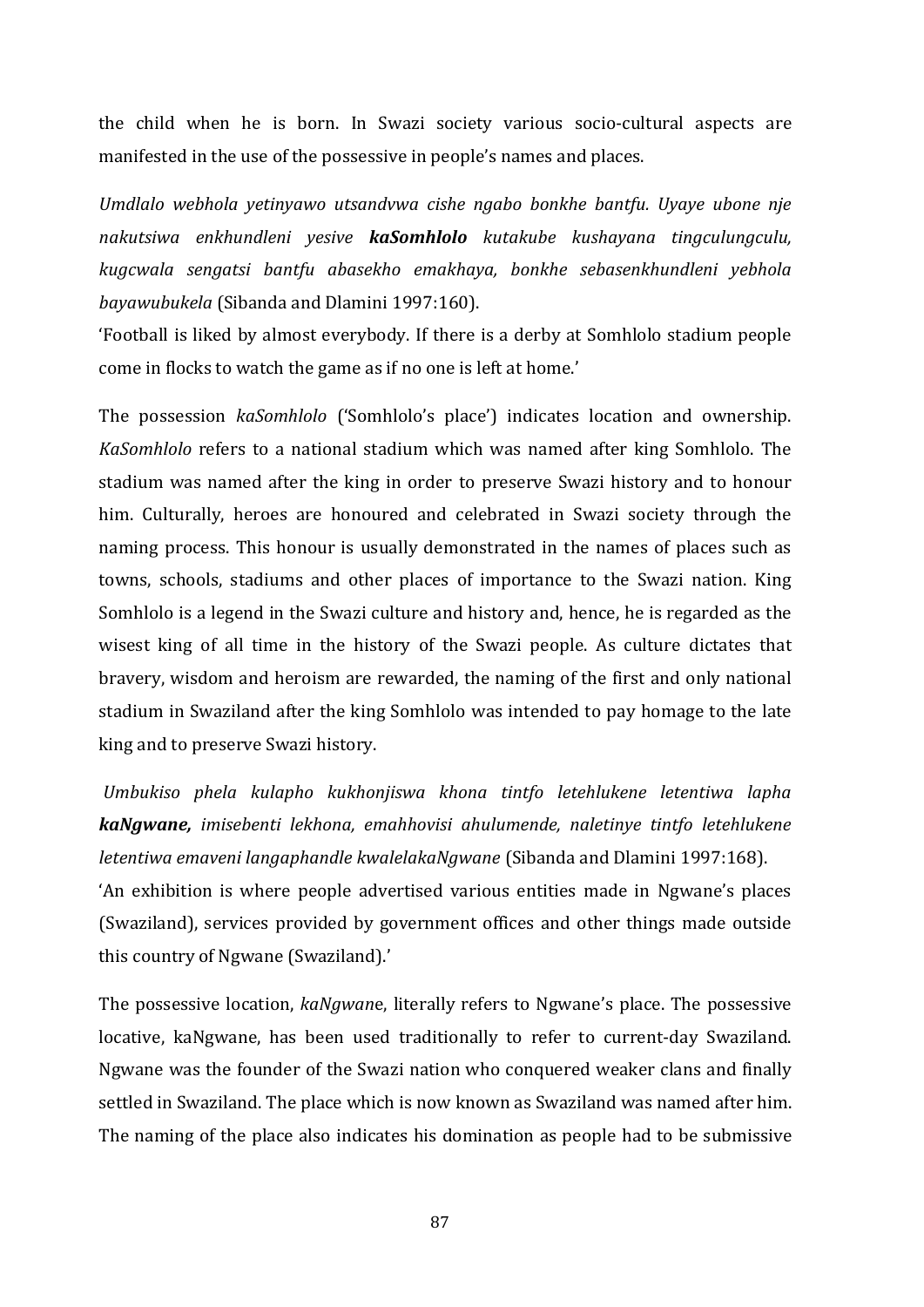after he had taken control of the land. Thus, *kaNgwane* not only expresses location but it expresses the historical establishment of the Swazi kingdom.

*Kodvwa akutsatsanga sikhatsi acale kunatsa timbita tenyanga yakaMvubu, lobebayilayelwe eSibovu khona eNhlangano, kutsi iyabasita bantfu labahlupheke njengabo, bamtfola umntfwana wemfana bametsa batsi nguMuziwakhe* Masuku in Mthembu and Ntuli (1987b:62).

'It was no so long after she started taking the concoctions from Mvubu, a traditional doctor, which people was located at Sibovu in Nhlangano. He helped sick people like them and they got a boy named Muziwakhe.'

The possessive proper noun *Muziwakhe* literally means 'his home' and is a name which is culturally given to a male child. In this sentence the child is named *Muziwakhe* because he is the only boy in the family. The boy was conceived after many efforts had been made to assure that a boy child was born. The name demonstrates the importance of male children in Swazi society. Boys eventually become the men who head their families. Cultural practises such as family rituals and ancestral sacrifices are transmitted from the father to his sons. Boys also play an important role as far as the passing down of the surname is concerned. A surname in Swazi culture is passed down through the male gender as children always assume the surname of their father, thus facilitating the growth of the clan. It is for this reason that boys are the preferred gender in Swazi society and it is every family's wish that the wife bear at least one boy child.

*Naku phela bese kuphele iminyaka lemibili seloku anyamalala Mandlakhe* (Mkhonta 1987:1).

'It was over two years since Mandlakhe disappeared.'

The possessive proper noun *Mandlakhe* literally means 'his strength or his power'. This possessive noun expresses the circumstances surrounding the birth of the child. The noun *Mandlakhe* alludes to religious belief of the child's parents. In this case the parents named their child *Mandlakhe* in thanks for receiving a boy child. Boys are preferred to girls in a Swazi traditional homestead.

*Ngumbiko lotsi Mandlenkhosi akabe yinkhosi* Nyembe in Mthembu and Ntuli (1987b:41).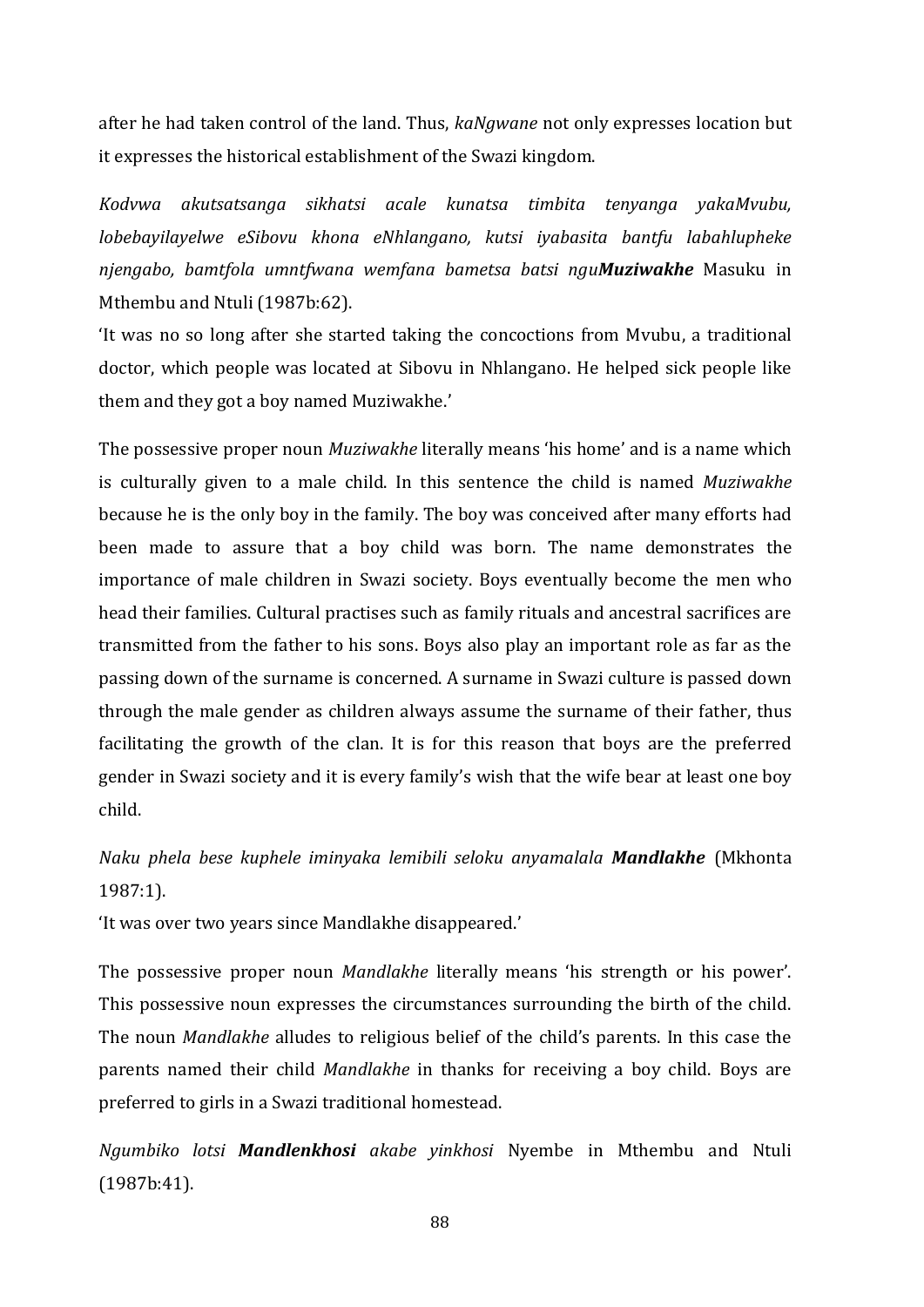'The report says Mandlenkhosi must be a kin.'

The possessive proper noun *Mandlenkhosi* literally means 'God's strength or God's power'. This possessive noun also expresses the circumstances surrounding the birth of the child. The noun *Mandlenkhosi* alludes to religious belief of the child's parents. In this case the parents named their child *Mandlenkhosi* to honour God for giving them the strength and fertility to bear a boy child.

The possessive is also used in siSwati in the naming of females. The possessive proper nouns usually indicate various situations that relate to the birth of the female child. Let us look at the following female proper nouns which involve possessive constructions.

*LaHlophe: Sagcina ngemaphahla bo-TemaSwati na-TakaHhohho* (Dlamini 2004:11). 'LaHlophe: We ended with twins: TemaSwati and TakaHhohho.'

*Temvelo utsandza kakhulu unina, TemaShayina yena utitsandzela uyise* (Msibi 2002:29).

'Temvelo loves her mother so much while TemaShayina loves her father.'

The possessive proper noun *TakaHhohho* indicates the place of birth. The child *TakaHhohho* was born when her mother was in the Hhohho district visiting her parental home and she gave birth while she was there. The child was named after the place to indicate her place of birth.

*TemaSwati* indicates patriotism and cultural pride in bearing a girl child. In Swazi culture men value having female children because they become rich when the girls marry and *lobola* cattle are paid to their fathers. The possessive proper noun *TemaSwati* also indicates the socio- culture value attached to a female child by the Swazi people. The child belongs to the Swazi people as she will bear more children, who will be *EmaSwati* and, thus, in admiration of their girl child, the parents named her *TemaSwati* (a girl for emaSwati).

The proper noun *Temvelo* alludes to the method of delivery by which the baby girl was born. The girl was delivered through natural birth although the doctors had suggested she would be born by Caesarean section. The baby was then named after *Temvelo* which means natural in order to depict her method of birth.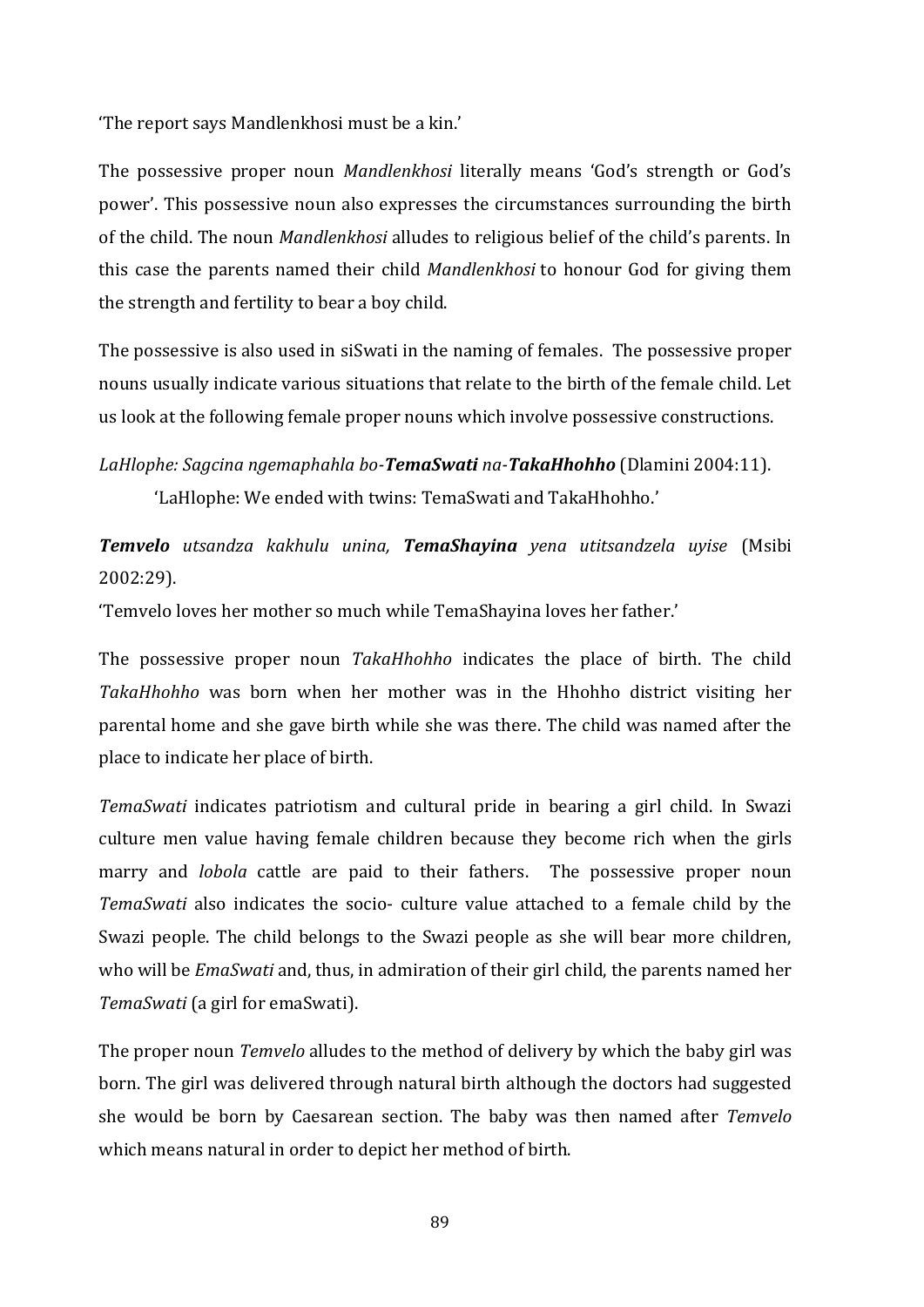*TemaShayina* indicates the place/country of birth in which the girl was conceived. The girl named *TemaShayina* was conceived during her parents' visit to China. Her name *TemaShayina* refers to the country of China where the baby girl was conceived.

#### **4.2.8 Possessives used in greetings**

As illustrated in the following examples possessive constructions are also used when greetings are exchanged in siSwati:

*Vusi: Siyabonana jaha* (Nsibandze 1991:36). Vusi: *'*Hello man*.' Lusekwane: Yebo wakitsi.* (Nsibandze 1991:36) Lusekwane: 'Hello my brother.'

*Vusi: Utsini? Utsi ngiwakini mine?* (Nsibandze 1991:36). 'What are you saying? You say I belong to your home?'

Lusekwane: *Ngiyavuma wakitsi, bengitsi kumbe uyabingelela* (Nsibandze 1991:36). 'Lusekwane: "I am also greeting you, as I thought you are greeting"'.

The possessive *wakitsi* literally means 'ours'. Culturally, such a possessive is used in greetings to express respect for an unknown person of your own age. This possessive is used to acknowledge that, culturally, we belong to the same regiment. As part of the initiation into a regiment, a boy is taught to respect his elders, his contemporaries and every one in society. These teachings are practised by people who have been initiated into the cultural regiments and are judged by the way in which they behave in society.

*Mshiyeni: Wena weKunene, unginyatselelani kodvwa?* (Nsibandze 1991:65). 'Mshiyeni*: "*Hey you, person of Kunene, why do you step on me?"'

The possessive *weKunene* is commonly used to greet people with no leadership status/commoners or to address unknown Swazi people in society. A commoner or a person whose surname is unknown is referred to as *weKunene.* Addressing ordinary Swazis as *beKunene* indicates the good manners and courtesy of the Swazi nation. The expression *beKunene* is derived from the Dlamini clan praise name which includes the phrase *wena weKunene* (the right one). All ordinary Swazi people perceive themselves as *beKunene* because the kingship is vested in the Dlamini clan. The Swazi people are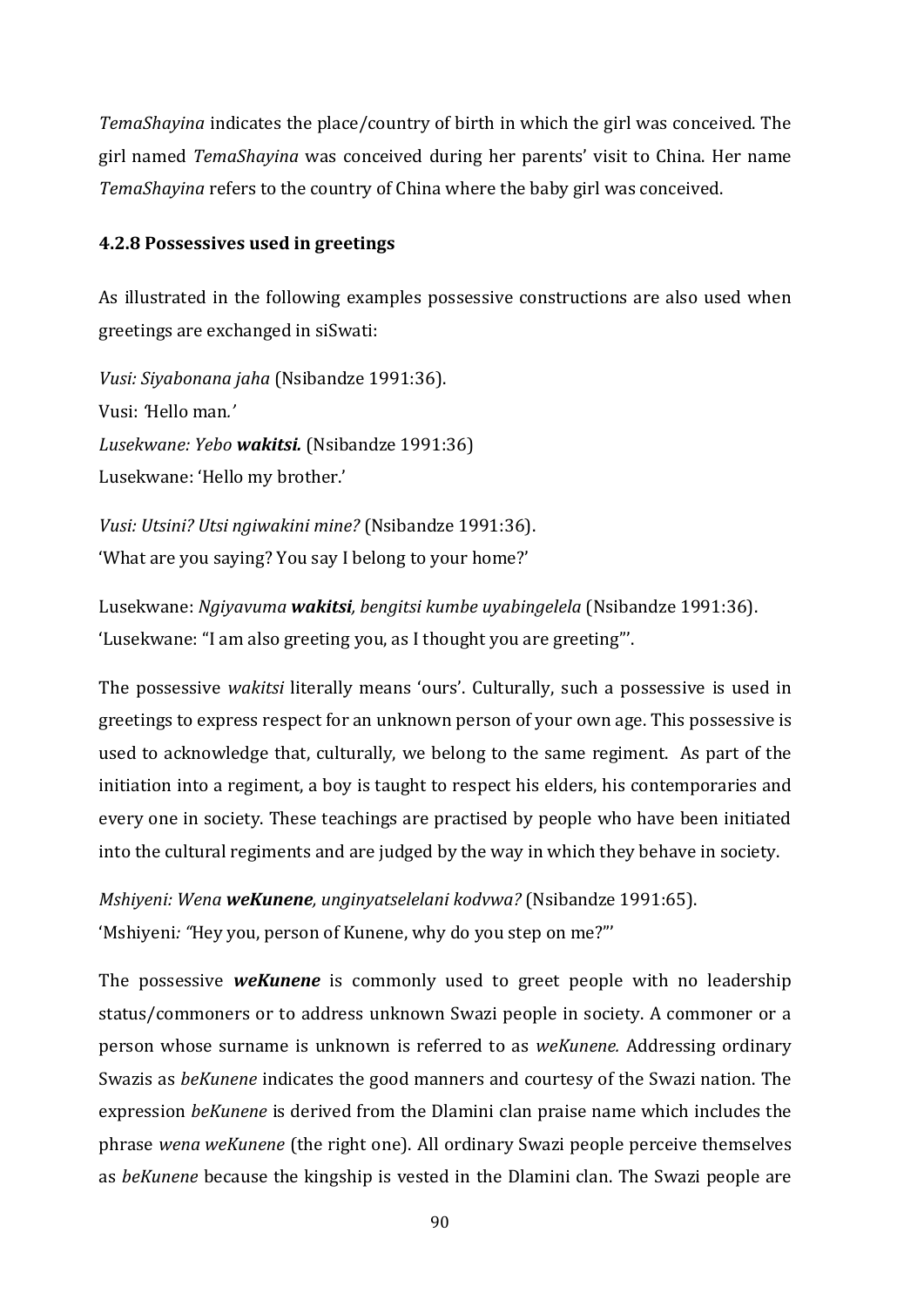under the leadership of the king whose surname is Dlamini and, thus, patriotically they call themselves beKunene/eMalangeni as an indication of their support for and association with the monarchy.

### **4.2.9 Possessives used to indicate a lack of courtesy**

As illustrated by the following examples, possessive constructions are also used in the Swazi culture in situations characterised by a lack of good manners:

Mshiyeni: *Mfana wami, ngiyakuhawukela ngobe ngiyakubona shengatsi usemncane* (Nsibandze 1991: 65).

'My boy, I pity you because you are very young.'

The expression *mfana wami* ('my boy') has been used to express a lack of courtesy to a contemporary. The fact that Mshiyeni calls his peer *mfana wami* ('my boy') shows that he perceives Lusekwane as a little boy who poses no threat to him. Thus, it indicates that he has no respect for Lusekwane as he regards him as a boy. Mshiyeni underestimates his peer and thus calls him a young boy. This possession also indicates boasting on the part of Mshiyeni as he claims he is able to beat his peer.

#### **4.2.9.1 Possessives used to describe peoples' characters**

As illustrated by the following examples possessive constructions are also used in the Swazi culture to describe peoples' characters:

*(Johane) Lesilima sesilwanakatana lesiyimbhumbisa live ngitasikhomba indlela* Ntshangase in Motsa (2004: 22).

'I will teach a lesson to this fool (Johane), a kind of an insect that has destroyed the country'.

The possessive in the expression *silima sesilwanakatana* ('a fool, a kind of small insect') has been used to describe the character of a person. Ntshangase in Motsa (2004) uses the metaphor *silwanakatana* ('a small insect') to ridicule the negative personalities traits of Johane about whom she is speaking. She refers to Johane an old man and as a small insect to portray a negative image. The possessive which involves the diminutive noun, *silwanakatana,* has been used to vividly express how foolish men are perceived in Swazi society. Approval is accorded to a man who is a good role model and a hero.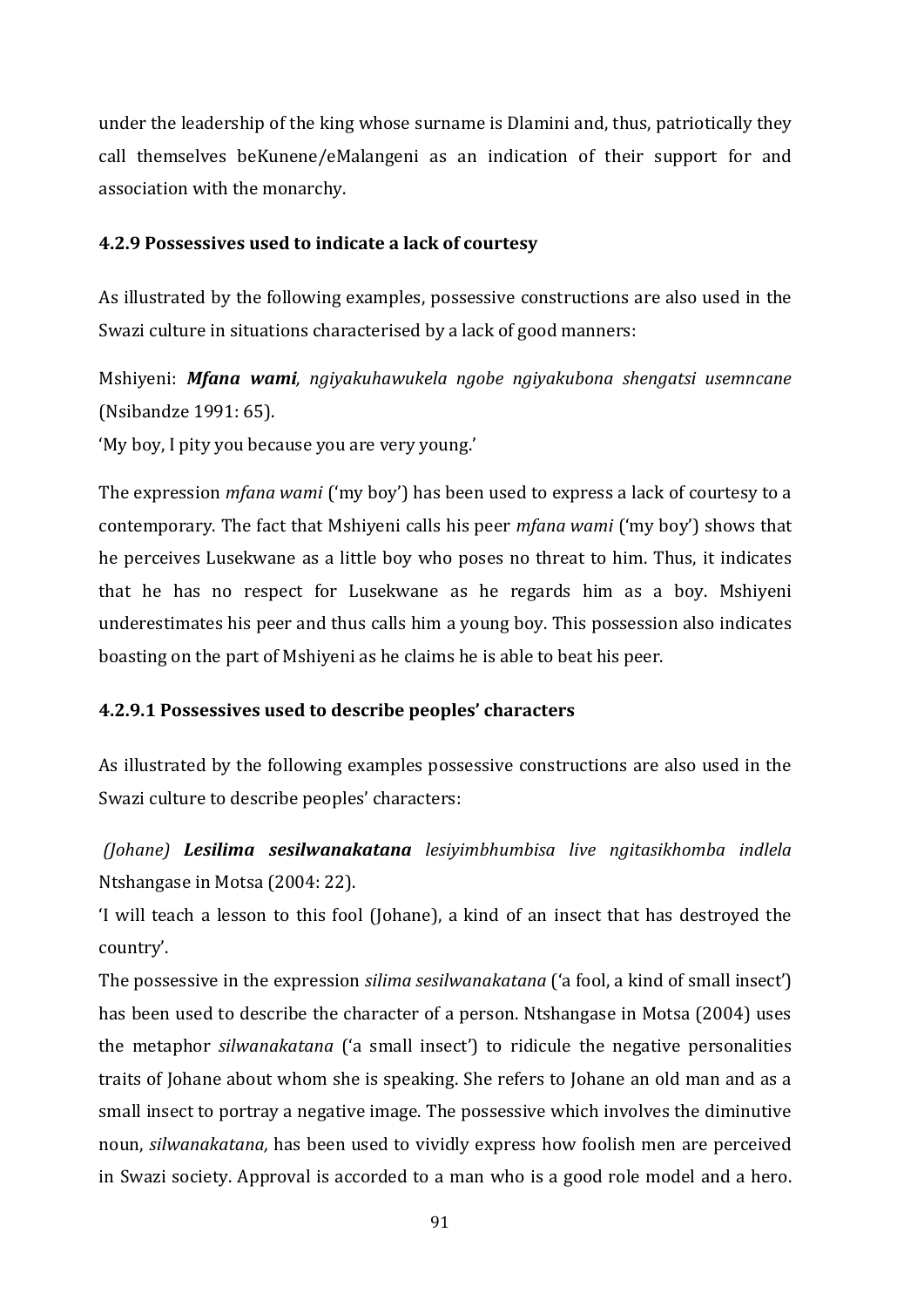However, in this context, Ntshangase in Motsa (2004) disapproves of the character of Johane as she presents him as an animal who does not fit into the cultural status of a man and which is known and celebrated in Swazi society.

# LaNkhosi*: Bantfu betjwala phela ngiyabati, bayitsandze kabi inyama* (Nsibandze 1991:9).

'I know that people who drink alcohol like meat very much'.

The possessive *bantfu betjwala* literally means people of alcohol. In Swazi society this expression refers to drunkard or alcoholics. The noun *tidzakwa* (alcoholics) may also be used. Such people are associated with *tjwala* (alcohol) because they spend most their time intoxicated. The consumption of liquor occasionally is accepted in Swazi society, especially during ceremonies. However, once a person is called *umuntfu wetjwala* (a person of alcohol) this means he/she has become an addict and is exhibiting the unacceptable behaviour which is not approved of in Swazi society. Thus, Nsibandze (1991) has used the possessive *bantfu betjwala* in this context to criticise the negative personality traits of an alcoholic.

*Sikhulu: Tsine la, sibantfu bekuthula* (Nsibandze 1991: 73). 'Sikhulu: Here we are people of peace'.

The possessive in the expression *sibantfu bekuthula* literally means people of peace. Culturally this expression is used when an individual appreciates and approves of the general conduct of and the treatment he receives from other people. It illustrates that the type of people spoken about is kind, welcoming, and generous and live a communal life. These are the qualities of societies that Swazi culture enforces and which are approved by the Swazi people. In this context Nsibandze (1991) not only describes the character of such people but he also expresses appreciation of their good conduct in society.

*Abeyinkunzi yesigebengu, alisela lelibi, odvwa ngemuva kwekusindziswa washiya phansi konkhe* (Ntuli 1979: 101).

'He was a great thief but he left everything after he repented'.

The possessive in the expression *abeyinkunzi yesigebengu* literally means a bull of a thief. In this expression Ntuli (1979) used the noun *inkunzi* metaphorically to describe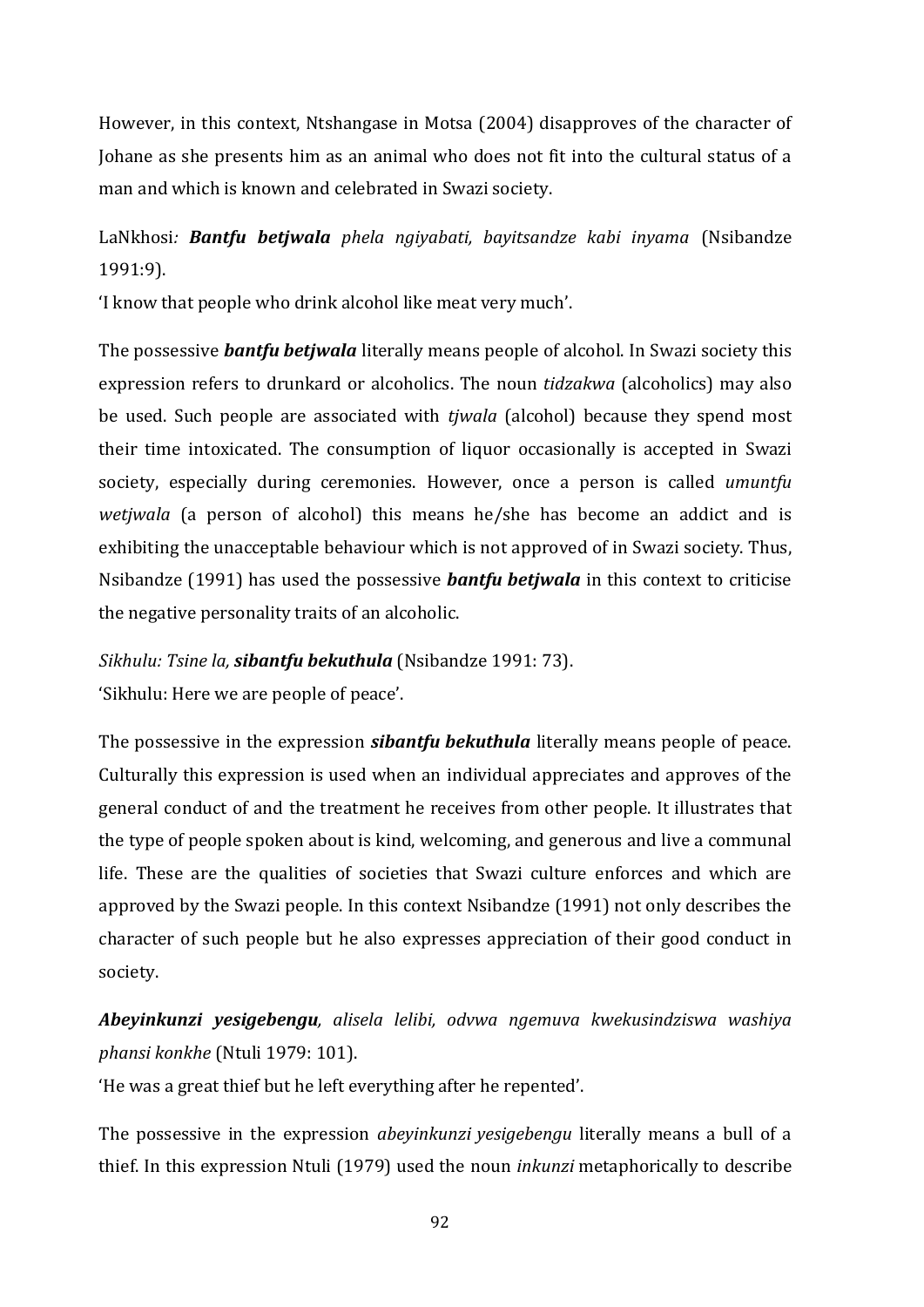the character of the thief. He equates the personality of the thief to that of a bull – an animal. Like a bull the thief is uncontrollable, he has no respect for others and he lives according to his own will. These qualities are not accepted in human behaviour. Culturally the word *inkunzi* is associated with rude and offensive behaviour. Thus, Ntuli uses the possessive *yesigebengu* to qualify the bull which, in this context is the thief. The possessive has been used to show how Swazi societies perceive a thief and to portray the negative personality traits associated with a thief.

*Uyihlo, ngingatsini nje, ngingatsi waba semkhatsini wayemukela, washo nekusho kutsi lomfana uyakutivela yena buntfu bakhe, nekutsi sase siyawukuva ngaye matfupha yonkhe indzaba, hhayi nje emaphepheni* (Mgabhi 1990:75).

'Your father was fair; he agreed and said that the boy will show his humanity to others by actions other than through the newspapers'

The possessive *buntfu bakhe* ('his humanity to others') refers to generosity. Culturally the noun *buntfu* is often used to reinforce and appreciate good and acceptable behaviour as exhibited by an individual or a group of people in society. The term is also applied to high morals, caring for other people, empathy and honesty. A person who possesses such a character is admired in Swazi society. In Swazi culture the spirit of *buntfu* is encouraged as opposed to greed. When a person is generous we say that *unebuntfu* he or she has humanity and, thus, the possessive *buntfu bakhe* expresses the good character which is generally associated with Swazis as, in the main, they are perceived as a peaceful nation. The spirit of *buntfu* in Swazi culture is also associated with communal life such as wedding fields which involves paying homage in terms of the cultural expectation and presenting gifts to both parents and superiors.

## **4.2.9.2 Possessives used to express sympathy**

As illustrated by the following examples, possessive constructions are also used in the Swazi culture to express symphathy:

*Bekunguleso sehla senyuka lapho abona khona lomfati webantfu kutsi tingono temntfwanakhe tatimnyama kwishi ticwatimula titsi cwati, cwat*i Ntshangase in Motsa (2004:28).

93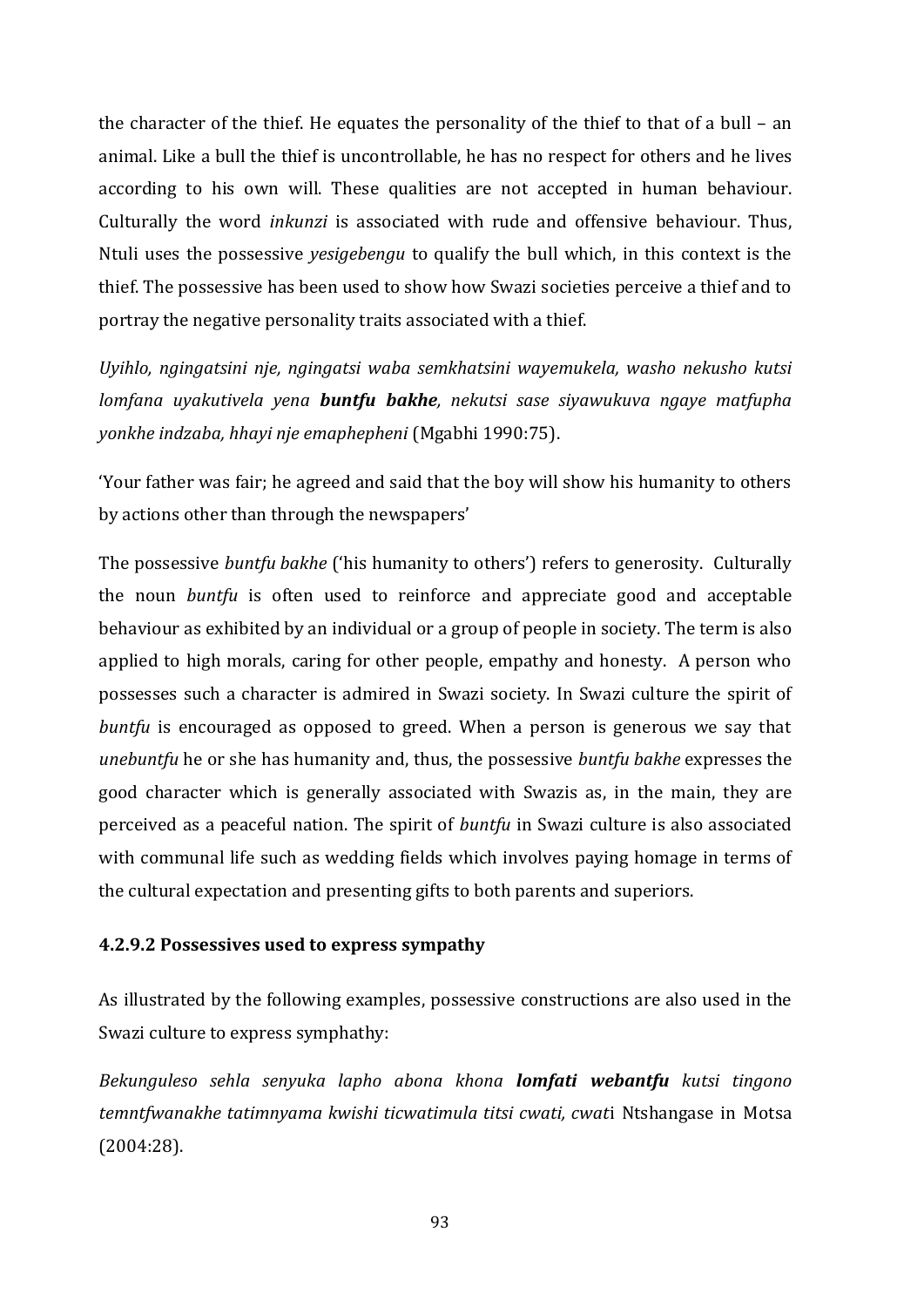*'It was at that time that the wife of the people ('poor woman') found out that the nipples of her child were pitch black and shiny.'*

The *possessive lomfati webantfu* literally means 'a woman of the people'*.* Culturally in this context the expression means the poor woman. Ntshangase in Motsa (2004) has used the possessive *lomfati webantfu* in this context to sympathise with the woman. She is regarded as the wife of the people because she has no one to help her. Culturally a wife is expected to have one husband to provide for and protect her. Once the woman is vulnerable and helpless she is termed *umfati webantfu* to indicate that she needs a helper and that it has become the responsibility of everyone to take care of her. Thus, help from members of the community is required to rescue her from the problems she faces. Accordingly, this possessive *umfati webantfu* expresses compassion in this regard.

### **4.3 UNMARKED POSSESSIVES IN SISWATI**

Wilkes (1989:87) defines unmarked possessives as "possessives that lack a genitive marker". Unmarked possessives are word categories and word structures/forms that express possession but are not formed with a possessive concord and stems.

Nouns of Class 1a express possession although they lack a possessive marker. In this study such nouns are classified as unmarked possessives.

## **4.3.1 CLASS 1A NOUNS EXPRESSING POSSESSION**

Class 1a nouns are used in siSwati to express possession. These nouns are kinship terms that express possession although they do not have possessive markers.

*Sibandze: Ucinisile unyoko nakatsi ngiyakubita* (Nsibandze 1991:55).

'Sibandze: Your mother is serious when she says I am calling you.'

The noun *unyoko* ('your mother') expresses the notion of possession that indicates biological relationship/offspring. The same notion may be expressed alternatively with a marked possessive, namely, *make wakho,* which also means your mother. The unmarked possessive noun *unyoko* is culturally used by elders when they refer to 'your mother'. Young people are culturally not permitted to use this unmarked possessives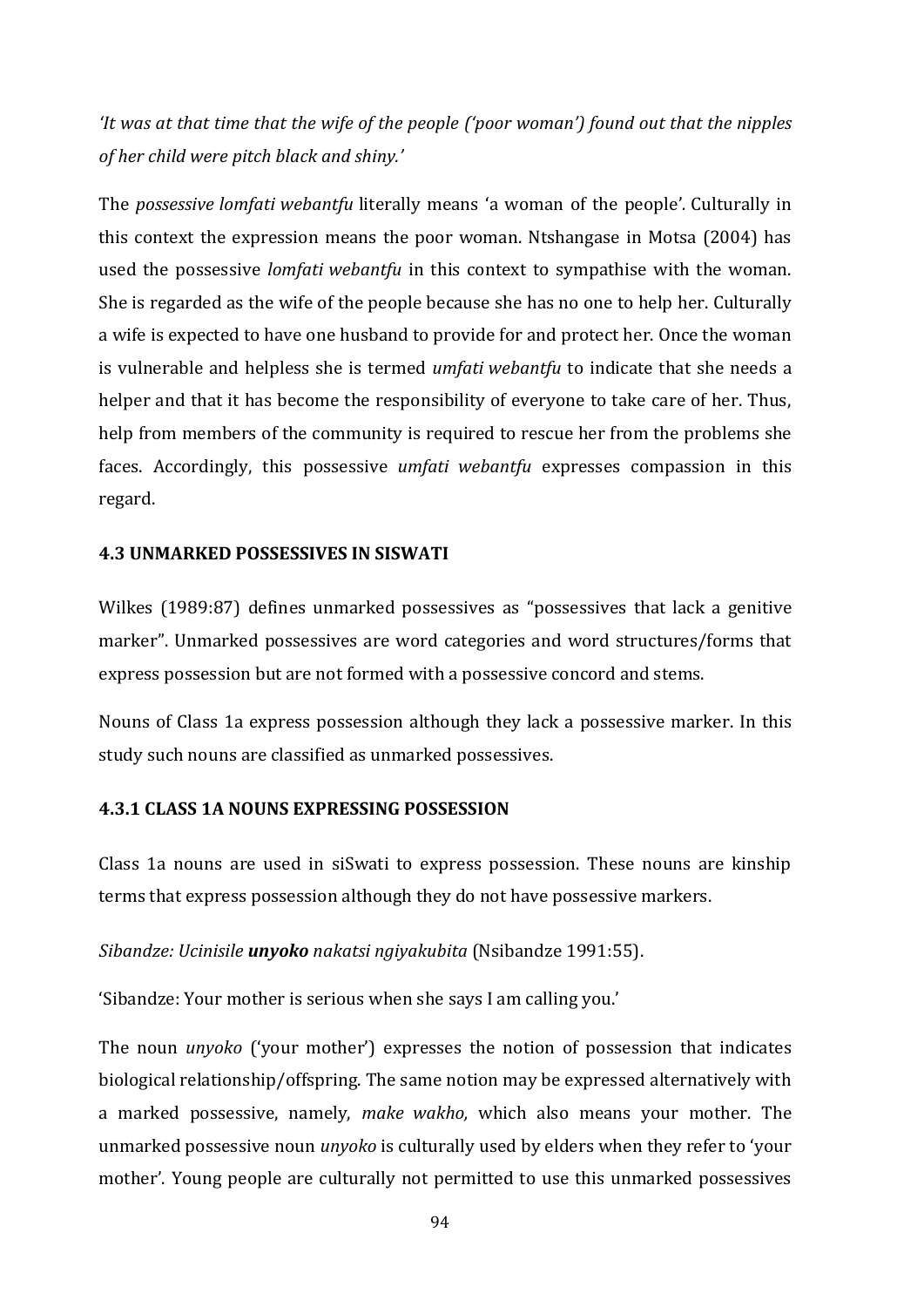*unyoko* when they refer to their own mothers. They are expected to use the equivalent expression of the unmarked possessive noun, *make wakho* ('your mother'), instead of *unyoko* ('your mother'). When the possessive noun *unyoko* is used by young people it is perceived to constitute offensive language and to be insulting. Thus, there is a sociocultural age restriction in the use of the noun *unyoko* in Swazi society as opposed to the marked possessive, *make wakho,* which is regarded as more acceptable and is perceived as inoffensive language.

*LaMasuku: Uyihlo uvumile kutsi bakutsatse ngoba uyati nawe kutsi dzadzewenu akaphiwanga imbeleko* (Nsibandze 1991: 27).

'*LaMasuku:* Your father has agreed that they must marry you because your sister can not bear children.'

The noun *uyihlo* (your father) expresses the notion of possession that indicates biological relationship. The notion *uyihlo* can be expressed by an equivalent marked possessive *babe wakho* ('your father').The unmarked possessive noun *uyihlo* is culturally used by older people in society to refer to 'your father'. Elders are the only ones who are privileged enough to call 'your father' *uyihlo*. Young people are expected to use the polite marked possessive *babe wakho* when referring to 'your father'. However, when used by children the unmarked possessive noun *uyihlo* is not as offensive as the noun *unyoko* ('your mother'). As a result there is less restriction on the use of the noun *uyihlo* and elders are not as strict on children who use the noun *uyihlo* to refer to 'your father'.

*Sibandze: kusho kutsi angisuye phela uyise, ngobe kube nginguye abetawutsi nome eva kutsi intfo leshiwo nguyise akayifuni asale angihloniphela kutsi nginguyise* (Nsibandze 1991:70).

'Sibandze*:* It means I am not her father because, if I was her father, she was going to do what I say even if she is not willing just to show respect that I'm indeed her father'.

The noun *uyise* (his or her father) expresses the notion of possession that indicates biological relationship. The notion *uyise* may be expressed by an equivalent marked possessive *babe wakhe.* The unmarked possessive noun *uyise* is culturally used by older people in society to refer to 'his/her father'. Elders are the only ones who are

95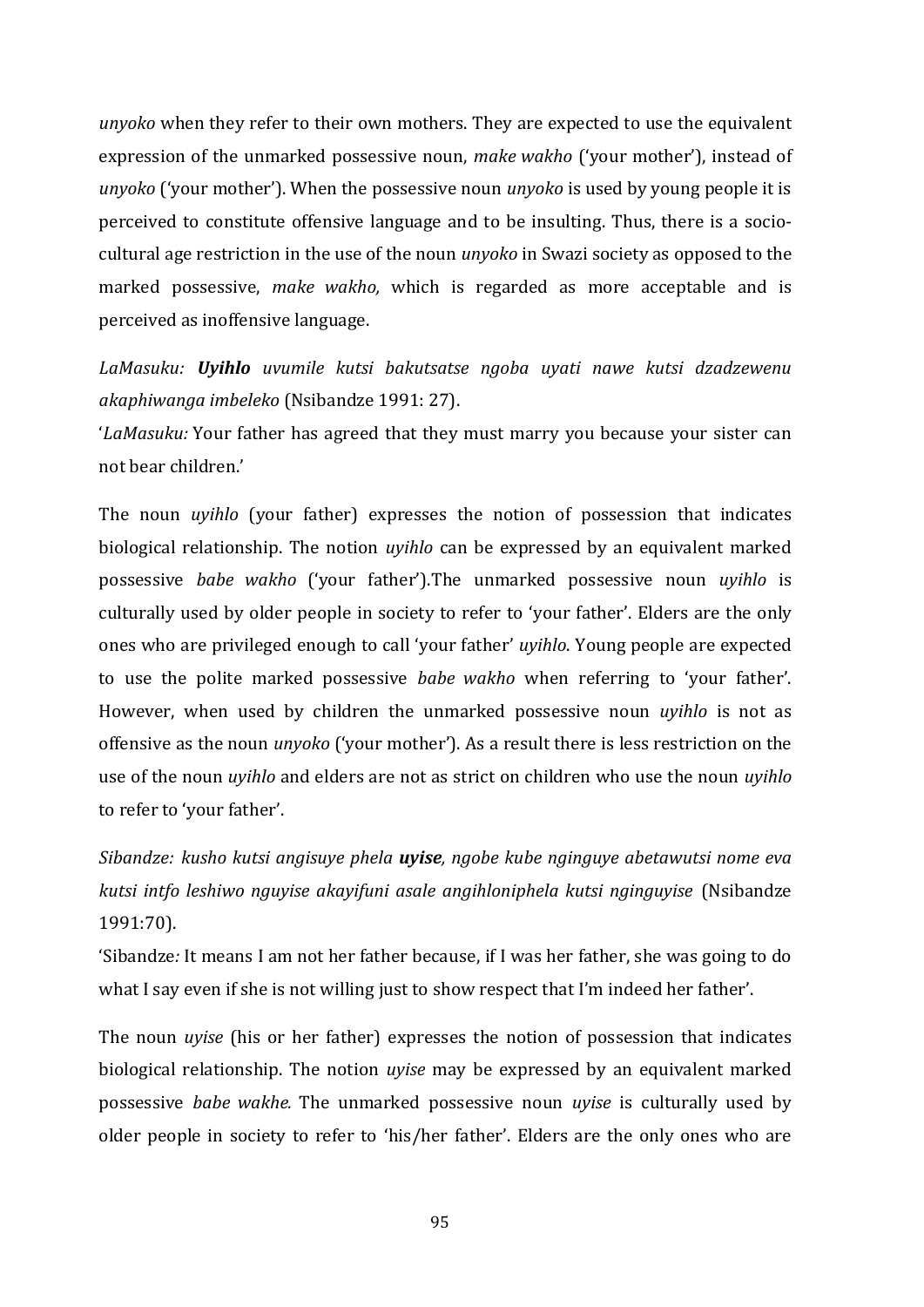privileged enough to call 'his/her father' *uyise*. Young people are expected to use the polite marked possessive *babe wakhe* when referring to "his/her father".

*Nesi: NanguGubevu adla sandla ngoba semangele kutsi unina utammunyisa nini* (Dlamini 2004:8).

'Nesi: There is Gubevu eating hands as he is worried that when will his mother breast feed him.'

The noun *unina* (his/her mother) expresses the notion of possession that indicates biological relationship/offspring. The notion *unina* may be expressed alternatively with a marked possessive *make wakh*e which still means 'his/her mother'. The unmarked possessive noun *unina* is also culturally used by elders when they refer to 'his/her mother'. Young people are culturally not permitted to use this unmarked possessives *unina* when referring to 'her mother'. Young people are expected to use the equivalent expression of the unmarked possessive noun *make wakhe* (his/her mother) instead of *unina* (his/her mother). When the possessive noun *unina* is used by young people it is perceived to be both offensive and disrespectful. Thus, there is a sociocultural age restriction on the use of the noun *unina* in Swazi society as opposed to the marked possessive *make wakhe* which is regarded as more acceptable and respectable language usage.

## **4.3.2 Compound noun expressing possession**

There are compound nouns which express possession. These nouns express certain cultural connotaions beyond kinship.

*Akucale mine bantfwabami. Ngifuna kunitsi nje kancane senive kutsi ngisukaphi nalomfana loku lamuhla sekunje* Dlamini in Motsa (2004:68).

*'*Let me start first my children. I want to tell you briefly where we come from with this boy up to present.'

The possessive noun *bantfwabami* literally means 'my children'. Generally, it is used by parents when they refer to their biological children. However, culturally the possessive is used by any elderly person at home to address any one younger than him. It is usually used by the grandfather, grandmother and father. All family members are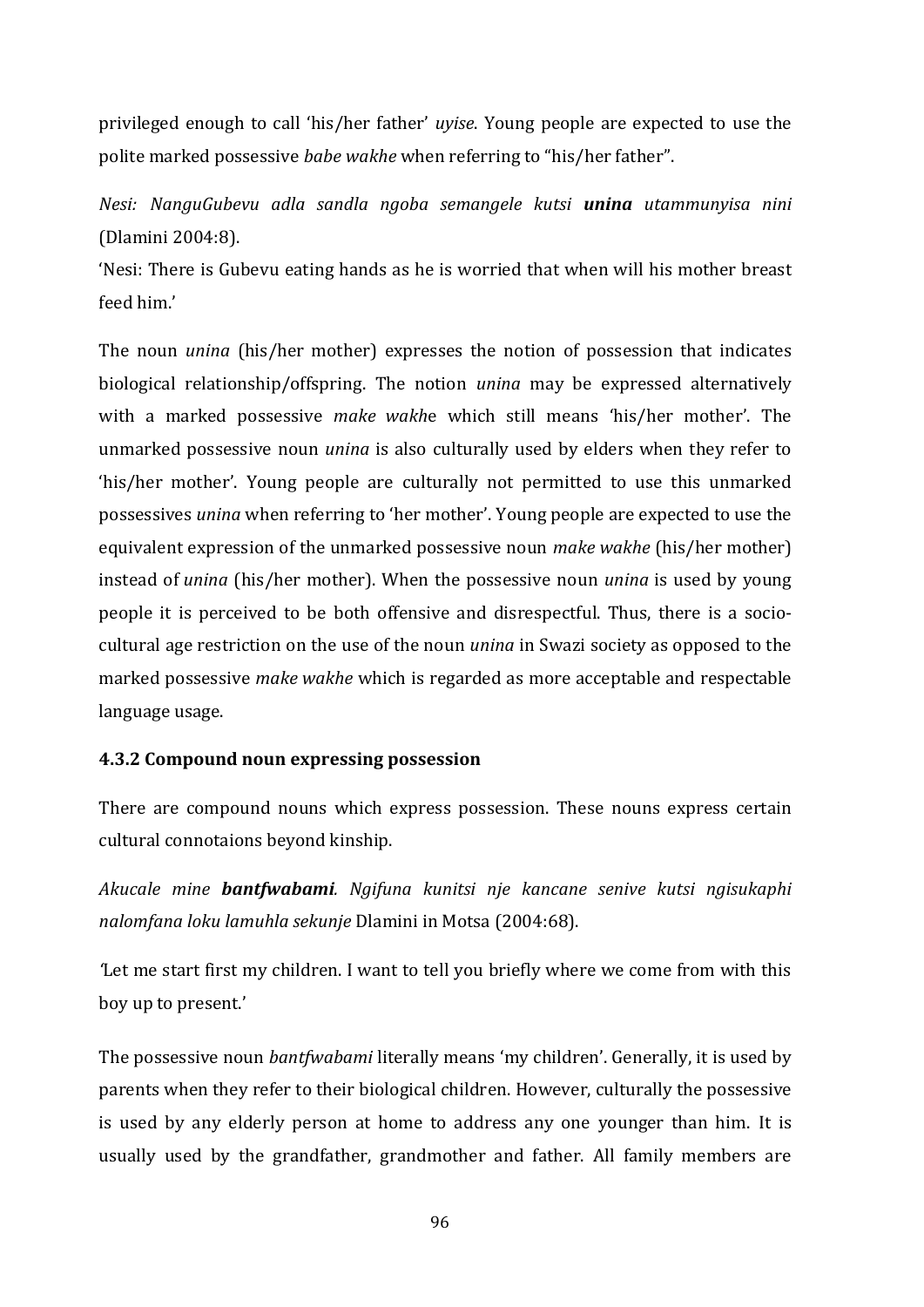regarded as children in a family except for the one elderly person, either a grandfather or a grandmother. This possessive is also used by adults in the community to address any person younger than the person in question even if they are not related. In this context, the grandmother addresses every person as *bantfwabami* (my children) to indicate that she is the only elderly person in the home and, hence, she should be respected.

#### **Conclusion**

This chapter analysed and discussed the different forms which are used to express the notion of possession in siSwati. It was shown that possession may be expressed by both marked possessives and unmarked possessives. Marked possessives are used for various socio-cultural purposes in Swazi culture and portray the socio-cultural nature of the Swazi people. Many marked possessive are used in matters that relate to marriage. There is also a widespread use of possessives in idiomatic and proverbial expressions for various socio- cultural reasons such as giving warnings, demonstrating high morals and respect, ridiculing people and describing their character. Possessives are also used to express Swazi socio-cultural connotations. In addition, they are used in naming children, in greetings, in euphemisms and to express sympathy. Moreover, possession demonstrates the patriarchal nature of Swazi society. Unmarked possessives, which include class 1a nouns and some compound nouns, express mainly kinship relations and socio-culture traits such as respect.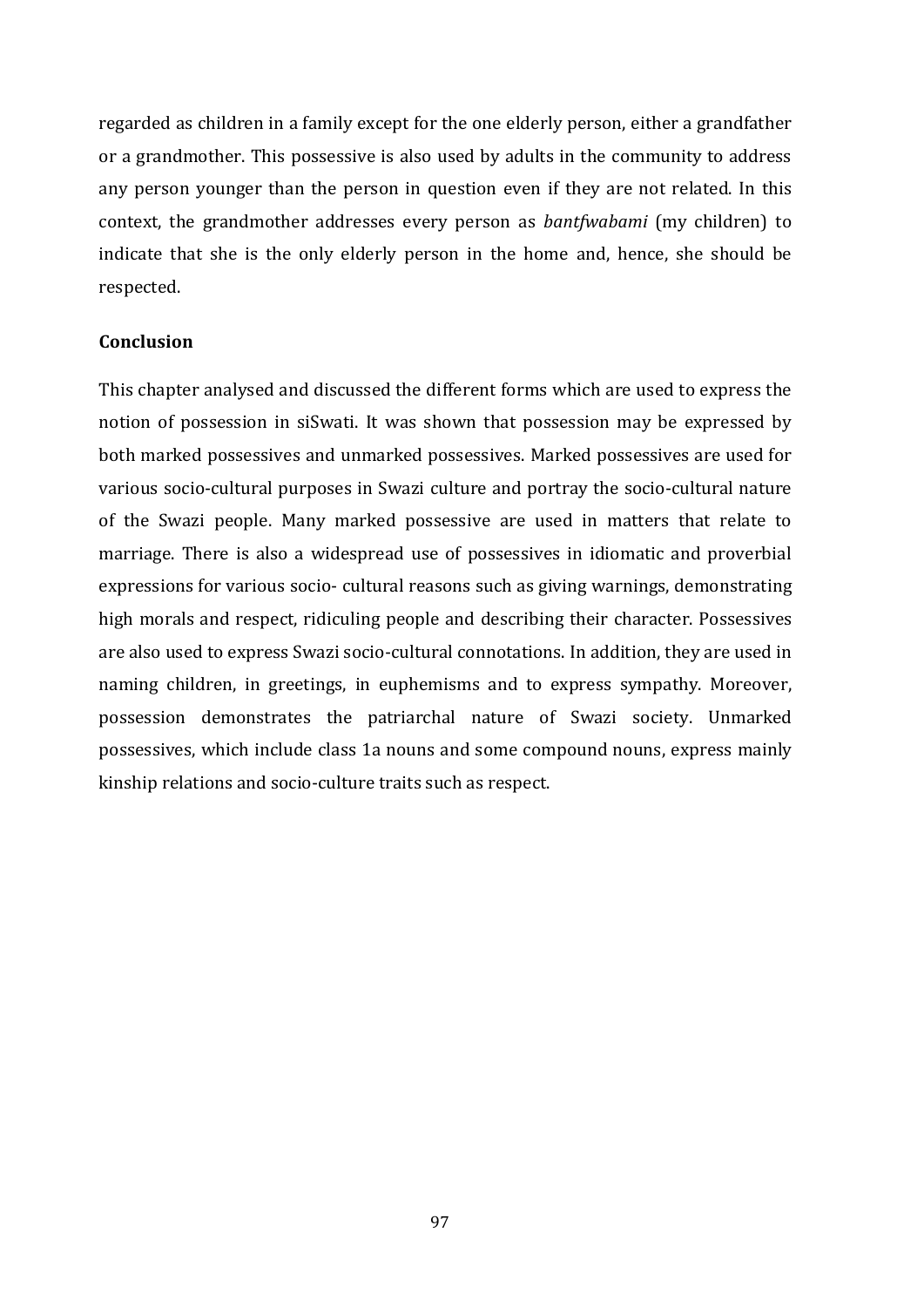## **Chapter 5**

### **Conclusion**

### **5.1 Introduction**

This chapter is a summary of the study that was carried out on the nature of the possession in siSwati: a socio-cultural analysis. The study was undertaken in order to explore the nature of possession in siSwati from a socio-cultural point and in an attempt to analyse what emaSwati express by using marked and unmarked possesives.

## **5.2 Summary of the study**

The study was organised into five main chapters, with the first chapter outlining the background of siSwati as a language. SiSwati is a Nguni language which falls in the same language group as isiZulu, isiXhosa and isiNdebele. It is the official language spoken by Swazi people in Swaziland. It is also an official language in South Africa and is spoken primarily in the Mpumalanga province. Written material in siSwati was first codified by European missionaries during the late nineteenth and early twentieth centuries. Most of the written material was produced for religious purposes. It was only after Swaziland had gained political independence from Britain that siSwati developed as a language as numerous literary works were produced and introduced into the schools.

As with all natural languages, siSwati possesses various parts of speech which are used by the people to express various degrees of nuances from purely linguistic to socio-cultural. In siSwati, the possessive has always been analysed as a part of speech which has a specific structure and which performs the function of qualifying the substantive in speech. This approach has tended to focus on both the morphological and syntactic aspects of the possessive and little attention has been given to what these parts of speech express when used in their socio-cultural settings.

The study attempted to answer, among others, the question as to how Swazi society expresses the notion of possession, as one of the linguistic devices used by speakers to express possession, which meaning distinctions does the possessive express both socially and culturally?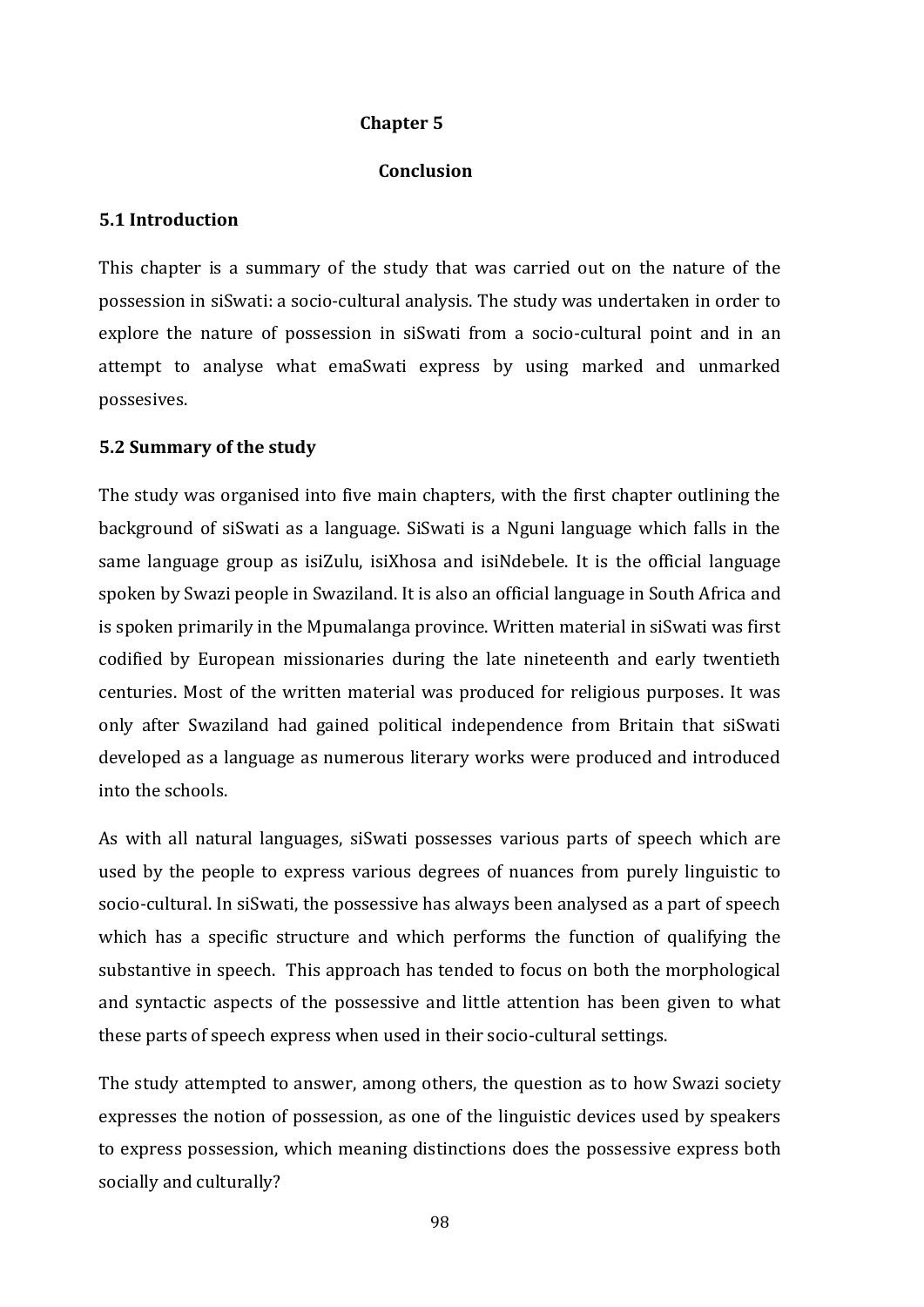The different forms of the possessive in siSwati were analysed in order to undertake an investigation of the socio-cultural nuances that are expressed by the Swazi people in their use of the possessive.

Chapter 2 investigated existing literature on the possessive and, thus, siSwati literature on the possessive was examined as was literature from isiZulu. The inclusion of scholarly work from isiZulu was motivated by the fact that there is an extremely close linguistic relationship between siSwati and isiZulu. This relationship stems from the era when isiZulu was taught as a first language to siSwati learners and students before Swaziland gained political independence in 1968. It became apparent that work on the possessive comprised mainly a morphological and syntactic analysis of the possessive in both siSwati and isiZulu. This, in turn, highlighted a gap in the existing body of knowledge. This study endeavoured to fill this gap by examining the possessive from a different standpoint.

Chapter 3 discussed the methods used to collect and analyse the requisite data. The chapter first explored what research methodology is and then elaborated on the qualitative method which had been selected for the purposes of the study. The research tools used in the qualitative method were detailed. The qualitative tools that were used in the study were then discussed as was the justification for their use. The theoretical model that underpinned the arguments that were presented in the study on the nature of possession in siSwati from a socio-cultural point of view was also explored. The systemic functional linguistics (SFL) approach was used in the study as a model to support the discussions presented on the nature of possession in siSwati. The main reason for choosing systemic-functional linguistics (SFL) as a model for this study was that SFL is a theory of language that concentrates on the notion of language function. While this theory focuses on the syntactic structure of language, more attention is placed on the function of language as predominant. In order words, the main focus is on what language does and how it does it compared to the more structural approaches which place the elements of language and their combinations as central. SFL commences in the social context and pays attention to how language both acts upon and is constrained by the social context (www.isfla.org/../definition .html).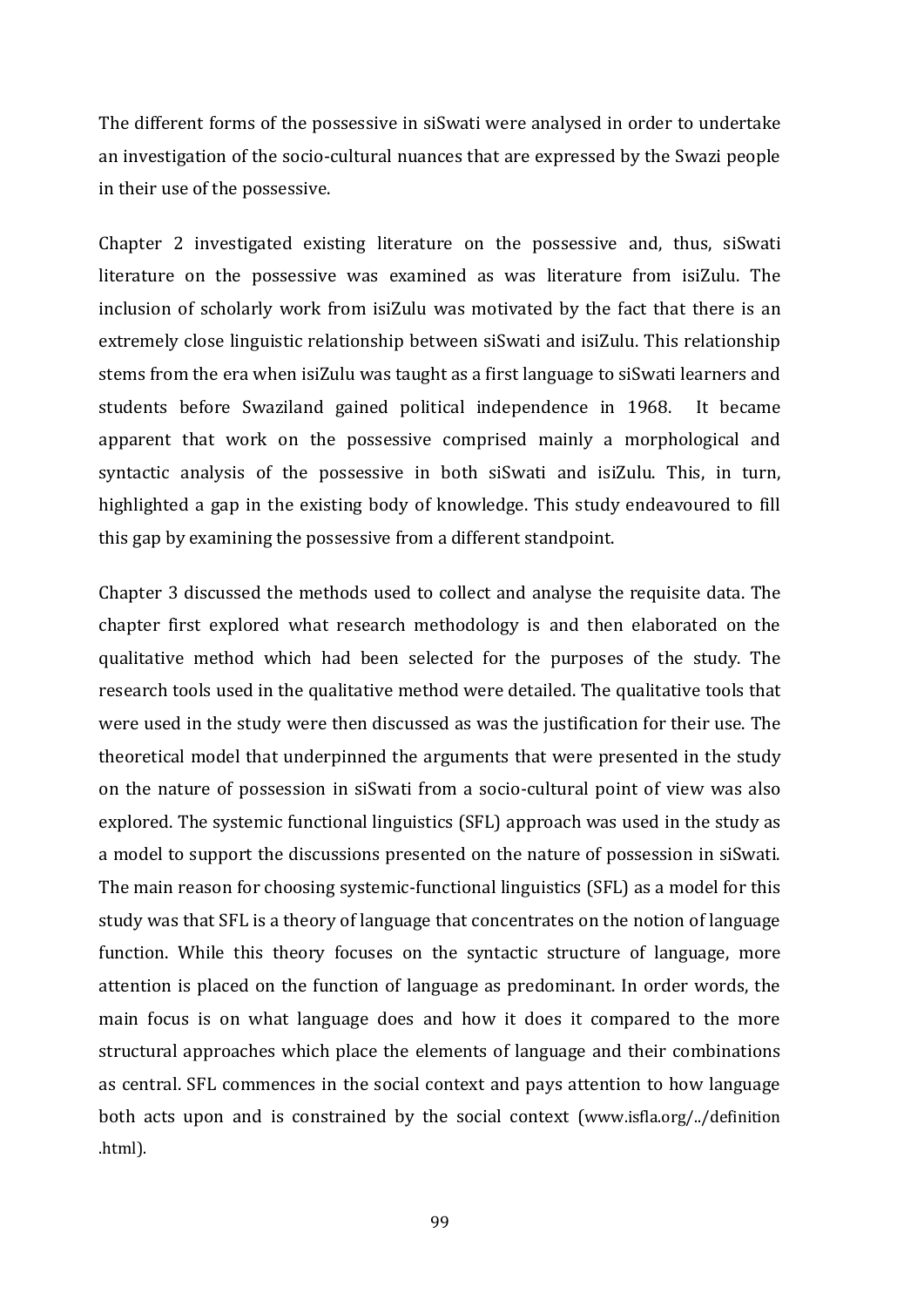Chapter 4 contained an analysis of the notion of possession in siSwati and its sociocultural interpretation. It was found that possession may be expressed by both marked and unmarked possessives in siSwati. Marked possessives are used mainly to express the notion of possession although there are instances in which unmarked possessives are also used to express possession.

There is extensive use of possession in Swazi society with possession being used in different circumstances in relation to various socio-cultural functions. It became evident that Swazis use possession primarily in matters that relate to marriage. Marriage is an institution that is highly regarded by the Swazi people and, hence, the widespread use of possession in marriage. Possessions always form part of the sociocultural and economic activities of society.The study highlighted that cattle play an important role in Swazi society and, hence, the use of cattle in the possessives that relate to marriage. Most importantly, cattle are used for socio-cultural purposes such as *kulobola* ('to pay bride price'). This was illustrated in examples such as *inkhomo yelidvolo* ('A cow for the knees') (Van Schalkwyk 2006:188), *tinkhomo tekugeza emacansi* ('Cattle for washing/cleaning sleeping mats') (Van Schalkyk 2006:253), *inkhomo yeliphakelo* ('a dish cow') (Mthembu and Mpofu 1988:56), *tinkhomo teboya* ('cattle with hair') Masuku in Mthembu and Ntuli (1987a:53) as against *tinkhomo telikhikhi* ('cattle that are kept in pockets').

There were other possessive constructions which referred indirectly to cattle, such as *lukhalo lwenttfombi* ('the girl's waist'). In Swazi culture, when *lobolo* negotiations are entered into, there are references to *lukhalo lwenttfombi* ('the girl's waist'), which culturally refers to the number of cattle which the girl's father determines as the bride price. The prospective son-in law sends a delegation to his future wife's father to ask for permission to marry his daughter. The discussions centre on *lukhalo lwenttfombi* ('the girl's waist'). This, in turn, involves the number of cattle the father of the girl demands as bride price before his daughter is allowed to be married. It is important to note that this expression is used during marriage negotiations and is never used outside of this forum. The expression is used as a polite form of *lilobolo*. Thus, the use of the possessive in marriage highlights the importance of *emalobolo* (payment of bride price) in Swazi society.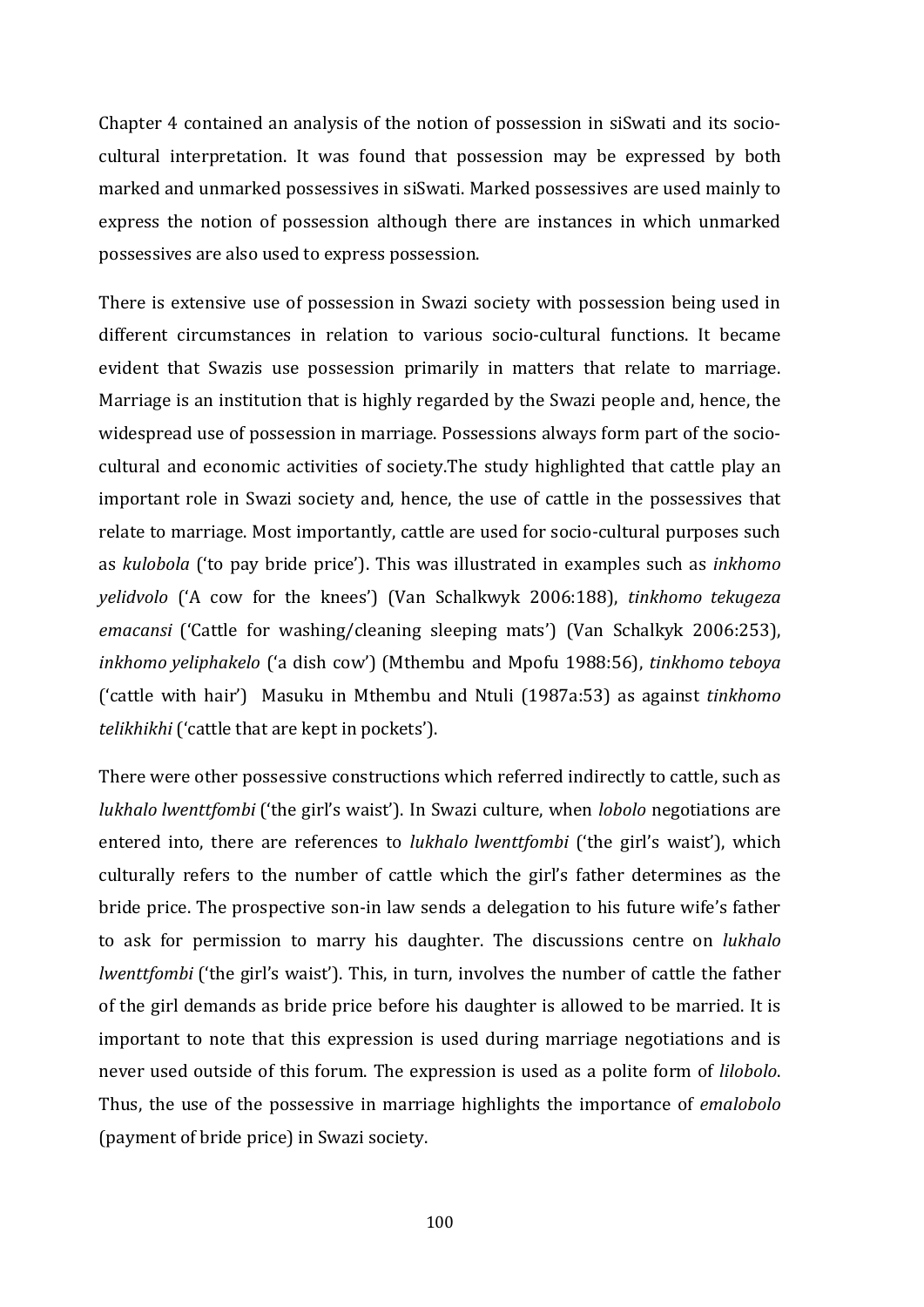The study also found that possession is used in proverbial and idiomatic expressions. The siSwati language is rich in proverbs and idioms and, hence, the use of possession in these figures of speech. As illustrated by the following example, the use of these figures of speech describes the social and cultural behaviour of the Swazi people:

*Kuye kube lukhuni usho kukhuluma ngemtsakatsi ngoba nakase weva nje kutsi uyasoleka ngalesento sakhe, labo labamnukako batawuze bawukhombe umuti lonetjwala* (Mthembu and Mpofu 1988:42).

'It is not easy to talk about a wizard/witch If he/she hears that you suspect him/her of evil deeds, definitely she or he will **show you a home that sells liquor**'.

Mthembu and Mpofu (1988) used the possessive *bawukhombe umuti lonetjwala* as it occurs in the idiomatic expression *kukhomba umuti lonetjwala* to describe the threats of revenge that are uttered by someone who has been offended. This expression is used primarily when an offended person considers avenging him or herself in a manner that will never be forgotten by the offender. *Umuti lonetjwala* refers to a home where liquor is bought and consumed. It is, therefore, associated with the chaos and all sorts of unpleasant activities that take place when people are intoxicated. Thus, the expression *kukhomba umuti lonetjwala* ('to pinpoint a homestead that has liquor') is an assertion commonly used by Swazi people to express extreme anger and to point out that things will turn out very badly should the offended meet the offender. Accordingly, idiomatic expressions that incorporate possession are used to discourage bad behaviour, to encourage sound moral values and to maintain the status quo in Swazi society.

Possession is also used in the naming process. In Swazi society the names of people and places have both socio-cultural and religious meanings. Names are often based on the circumstances of people involved in the birth of a child. Various socio-culturally aspects are manifested in the use of the possessive in people's names and places in Swazi society, for example:

*Umdlalo webhola yetinyawo utsandvwa cishe ngabo bonkhe bantfu. Uyaye ubone nje nakutsiwa enkhundleni yesive kaSomhlolo kutakube kushayana tingculungculu, kugcwala sengatsi bantfu abasekho emakhaya, bonkhe sebasenkhundleni yebhola bayawubukela* (Sibanda and Dlamini 1997:160).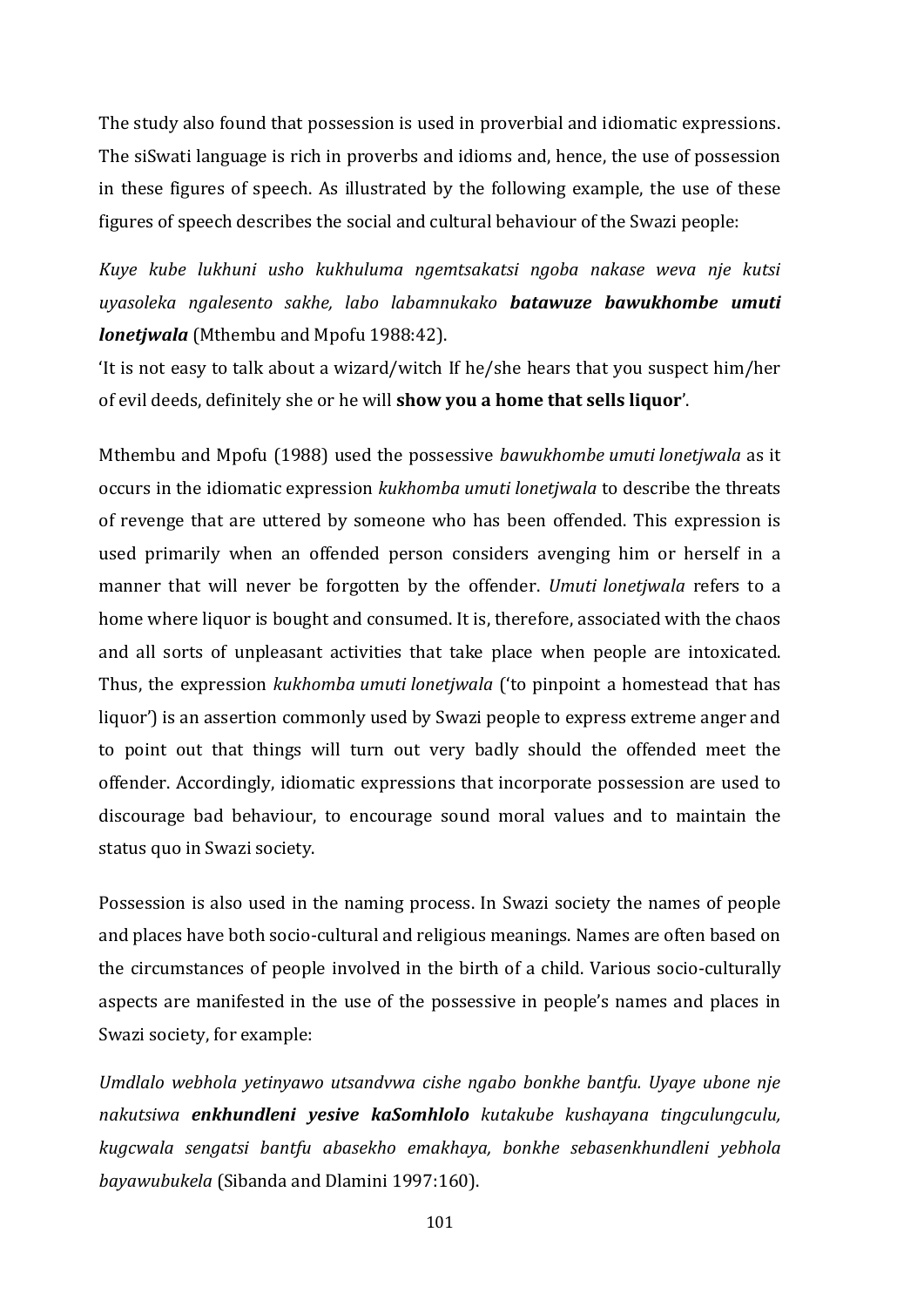'Football is liked by almost everybody. If there is a derby **at Somhlolo stadium** people come in flocks to watch the game. It is as if no one is left at home.'

The possession *kaSomhlolo* ('Somhlolo's place') indicates location and ownership*. KaSomhlolo* refers to a national stadium which was named after king Somhlolo. The stadium was named after the king to preserve Swazi history and to honour him. Culturally, heroes are honoured and celebrated in Swazi society through the naming process. Their honour is usually demonstrated in the names of places such as towns, schools, stadiums and other places of importance to the Swazi nation. King Somhlolo is a legend in the Swazi culture and history and he is regarded as the wisest king of all time in the history of the Swazi people. In view of the fact that culture dictates that bravery, wisdom and heroism are rewarded, the naming of the first and only national stadium in Swaziland after King Somhlolo was meant to pay homage to the late king and to preserve Swazi history. Therefore, possession in naming may indicate heroism.

The study found that the patriarchal nature of the Swazi people is expressed through possession. Male domination in Swazi society begins in the home and spreads to entire society as a whole. The use of possession reveals the individuals who enjoy power and authority at home, in society and in the country. For example,

*Umfati ungaphansi kwendvodza, kufanele atsatse ngekutsi indvodza yinhloko yelikhaya njengoba Jesu Krestu ayinhloko yelibandla* (Magagula 1997:51).

'A woman is below a man, she must accept that **a man is a head of a home** as **Jesus Christ is the head of a church**.'

Magagula (1997) uses the possessive *indvodza yinhloko yelikhaya* (a man is the head of a household) to indicate the supremacy and authority of the man over his wife. He commands everything that happens in a homestead and all important decisions are made by the older man in a family as he is the leader/head of that family. The status and role of a man in a household is compared to the role of Jesus Christ in the church. Jesus Christ guides, protects and provides for every member of a church and, likewise, the man is supposed to be the protector of his family. He has to provide for and take good care of every member of his family. This expression is used to demonstrate the approved and accepted image of a real man in the family among the Swazis.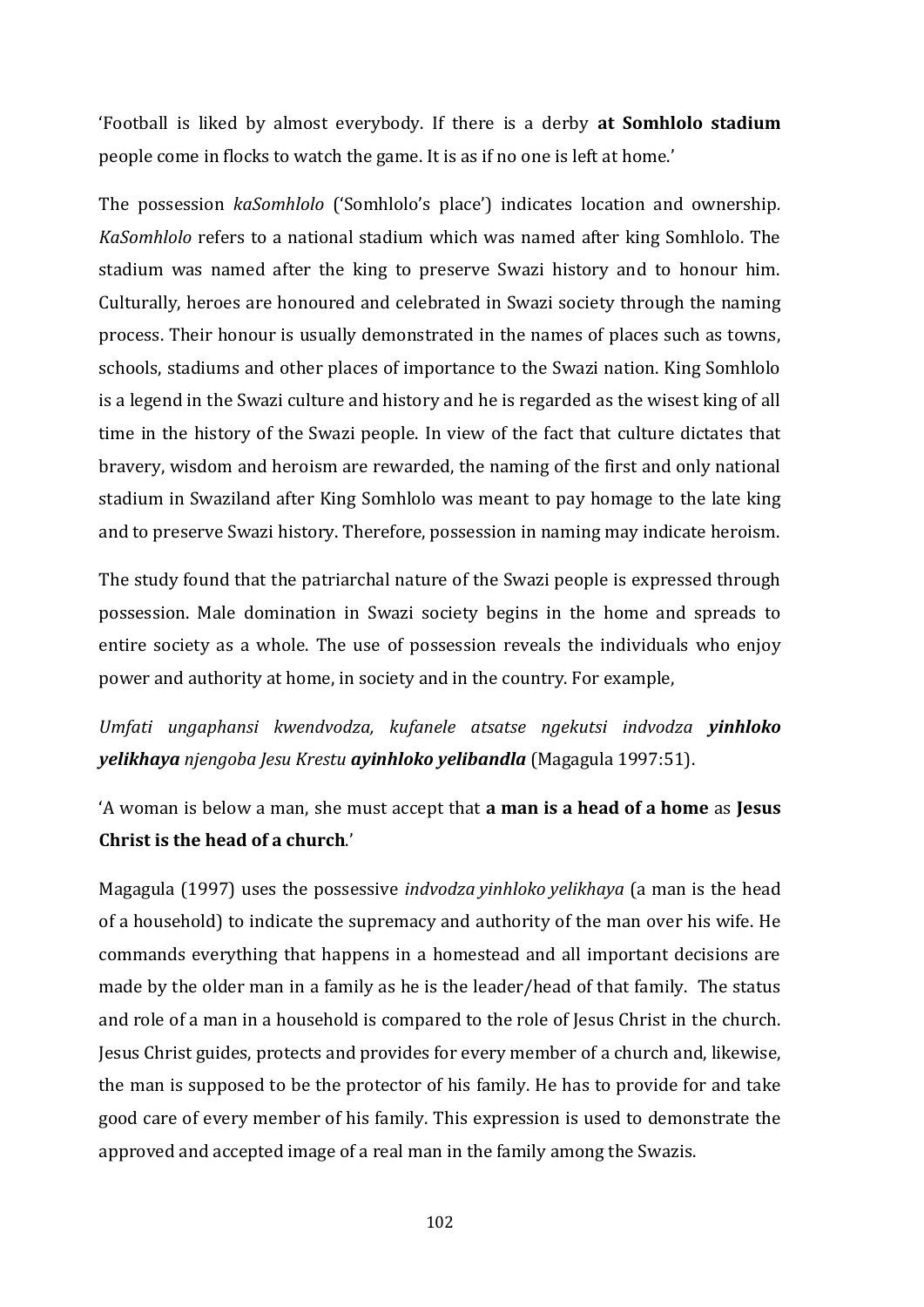In addition, the study found that possession may be used to qualify various objects used in Swazi society, for example:

## *Wefika kaMakepisi wacondza emadladleni etjwala* Sibandze in Mthembu and Ntuli (1987b:59).

'He arrived at Makepisi's home and went straight to **liquor huts**.'

The possessive in the expression *emadladleni etjwala* ('liquor huts') was used to differentiate this kind of hut from the other types of huts that are found at a homestead. In a Swazi traditional homestead there are various types of huts, *emadladla.* These huts are used for various purposes. The *emadladla* ('cooking hut') includes *lidladla lendlunkhulu* ('main cooking hut') which is a type of hut which is built close to the grandmother's hut. It is used only by the first, older wife and the grandmother in a polygamous family. This main cooking hut is used on special occasions only such as family ceremonies and is also where the grandmother does all her handcrafts such as making sleeping mats and clay pots. Each married woman in the family must have her own *lidladla* ('cooking huts'). The huts differ according to the task performed in them, for example*, emadladla ekuphekela* ('cooking huts') are used by women to store and cook food for family members while *emadladla ekuphisela/etjwala* are used to prepare and store traditional beer. In a polygamous family each wife is given her own huts, *emadladla,* which she uses for specific purposes. Culturally, no wife is allowed to enter another's wife's hut without the approval of the owner. This is in order to avoid conflict in the home. Accordingly, the possessives are used to make a distinction between the huts found and to indicate the purpose of each hut that exists in the homestead.

## **5.3 Conclusion**

It is believed that this study has contributed to the research on siSwati language as regards the use of possession. The study analysed the different forms used to express possession, both socially and culturally, in siSwati. Based on the study findings it may be stated unequivocally that the possessive is a speech form that the Swazi people use extensively in order to express their social and cultural way of life.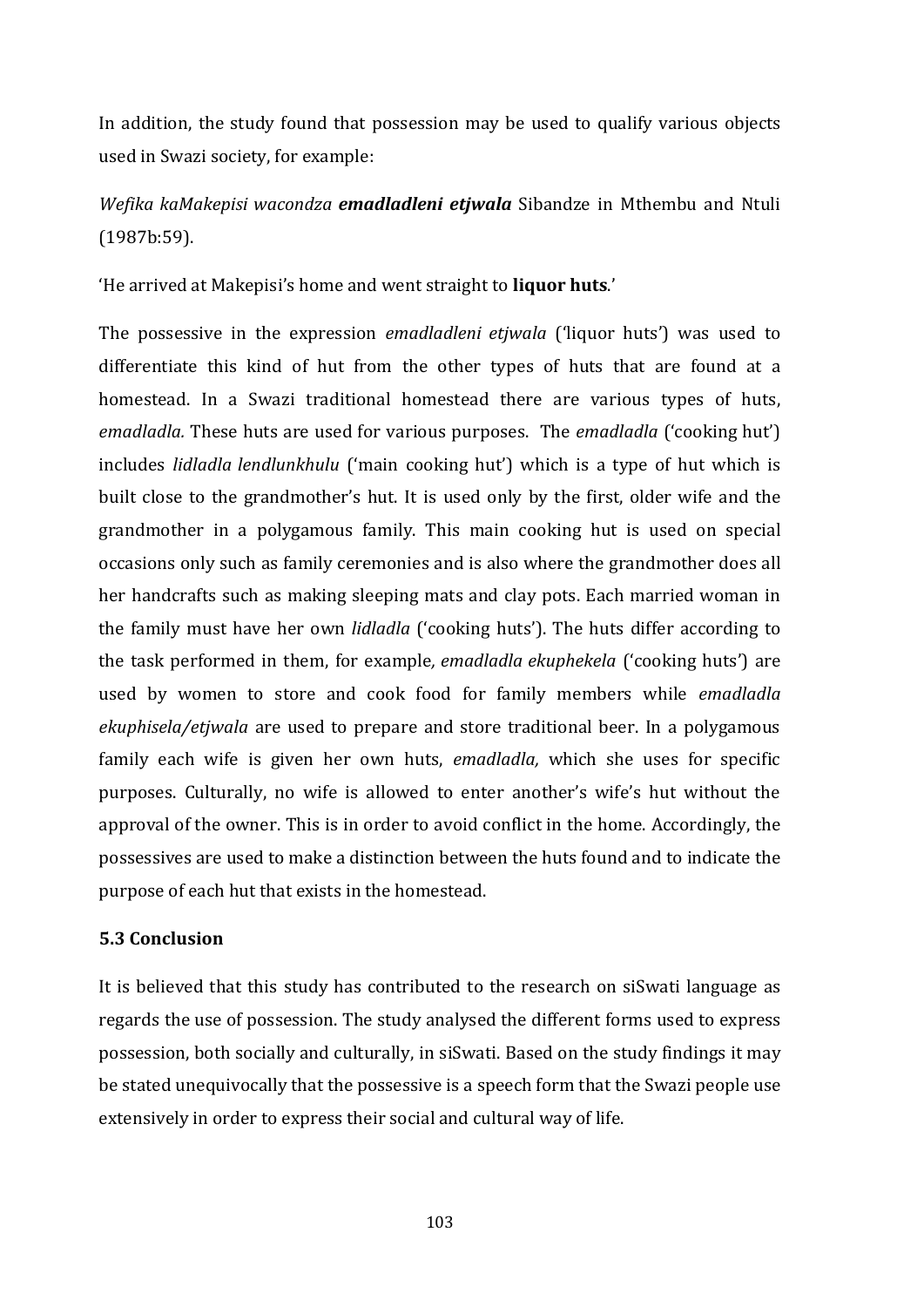## **Bibliography**

Abrams, H.M. 1985. *A glossary of literary terms*. 5th ed. New York: Holt, Rinehart and Winston.

Allen, K. 2007. *The western classical tradition in linguistics*. London: Equinox.

Ammour, N. 2011. A sociolinguistic investigation of language variation in the speech community of Nedrom. Unpublished BA thesis. Tlemcen: University of Tlemcen.

Axinn, W. and Pearce, L.D. 2006. *Mixed method data collection strategies.* New York: Cambridge University Press.

Baron, I., Herslund, M. and Sorensen, F. (eds). 2001. Dimensions of possession. *Typological Studies in Language* 47. Amsterdam/Philadelphia: John Benjamins.

Bascom, W.R. 1965. Four functions of folklore, in *The study of folklore*, edited by A. Dundes. New Jersey: Prentice Hall.

Berg, B.L. 2001. *Qualitative research methods for the social sciences*. 5th ed. Boston, MA: Allyn and Bacon.

Bosch, S.E. 1995. The nature of "possession" in Zulu: a re-examination. Unpublished D. Litt et Phil thesis. Pretoria: University of South Africa.

Bosch, S.E. and Poulos, G. 1996. The categorial status of the possessive in Zulu: a new perspective. *South African Journal of Linguistics*, supplement 30:63–78.

Bowen, G.A. 2009. Document analysis as a qualitative research method. *Qualitative Research Journal* 9(2):27–40.

Buckland, M.K. 1997. What is a document*? Journal of the American Society for Information Science.* Sep. 48(9):804–809. ABI/INFORM Global.

Burns, S.N. and Grove, S.K. 2003. *Understanding nursing research*. 3rd ed. Philadelphia: Saunders.

Chappelle, C.A. 1998. Some notes on systemic-functional linguistic. Available at: www.public.iastate.edu/~carolc/LING511/sfl.html [accessed 5-12- 2015].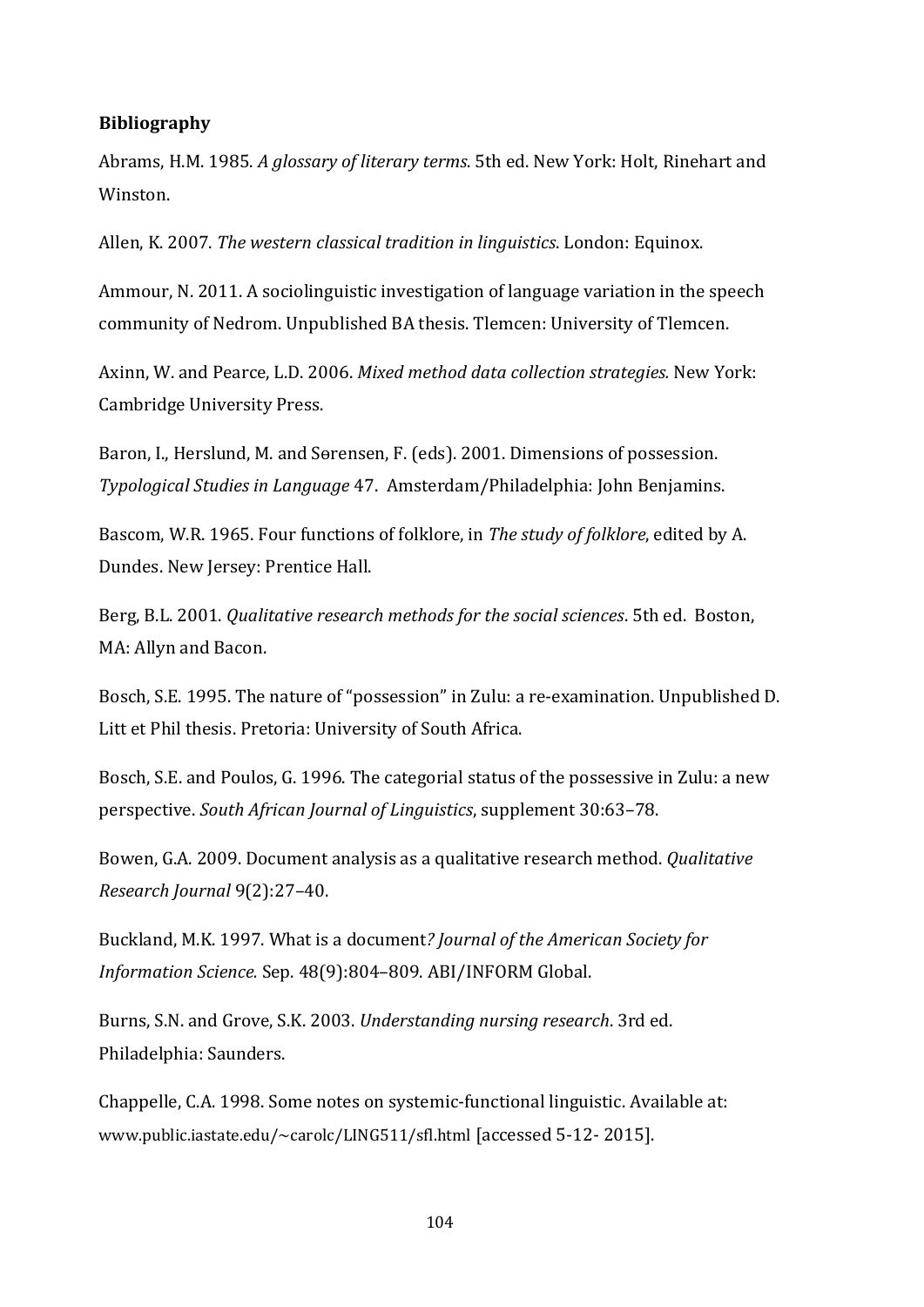Chappell, H. and McGregor, W. 1989. Alienability, inalienability and nominal classification. *Berkeley Linguistic Society* 12:24–36.

Cooper, D.R. and Schindler, P.M. 2005. *Business research methods.* New York: McGraw-Hill/Irwin.

Corbetta, P. 2003. *Social research: theory, methods, and techniques*. Thousand Oaks: Sage Publications.

Coupland, N. and Jaworski, A. (eds). 1997. *Sociolinguistics: a reader*. New York: Palgrave Macmillan.

Crotty, M. 1998. *The foundation of social research: meaning and perspectives in the research process.* London: Sage Publications.

Denzin, N.K. and Lincoln, Y.S. (eds). 1994. *Handbook of qualitative research*. Thousand Oaks, CA: SagePublications.

Denzin, N.K. and Lincoln, Y.S. 2008. *Collecting and interpreting qualitative materials*. Los Angeles, CA: Sage Publications.

Dlamini, J.V. 1979. *Luhlelo lweSiSwati*. Pietermaritzburg: Shuter & Shooter.

Dlamini, L.Z. 2004. *Kuba njalo nje*. Manzini: Macmillan Boleswa.

Dlamini, M., Bhebhe, M., Vilakati, S. Mamba, B. and Masuku, N. 2008. *Umtfombo WesiSwati 4.* Manzini: Macmillan Boleswa Publishers.

Dlamini, P. 2015. Enkonyeni high school head teacher's remarks during Speech and Prize giving day. Unpublished presentation.

Doke, M.D. 1990. *Textbook of Zulu grammar*. 6th ed. Cape Town: Longmans.

Eggins, S. 2004. *An introduction to systemic functional linguistics*. 2nd ed. London: Continuum.

Ensminger, J. and Knight, J. 1997. Changing social norms: common property, bridewealth, and clan exogamy. *Current Anthropology* 38(1) February.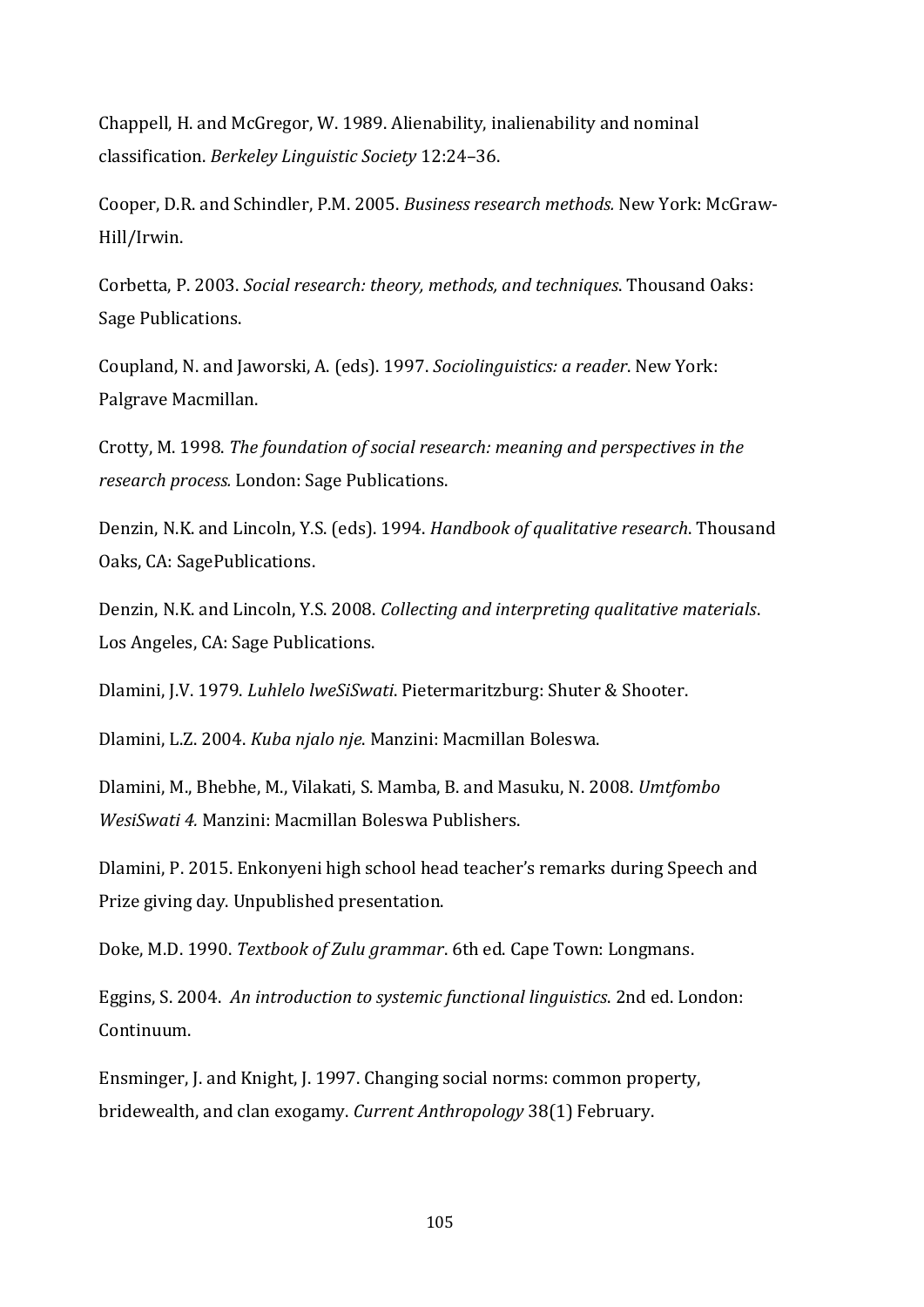Gill, P., Stewart, K., Treasure, E. and Chadwick, B. 2008. Methods of data collection in qualitative research: interviews and focus groups. *British Dental Journal* 204:291– 295.

Heine, B. 1997. *Possession: cognitive sources, forces, and grammaticalization*. New York: Cambridge University Press.

Henning, E., Van Rensburg, W. and Smit, B. 2004. *Finding your way in qualitative research*. Pretoria: Van Schaik.

Holloway, I. 1997. *Basic concepts for qualitative research*. Oxford: Blackwell Science.

Hornby, A.S. (ed.). 2005. *Oxford advanced learner's dictionary*. 7th ed. Oxford: Oxford University Press.

Hoza, M.C. 1991. The possessive in Xhosa. Unpublished MA dissertation. Cape Town: University of Stellenbosch.

Ikeda, K. 1997. Sociolinguistics and the teaching of English to speakers of other languages: theoretical foundations and applications. *Departmental Bulletin Paper* (31):127–132. Available at: http://nagano-nct.repo.nii.ac.jp/index.php [accessed 26 June 2014].

Kasenene, P. 1993. *Swazi traditional religion and society*. Mbabane: Websters.

Kawulich, B.B. 2005. Participant observation as a data collection method [81 paragraphs]. *Forum Qualitative Sozialforschung / Forum: Qualitative Social Research* 6(2) Art. 43, Available at: http://nbn-resolving.de/urn:nbn:de:0114-fqs0502430 [accessed 20 July 2014].

Kothari, C.R. 2004. *Research methodology: methods and techniques*. New Delhi: New Age International.

LeCompte, M.D. and Schensul, J.J. 1999. *Analyzing and interpreting ethnographic data*. Walnut Creek, CA: AltaMira.

Lubisi P.M. 2002. Kubuka Ngeliso Lelibanti Ligalelo Lemasiko nenkholo yebantfu ekutalweni kabusha kwe-Africa kubukwe ngco-Sive SemaSwati. D. Litt et Phil thesis. KwaDlangezwa: University of Zululand.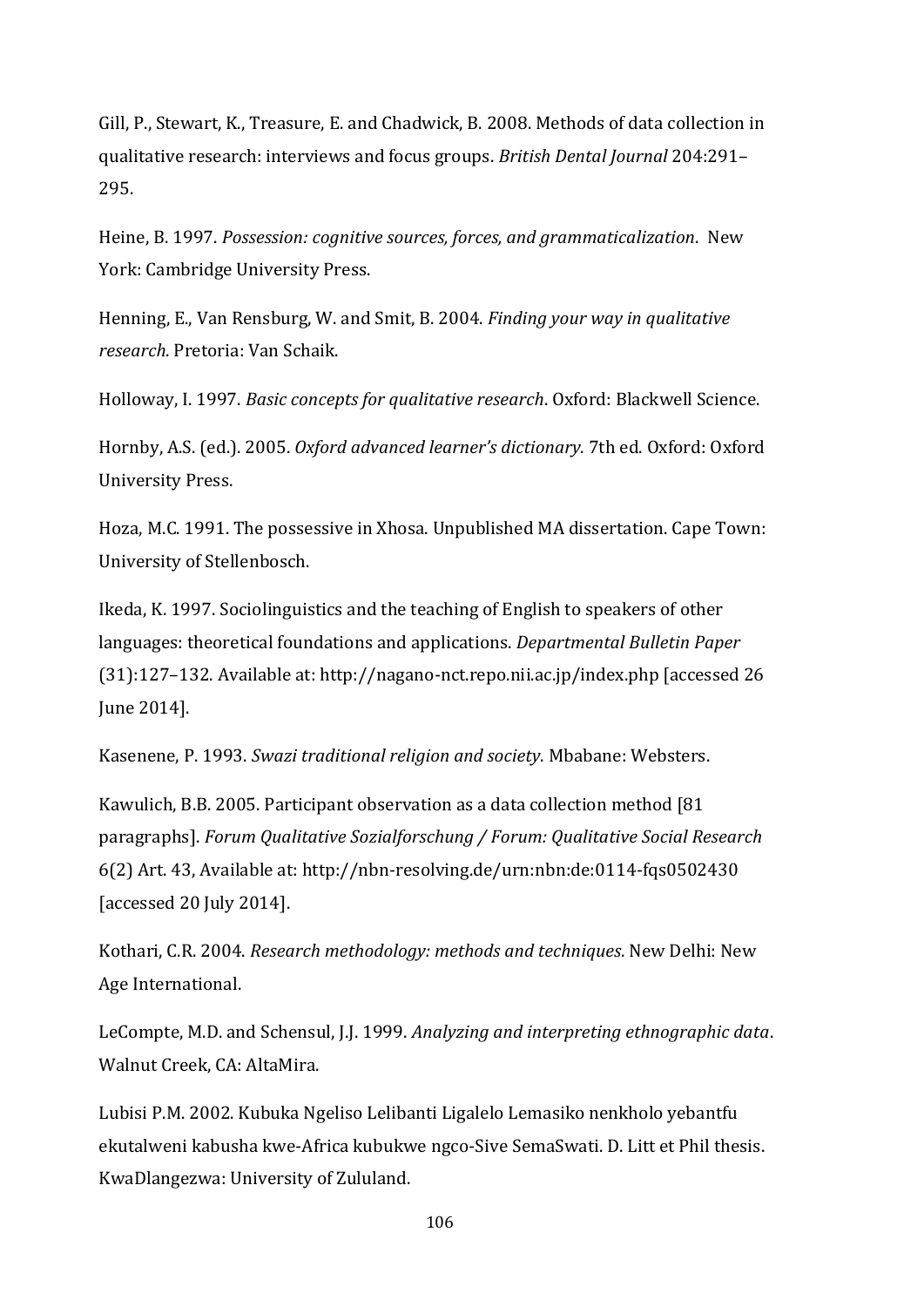Mabundza, L. and Mciza, T. 2012. *Religious education for senior secondary*. Manzini: Macmillan Education.

Magagula, S.M. 1990. *Tentile*. Manzini: Macmillan.

Magagula, S.M. 1997. *Bungani Bebangani*. Manzini: Macmillan.

Malangwane, B.B. 2004. Lucwaningo Ngehlonipho Kanye nemitselea yayo esiveni semaSwati. Unpublished MA dissertation. Kwadlangezwa: University of Zululand.

Matsebula, J.S.M. 1987. *A history of Swaziland*. Cape Town: Longman.

Mavuso, A.B.K., Munro, C.T. and Mabuza, O.S. 1985. Engcongwaneni: SiSwati Grade 7. Manzini: Macmillan.

Mbatha, M.O. (ed.). 2006. *IsiChazamazwi sesiZulu*. Pietermaritzburg: New Dawn.

Mbiti, J.S. 1975. *Introduction to African religion*. London: Heinemann.

McGregor, W.B. (ed.). 2009. *The expression of possession*. Berlin: Mouton deGruyter.

Meider, W. 1993. *Proverbs are never out of season: popular wisdom in the modern age*. New York: Mouton.

Merriam, S. 2009. *Qualitative research: a guide to design and implementation*. San Francisco, CA: Jossey-Bass.

*Merriam Webster online dictionary*. 2015. Available at: http://www.merriamwebster.com/dictionary/metaphor [accessed 10 November 2015].

Mgabhi, T.E. 1990. *Nalu Lubhambo Lwami.* Manzini: Macmillan Boleswa.

Mkhonta, E.A.B. 1987. *Fikile*. Cape Town: Educum.

Mohammed, C., Tshotsho, N., Dlamini, S., Maphanga, S. & Simelane, E. 2009. *Umtfombo WesiSwati 1.* Manzini: Macmillan Boleswa.

Motsa, Z. (ed.). 2004. *Khulumani Sive*. Manzini: Macmillan Boleswa.

Msibi, T. (ed.). 2002. *Incwadzi Lengenakheli*. Manzini: Macmillan Boleswa.

Mthembu, E.T. and Mpofu, I.N. 1988. *SiSwati Siyatfutfuka 1.* Cape Town: Longman.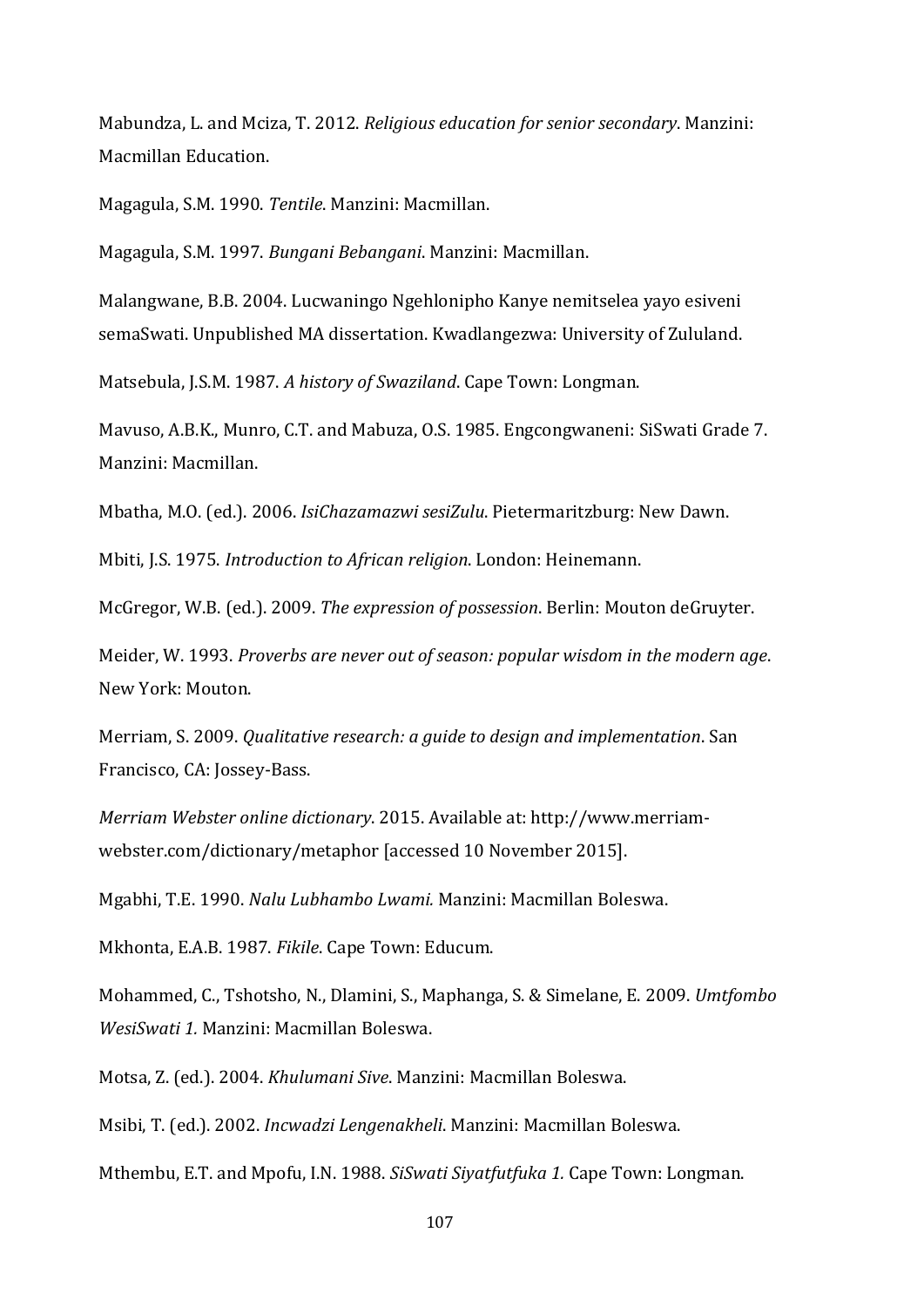Mthembu, E.T. and Msimang, C.T. (eds). 1998. *Inkhundla*. Manzini: Macmillan Boleswa.

Mthembu, E.T. and Ntuli D.B.Z. (eds). 1987a. *Idubukele*. Pietermaritzburg: Shuter and Shooter.

Mthembu, E.T. and Ntuli D.B.Z. (eds). 1987b. *Ingcamu*. Pietermaritzburg: Shuter and Shooter.

Ndlovu, H., Nyawo, S., Mahlobo, P. and Mpapane, Z. 2007. *Religious education in context: book 1 learner's book*. Manzini: Macmillan Boleswa.

Nhlapo, T.N. 1992. *Marriage and divorce in Swazi law and custom*. Mbabane: Websters.

Nkuna, K.J. 2001. Portrayal of women in SiSwati drama. Unpublished MA dissertation. Kwadlangezwa: University of Zululand.

Nsibandze, S.W. 1991. *Umjingi Udliwa Yinhlitiyo*. Manzini: Macmillan Boleswa.

Ntuli, D.B.Z. 1979. *Butjoki*. Pietermaritzburg: Shuter and Shooter.

Nyawo, S., Mahlobo, P. and Mpapane, Z. 2009. *Religious education in context: book 2 learner's book*. Manzini: Macmillan.

O'Donnell, M. 2011. *Introduction to systemic functional linguistics for discourse analysis*. Autonomous University of Madrid. Available at: web.uam.es/.../LFC-2011- Week1.pdf [accessed 2 April 2014].

Patricks, R.M. 2000. *General Swaziland information: social*. Swaziland National Trust Commission. Available at: www.sntc.org.sz/tourism/sdsocial.html [accessed 5 September 2013].

Patton, M.Q. 2002. *Qualitative research and evaluation methods*. 3rd ed. Thousand Oaks, CA: Sage Publications.

Polit, D. and Hungler, B. 2004. *Nursing research: principles and methods*. Philadephia: Lippincourt.

Rajasekar, S., Phlominathan, P. and Chinnathambi, V. 2013. *Research methodology*. from Available at: http://anxv.org.abs/physic/0601009v3 [accessed 4 May 2014].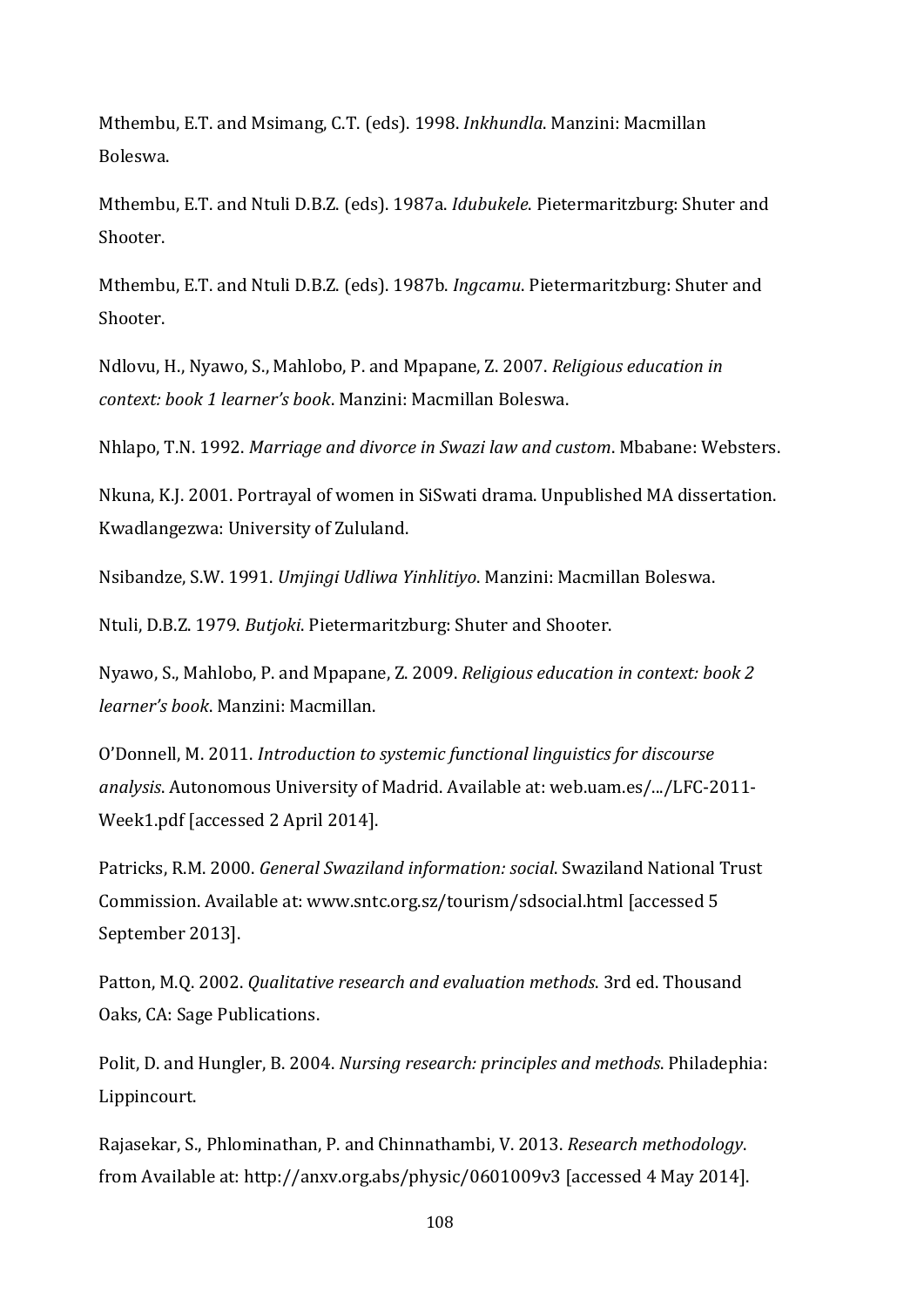Sabelo, N.O. 1990. The possessive in Zulu. Unpublished MA dissertation. Empangeni: University of Zululand.

Seiler, H. 1983. *Possession as an operational dimension of language*. Tübingen: Gunter Narr Verlag.

Shongwe, J.P., Mkhatshwa, S.N.L., Ncongwane, J.J., Mohlala, J.M., Khanyile, B.S. and Mashego, J.M. 1993. *SiSwati Sasegumeni 7*. Pietermaritzburg: Centour.

Sibanda, E.S. and Dlamini S.R. 1997. *Umtsala 1.* Manzini: Macmillan Boleswa.

Sibanda, E.S. and Mthembu, E.T. 1996. *Sihlatiya siSwati*. Manzini: Macmillan.

Simelane, L. 2014. Kugeza emanti (Cleansing ceremony). *Swazi Observer* 8 June, 2014:20

Taljaard, P.C. and Bosch, S.E. 1993. *Handbook of isiZulu*. Pretoria: J.L. van Schaik.

Taljaard, P.C., Khumalo, J.N. and Bosch, S.E. 1991. *Handbook of siSwati*. Pretoria: J.L. van Schaik.

Taylor, J.R. 1996. *Possessives in English: an exploration in cognitive grammar*. Oxford: Clarendon Press.

The American Heritage. 2013. *Dictionary of English language*. 5th ed. Houghton Mifflin. Available at: http://www.yourdictionary.com>home>dictionarydefinitions [accessed 2 August 2014].

The Holy Bible. 1982. New King James Version. Nashville, TN: Thomas Nelson.

Thomas, R.M. 2003. *Blending qualitative and quantitative research in theses and dissertations.* Thousand Oaks, CA: Corwin Press.

Van Schalkwyk, A. 2006. The indigenous law of contract with particular reference to the Swazi in the Kingdom of Swaziland. Unpublished D. Litt et Phil thesis. Pretoria: University of South Africa.

Vilakati, T. and Msibi, T. (eds). 2006. *Giya Sigiye*. Manzini: Macmillan Boleswa.

Vilakati, T.S. & Sibanda, E.S. 1997. *Chaza Ngive*. Manzini: Macmillan.